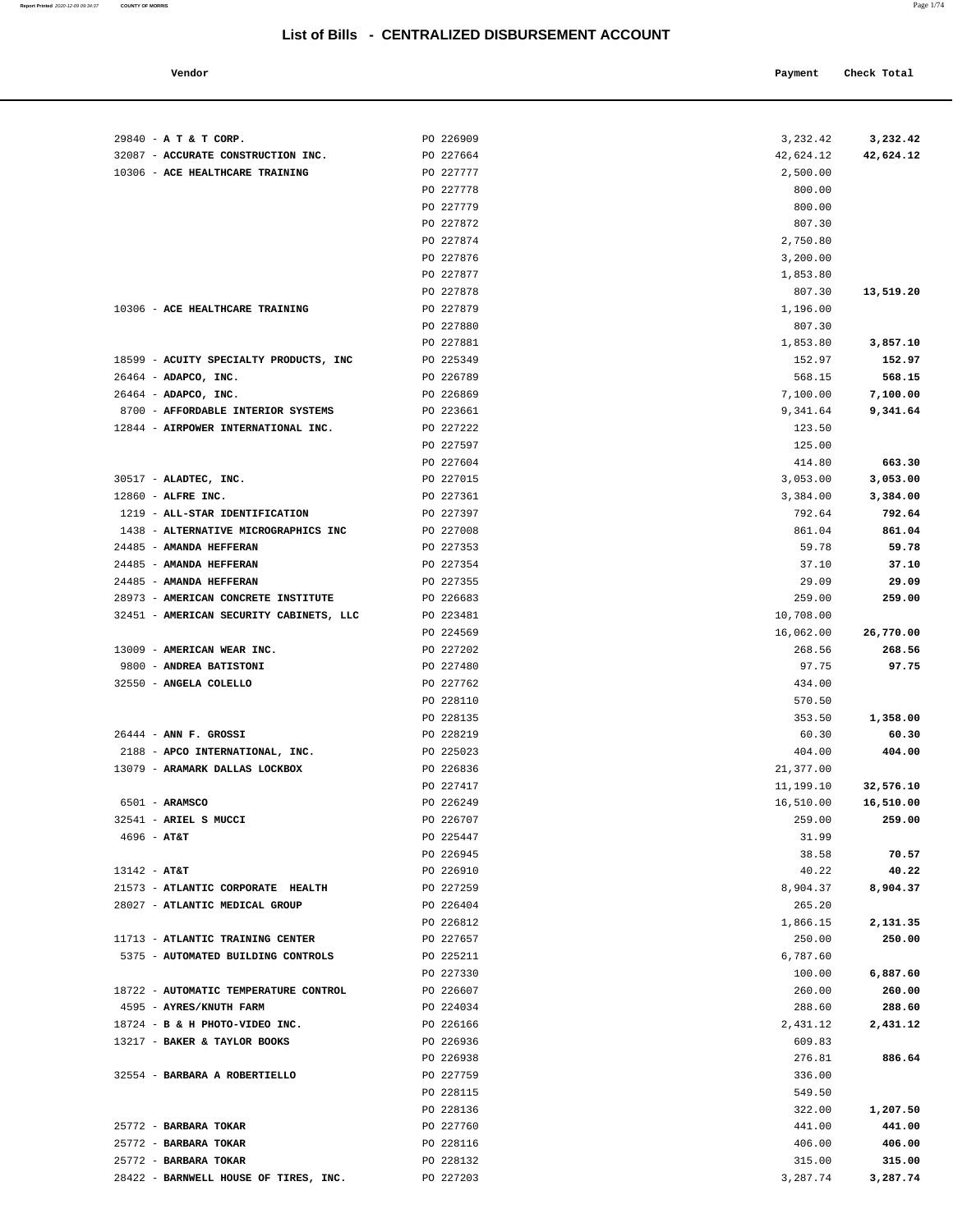| Vendor                          |           | Payment   | Check Total |
|---------------------------------|-----------|-----------|-------------|
| <b>BEACON BUILDING PRODUCTS</b> | PO 227097 | 43.89     | 43.89       |
| BERGEN COMMUNITY COLLEGE        | PO 228267 | 11,231.18 |             |
|                                 | PO 228268 | 180.44    |             |
|                                 | PO 228269 | 180.44    | 11,592.06   |
| <b>BERKIS OLIVERAS</b>          | PO 227748 | 465.50    |             |
|                                 | PO 228090 | 668.50    |             |
|                                 | PO 228124 | 360.50    | 1,494.50    |
| <b>BETH DENMEAD</b>             | PO 227794 | 139.00    | 139.00      |
| <b>BEYER FORD</b>               | PO 226537 | 244.41    | 244.41      |
| <b>BEYER FORD</b>               | PO 226539 | 84.45     | 84.45       |
|                                 |           |           |             |

| 30952 - BEACON BUILDING PRODUCTS                  | PO 227097              | 43.89                | 43.89            |
|---------------------------------------------------|------------------------|----------------------|------------------|
| 13315 - BERGEN COMMUNITY COLLEGE                  | PO 228267              | 11,231.18            |                  |
|                                                   | PO 228268              | 180.44               |                  |
|                                                   | PO 228269              | 180.44               | 11,592.06        |
| 22236 - BERKIS OLIVERAS                           | PO 227748              | 465.50               |                  |
|                                                   | PO 228090              | 668.50               |                  |
|                                                   | PO 228124              | 360.50               | 1,494.50         |
| 6327 - BETH DENMEAD                               | PO 227794              | 139.00               | 139.00           |
| 23983 - BEYER FORD                                | PO 226537              | 244.41               | 244.41           |
| 23983 - BEYER FORD                                | PO 226539              | 84.45                | 84.45            |
| 23983 - BEYER FORD                                | PO 226745              | 3,585.00             | 3,585.00         |
| $2723 - BFI$                                      | PO 223399              | 3,284.25             |                  |
|                                                   | PO 227437              | 19,610.00            | 22,894.25        |
| $13549 - BFI$                                     | PO 223600              | 1,212.75             | 1,212.75         |
| 9476 - BINSKY SERVICE LLC                         | PO 222534              | 53,950.00            |                  |
|                                                   | PO 224356              | 581.90               |                  |
|                                                   | PO 224640              | 517.50               |                  |
|                                                   | PO 225141              | 828.00               |                  |
|                                                   | PO 226403              | 621.00               |                  |
|                                                   | PO 227329<br>PO 227612 | 1,656.00<br>3,361.14 |                  |
|                                                   | PO 228059              | 621.00               | 62,136.54        |
| 5292 - BLOOMFIELD COLLEGE                         | PO 227743              | 800.00               | 800.00           |
| 32364 - BOUND TREE MEDICAL LLC                    | PO 226412              | 252.97               |                  |
|                                                   | PO 226627              | 195.27               | 448.24           |
| 32536 - BRANDON ARMITT                            | PO 227914              | 241.50               |                  |
|                                                   | PO 228117              | 476.00               |                  |
|                                                   | PO 228140              | 290.50               | 1,008.00         |
| 5645 - BRIAN HAMILTON                             | PO 227735              | 384.40               | 384.40           |
| 24321 - BROWN HUNTERDON INTERNATIONAL             | PO 227205              | 960.82               | 960.82           |
| 13540 - BURRINI'S OLDE WORLD MARKET               | PO 228062              | 429.15               | 429.15           |
| 29242 - C. DOUGHERTY & CO. INC.                   | PO 227326              | 18,835.36            | 18,835.36        |
| 26965 - CABLEVISION LIGHTPATH INC.                | PO 227525              | 5,037.90             | 5,037.90         |
| 29247 - CABLEVISION LIGHTPATH NJ LLC              | PO 226908              | 558.27               | 558.27           |
| 18814 - CANAL SOCIETY OF N.J. ED. FUND            | PO 224035              | 1,400.00             | 1,400.00         |
| 27299 - CARMELA SAPIO                             | PO 226740              | 322.00               | 322.00           |
| 32615 - CAROL T ELMBLAD                           | PO 226691              | 105.00               |                  |
|                                                   | PO 227906              | 112.00               | 217.00           |
| 32551 - CAROLE A FRANCIOLI                        | PO 227904              | 346.50               |                  |
|                                                   | PO 228109              | 574.00               |                  |
|                                                   | PO 228138              | 255.50               | 1,176.00         |
| 32430 - CAROLE A. HUDSON                          | PO 227502              | 1,960.00             | 1,960.00         |
| 31644 - CARTRIDGE CENTER INC                      | PO 227607              | 1,686.00             | 1,686.00         |
| 32537 - CASSANDRA M CAPOZZI-SMITH                 | PO 227920              | 77.00                | 77.00            |
| 25462 - CASTLE PRINTING CO.                       | PO 227125              | 134.46               | 134.46           |
| 26592 - CATHERINE LAQUAGLIA                       | PO 226458<br>PO 199180 | 125.00               | 125.00<br>230.00 |
| $4912 - CCAHA$<br>10296 - CCG MARKETING SOLUTIONS |                        | 230.00<br>7,724.00   |                  |
|                                                   | PO 227150<br>PO 227307 | 43,430.00            | 51,154.00        |
| 4598 - CDW GOVERNMENT                             | PO 215620              | 363.80               | 363.80           |
| 4598 - CDW GOVERNMENT                             | PO 218775              | 146.26               | 146.26           |
| 4598 - CDW GOVERNMENT                             | PO 219079              | 144.66               | 144.66           |
| 4598 - CDW GOVERNMENT                             | PO 222937              | 1,872.96             | 1,872.96         |
| 4598 - CDW GOVERNMENT                             | PO 223612              | 689.30               | 689.30           |
| 4598 - CDW GOVERNMENT                             | PO 224744              | 2,304.91             | 2,304.91         |
| 4598 - CDW GOVERNMENT                             | PO 224818              | 327.69               | 327.69           |
| 4598 - CDW GOVERNMENT                             | PO 224916              | 1,515.99             | 1,515.99         |
| 4598 - CDW GOVERNMENT                             | PO 225073              | 5,181.58             | 5,181.58         |
| 4598 - CDW GOVERNMENT                             | PO 225173              | 400.08               | 400.08           |
| 4598 - CDW GOVERNMENT                             | PO 225650              | 806.69               | 806.69           |
| 4598 - CDW GOVERNMENT                             | PO 226150              | 5,455.06             | 5,455.06         |
| 4598 - CDW GOVERNMENT                             | PO 226220              | 272.44               | 272.44           |

4598 - **CDW GOVERNMENT** PO 226490 204.87 **204.87**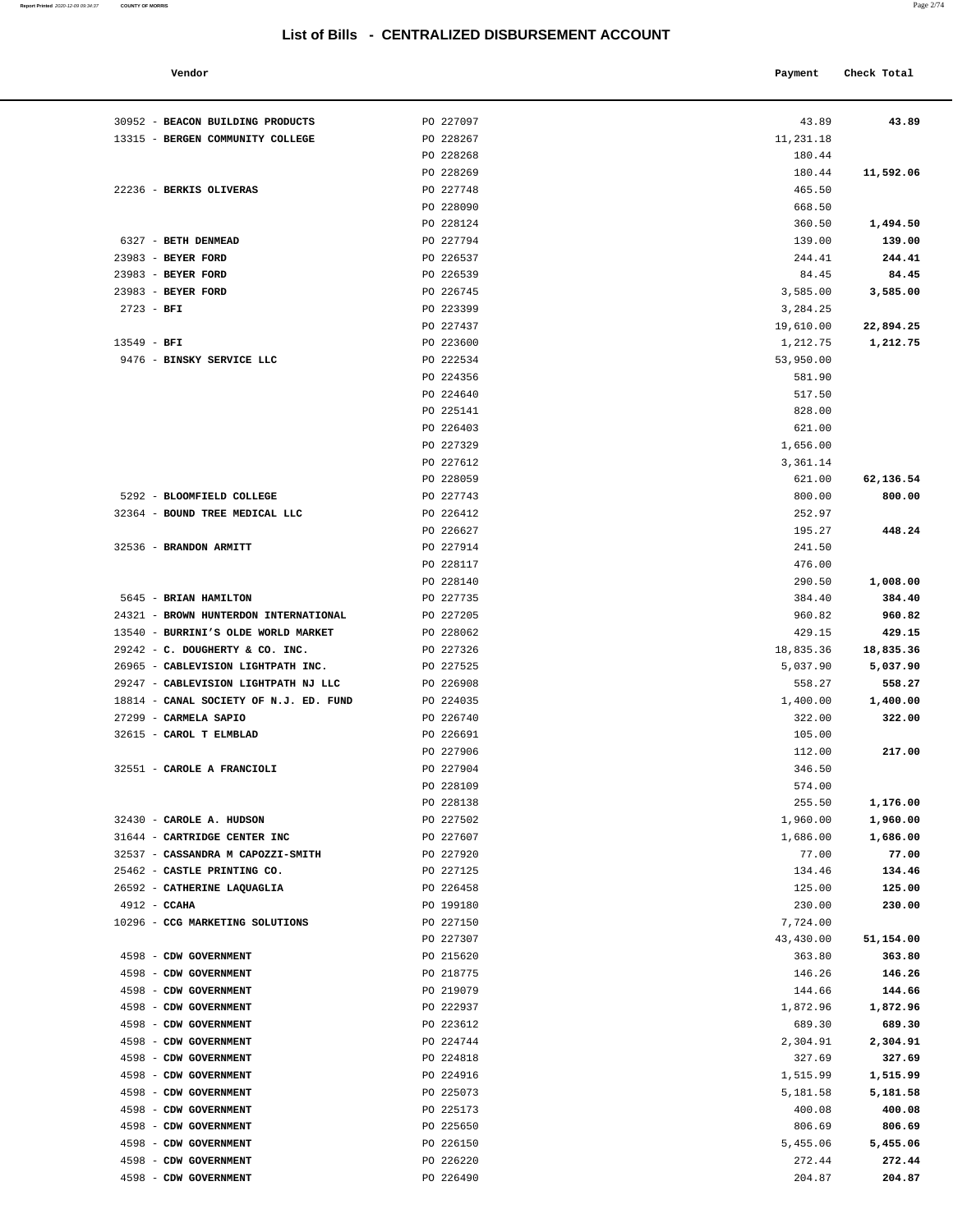**Report Printed**  2020-12-09 09:34:37 **COUNTY OF MORRIS** 

| Vendor<br>. | Payment Check Total |
|-------------|---------------------|
|             |                     |

| 4598 - CDW GOVERNMENT                                        | PO 226567              | 1,827.20               | 1,827.20                |
|--------------------------------------------------------------|------------------------|------------------------|-------------------------|
| 13708 - CDW GOVERNMENT LLC                                   | PO 222791              | 682.13                 | 682.13                  |
| 13708 - CDW GOVERNMENT LLC                                   | PO 227572              | 1,968.62               | 1,968.62                |
| 20487 - CENTURYLINK                                          | PO 226946              | 126.71                 | 126.71                  |
| 24625 - CFCS - HOPE HOUSE                                    | PO 228066              | 1,884.00               | 1,884.00                |
| 24625 - CFCS - HOPE HOUSE                                    | PO 228067              | 5,417.00               | 5,417.00                |
| 24625 - CFCS - HOPE HOUSE                                    | PO 228068              | 6, 123.00              | 6,123.00                |
| 24625 - CFCS - HOPE HOUSE                                    | PO 228069              | 9,185.00               | 9,185.00                |
| 32362 - CHANGE & RESPONSE STRATEGIES, LLC                    | PO 227923              | 6,000.00               | 6,000.00                |
| 29904 - CHARM-TEX, INC.                                      | PO 227291              | 64.36                  |                         |
|                                                              | PO 227589              | 868.90                 |                         |
|                                                              | PO 227979              | 930.50                 | 1,863.76                |
| 13788 - CHERRY WEBER & ASSOC. PC                             | PO 227553              | 5,182.49               | 5,182.49                |
| 29059 - CHRIS KLEIN                                          | PO 227365              | 318.38                 | 318.38                  |
| 32387 - CHRISTIAN M RECARTE                                  | PO 227919              | 49.00                  | 49.00                   |
| 30864 - CITY STORE GATES MFG CO, INC                         | PO 201551              | 2,750.00               | 2,750.00                |
| 21857 - CITYSIDE ARCHIVES, LLC                               | PO 227620              | 4,346.52               | 4,346.52                |
| 26531 - CLARKE MOSQUITO CONTROL                              | PO 226255              | 10,532.60              | 10,532.60               |
| 26531 - CLARKE MOSQUITO CONTROL                              | PO 226556              | 7,015.10               | 7,015.10                |
| 13857 - CLIFFSIDE BODY CORP<br>28327 - CMS CONSTRUCTION INC. | PO 226554<br>PO 227663 | 22.88                  | 22.88                   |
| 8277 - COANJ                                                 | PO 227656              | 134,821.54<br>750.00   | 134,821.54<br>750.00    |
| 29429 - COHEN TRAINING & CONSULTING, LLC                     | PO 223953              | 5,000.00               | 5,000.00                |
| 13895 - COLONNELLI BROTHERS INC                              | PO 227423              | 2,000.00               | 2,000.00                |
| 8549 - COMMERCIAL FURNITURE RESOURCE INC.                    | PO 225534              | 4,274.00               | 4,274.00                |
| 30711 - CONNECTEK                                            | PO 224745              | 10,390.00              | 10,390.00               |
| 13972 - CONSOLIDATED ENVIRONMENTAL INC                       | PO 226608              | 2,520.00               | 2,520.00                |
| 8043 - CONTRACT PHARMACY SERVICES INC                        | PO 226397              | 5,451.35               |                         |
|                                                              | PO 226399              | 16,753.35              |                         |
|                                                              | PO 226628              | 540.00                 |                         |
|                                                              | PO 227367              | 18,077.74              |                         |
|                                                              | PO 227368              | 3,149.72               | 43,972.16               |
| 26101 - COOPER ELECTRIC SUPPLY CO.                           | PO 226411              | 10.72                  | 10.72                   |
| 26101 - COOPER ELECTRIC SUPPLY CO.                           | PO 226600              | 29.96                  | 29.96                   |
| 26101 - COOPER ELECTRIC SUPPLY CO.                           | PO 227272              | 1,829.57               | 1,829.57                |
| 26101 - COOPER ELECTRIC SUPPLY CO.                           | PO 227545              | 320.50                 | 320.50                  |
| 14644 - CORNERSTONE FAMILY PROGRAMS                          | PO 228156              | 15,544.00              |                         |
|                                                              | PO 228157              | 14,790.00              | 30,334.00               |
| 14021 - COUNTY BUSINESS SYSTEMS INC                          | PO 220773              | 8,003.27               |                         |
|                                                              | PO 220773              | 11,496.73              |                         |
|                                                              | PO 223662              | 9,247.00               |                         |
| 14022 - COUNTY COLLEGE OF MORRIS                             | PO 227347<br>PO 228270 | 1,571.00<br>417,576.59 | 30,318.00               |
| 14029 - COUNTY COLLEGE OF MORRIS                             | PO 228298              | 17,987.41              | 417,576.59<br>17,987.41 |
| 14031 - COUNTY CONCRETE CORP.                                | PO 226475              | 345.00                 | 345.00                  |
| 14031 - COUNTY CONCRETE CORP.                                | PO 226793              | 900.00                 | 900.00                  |
| 13 - COUNTY OF MORRIS                                        | PO 227888              | 179, 271.76            | 179,271.76              |
| 13 - COUNTY OF MORRIS                                        | PO 228202              | 405,385.00             | 405,385.00              |
| 13 - COUNTY OF MORRIS                                        | PO 228203              | 71,335.21              | 71,335.21               |
| 13 - COUNTY OF MORRIS                                        | PO 228228              | 547,677.10             | 547,677.10              |
| 13 - COUNTY OF MORRIS                                        | PO 228292              | 134.45                 | 134.45                  |
| 13 - COUNTY OF MORRIS                                        | PO 228296              | 4,085.71               | 4,085.71                |
| 13 - COUNTY OF MORRIS                                        | PO 228309              | 47,200.26              | 47,200.26               |
| 13 - COUNTY OF MORRIS                                        | PO 228334              | 415.86                 | 415.86                  |
| 13 - COUNTY OF MORRIS                                        | PO 228335              | 12,144.32              | 12,144.32               |
| 14041 - COUNTY WELDING SUPPLY CO                             | PO 226844              | 14.75                  | 14.75                   |
| 29633 - CRANE ASSOCIATES, P.C.                               | PO 226963              | 230.00                 | 230.00                  |
| $14089$ - CURA INC.                                          | PO 227351              | 8,906.00               | 8,906.00                |
| 12523 - D&B AUTO SUPPLY                                      | PO 227208              | 1,449.73               |                         |
|                                                              | PO 227209              | 299.00                 |                         |
|                                                              | PO 227210              | 2,086.59               |                         |
| 12683 - D. C. EXPRESS INC                                    | PO 227211<br>PO 227316 | 91.36<br>16,486.50     | 3,926.68                |
|                                                              |                        |                        |                         |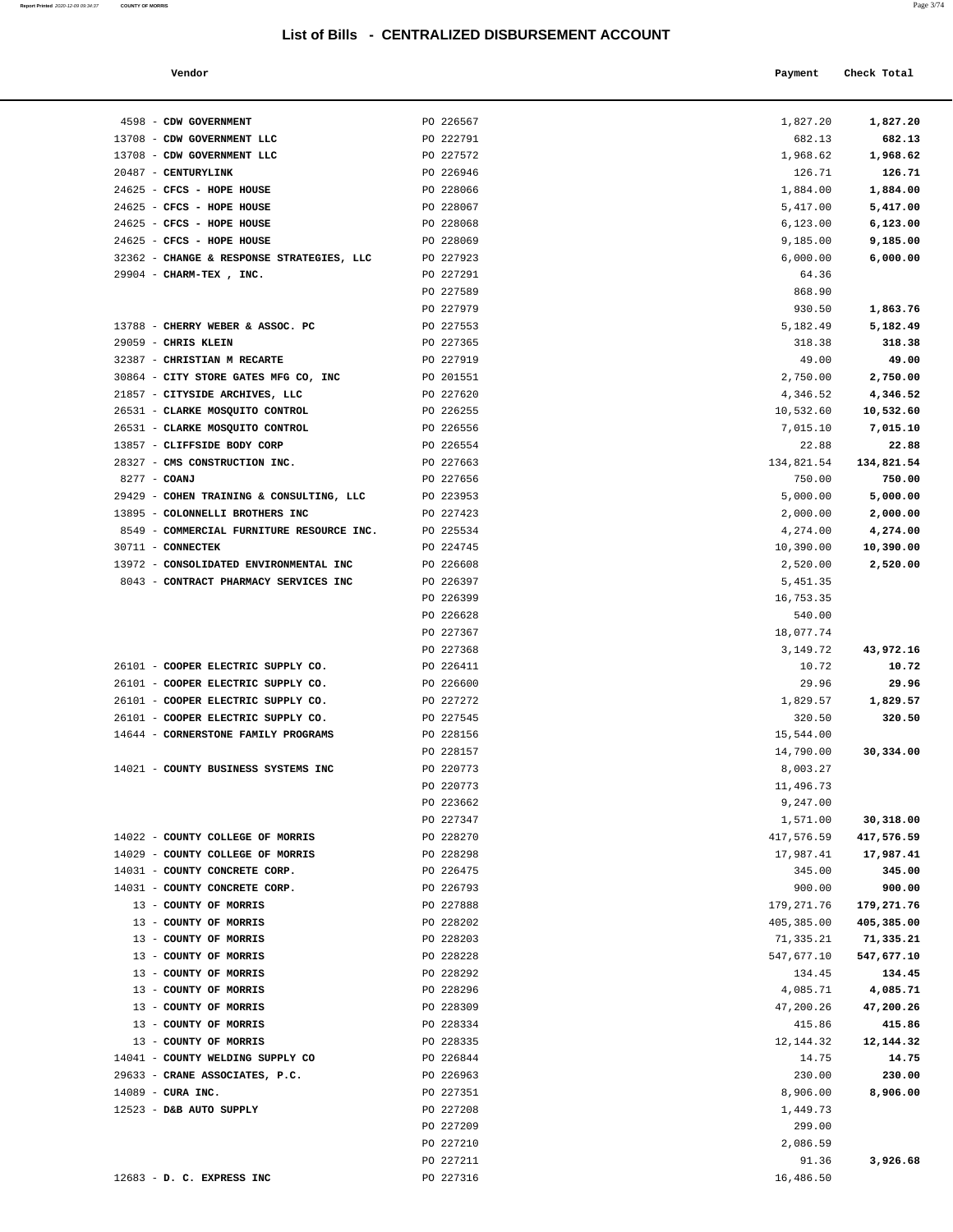| Report Printed 2020-12-09 09:34:37 COUNTY OF MORRIS<br>and the contract of the contract of the contract of the contract of the contract of the contract of the contract of the contract of the contract of the contract of the contract of the contract of the contract of the contra | Page 4/74 |  |
|---------------------------------------------------------------------------------------------------------------------------------------------------------------------------------------------------------------------------------------------------------------------------------------|-----------|--|
|                                                                                                                                                                                                                                                                                       |           |  |

| Vendor |  | Payment Check Total |
|--------|--|---------------------|
|        |  |                     |

|                                                                  | PO 227464              | 317.50               | 16,804.00        |
|------------------------------------------------------------------|------------------------|----------------------|------------------|
| 24337 - DAILY RECORD                                             | PO 227522              | 49.62                | 49.62            |
| 78 - DALE KRAMER                                                 | PO 227342              | 48.36                | 48.36            |
| 15642 - DALE KRAMER                                              | PO 227734              | 2,387.91             |                  |
|                                                                  | PO 228254              | 200.36               | 2,588.27         |
| 31557 - DAN SWAYZE & SON INC.                                    | PO 227583              | 148, 175.58          | 148,175.58       |
| 32069 - DANIEL S. DRAKE                                          | PO 226182              | 126.61               | 126.61           |
| 32394 - DANIELLE MARIE SECOLA                                    | PO 227024              | 80.00                | 80.00            |
| 11434 - DAWN CENTER FOR INDEPENDENT                              | PO 227476              | 1,741.00             |                  |
|                                                                  | PO 227477              | 8,605.00             | 10,346.00        |
| 32459 - DEER CARCASS REMOVAL SERVICE, LLC                        | PO 227556              | 3,744.00             | 3,744.00         |
| 21922 - DEIRDRE'S HOUSE                                          | PO 226857              | 13,453.00            | 13,453.00        |
| 14228 - DELL MARKETING L.P.                                      | PO 210250              | 22,501.80            |                  |
|                                                                  | PO 226219              | 136,457.96           |                  |
|                                                                  | PO 226606              | 10,539.60            |                  |
|                                                                  | PO 226631              | 830.31               | 170,329.67       |
| 28719 - DELTA DENTAL INSURANCE COMPANY                           | PO 227158              | 2,545.04             | 2,545.04         |
| 28637 - DELTA DENTAL OF NEW JERSEY, INC.                         | PO 215143              | 1,667.08             | 1,667.08         |
| 28637 - DELTA DENTAL OF NEW JERSEY, INC.                         | PO 227174              | 1,729.04             | 1,729.04         |
| 24349 - DIRECT ENERGY BUSINESS MARKETING                         | PO 227629              | 157.78               | 157.78           |
| 16672 - DIVISION OF STATE POLICE                                 | PO 227563              | 1,920.00             | 1,920.00         |
| 31736 - DOLAN CONSULTING GROUP, LLC<br>30656 - DOUGLAS A. BALLAN | PO 226450<br>PO 227677 | 195.00<br>700.00     | 195.00<br>700.00 |
| 14384 - DOVER HOUSING AUTHORITY                                  | PO 228065              | 13,681.00            | 13,681.00        |
| $14438$ - E.A. MORSE & CO. INC.                                  | PO 223180              | 621.14               |                  |
|                                                                  | PO 224631              | 385.60               |                  |
|                                                                  | PO 224810              | 419.32               | 1,426.06         |
| 14445 - EAGLE POINT GUN SHOP                                     | PO 224793              | 5,832.60             | 5,832.60         |
| 14491 - EL PRIMER PASO, LTD.                                     | PO 228182              | 3,525.00             |                  |
|                                                                  | PO 228183              | 3,525.00             |                  |
|                                                                  | PO 228184              | 763.00               |                  |
|                                                                  | PO 228185              | 763.00               | 8,576.00         |
| 336 - ELECTION GRAPHICS, INC.                                    | PO 227873              | 879,960.25           | 879,960.25       |
| 26578 - ELISE CELESTE BRYANT                                     | PO 228095              | 567.00               | 567.00           |
| 26578 - ELISE CELESTE BRYANT                                     | PO 228139              | 224.00               | 224.00           |
| 32377 - ELIZABETH SUTULA                                         | PO 227745              | 854.00               | 854.00           |
| 32377 - ELIZABETH SUTULA                                         | PO 228085              | 903.00               | 903.00           |
| 32377 - ELIZABETH SUTULA                                         | PO 228122              | 392.00               | 392.00           |
| 14505 - ELIZABETHTOWN GAS COMPANY                                | PO 227313              | 275.22               | 275.22           |
| 21093 - EMERGENCY PEST CONTROL                                   | PO 227549              | 165.00               | 165.00           |
| 32097 - EQUIPMENT MARKETERS                                      | PO 214529              | 112,975.00           | 112,975.00       |
| 6038 - ESSEX COUNTY HOSPITAL                                     | PO 227440              | 3,096.62             | 3,096.62         |
| 32013 - EUGENIA M KOSAKOWSKI                                     | PO 226719              | 399.00               | 399.00           |
| 3549 - EZ WHEELS DRIVING SCHOOL                                  | PO 227391<br>PO 227392 | 1,599.60<br>1,652.92 |                  |
|                                                                  | PO 227395              | 1,599.60             |                  |
|                                                                  | PO 227405              | 1,599.60             |                  |
|                                                                  | PO 227780              | 1,463.28             |                  |
|                                                                  | PO 227882              | 2,026.16             |                  |
|                                                                  | PO 227884              | 1,599.60             |                  |
|                                                                  | PO 227885              | 1,706.24             | 13,247.00        |
| 3549 - EZ WHEELS DRIVING SCHOOL                                  | PO 227886              | 1,492.96             |                  |
|                                                                  | PO 227887              | 1,519.56             | 3,012.52         |
| 15382 - FAMILY PROMISE OF                                        | PO 227680              | 7,296.00             |                  |
|                                                                  | PO 228017              | 12,505.00            | 19,801.00        |
| 12515 - FASTENAL COMPANY                                         | PO 227643              | 263.79               | 263.79           |
| $14668$ - FEDEX                                                  | PO 224958              | 121.97               | 121.97           |
| 14669 - FEDEX                                                    | PO 224959              | 25.35                | 25.35            |
| 14668 - FEDEX                                                    | PO 227528              | 66.77                | 66.77            |
| 14669 - FEDEX                                                    | PO 227647              | 24.98                | 24.98            |
| 32443 - FERRARO CONSTRUCTION CORPORATION                         | PO 227614              | 25,809.03            | 25,809.03        |
| 25548 - FIRST PRIORITY EMERGENCY                                 | PO 227003              | 110.00               | 110.00           |
| 2147 - FLEMINGTON DEPT STORE INC                                 | PO 225405              | 1,274.70             |                  |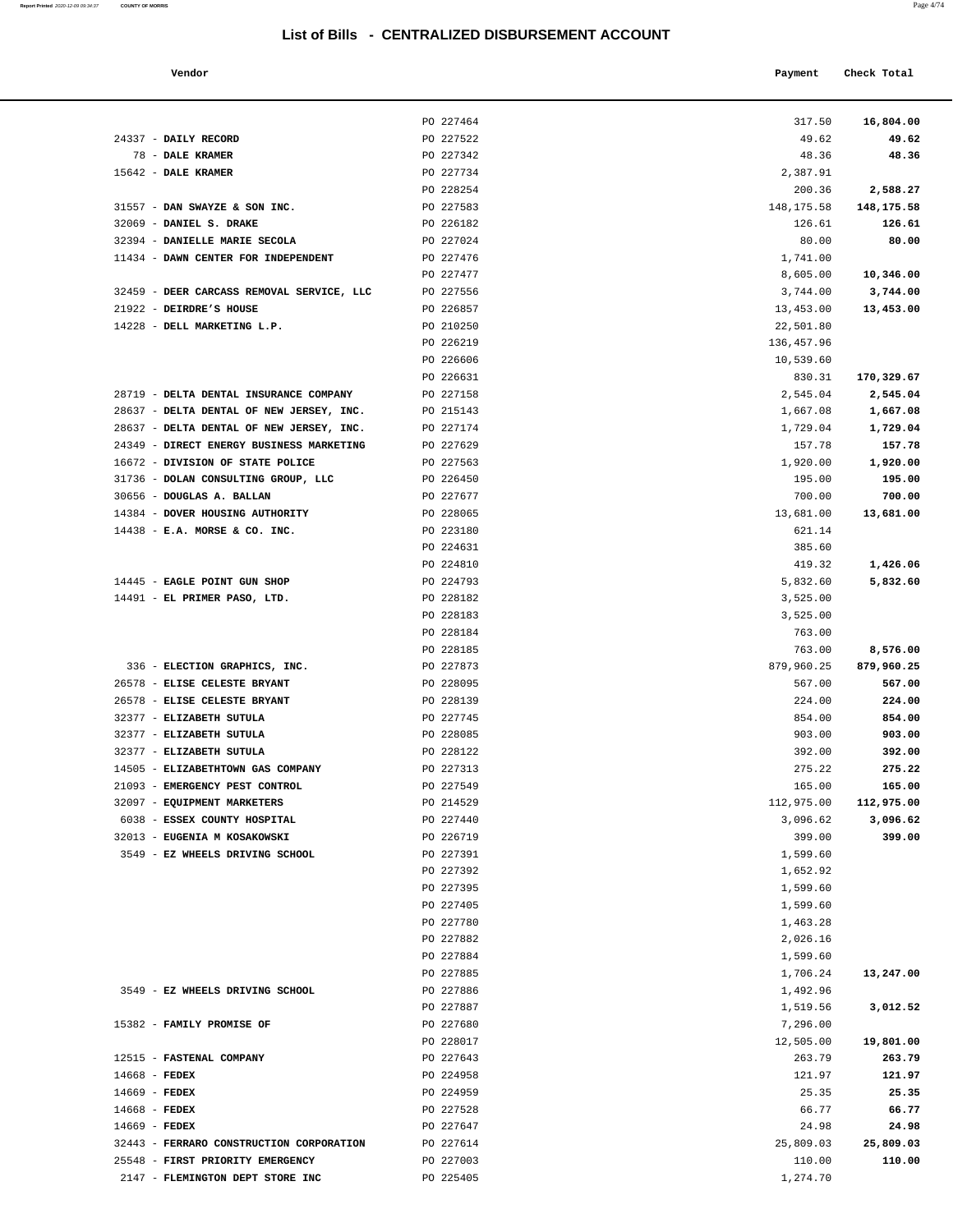30205 - **FRANCES DAURIA PO 227756** 

14786 - **FRED PRYOR SEMINARS PO 227011** 

| Vendor                                  |           | Payment   | Check Total |
|-----------------------------------------|-----------|-----------|-------------|
|                                         | PO 225406 | 787.83    | 2,062.53    |
| <b>FRANCES DAURIA</b>                   | PO 227756 | 402.50    |             |
|                                         | PO 228092 | 458.50    |             |
|                                         | PO 228143 | 150.50    | 1,011.50    |
| FRED PRYOR SEMINARS                     | PO 227011 | 1,194.00  | 1,194.00    |
| FRED PRYOR SEMINARS                     | PO 228201 | 398.00    | 398.00      |
| FREEDOM HOUSE INC.                      | PO 227707 | 3,100.00  |             |
|                                         | PO 227840 | 3,720.00  | 6,820.00    |
| <b>FRENCH &amp; PARRELLO ASSOCIATES</b> | PO 214509 | 3,940.12  | 3,940.12    |
| <b>FRIENDS MEETING HOUSE &amp;</b>      | PO 224036 | 381.20    | 381.20      |
| <b>GABRIELLA ANGRISANO</b>              | PO 227916 | 56.00     | 56.00       |
| <b>GAIL T LOWRY-DAVIS</b>               | PO 227761 | 728.00    |             |
|                                         | PO 228086 | 794.50    |             |
|                                         | PO 228128 | 353.50    | 1,876.00    |
| GALLS, LLC                              | PO 224074 | 83.20     |             |
|                                         | PO 225688 | 272.19    |             |
|                                         | PO 226006 | 154.44    |             |
|                                         | PO 226515 | 192.19    | 702.02      |
| <b>GANNETT NJ NEWSPAPERS</b>            | PO 227467 | 102.08    | 102.08      |
| <b>GANNETT NJ NEWSPAPERS</b>            | PO 227638 | 56.50     | 56.50       |
|                                         | PO 227639 | 104.66    |             |
| <b>GANNETT NJ NEWSPAPERS</b>            |           |           | 104.66      |
| <b>GANNETT NJ NEWSPAPERS</b>            | PO 227640 | 105.52    | 105.52      |
| <b>GANNETT NJ NEWSPAPERS</b>            | PO 227641 | 99.50     | 99.50       |
| <b>GANNETT NJ NEWSPAPERS</b>            | PO 227669 | 98.64     | 98.64       |
| <b>GARDEN STATE HIGHWAY</b>             | PO 227102 | 35.00     | 35.00       |
| GARDEN STATE VINYL DESIGN LLC           | PO 226545 | 225.00    | 225.00      |
| GENERAL PLUMBING SUPPLY INC.            | PO 227615 | 100.88    | 100.88      |
| <b>GEORGE COPPOLA</b>                   | PO 227793 | 462.00    |             |
|                                         | PO 228114 | 455.00    |             |
|                                         | PO 228123 | 252.00    | 1,169.00    |
| <b>GISELLE ABREU</b>                    | PO 227763 | 252.00    | 252.00      |
| <b>GISSEL SAAVEDRA</b>                  | PO 227767 | 182.00    |             |
|                                         | PO 228104 | 189.00    |             |
|                                         | PO 228142 | 126.00    | 497.00      |
| GPC, INC.                               | PO 227523 | 17,712.00 | 17,712.00   |
| <b>GRACE A LABIANCA</b>                 | PO 226733 | 210.00    |             |
|                                         | PO 227898 | 112.00    | 322.00      |
| <b>GRACIE LAMI</b>                      | PO 227751 | 112.00    |             |
|                                         | PO 228093 | 87.50     | 199.50      |
| <b>GRAINGER</b>                         | PO 212772 | 677.78    |             |
|                                         | PO 215375 | 339.35    |             |
|                                         | PO 225149 | 1,055.18  |             |
|                                         | PO 225592 | 2,408.42  |             |
|                                         | PO 225618 | 1,051.03  |             |
|                                         | PO 225633 | 186.00    | 5,717.76    |
| <b>GRAINGER</b>                         | PO 225814 | 115.62    |             |
|                                         | PO 225815 | 57.98     |             |
|                                         | PO 225816 | 46.47     |             |
|                                         | PO 225817 | 121.32    |             |
|                                         | PO 225818 | 64.10     |             |
|                                         | PO 226100 | 46.75     |             |
|                                         |           |           |             |

| 17179 - FRED PRYOR SEMINARS          | PO 228201              | 398.00            | 398.00    |
|--------------------------------------|------------------------|-------------------|-----------|
| 14787 - FREEDOM HOUSE INC.           | PO 227707              | 3,100.00          |           |
|                                      | PO 227840              | 3,720.00          | 6,820.00  |
| 14795 - FRENCH & PARRELLO ASSOCIATES | PO 214509              | 3,940.12          | 3,940.12  |
| 30367 - FRIENDS MEETING HOUSE &      | PO 224036              | 381.20            | 381.20    |
| 32525 - GABRIELLA ANGRISANO          | PO 227916              | 56.00             | 56.00     |
| 22735 - GAIL T LOWRY-DAVIS           | PO 227761              | 728.00            |           |
|                                      | PO 228086              | 794.50            |           |
|                                      | PO 228128              | 353.50            | 1,876.00  |
| $714$ - GALLS, LLC                   | PO 224074              | 83.20             |           |
|                                      | PO 225688              | 272.19            |           |
|                                      | PO 226006              | 154.44            |           |
|                                      | PO 226515              | 192.19            | 702.02    |
| 14123 - GANNETT NJ NEWSPAPERS        | PO 227467              | 102.08            | 102.08    |
| 14123 - GANNETT NJ NEWSPAPERS        | PO 227638              | 56.50             | 56.50     |
| 14123 - GANNETT NJ NEWSPAPERS        | PO 227639              | 104.66            | 104.66    |
| 14123 - GANNETT NJ NEWSPAPERS        | PO 227640              | 105.52            | 105.52    |
| 14123 - GANNETT NJ NEWSPAPERS        | PO 227641              | 99.50             | 99.50     |
| 14123 - GANNETT NJ NEWSPAPERS        | PO 227669              | 98.64             | 98.64     |
| 14857 - GARDEN STATE HIGHWAY         | PO 227102              | 35.00             | 35.00     |
| 9822 - GARDEN STATE VINYL DESIGN LLC | PO 226545              | 225.00            | 225.00    |
| 14887 - GENERAL PLUMBING SUPPLY INC. | PO 227615              | 100.88            | 100.88    |
| 9915 - GEORGE COPPOLA                | PO 227793<br>PO 228114 | 462.00<br>455.00  |           |
|                                      | PO 228123              | 252.00            | 1,169.00  |
| 32357 - GISELLE ABREU                | PO 227763              | 252.00            | 252.00    |
| 32502 - GISSEL SAAVEDRA              | PO 227767              | 182.00            |           |
|                                      | PO 228104              | 189.00            |           |
|                                      | PO 228142              | 126.00            | 497.00    |
| $11521$ - GPC, INC.                  | PO 227523              | 17,712.00         | 17,712.00 |
| 32561 - GRACE A LABIANCA             | PO 226733              | 210.00            |           |
|                                      | PO 227898              | 112.00            | 322.00    |
| 32540 - GRACIE LAMI                  | PO 227751              | 112.00            |           |
|                                      | PO 228093              | 87.50             | 199.50    |
| $14983$ - GRAINGER                   | PO 212772              | 677.78            |           |
|                                      | PO 215375              | 339.35            |           |
|                                      | PO 225149              | 1,055.18          |           |
|                                      | PO 225592              | 2,408.42          |           |
|                                      | PO 225618              | 1,051.03          |           |
|                                      | PO 225633              | 186.00            | 5,717.76  |
| $14984$ - GRAINGER                   | PO 225814              | 115.62            |           |
|                                      | PO 225815              | 57.98             |           |
|                                      | PO 225816              | 46.47             |           |
|                                      | PO 225817              | 121.32            |           |
|                                      | PO 225818              | 64.10             |           |
|                                      | PO 226100              | 46.75             |           |
|                                      | PO 226101              | 177.45            | 953.84    |
|                                      | PO 226746<br>PO 226747 | 324.15            |           |
| $14984$ - GRAINGER                   | PO 227548              | 32.37<br>4,181.23 | 4,213.60  |
| 14993 - GRAY SUPPLY CORP             | PO 227194              | 71.23             | 71.23     |
| 15007 - GREENMAN PEDERSEN INC        | PO 219963              | 3,564.00          |           |
|                                      | PO 224517              | 1,296.00          |           |
|                                      | PO 227422              | 28,166.99         |           |
|                                      | PO 227424              | 3,726.40          |           |
|                                      | PO 227433              | 1,368.50          |           |
|                                      | PO 227516              | 11,832.00         | 49,953.89 |
| 29943 - GREGORY C BROWN              | PO 227897              | 398.00            | 398.00    |

**Report Printed**  2020-12-09 09:34:37 **COUNTY OF MORRIS**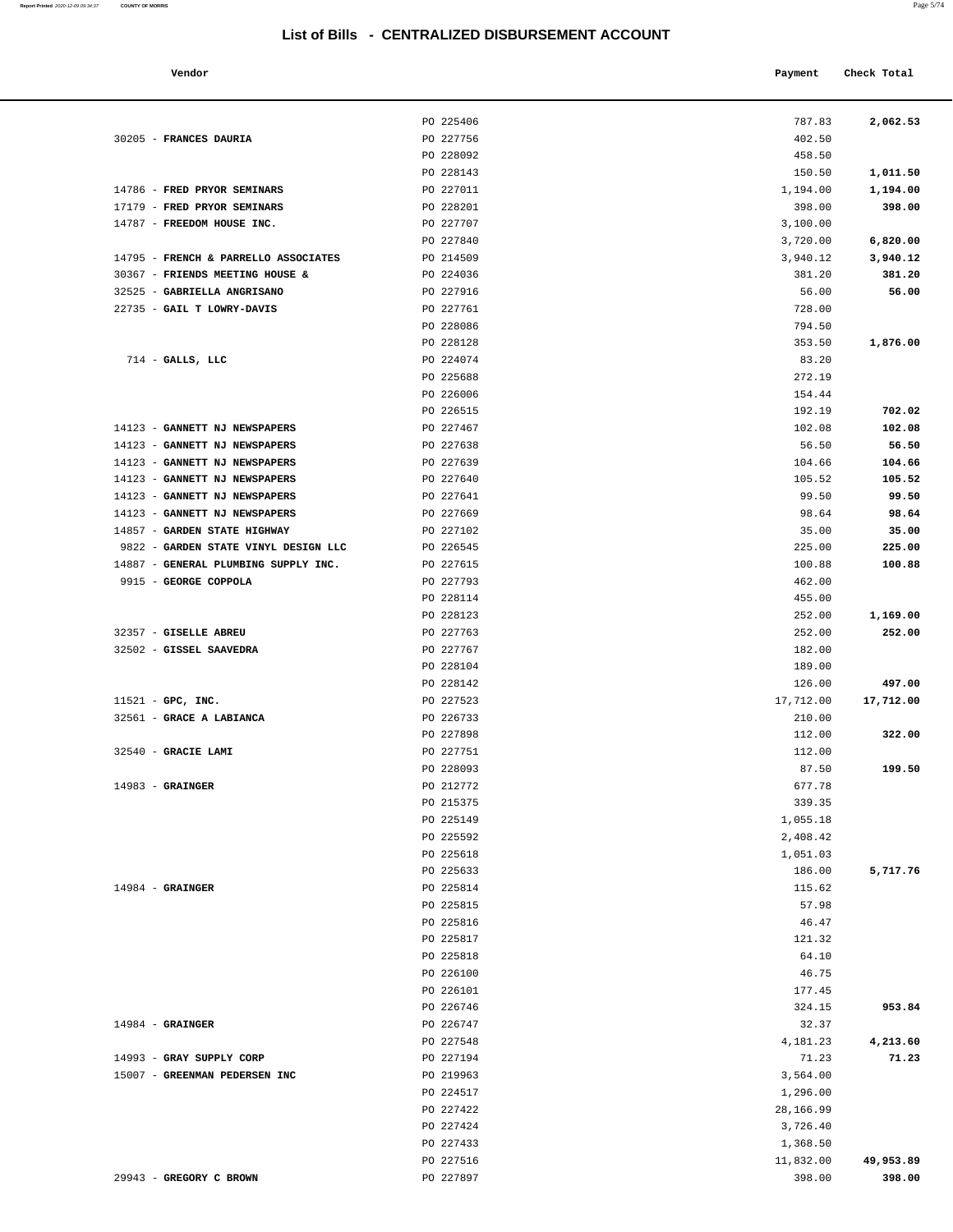| Report Printed 2020-12-09 09:34:37 | <b>COUNTY OF MORRIS</b> | Page $6/74$ |
|------------------------------------|-------------------------|-------------|
|                                    |                         |             |

| Vendor | Payment Check Total |
|--------|---------------------|
|--------|---------------------|

| 29943 - GREGORY C BROWN                    | PO 228102 | 238.00       | 238.00     |
|--------------------------------------------|-----------|--------------|------------|
| 29943 - GREGORY C BROWN                    | PO 228120 | 213.50       | 213.50     |
| 20320 - HANNON FLOOR COVERING CORPORATION  | PO 220675 | 22,240.00    |            |
|                                            | PO 227243 | 2,359.34     | 24,599.34  |
| 9668 - HANOVER POWER SPORTS                | PO 227624 | 659.81       | 659.81     |
| 25522 - HARRY L. SCHWARZ & CO.             | PO 227519 | 4,230.00     | 4,230.00   |
| 28520 - HEAD START COMMUNITY               | PO 228063 | 650.00       | 650.00     |
| 32108 - HEATHER J. DARLING                 | PO 227928 | 51.00        | 51.00      |
| 8685 - HENRY SCHEIN INC                    | PO 227937 | 183.56       | 183.56     |
| 928 - HINDSIGHT, INC                       | PO 226189 | 11,258.18    | 11,258.18  |
| 28404 - HOME DEPOT CREDIT SERVICES         | PO 227907 | 1,458.78     | 1,458.78   |
| 31914 - HOME DEPOT USA, INC.               | PO 227201 | 2,686.10     | 2,686.10   |
| 20737 - HOOVER TRUCK CENTERS INC           | PO 227213 | 29.17        | 29.17      |
| 20737 - HOOVER TRUCK CENTERS INC           | PO 227269 | 91.11        | 91.11      |
| 20737 - HOOVER TRUCK CENTERS INC           | PO 227270 | 365.40       | 365.40     |
| 15249 - HOUSING PARTNERSHIP                | PO 228155 | 3,116.00     |            |
|                                            | PO 228161 | 3,324.00     | 6,440.00   |
| $10636$ - HUNAN WOK                        | PO 227722 | 291.49       | 291.49     |
| 29389 - HVG LLC                            | PO 227281 | 327.05       | 327.05     |
| 32098 - I MILLER PRECISION OPTICAL         | PO 227595 | 2,621.74     | 2,621.74   |
| 28085 - IAN H KADEN, MD                    | PO 225604 | 490.00       | 490.00     |
| 26660 - ILIFF-RUGGIERO FUNERAL HOME INC.   | PO 227451 | 9,050.00     | 9,050.00   |
| 23081 - INES PROST                         | PO 227910 | 441.00       |            |
|                                            | PO 228100 | 749.00       |            |
|                                            | PO 228133 | 315.00       | 1,505.00   |
| 19235 - INSTITUTE FOR PROF. DEVELOPMENT    | PO 227568 | 50.00        | 50.00      |
| 30028 - INTEGRITY, INC.                    | PO 227356 | 2,874.00     | 2,874.00   |
| 25455 - INTERNATIONAL ACADEMIES OF         | PO 227458 | 600.00       | 600.00     |
| 30135 - INVESTIGATIVE FORENSICS CONSULTING | PO 227419 | 513.00       |            |
|                                            | PO 227637 | 1,102.00     | 1,615.00   |
| 32349 - ISABELLE ALEXANDRA SOSA            | PO 227768 | 150.50       |            |
|                                            | PO 228108 | 178.50       | 329.00     |
| 29113 - J.C. CONTRACTING, INC.             | PO 227435 | 103, 157. 25 | 103,157.25 |
| 29115 - JAMES GANNON                       | PO 227622 | 30.00        |            |
|                                            | PO 227625 | 36.60        | 66.60      |
| 29539 - JAMES GANNON                       | PO 227867 | 156.88       | 156.88     |
| 29015 - JANET HOOPER                       | PO 227753 | 255.50       |            |
|                                            | PO 228088 | 420.00       |            |
|                                            | PO 228126 | 35.00        | 710.50     |
| 12565 - JANET WINSTON                      | PO 227755 | 532.00       |            |
|                                            | PO 228106 | 728.00       |            |
|                                            | PO 228131 | 336.00       | 1,596.00   |
| 32319 - JAY HILL REPAIRS                   | PO 226413 | 336.20       | 336.20     |
| 32396 - JEAN M TUERS                       | PO 226577 | 315.00       | 315.00     |
| 20591 - JEFFREY PAUL                       | PO 228029 | 458.33       | 458.33     |
| 20591 - JEFFREY PAUL                       | PO 228030 | 1,636.86     | 1,636.86   |
| 20591 - JEFFREY PAUL                       | PO 228241 | 159.74       | 159.74     |
| 29558 - JENNIFER VANNATTA                  | PO 227478 | 109.69       | 109.69     |
| 960 - JERSEY CENTRAL POWER & LIGHT         | PO 227092 | 38.14        | 38.14      |
| 960 - JERSEY CENTRAL POWER & LIGHT         | PO 227093 | 32.61        | 32.61      |
| 960 - JERSEY CENTRAL POWER & LIGHT         | PO 227200 | 1,159.87     | 1,159.87   |
| 960 - JERSEY CENTRAL POWER & LIGHT         | PO 227321 | 18.77        | 18.77      |
| 960 - JERSEY CENTRAL POWER & LIGHT         | PO 227322 | 19.78        | 19.78      |
| 960 - JERSEY CENTRAL POWER & LIGHT         | PO 227358 | 30.19        | 30.19      |
| 960 - JERSEY CENTRAL POWER & LIGHT         | PO 227359 | 309.09       | 309.09     |
| 960 - JERSEY CENTRAL POWER & LIGHT         | PO 227360 | 574.73       | 574.73     |
| 960 - JERSEY CENTRAL POWER & LIGHT         | PO 227426 | 36,661.31    | 36,661.31  |
| 960 - JERSEY CENTRAL POWER & LIGHT         | PO 227526 | 1,155.22     | 1,155.22   |
| 960 - JERSEY CENTRAL POWER & LIGHT         | PO 227831 | 11,406.66    | 11,406.66  |
| 960 - JERSEY CENTRAL POWER & LIGHT         | PO 227832 | 15,363.24    | 15,363.24  |
| 960 - JERSEY CENTRAL POWER & LIGHT         | PO 228223 | 286.39       | 286.39     |
| 32484 - JERSEY MAIL SYSTEMS, LLC           | PO 224855 | 18,690.00    | 18,690.00  |
| 32391 - JESSICA FIGUEROA                   | PO 227795 | 672.00       |            |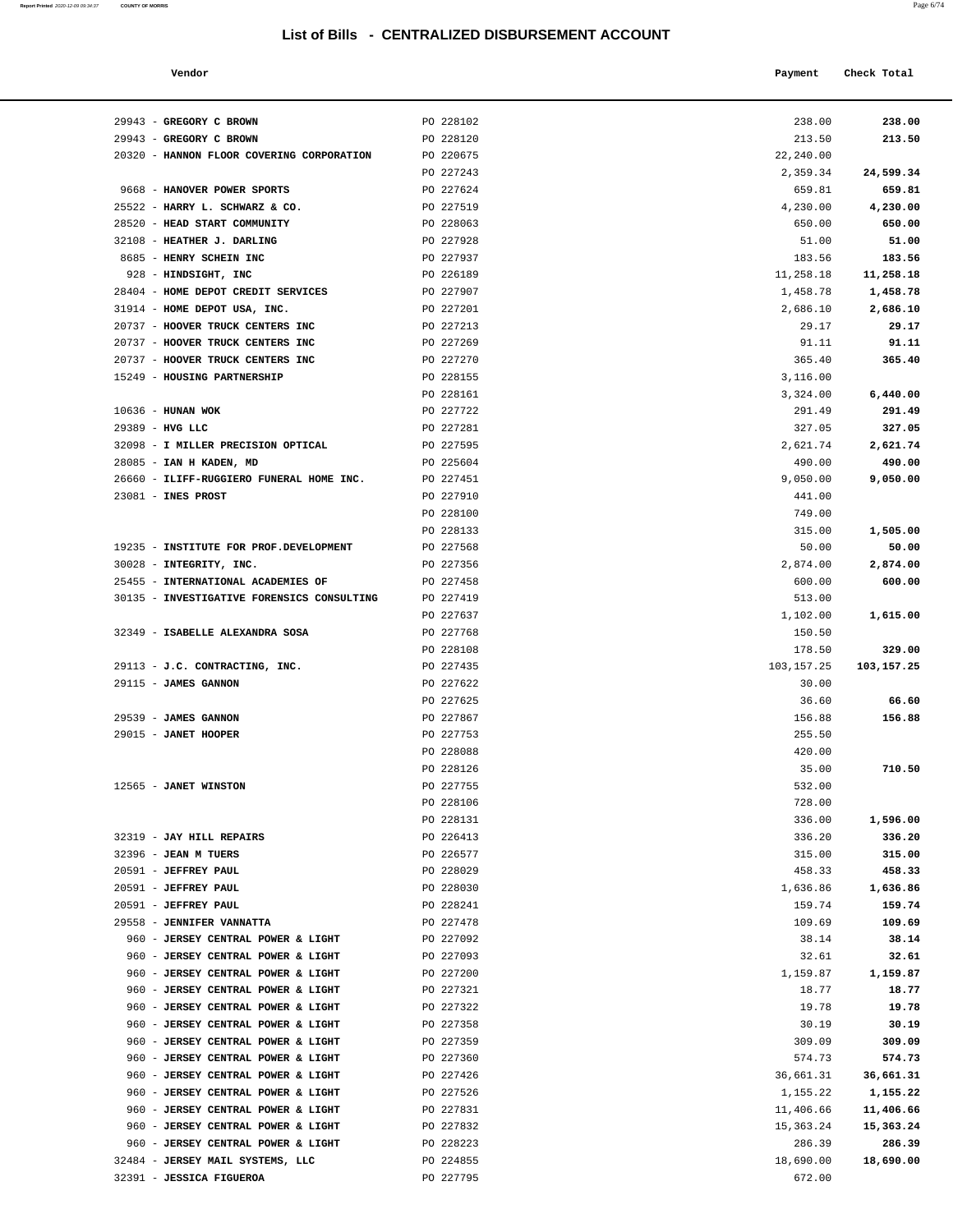| Report Printed 2020-12-09 09:34:37 | <b>COUNTY OF MORRIS</b> | Page 7/74 |
|------------------------------------|-------------------------|-----------|
|                                    |                         |           |

| Vendor |                     | Payment | Check Total |
|--------|---------------------|---------|-------------|
|        | $P^{\alpha}$ 220001 | 271.00  | 1.012.00    |

|                                                                                            | PO 228084              | 371.00               | 1,043.00             |
|--------------------------------------------------------------------------------------------|------------------------|----------------------|----------------------|
| 31634 - JESSICA JIMENEZ                                                                    | PO 227479              | 85.60                | 85.60                |
| 31634 - JESSICA JIMENEZ                                                                    | PO 227875              | 30.52                | 30.52                |
| 26156 - JJS SERVICES, INC.                                                                 | PO 227598              | 15,568.50            | 15,568.50            |
| 26156 - JJS SERVICES, INC.                                                                 | PO 227948              | 20,240.00            | 20,240.00            |
| 32539 - JOHN J FERRENCE JR                                                                 | PO 226716              | 336.00               |                      |
|                                                                                            | PO 227752              | 108.50               | 444.50               |
| 32538 - JOHN S. NICHOLSON                                                                  | PO 227918              | 84.00                | 84.00                |
| 32552 - JOHN THOMAS CIULLA                                                                 | PO 227900              | 322.00               |                      |
|                                                                                            | PO 228091              | 651.00               |                      |
|                                                                                            | PO 228130              | 318.50               | 1,291.50             |
| 26888 - JOHNSON CONTROLS INC.                                                              | PO 218845              | 9,311.34             |                      |
|                                                                                            | PO 223846              | 1,476.00             | 10,787.34            |
| 21614 - JOHNSON MIRMIRAN AND THOMPSON, INC.                                                | PO 214081              | 1,799.29             | 1,799.29             |
| 21614 - JOHNSON MIRMIRAN AND THOMPSON, INC.<br>21614 - JOHNSON MIRMIRAN AND THOMPSON, INC. | PO 223817<br>PO 227991 | 3,840.00<br>2,813.85 | 3,840.00<br>2,813.85 |
| 21614 - JOHNSON MIRMIRAN AND THOMPSON, INC.                                                | PO 227992              | 11,003.39            | 11,003.39            |
| 21614 - JOHNSON MIRMIRAN AND THOMPSON, INC.                                                | PO 227996              | 5,970.48             | 5,970.48             |
| 8131 - JOHNSTONE SUPPLY                                                                    | PO 221970              | 47.32                | 47.32                |
| 2695 - JOHNSTONE SUPPLY                                                                    | PO 227902              | 224.97               |                      |
|                                                                                            | PO 228168              | 4,220.15             | 4,445.12             |
| 32611 - JOSE M FIGUEROA                                                                    | PO 227912              | 70.00                | 70.00                |
| 14867 - JOSEPH GARTLAND INC                                                                | PO 226761              | 893.55               | 893.55               |
| 32556 - JOSEPH K WARD                                                                      | PO 226721              | 504.00               |                      |
|                                                                                            | PO 227746              | 217.00               | 721.00               |
| 31921 - JULIE CASIERE                                                                      | PO 227758              | 444.50               | 444.50               |
| 31921 - JULIE CASIERE                                                                      | PO 228097              | 665.00               | 665.00               |
| 31921 - JULIE CASIERE                                                                      | PO 228137              | 346.50               | 346.50               |
| 32494 - JUSTBRAND LIMITED                                                                  | PO 225594              | 846.22               | 846.22               |
| 24997 - KAY FRANCES WALKER                                                                 | PO 227757              | 192.50               | 192.50               |
| 24997 - KAY FRANCES WALKER                                                                 | PO 228111              | 322.00               | 322.00               |
| 24997 - KAY FRANCES WALKER                                                                 | PO 228129              | 311.50               | 311.50               |
| 32508 - KEVIN ABATO                                                                        | PO 227754              | 143.50               | 143.50               |
| 24924 - KEY-TECH<br>24924 - KEY-TECH                                                       | PO 223114<br>PO 224536 | 1,702.00<br>2,088.00 | 1,702.00<br>2,088.00 |
| 15587 - KEYSTONE PUBLIC SAFETY INC.                                                        | PO 227216              | 5,760.00             | 5,760.00             |
| 31176 - KIMBERLY CACCIABEVE                                                                | PO 227471              | 36.50                |                      |
|                                                                                            | PO 227472              | 86.55                |                      |
|                                                                                            | PO 227473              | 34.75                |                      |
|                                                                                            | PO 227474              | 76.75                | 234.55               |
| 32485 - KIMBERLY J VAZQUEZ                                                                 | PO 227891              | 280.00               |                      |
|                                                                                            | PO 228099              | 423.50               |                      |
|                                                                                            | PO 228125              | 63.00                | 766.50               |
| 28852 - KIMBERLY M. JOHNSON                                                                | PO 226712              | 210.00               |                      |
|                                                                                            | PO 227894              | 105.00               | 315.00               |
| 32256 - Kinnelon Historic Preservation Advisory PO 224042                                  |                        | 360.00               | 360.00               |
| 26458 - KRISTIAN MCMORLAND                                                                 | PO 227306              | 88.97                | 88.97                |
| 15671 - LABCORP OF AMERICA HOLDINGS                                                        | PO 227178              | 98.85                | 98.85                |
| 27137 - LAKE HOPATCONG FOUNDATION                                                          | PO 224037              | 300.00               | 300.00               |
| 8132 - LAKE PHYSICIANS AND HOSPITAL                                                        | PO 226603              | 306.60               | 306.60               |
| 15709 - LAWMEN SUPPLY CO OF NJ, INC.                                                       | PO 210067              | 910.00               |                      |
|                                                                                            | PO 210073<br>PO 226841 | 198.00<br>159.99     | 1,267.99             |
| 21265 - LEDGEWOOD POWER SPORTS INC                                                         | PO 218586              | 1,097.94             | 1,097.94             |
| 20653 - LEGAL SERVICES OF NORTHWEST                                                        | PO 227681              | 13,296.00            | 13,296.00            |
| 15775 - LIFESAVERS INC                                                                     | PO 223968              | 325.00               |                      |
|                                                                                            | PO 227245              | 280.00               | 605.00               |
| 53 - LOVEYS PIZZA & GRILL                                                                  | PO 227448              | 319.36               | 319.36               |
| 29100 - LTC SCRIPTS INC.                                                                   | PO 227290              | 603.36               | 603.36               |
| 15850 - LUM, DRASCO & POSITAN LLC                                                          | PO 227610              | 3,823.23             | 3,823.23             |
| 28911 - M-TEC CONSTRUCTION SERVICE LLC                                                     | PO 228166              | 19,200.00            | 19,200.00            |
| 28911 - M-TEC CONSTRUCTION SERVICE LLC                                                     | PO 228169              | 14,400.00            | 14,400.00            |
| 9832 - M.C. JUVENILE DETENTION CENTER                                                      | PO 222722              | 19,406.00            |                      |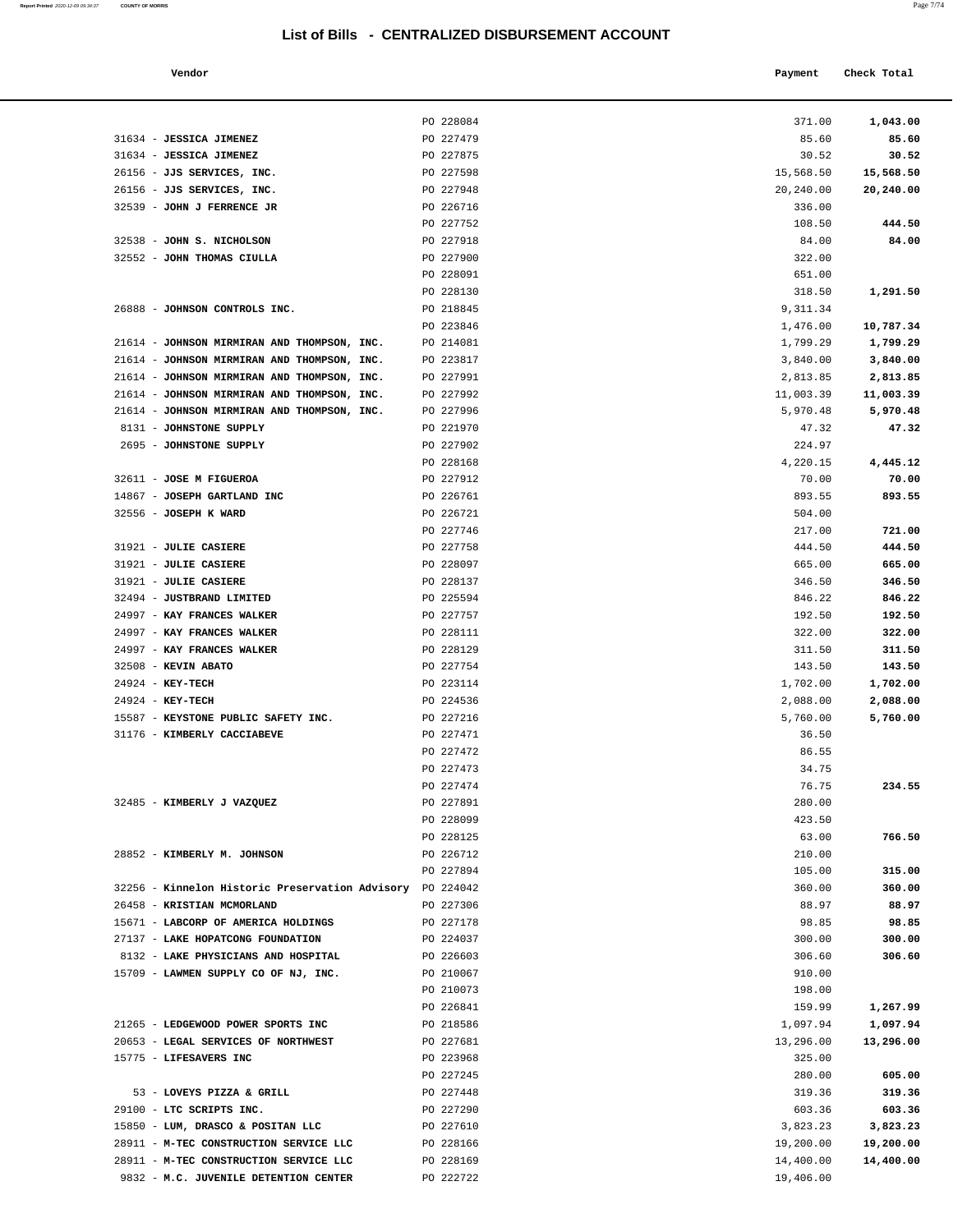| Report Printed 2020-12-09 09:34:37 COUNTY OF MORRIS | Page 8/74 |
|-----------------------------------------------------|-----------|
|                                                     |           |

PO 226858 12,880.00 **32,286.00**

| 17406 - MARILYN ROSSY                       | PO 227727              | 1,002.71           | 1,002.71   |
|---------------------------------------------|------------------------|--------------------|------------|
| 27866 - MARK CARTER                         | PO 227946              | 120.00             | 120.00     |
| 32648 - MARK V. SHOURDS, PE                 | PO 228174              | 535.00             | 535.00     |
| 5107 - MARTINDALE -HUBBELL                  | PO 214425              | 96.16              | 96.16      |
| 32486 - MATTHEW R LITMAN                    | PO 226589              | 84.00              |            |
|                                             | PO 226693              | 259.00             |            |
|                                             | PO 227747              | 98.00              |            |
|                                             | PO 228113              | 147.00             |            |
|                                             | PO 228119              | 112.00             | 700.00     |
| 11199 - MC ORGANIZATION FOR HISPANIC        | PO 228016              | 9,032.00           |            |
|                                             | PO 228237              | 5,696.00           | 14,728.00  |
| 32274 - MCCLOSKEY MECHANICAL INC.           | PO 227633              | 3,133.65           |            |
|                                             | PO 228167              | 2,155.20           | 5,288.85   |
| 27603 - MCKESSON MEDICAL SURGICAL           | PO 227538              | 97.37              | 97.37      |
| 13689 - MEGGIT TRAINING SYSTEMS INC.        | PO 227221              | 350.00             | 350.00     |
| 32347 - MELISSA NICOLE RECARTE              | PO 227893              | 140.00             |            |
|                                             | PO 228103              | 189.00             |            |
|                                             | PO 228141              | 126.00             | 455.00     |
| 16129 - MENTAL HEALTH ASSOCIATION OF        | PO 228018              | 2,011.02           | 2,011.02   |
| 16158 - MGL PRINTING SOLUTIONS              | PO 228070              | 1,448.00           | 1,448.00   |
| 32630 - MICHAEL DIGIULIO                    | PO 227554              | 609.00             | 609.00     |
| 28632 - MICHELLE ADRIANA ABREU              | PO 227913              | 210.00             | 210.00     |
| 28632 - MICHELLE ADRIANA ABREU              | PO 228089              | 329.00             | 329.00     |
| 32621 - MIDDLE ATLANTIC CAREER              | PO 226959              | 500.00             | 500.00     |
| 20858 - MIKE FITZPATRICK CONTRACTORS INC.   | PO 227953              | 64,738.88          |            |
|                                             | PO 227953              | 32,405.19          | 97,144.07  |
| 20858 - MIKE FITZPATRICK CONTRACTORS INC.   | PO 227954              | 230,218.25         | 230,218.25 |
| 25466 - MILLENNIUM COMMUNICATIONS           | PO 227007              | 820.00             | 820.00     |
| 7313 - MONTAGE ENTERPRISES INC.             | PO 227230              | 2,387.40           | 2,387.40   |
| 7131 - MORRIS COUNTY AFTER CARE CENTER      | PO 226402              | 330.00             | 330.00     |
| 24551 - MORRIS COUNTY LEAGUE OF MUNICIPALIT | PO 226979              | 50.00              | 50.00      |
| 12819 - MORRIS COUNTY MUA                   | PO 226931              | 6,122.49           | 6,122.49   |
| 12819 - MORRIS COUNTY MUA                   | PO 226932              | 1,413.46           | 1,413.46   |
| 12819 - MORRIS COUNTY MUA                   | PO 227107              | 823.93             | 823.93     |
| 12819 - MORRIS COUNTY MUA                   | PO 227370              | 1,592.77           | 1,592.77   |
| 19483 - MORRIS COUNTY MUNICIPAL             | PO 226926              | 4,899.64           | 4,899.64   |
| 19483 - MORRIS COUNTY MUNICIPAL             | PO 226930              | 165.59             | 165.59     |
| 10666 - MORRIS COUNTY SHERIFF'S OFFICE      | PO 227561              | 736.00             | 736.00     |
| 10666 - MORRIS COUNTY SHERIFF'S OFFICE      | PO 227941              | 1,196.00           | 1,196.00   |
| 14515 - MORRISTOWN ER MED ASSOC LLC         | PO 216708              | 1,378.00           |            |
|                                             | PO 216963              | 2,126.00           |            |
|                                             | PO 217415              | 2,218.00           |            |
|                                             | PO 221452              | 2,218.00           | 7,940.00   |
| 16321 - MORRISTOWN LUMBER &                 | PO 224339              | 261.92             |            |
|                                             | PO 226175              | 20.77              |            |
|                                             | PO 226408              | 19.74              |            |
|                                             | PO 226904              | 20.79              |            |
|                                             | PO 227311              | 79.97              |            |
|                                             | PO 227383              | 107.74             |            |
|                                             | PO 227644              | 11.06              | 521.99     |
| 7584 - MORRISTOWN MEDICAL CENTER            | PO 225601<br>PO 225623 | 6,983.64<br>344.37 |            |
|                                             |                        |                    |            |
| 16338 - MORRISTOWN NEIGHBORHOOD HOUSE       | PO 226414              | 320.45             | 7,648.46   |
|                                             | PO 227346              | 5,509.00           |            |
|                                             | PO 228078              | 1,284.00           |            |
|                                             | PO 228079              | 10,269.00          |            |
|                                             | PO 228158              | 4,834.00           |            |
|                                             | PO 228159              | 7,514.00           |            |
|                                             | PO 228160              | 3,120.00           | 32,530.00  |
| 16340 - MORRISTOWN PARKING AUTHORITY        | PO 227921              | 5,774.00           | 5,774.00   |
| 16342 - MORRISTOWN POST OFFICE              | PO 227454              | 240.00             | 240.00     |
|                                             |                        |                    |            |

28251 - MAGIC TOUCH CONSTRUCTION CO., INC. PO 227381 3,796.16 3,796.16 3,796.16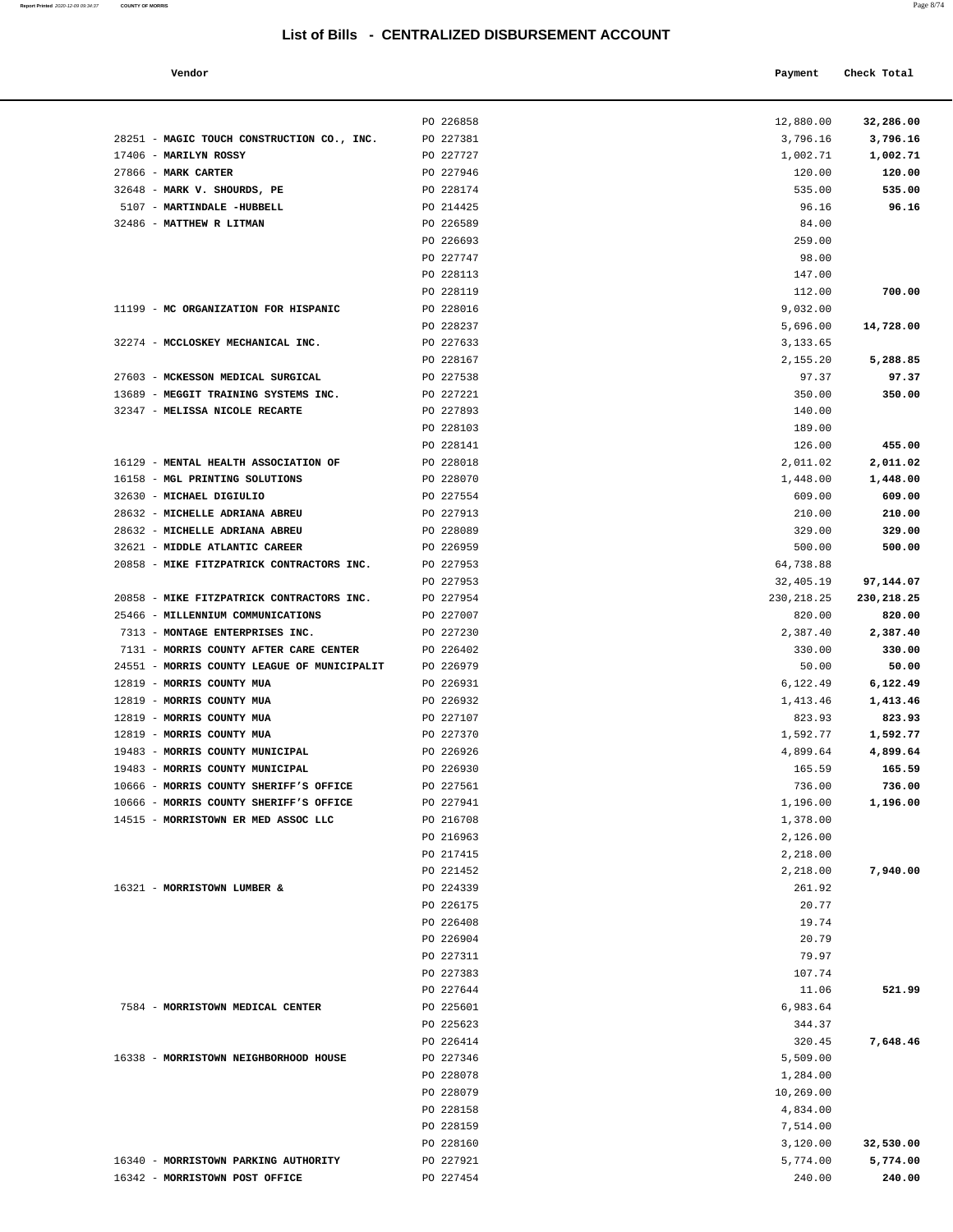| Report Printed 2020-12-09 09:34:37 | <b>COUNTY OF MORRIS</b> | Page 9/74 |
|------------------------------------|-------------------------|-----------|
|                                    |                         |           |

| Vendor                            |           | Payment    | Check Total |
|-----------------------------------|-----------|------------|-------------|
| MOTOROLA SOLUTIONS INC            | PO 223240 | 4,520.64   | 4,520.64    |
| MOTOROLA SOLUTIONS INC            | PO 223300 | 900.00     | 900.00      |
| MOTT MACDONALD LLC                | PO 227536 | 3,883.20   | 3,883.20    |
| MUNICIPAL SOFTWARE INC            | PO 228272 | 9,033.50   | 9,033.50    |
| <b>N.J. NATURAL GAS COMPANY</b>   | PO 227185 | 112.48     |             |
|                                   | PO 227432 | 297.77     |             |
|                                   | PO 227547 | 442.65     | 852.90      |
| NANCY WALLACE                     | PO 226732 | 210.00     |             |
|                                   | PO 227909 | 105.00     | 315.00      |
| <b>NAPA OF ROCKAWAY</b>           | PO 226790 | 176.57     |             |
|                                   | PO 227235 | 72.90      |             |
|                                   | PO 227285 | 398.55     | 648.02      |
| NATIONAL FUEL OIL INC.            | PO 227258 | 17,408.20  | 17,408.20   |
| <b>NELLIE A DIAZ-STARKS</b>       | PO 227766 | 133.00     | 133.00      |
| NEPHROS INC.                      | PO 226643 | 7,840.00   | 7,840.00    |
| NEW HOPE FOUNDATION INC.          | PO 227841 | 4,700.00   |             |
|                                   | PO 227842 | 3,842.15   |             |
|                                   | PO 227846 | 2,650.50   |             |
|                                   | PO 227849 | 3,800.00   | 14,992.65   |
| NEW HORIZONS COMPUTER LEARNING    | PO 227390 | 800.00     | 800.00      |
| NEW JERSEY FIRE EQUIPMENT COMPANY | PO 209897 | 2,988.00   |             |
|                                   | PO 223666 | 3,079.00   | 6,067.00    |
| NEW JERSEY OVERHEAD DOOR LLC      | PO 227532 | 1,167.10   | 1,167.10    |
| NEWBRIDGE SERVICES INC            | PO 227683 | 2,800.00   |             |
|                                   | PO 227684 | 82,719.00  |             |
|                                   | PO 227725 | 3,328.00   |             |
|                                   | PO 227728 | 714.00     |             |
|                                   | PO 227729 | 3,160.00   |             |
|                                   | PO 227730 | 3,991.00   |             |
|                                   | PO 227732 | 3,207.00   | 99,919.00   |
| NICE SYSTEMS INC                  | PO 218841 | 65,550.00  | 65,550.00   |
| NICHOLAS PALATUCCI                | PO 227357 | 21.99      | 21.99       |
| NIELSEN DODGE - C-J-R             | PO 227234 | 156.75     | 156.75      |
| NISIVOCCIA, LLP                   | PO 227308 | 41,817.00  | 41,817.00   |
| NORTH CREEK LLC                   | PO 227995 | 103,148.58 | 103,148.58  |
| NORTHEAST COMMUNICATIONS, INC.    | PO 226859 | 90.00      | 90.00       |
| NORTHEAST COMMUNICATIONS, INC.    | PO 227191 | 504.50     | 504.50      |
| NORTHEAST COMMUNICATIONS, INC.    | PO 227192 | 430.50     | 430.50      |
| <b>NORWESCAP INC</b>              | PO 228064 | 596.62     |             |
|                                   | PO 228144 | 1,510.00   | 2,106.62    |
| NOTO-WYNKOOP FUNERAL HOME         | PO 227455 | 1,666.00   | 1,666.00    |
| NU-WAY CONCESSIONAIRES INC        | PO 227264 | 1,895.22   |             |
|                                   | PO 227678 | 9,380.00   |             |
|                                   | PO 227691 | 11,753.14  | 23,028.36   |
| NV5                               | PO 222866 | 3,452.08   | 3,452.08    |
| OFFICE CONCEPTS GROUP, INC.       | PO 226312 | 699.80     | 699.80      |
| OFFICE CONCEPTS GROUP, INC.       | PO 227090 | 46.51      | 46.51       |
| OFFICE CONCEPTS GROUP, INC.       | PO 227133 | 39.69      | 39.69       |
| OFFICE CONCEPTS GROUP, INC.       | PO 227147 | 35.09      | 35.09       |
| OFFICE CONCEPTS GROUP, INC.       | PO 227179 | 1,500.00   | 1,500.00    |
| OFFICE CONCEPTS GROUP, INC.       | PO 227429 | 390.21     | 390.21      |
| OFFICE CONCEPTS GROUP, INC.       | PO 227594 | 1,692.22   | 1,692.22    |
| OFFICE CONCEPTS GROUP, INC.       | PO 227621 | 318.00     | 318.00      |
| OFFICE CONCEPTS GROUP, INC.       | PO 228024 | 370.78     | 370.78      |
| ONE SOURCE OF NEW JERSEY LLC      | PO 226529 | 232.00     | 232.00      |
| ONE SOURCE OF NEW JERSEY LLC      | PO 226785 | 254.34     | 254.34      |
| OPTIMUM                           | PO 224381 | 81.23      | 81.23       |
| OPTIMUM                           | PO 226863 | 293.91     | 293.91      |
| OPTIMUM                           | PO 226882 | 241.18     | 241.18      |
| OXFORD UNIVERSITY PRESS           | PO 226962 | 890.00     | 890.00      |

| 21791 - MOTOROLA SOLUTIONS INC                                                   | PO 223240              | 4,520.64             | 4,520.64         |
|----------------------------------------------------------------------------------|------------------------|----------------------|------------------|
| 21791 - MOTOROLA SOLUTIONS INC                                                   | PO 223300              | 900.00               | 900.00           |
| 10752 - MOTT MACDONALD LLC                                                       | PO 227536              | 3,883.20             | 3,883.20         |
| 20763 - MUNICIPAL SOFTWARE INC                                                   | PO 228272              | 9,033.50             | 9,033.50         |
| 19523 - N.J. NATURAL GAS COMPANY                                                 | PO 227185              | 112.48               |                  |
|                                                                                  | PO 227432              | 297.77               |                  |
|                                                                                  | PO 227547              | 442.65               | 852.90           |
| 22504 - NANCY WALLACE                                                            | PO 226732              | 210.00               |                  |
|                                                                                  | PO 227909              | 105.00               | 315.00           |
| 28785 - NAPA OF ROCKAWAY                                                         | PO 226790              | 176.57               |                  |
|                                                                                  | PO 227235              | 72.90                |                  |
|                                                                                  | PO 227285              | 398.55               | 648.02           |
| 21122 - NATIONAL FUEL OIL INC.                                                   | PO 227258              | 17,408.20            | 17,408.20        |
| 28194 - NELLIE A DIAZ-STARKS                                                     | PO 227766              | 133.00               | 133.00           |
| 30972 - NEPHROS INC.                                                             | PO 226643              | 7,840.00             | 7,840.00         |
| 16533 - NEW HOPE FOUNDATION INC.                                                 | PO 227841              | 4,700.00             |                  |
|                                                                                  | PO 227842<br>PO 227846 | 3,842.15             |                  |
|                                                                                  | PO 227849              | 2,650.50<br>3,800.00 | 14,992.65        |
| 20856 - NEW HORIZONS COMPUTER LEARNING                                           | PO 227390              | 800.00               | 800.00           |
| 27224 - NEW JERSEY FIRE EQUIPMENT COMPANY                                        | PO 209897              | 2,988.00             |                  |
|                                                                                  | PO 223666              | 3,079.00             | 6,067.00         |
| 28348 - NEW JERSEY OVERHEAD DOOR LLC                                             | PO 227532              | 1,167.10             | 1,167.10         |
| 16552 - NEWBRIDGE SERVICES INC                                                   | PO 227683              | 2,800.00             |                  |
|                                                                                  | PO 227684              | 82,719.00            |                  |
|                                                                                  | PO 227725              | 3,328.00             |                  |
|                                                                                  | PO 227728              | 714.00               |                  |
|                                                                                  | PO 227729              | 3,160.00             |                  |
|                                                                                  | PO 227730              | 3,991.00             |                  |
|                                                                                  | PO 227732              | 3,207.00             | 99,919.00        |
| 9381 - NICE SYSTEMS INC                                                          | PO 218841              | 65,550.00            | 65,550.00        |
| 32089 - NICHOLAS PALATUCCI                                                       | PO 227357              | 21.99                | 21.99            |
| 23981 - NIELSEN DODGE - C-J-R                                                    | PO 227234              | 156.75               | 156.75           |
| 16570 - NISIVOCCIA, LLP                                                          | PO 227308              | 41,817.00            | 41,817.00        |
| 32529 - NORTH CREEK LLC                                                          | PO 227995              | 103,148.58           | 103,148.58       |
| 26357 - NORTHEAST COMMUNICATIONS, INC.                                           | PO 226859              | 90.00                | 90.00            |
| 26357 - NORTHEAST COMMUNICATIONS, INC.<br>26357 - NORTHEAST COMMUNICATIONS, INC. | PO 227191<br>PO 227192 | 504.50<br>430.50     | 504.50<br>430.50 |
| 16752 - NORWESCAP INC                                                            | PO 228064              | 596.62               |                  |
|                                                                                  | PO 228144              | 1,510.00             | 2,106.62         |
| 30167 - NOTO-WYNKOOP FUNERAL HOME                                                | PO 227455              | 1,666.00             | 1,666.00         |
| 16764 - NU-WAY CONCESSIONAIRES INC                                               | PO 227264              | 1,895.22             |                  |
|                                                                                  | PO 227678              | 9,380.00             |                  |
|                                                                                  | PO 227691              | 11,753.14            | 23,028.36        |
| $19739 - NV5$                                                                    | PO 222866              | 3,452.08             | 3,452.08         |
| 26726 - OFFICE CONCEPTS GROUP, INC.                                              | PO 226312              | 699.80               | 699.80           |
| 26726 - OFFICE CONCEPTS GROUP, INC.                                              | PO 227090              | 46.51                | 46.51            |
| 26726 - OFFICE CONCEPTS GROUP, INC.                                              | PO 227133              | 39.69                | 39.69            |
| 26726 - OFFICE CONCEPTS GROUP, INC.                                              | PO 227147              | 35.09                | 35.09            |
| 26726 - OFFICE CONCEPTS GROUP, INC.                                              | PO 227179              | 1,500.00             | 1,500.00         |
| 26726 - OFFICE CONCEPTS GROUP, INC.                                              | PO 227429              | 390.21               | 390.21           |
| 26726 - OFFICE CONCEPTS GROUP, INC.                                              | PO 227594              | 1,692.22             | 1,692.22         |
| 26726 - OFFICE CONCEPTS GROUP, INC.                                              | PO 227621              | 318.00               | 318.00           |
| 26726 - OFFICE CONCEPTS GROUP, INC.                                              | PO 228024              | 370.78               | 370.78           |
| 25021 - ONE SOURCE OF NEW JERSEY LLC<br>25021 - ONE SOURCE OF NEW JERSEY LLC     | PO 226529<br>PO 226785 | 232.00<br>254.34     | 232.00<br>254.34 |
| 13856 - OPTIMUM                                                                  | PO 224381              | 81.23                | 81.23            |
| 20526 - OPTIMUM                                                                  | PO 226863              | 293.91               | 293.91           |
| $20526$ - OPTIMUM                                                                | PO 226882              | 241.18               | 241.18           |
| 16847 - OXFORD UNIVERSITY PRESS                                                  | PO 226962              | 890.00               | 890.00           |
| 31538 - PACKETALK                                                                | PO 213085              | 25,000.00            | 25,000.00        |
| 31538 - PACKETALK                                                                | PO 213209              | 24,000.00            | 24,000.00        |
| 31538 - PACKETALK                                                                | PO 213210              | 38,000.00            | 38,000.00        |
|                                                                                  |                        |                      |                  |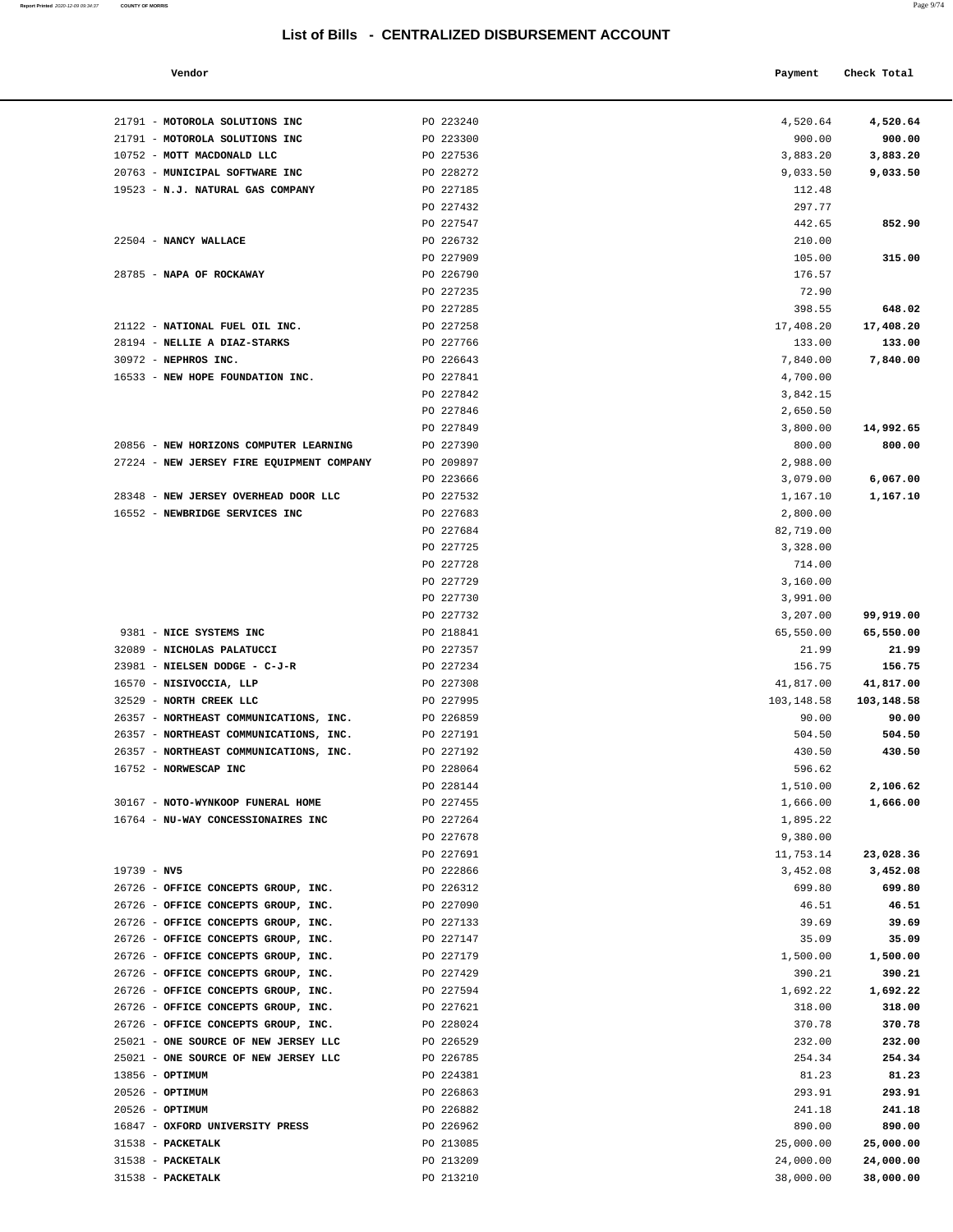**Report Printed** 2020-12-09 09:34:37 **COUNTY OF MORRIS** Page 10/74

|                                | List of Bills - CENTRALIZED DISBURSEMENT ACCOUNT |            |             |
|--------------------------------|--------------------------------------------------|------------|-------------|
| Vendor                         |                                                  | Payment    | Check Total |
| <b>PACKETALK</b>               | PO 213211                                        | 38,000.00  | 38,000.00   |
| <b>PACKETALK</b>               | PO 213212                                        | 36,000.00  | 36,000.00   |
| <b>PAMELA SUE SMITH</b>        | PO 226726                                        | 374.50     | 374.50      |
| PANCIELLO CONSTRUCTION LLC     | PO 227952                                        | 7,680.00   | 7,680.00    |
| PAR CORPORATION, INC           | PO 228165                                        | 750.00     | 750.00      |
| PARKER PUBLICATIONS, INC.      | PO 224723                                        | 165.00     |             |
|                                | PO 227425                                        | 1,020.00   | 1,185.00    |
| PARSIPPANY CHILD DAY CARE CTR. | PO 228177                                        | 1,932.00   | 1,932.00    |
| PATRICIA A CHIAROLANZA         | PO 226720                                        | 399.00     | 399.00      |
| PATRICIA W. GIBBONS            | PO 227452                                        | 324.52     | 324.52      |
| PHILOMENA A BREDBENNER         | PO 226713                                        | 420.00     |             |
|                                | PO 227749                                        | 224.00     | 644.00      |
| <b>PMI TECHNOLOGIES</b>        | PO 227343                                        | 1,054.84   | 1,054.84    |
| <b>POGGI LANDSCAPING</b>       | PO 227565                                        | 17,450.00  | 17,450.00   |
| POWER PLACE INC                | PO 224167                                        | 2,392.91   |             |
|                                | PO 227099                                        | 56.99      |             |
|                                | PO 227534                                        | 59.34      |             |
|                                | PO 227599                                        | 1,877.01   | 4,386.25    |
| POWERDMS, INC.                 | PO 227439                                        | 7,187.70   | 7,187.70    |
| PRAVCO, INC.                   | PO 227667                                        | 182,672.00 |             |
|                                | PO 227692                                        | 172,284.00 | 354,956.00  |
| PRIORITY DISPATCH CORP.        | PO 227459                                        | 3,055.00   | 3,055.00    |
| PROJECT LIFESAVER, INC.        | PO 225798                                        | 5,073.33   | 5,073.33    |
| PSE&G CO                       | PO 227833                                        | 975.82     | 975.82      |
| <b>PURCHASE POWER</b>          | PO 224917                                        | 17,228.50  | 17,228.50   |

| 31538 - PACKETALK                      | PO 213211 | 38,000.00  | 38,000.00        |
|----------------------------------------|-----------|------------|------------------|
| 31538 - PACKETALK                      | PO 213212 | 36,000.00  | 36,000.00        |
| 32016 - PAMELA SUE SMITH               | PO 226726 | 374.50     | 374.50           |
| 10287 - PANCIELLO CONSTRUCTION LLC     | PO 227952 | 7,680.00   | 7,680.00         |
| 32643 - PAR CORPORATION, INC           | PO 228165 | 750.00     | 750.00           |
| 32477 - PARKER PUBLICATIONS, INC.      | PO 224723 | 165.00     |                  |
|                                        | PO 227425 | 1,020.00   | 1,185.00         |
| 2749 - PARSIPPANY CHILD DAY CARE CTR.  | PO 228177 | 1,932.00   | 1,932.00         |
| 26293 - PATRICIA A CHIAROLANZA         | PO 226720 | 399.00     | 399.00           |
| 25411 - PATRICIA W. GIBBONS            | PO 227452 | 324.52     | 324.52           |
| 7683 - PHILOMENA A BREDBENNER          | PO 226713 | 420.00     |                  |
|                                        | PO 227749 | 224.00     | 644.00           |
| 28765 - PMI TECHNOLOGIES               | PO 227343 | 1,054.84   | 1,054.84         |
| 28605 - POGGI LANDSCAPING              | PO 227565 | 17,450.00  | 17,450.00        |
| 17117 - POWER PLACE INC                | PO 224167 | 2,392.91   |                  |
|                                        | PO 227099 | 56.99      |                  |
|                                        | PO 227534 | 59.34      |                  |
|                                        | PO 227599 | 1,877.01   | 4,386.25         |
| 24970 - POWERDMS, INC.                 | PO 227439 | 7,187.70   | 7,187.70         |
| 32338 - PRAVCO, INC.                   | PO 227667 | 182,672.00 |                  |
|                                        | PO 227692 | 172,284.00 | 354,956.00       |
| 24230 - PRIORITY DISPATCH CORP.        | PO 227459 | 3,055.00   | 3,055.00         |
| 4811 - PROJECT LIFESAVER, INC.         | PO 225798 | 5,073.33   | 5,073.33         |
| 17189 - PSE&G CO                       | PO 227833 | 975.82     | 975.82           |
| 19681 - PURCHASE POWER                 | PO 224917 | 17,228.50  | 17,228.50        |
| 19681 - PURCHASE POWER                 | PO 225541 | 142.95     | 142.95           |
| 19681 - PURCHASE POWER                 | PO 226817 | 516.42     | 516.42           |
| 9894 - QUADIENT, INC.                  | PO 228271 | 3,510.00   | 3,510.00         |
| 264 - R & J CONTROL, INC.              | PO 226609 | 3,950.00   |                  |
|                                        | PO 226903 | 1,089.88   | 5,039.88         |
| 264 - R & J CONTROL, INC.              | PO 227382 | 6,667.29   |                  |
|                                        | PO 227642 | 299.50     | 6,966.79         |
| 12473 - R.D. SALES DOOR & HARDWARE LLC | PO 218856 | 10,970.00  |                  |
|                                        | PO 220750 | 375.00     |                  |
|                                        | PO 222212 | 11,695.00  |                  |
|                                        | PO 226878 | 623.00     |                  |
|                                        | PO 227199 | 175.00     |                  |
|                                        | PO 227238 | 125.00     |                  |
|                                        | PO 227611 | 2,037.00   | 26,000.00        |
| 29018 - RAFAEL RIVERA                  | PO 227764 | 199.50     |                  |
|                                        | PO 228101 | 112.00     | 311.50           |
| 20927 - RAILROAD CONSTRUCTION CO, INC. | PO 227335 | 32, 325.13 |                  |
|                                        | PO 227335 | 290,926.10 | 323,251.23       |
| 20927 - RAILROAD CONSTRUCTION CO, INC. | PO 227606 | 52,388.60  | 52,388.60        |
| 21051 - RALSTON CIDER MILL             | PO 224038 | 600.00     | 600.00           |
| 32553 - RAMON RIVERA                   | PO 227765 | 129.50     | 129.50           |
| 28618 - RAVE WIRELESS INC              | PO 227348 | 1,500.00   |                  |
|                                        | PO 227404 | 24,610.00  | 26,110.00        |
| 26223 - RE-TRON TECHNOLOGIES INC.      | PO 227239 | 1,106.19   | 1,106.19         |
| 17269 - RECORDED BOOKS LLC             | PO 225304 | 4,500.00   | 4,500.00         |
| 29982 - REDICARE LLC                   | PO 227555 | 31.69      | 31.69            |
| 17277 - REDRESS OFFICE MACHINES        | PO 227000 | 90.00      | 90.00            |
| 29466 - RICCIARDI BROTHERS, INC        | PO 227271 | 233.89     |                  |
|                                        | PO 227533 | 195.95     | 429.84           |
| 19765 - RICOH AMERICAS CORPORATION     | PO 211585 | 7,999.80   |                  |
|                                        | PO 226618 | 366.45     |                  |
|                                        | PO 227530 | 524.29     | 8,890.54         |
| 24804 - RICOH USA INC.                 | PO 227139 | 70.07      | 70.07            |
| 28741 - RICOH USA, INC.                |           |            | 21.49            |
|                                        | PO 226176 | 21.49      |                  |
| 28741 - RICOH USA, INC.                | PO 226779 | 214.77     | 214.77           |
| 28741 - RICOH USA, INC.                | PO 226944 | 1,655.55   | 1,655.55         |
| 28741 - RICOH USA, INC.                | PO 226968 | 460.39     | 460.39<br>602.93 |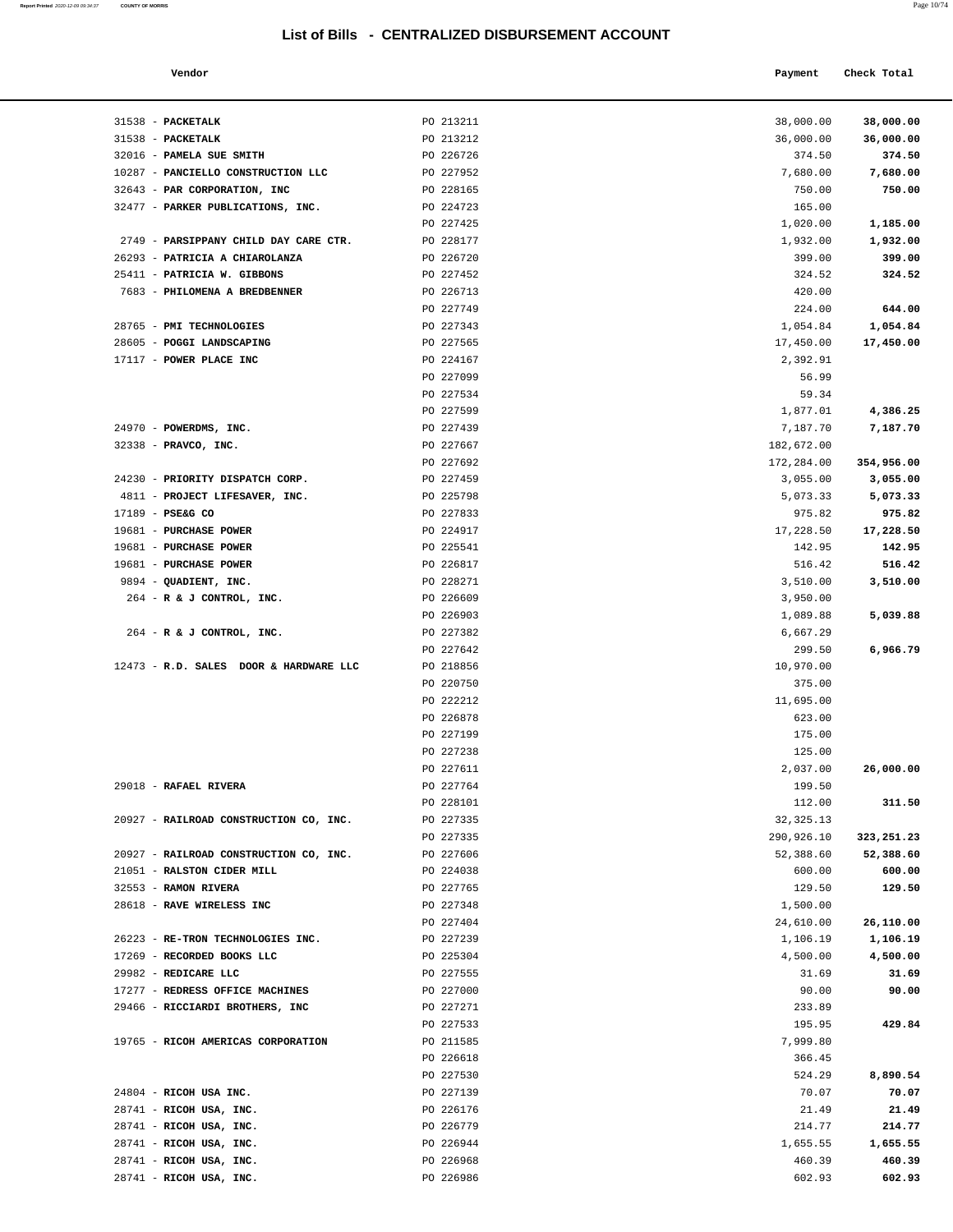#### **Vendor Check Total Payment Check Total**

**Report Printed**  2020-12-09 09:34:37 **COUNTY OF MORRIS** 

|--|--|

| 28741 - RICOH USA, INC.                                              | PO 227091              | 1,893.20            | 1,893.20            |
|----------------------------------------------------------------------|------------------------|---------------------|---------------------|
| 28741 - RICOH USA, INC.                                              | PO 227162              | 7,731.90            | 7,731.90            |
| 28741 - RICOH USA, INC.                                              | PO 227217              | 962.41              | 962.41              |
| 28741 - RICOH USA, INC.                                              | PO 227218              | 622.51              | 622.51              |
| 28741 - RICOH USA, INC.                                              | PO 227288              | 1,356.67            | 1,356.67            |
| 28741 - RICOH USA, INC.                                              | PO 227309              | 7.42                | 7.42                |
| 28741 - RICOH USA, INC.                                              | PO 227380              | 63.84               | 63.84               |
| 3444 - ROXBURY HISTORIC TRUST INC.                                   | PO 224039              | 1,400.00            | 1,400.00            |
| 17417 - ROXBURY TWP POLICE DEPT                                      | PO 227324              | 3,960.00            | 3,960.00            |
| 9938 - RUTGERS CENTER FOR CONTINUING                                 | PO 227737              | 799.00              |                     |
|                                                                      | PO 227738              | 3,200.00            |                     |
|                                                                      | PO 227739              | 799.00              |                     |
|                                                                      | PO 227740              | 2,900.00            |                     |
|                                                                      | PO 227741              | 2,990.00            |                     |
|                                                                      | PO 227742              | 1,195.00            | 11,883.00           |
| 19806 - RUTGERS-THE STATE UNIVERSITY<br>28633 - RUTH GABAY NICHOLSON | PO 228273<br>PO 227917 | 1,222.00            | 1,222.00            |
| 29062 - SALMON BROS. INC.                                            | PO 227993              | 105.00<br>68,820.50 | 105.00<br>68,820.50 |
| 10234 - SAMSON METAL SERVICES                                        | PO 227196              | 2,077.46            | 2,077.46            |
| 31598 - SANCHEZ ENGRAVING LLC                                        | PO 227651              | 267.00              | 267.00              |
| 6104 - SENIOR CITIZENS OF LONG HILL                                  | PO 227450              | 50.00               | 50.00               |
| 17635 - SHERWIN WILLIAMS                                             | PO 225328              | 155.00              |                     |
|                                                                      | PO 226794              | 155.00              | 310.00              |
| 17726 - SHI INTERNATIONAL CORP                                       | PO 224525              | 6,010.00            | 6,010.00            |
| 17726 - SHI INTERNATIONAL CORP                                       | PO 224625              | 157,178.73          | 157,178.73          |
| 17726 - SHI INTERNATIONAL CORP                                       | PO 226169              | 15,357.00           | 15,357.00           |
| 17726 - SHI INTERNATIONAL CORP                                       | PO 227084              | 267.76              | 267.76              |
| 17726 - SHI INTERNATIONAL CORP                                       | PO 227315              | 30,593.00           | 30,593.00           |
| 23965 - SIG SAUER INC.                                               | PO 211798              | 520.00              | 520.00              |
| 17699 - SMITH MOTOR CO., INC.                                        | PO 226528              | 305.08              |                     |
|                                                                      | PO 227283              | 168.28              | 473.36              |
| 11253 - SMITHS DETECTION, INC.                                       | PO 224334              | 422.88              | 422.88              |
| 17755 - SOUTHEAST MORRIS COUNTY                                      | PO 227631              | 149.32              | 149.32              |
| 17762 - SPARWICK CONTRACTING, INC.                                   | PO 227942              | 120,255.80          |                     |
|                                                                      | PO 227947              | 97,404.16           |                     |
|                                                                      | PO 227949              | 2,538.00            |                     |
|                                                                      | PO 227949              | 108,631.38          | 328,829.34          |
| 4298 - STERICYCLE INC<br>29129 - STONEGATE ASSOCIATES, LLC           | PO 226338<br>PO 227407 | 895.45<br>2,520.00  | 895.45<br>2,520.00  |
| 8621 - SUBURBAN PROPANE -2347                                        | PO 227220              | 682.38              |                     |
|                                                                      | PO 227596              | 1,200.39            | 1,882.77            |
| 17937 - SUSSEX COUNTY COMMUNITY COLLEGE                              | PO 228287              | 103.74              | 103.74              |
| 11429 - SUSSEX COUNTY MUA                                            | PO 226860              | 792.30              | 792.30              |
| 32555 - SUZANNE C ROCCO                                              | PO 227750              | 112.00              | 112.00              |
| 8391 - SYMBOLOGY ENTERPRISES INC                                     | PO 224845              | 3,780.00            | 3,780.00            |
| 21364 - SYSTEM ONE ALARM                                             | PO 223341              | 1,572.00            | 1,572.00            |
| 6265 - T & M ASSOCIATES                                              | PO 227465              | 2,027.50            |                     |
|                                                                      | PO 227998              | 2,910.00            | 4,937.50            |
| 4953 - T.P.S. PLUMBING & HEATING SUPP                                | PO 225929              | 133.20              | 133.20              |
| 26030 - TABB INC                                                     | PO 226684              | 38.00               | 38.00               |
| 25523 - TACTICAL MEDICAL SOLUTIONS INC.                              | PO 227575              | 1,136.76            | 1,136.76            |
| 26188 - TAYLOR STAFFORD                                              | PO 227895              | 427.00              | 427.00              |
| 26188 - TAYLOR STAFFORD                                              | PO 228112              | 266.00              | 266.00              |
| 32513 - TAYLOR STARKS                                                | PO 227896              | 136.50              |                     |
|                                                                      | PO 228121              | 63.00               | 199.50              |
| 17990 - TELESEARCH INC                                               | PO 226816              | 2,058.86            |                     |
| 25504 - TEQUIPMENT INC.                                              | PO 227462              | 1,275.40            | 3,334.26<br>105.00  |
| 19966 - THE 200 CLUB OF MORRIS COUNTY                                | PO 225619<br>PO 226464 | 105.00<br>400.00    | 400.00              |
| 27366 - THE GODFATHER OF MORRISTOWN                                  | PO 227685              | 370.00              | 370.00              |
| 27366 - THE GODFATHER OF MORRISTOWN                                  | PO 228176              | 76.90               | 76.90               |
| 24933 - THOMAS POLLIO                                                | PO 227871              | 397.44              | 397.44              |
| 10812 - THOMSON REUTER-WEST                                          | PO 227660              | 1,135.89            | 1,135.89            |

| 28741 - RICOH USA, INC.                 | PO 227091 | 1,893.20   | 1,893.20     |
|-----------------------------------------|-----------|------------|--------------|
| 28741 - RICOH USA, INC.                 | PO 227162 | 7,731.90   | 7,731.90     |
| 28741 - RICOH USA, INC.                 | PO 227217 | 962.41     | 962.41       |
| 28741 - RICOH USA, INC.                 | PO 227218 | 622.51     | 622.51       |
| 28741 - RICOH USA, INC.                 | PO 227288 | 1,356.67   | 1,356.67     |
| 28741 - RICOH USA, INC.                 | PO 227309 | 7.42       | 7.42         |
| 28741 - RICOH USA, INC.                 | PO 227380 | 63.84      | 63.84        |
| 3444 - ROXBURY HISTORIC TRUST INC.      | PO 224039 | 1,400.00   | 1,400.00     |
| 17417 - ROXBURY TWP POLICE DEPT         | PO 227324 | 3,960.00   | 3,960.00     |
| 9938 - RUTGERS CENTER FOR CONTINUING    | PO 227737 | 799.00     |              |
|                                         | PO 227738 | 3,200.00   |              |
|                                         | PO 227739 | 799.00     |              |
|                                         | PO 227740 | 2,900.00   |              |
|                                         | PO 227741 | 2,990.00   |              |
|                                         | PO 227742 | 1,195.00   | 11,883.00    |
| 19806 - RUTGERS-THE STATE UNIVERSITY    | PO 228273 | 1,222.00   | 1,222.00     |
| 28633 - RUTH GABAY NICHOLSON            | PO 227917 | 105.00     | 105.00       |
| 29062 - SALMON BROS. INC.               | PO 227993 | 68,820.50  | 68,820.50    |
| 10234 - SAMSON METAL SERVICES           | PO 227196 | 2,077.46   | 2,077.46     |
| 31598 - SANCHEZ ENGRAVING LLC           | PO 227651 | 267.00     | 267.00       |
| 6104 - SENIOR CITIZENS OF LONG HILL     | PO 227450 | 50.00      | 50.00        |
| 17635 - SHERWIN WILLIAMS                | PO 225328 | 155.00     |              |
|                                         | PO 226794 | 155.00     | 310.00       |
| 17726 - SHI INTERNATIONAL CORP          | PO 224525 | 6,010.00   | 6,010.00     |
| 17726 - SHI INTERNATIONAL CORP          | PO 224625 | 157,178.73 | 157, 178. 73 |
| 17726 - SHI INTERNATIONAL CORP          | PO 226169 | 15,357.00  | 15,357.00    |
| 17726 - SHI INTERNATIONAL CORP          | PO 227084 | 267.76     | 267.76       |
| 17726 - SHI INTERNATIONAL CORP          | PO 227315 | 30,593.00  | 30,593.00    |
| 23965 - SIG SAUER INC.                  | PO 211798 | 520.00     | 520.00       |
| 17699 - SMITH MOTOR CO., INC.           | PO 226528 | 305.08     |              |
|                                         | PO 227283 | 168.28     | 473.36       |
| 11253 - SMITHS DETECTION, INC.          | PO 224334 | 422.88     | 422.88       |
| 17755 - SOUTHEAST MORRIS COUNTY         | PO 227631 | 149.32     | 149.32       |
| 17762 - SPARWICK CONTRACTING, INC.      | PO 227942 | 120,255.80 |              |
|                                         | PO 227947 | 97,404.16  |              |
|                                         | PO 227949 | 2,538.00   |              |
|                                         | PO 227949 | 108,631.38 | 328,829.34   |
| 4298 - STERICYCLE INC                   | PO 226338 | 895.45     | 895.45       |
| 29129 - STONEGATE ASSOCIATES, LLC       | PO 227407 | 2,520.00   | 2,520.00     |
| 8621 - SUBURBAN PROPANE -2347           | PO 227220 | 682.38     |              |
|                                         | PO 227596 | 1,200.39   | 1,882.77     |
| 17937 - SUSSEX COUNTY COMMUNITY COLLEGE | PO 228287 | 103.74     | 103.74       |
| 11429 - SUSSEX COUNTY MUA               | PO 226860 | 792.30     | 792.30       |
| 32555 - SUZANNE C ROCCO                 | PO 227750 | 112.00     | 112.00       |
| 8391 - SYMBOLOGY ENTERPRISES INC        | PO 224845 | 3,780.00   | 3,780.00     |
| 21364 - SYSTEM ONE ALARM                | PO 223341 | 1,572.00   | 1,572.00     |
| 6265 - T & M ASSOCIATES                 | PO 227465 | 2,027.50   |              |
|                                         | PO 227998 | 2,910.00   | 4,937.50     |
| 4953 - T.P.S. PLUMBING & HEATING SUPP   | PO 225929 | 133.20     | 133.20       |
| 26030 - TABB INC                        | PO 226684 | 38.00      | 38.00        |
| 25523 - TACTICAL MEDICAL SOLUTIONS INC. | PO 227575 | 1,136.76   | 1,136.76     |
| 26188 - TAYLOR STAFFORD                 | PO 227895 | 427.00     | 427.00       |
| 26188 - TAYLOR STAFFORD                 | PO 228112 | 266.00     | 266.00       |
| 32513 - TAYLOR STARKS                   | PO 227896 | 136.50     |              |
|                                         | PO 228121 | 63.00      | 199.50       |
| 17990 - TELESEARCH INC                  | PO 226816 | 2,058.86   |              |
|                                         | PO 227462 | 1,275.40   | 3,334.26     |
| 25504 - TEQUIPMENT INC.                 | PO 225619 | 105.00     | 105.00       |
| 19966 - THE 200 CLUB OF MORRIS COUNTY   | PO 226464 | 400.00     | 400.00       |
| 27366 - THE GODFATHER OF MORRISTOWN     | PO 227685 | 370.00     | 370.00       |
| 27366 - THE GODFATHER OF MORRISTOWN     | PO 228176 | 76.90      | 76.90        |
| 24933 - THOMAS POLLIO                   | PO 227871 | 397.44     | 397.44       |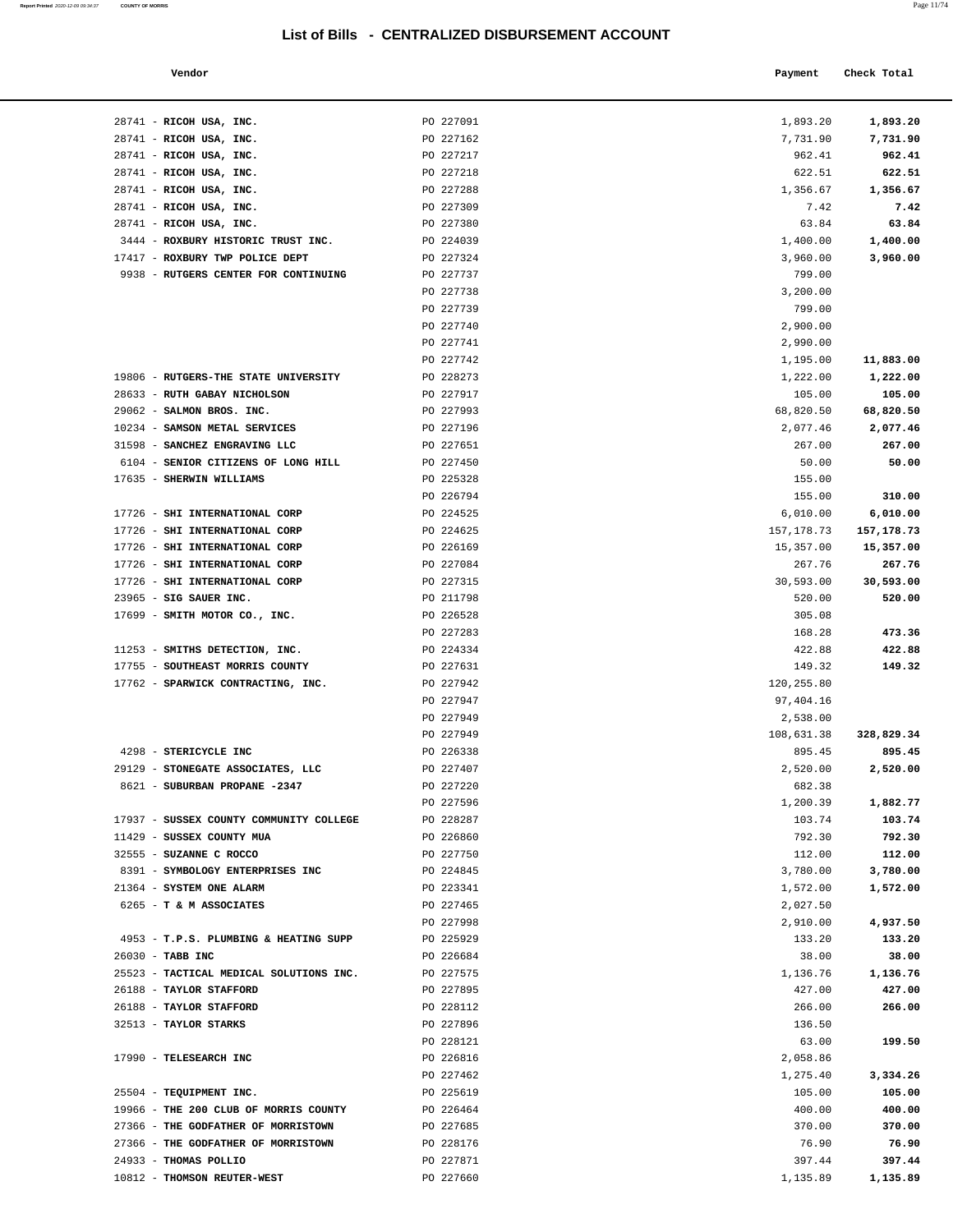**Report Printed**  2020-12-09 09:34:37 **COUNTY OF MORRIS** 

| a.<br>o pro | ۰ |
|-------------|---|
|             |   |

| Vendor                               |           | Payment   | Check Total |
|--------------------------------------|-----------|-----------|-------------|
| <b>THOMSON REUTERS-WEST</b>          | PO 225415 | 13,979.94 | 13,979.94   |
| TILCON NEW YORK INC.                 | PO 227101 | 292.42    | 292.42      |
| <b>IJ'S SPORTWIDE TROPHY</b>         | PO 226341 | 51.95     | 51.95       |
| TOMAHAWK STRATEGIC SOLUTION, LLC     | PO 226842 | 505.00    | 505.00      |
| <b>TOWNSHIP OF LONG HILL</b>         | PO 226485 | 1,748.41  | 1,748.41    |
| <b>TOWNSHIP OF RANDOLPH</b>          | PO 227627 | 71.53     | 71.53       |
| <b>TRACY WADHAMS</b>                 | PO 227769 | 465.50    |             |
|                                      | PO 228098 | 665.00    |             |
|                                      | PO 228134 | 336.00    | 1,466.50    |
| TRI STATE DELIVERY SERVICES LLC      | PO 226781 | 334.95    | 334.95      |
| TRIUS, INC.                          | PO 227240 | 305.03    | 305.03      |
| TURN OUT UNIFORMS, INC.              | PO 223501 | 471.52    | 471.52      |
| TURN OUT UNIFORMS, INC.              | PO 226405 | 414.95    | 414.95      |
| TURN OUT UNIFORMS, INC.              | PO 227574 | 722.05    | 722.05      |
| <b>TYDENBROOKS</b>                   | PO 225444 | 332.26    | 332.26      |
| <b>J-LINE SHIPPING SUPPLY</b>        | PO 226398 | 175.80    |             |
|                                      | PO 227512 | 63.38     | 239.18      |
| <b>J.S. SECURITY ASSOCIATES</b>      | PO 227159 | 2,445.36  |             |
|                                      | PO 227319 | 17,227.21 |             |
|                                      | PO 227430 | 1,623.45  | 21,296.02   |
| <b>JNITED PARCEL SERVICE</b>         | PO 221946 | 124.00    |             |
|                                      | PO 222921 | 124.00    |             |
|                                      | PO 224580 | 155.00    |             |
|                                      | PO 225642 | 124.00    |             |
|                                      | PO 227618 | 155.00    | 682.00      |
| <b>JNITRONIX DATA SYSTEMS INC</b>    | PO 227184 | 8,514.90  | 8,514.90    |
| UNIWORLD BUSINESS PUBLICATIONS INC.  | PO 226991 | 878.00    | 878.00      |
| <b>JSA ARCHITECTS PLANNERS &amp;</b> | PO 224328 | 525.00    | 525.00      |
| <b>JSA ARCHITECTS PLANNERS &amp;</b> | PO 226677 | 876.00    | 876.00      |
| <b>JSA ARCHITECTS PLANNERS &amp;</b> | PO 226791 | 8,770.00  | 8,770.00    |
| V.E. RALPH & SON INC.                | PO 224948 | 921.37    |             |
|                                      | PO 226409 | 639.00    |             |
|                                      | PO 226499 | 5,595.26  |             |
|                                      | PO 227077 | 3,272.40  |             |
|                                      | PO 227078 | 716.80    |             |
|                                      | PO 227079 | 2,088.96  |             |
|                                      | PO 227080 | 819.20    | 14,052.99   |
| VAN CLEEF ENGINEERING ASSOC          | PO 208624 | 615.00    |             |
|                                      | PO 209298 | 2,569.58  |             |
|                                      | PO 219218 | 4,972.62  |             |
|                                      | PO 222413 | 7,200.00  |             |
|                                      | PO 222414 | 11,000.00 |             |
|                                      | PO 225407 | 10,830.49 |             |
|                                      | PO 225449 | 375.00    |             |
|                                      | PO 227420 | 1,111.72  | 38,674.41   |
| VAN CLEEF ENGINEERING ASSOC          | PO 227535 | 11,088.00 | 11,088.00   |
| VAN METER & ASSOCIATES INC.          | PO 224355 | 170.00    | 170.00      |
| VEOLIA ES TECHNICAL SOLUTIONS, LLC   | PO 227108 | 7,629.41  | 7,629.41    |
| <b><i>VERIZON WIRELESS</i></b>       | PO 226867 | 10,989.30 |             |
|                                      | PO 227409 | 441.35    |             |
|                                      | PO 227410 | 136.09    | 11,566.74   |
| VILLAGE SUPER MARKET, INC.           | PO 227676 | 359.29    | 359.29      |
| W.B. MASON COMPANY INC               | PO 222678 | 307.59    |             |
|                                      | PO 225214 | 842.74    |             |
|                                      | PO 225515 | 409.51    |             |
|                                      | PO 225790 | 2,292.69  |             |
|                                      | PO 225956 | 529.59    | 4,382.12    |
| W.B. MASON COMPANY INC               | PO 226067 | 353.30    |             |
|                                      | PO 226309 | 358.54    |             |
|                                      | PO 226453 | 260 30    |             |

| 18437 - THOMSON REUTERS-WEST                           | PO 225415              | 13,979.94 13,979.94 |           |
|--------------------------------------------------------|------------------------|---------------------|-----------|
| 122 - TILCON NEW YORK INC.                             | PO 227101              | 292.42              | 292.42    |
| 18067 - TJ'S SPORTWIDE TROPHY                          | PO 226341              | 51.95               | 51.95     |
| 30695 - TOMAHAWK STRATEGIC SOLUTION, LLC PO 226842     |                        | 505.00              | 505.00    |
| 15811 - TOWNSHIP OF LONG HILL                          | PO 226485              | 1,748.41            | 1,748.41  |
| 19736 - TOWNSHIP OF RANDOLPH                           | PO 227627              | 71.53               | 71.53     |
| 22942 - TRACY WADHAMS                                  | PO 227769              | 465.50              |           |
|                                                        | PO 228098              | 665.00              |           |
|                                                        | PO 228134              | 336.00              | 1,466.50  |
| 31258 - TRI STATE DELIVERY SERVICES LLC                | PO 226781              | 334.95              | 334.95    |
| 2181 - TRIUS, INC.                                     | PO 227240              | 305.03              | 305.03    |
| 25209 - TURN OUT UNIFORMS, INC.                        | PO 223501              | 471.52              | 471.52    |
| 25209 - TURN OUT UNIFORMS, INC.                        | PO 226405              | 414.95              | 414.95    |
| 25209 - TURN OUT UNIFORMS, INC.<br>13496 - TYDENBROOKS | PO 227574              | 722.05              | 722.05    |
| 4144 - U-LINE SHIPPING SUPPLY                          | PO 225444<br>PO 226398 | 332.26<br>175.80    | 332.26    |
|                                                        | PO 227512              | 63.38               | 239.18    |
| 31502 - U.S. SECURITY ASSOCIATES                       | PO 227159              | 2,445.36            |           |
|                                                        | PO 227319              | 17,227.21           |           |
|                                                        | PO 227430              | 1,623.45            | 21,296.02 |
| 18232 - UNITED PARCEL SERVICE                          | PO 221946              | 124.00              |           |
|                                                        | PO 222921              | 124.00              |           |
|                                                        | PO 224580              | 155.00              |           |
|                                                        | PO 225642              | 124.00              |           |
|                                                        | PO 227618              | 155.00              | 682.00    |
| 446 - UNITRONIX DATA SYSTEMS INC                       | PO 227184              | 8,514.90            | 8,514.90  |
| 18263 - UNIWORLD BUSINESS PUBLICATIONS INC. PO 226991  |                        | 878.00              | 878.00    |
| 20989 - USA ARCHITECTS PLANNERS &                      | PO 224328              | 525.00              | 525.00    |
| 20989 - USA ARCHITECTS PLANNERS &                      | PO 226677              | 876.00              | 876.00    |
| 20989 - USA ARCHITECTS PLANNERS &                      | PO 226791              | 8,770.00            | 8,770.00  |
| $20042$ - V.E. RALPH & SON INC.                        | PO 224948              | 921.37              |           |
|                                                        | PO 226409              | 639.00              |           |
|                                                        | PO 226499              | 5,595.26            |           |
|                                                        | PO 227077              | 3,272.40            |           |
|                                                        | PO 227078              | 716.80              |           |
|                                                        | PO 227079              | 2,088.96            |           |
|                                                        | PO 227080              | 819.20              | 14,052.99 |
| 18285 - VAN CLEEF ENGINEERING ASSOC                    | PO 208624              | 615.00              |           |
|                                                        | PO 209298              | 2,569.58            |           |
|                                                        | PO 219218              | 4,972.62            |           |
|                                                        | PO 222413              | 7,200.00            |           |
|                                                        | PO 222414              | 11,000.00           |           |
|                                                        | PO 225407              | 10,830.49           |           |
|                                                        | PO 225449              | 375.00              |           |
|                                                        | PO 227420              | 1,111.72            | 38,674.41 |
| 18285 - VAN CLEEF ENGINEERING ASSOC                    | PO 227535              | 11,088.00           | 11,088.00 |
| 18290 - VAN METER & ASSOCIATES INC.                    | PO 224355              | 170.00              | 170.00    |
| 25245 - VEOLIA ES TECHNICAL SOLUTIONS, LLC             | PO 227108              | 7,629.41            | 7,629.41  |
| 1348 - VERIZON WIRELESS                                | PO 226867              | 10,989.30           |           |
|                                                        | PO 227409              | 441.35              |           |
|                                                        | PO 227410              | 136.09              | 11,566.74 |
| 7037 - VILLAGE SUPER MARKET, INC.                      | PO 227676              | 359.29              | 359.29    |
| 6146 - W.B. MASON COMPANY INC                          | PO 222678              | 307.59              |           |
|                                                        | PO 225214              | 842.74              |           |
|                                                        | PO 225515<br>PO 225790 | 409.51<br>2,292.69  |           |
|                                                        |                        | 529.59              | 4,382.12  |
| 6146 - W.B. MASON COMPANY INC                          | PO 225956<br>PO 226067 | 353.30              |           |
|                                                        | PO 226309              | 358.54              |           |
|                                                        | PO 226453              | 260.30              |           |
|                                                        |                        |                     |           |

PO 226748 127.83 PO 226749 220.35 PO 226784 43.11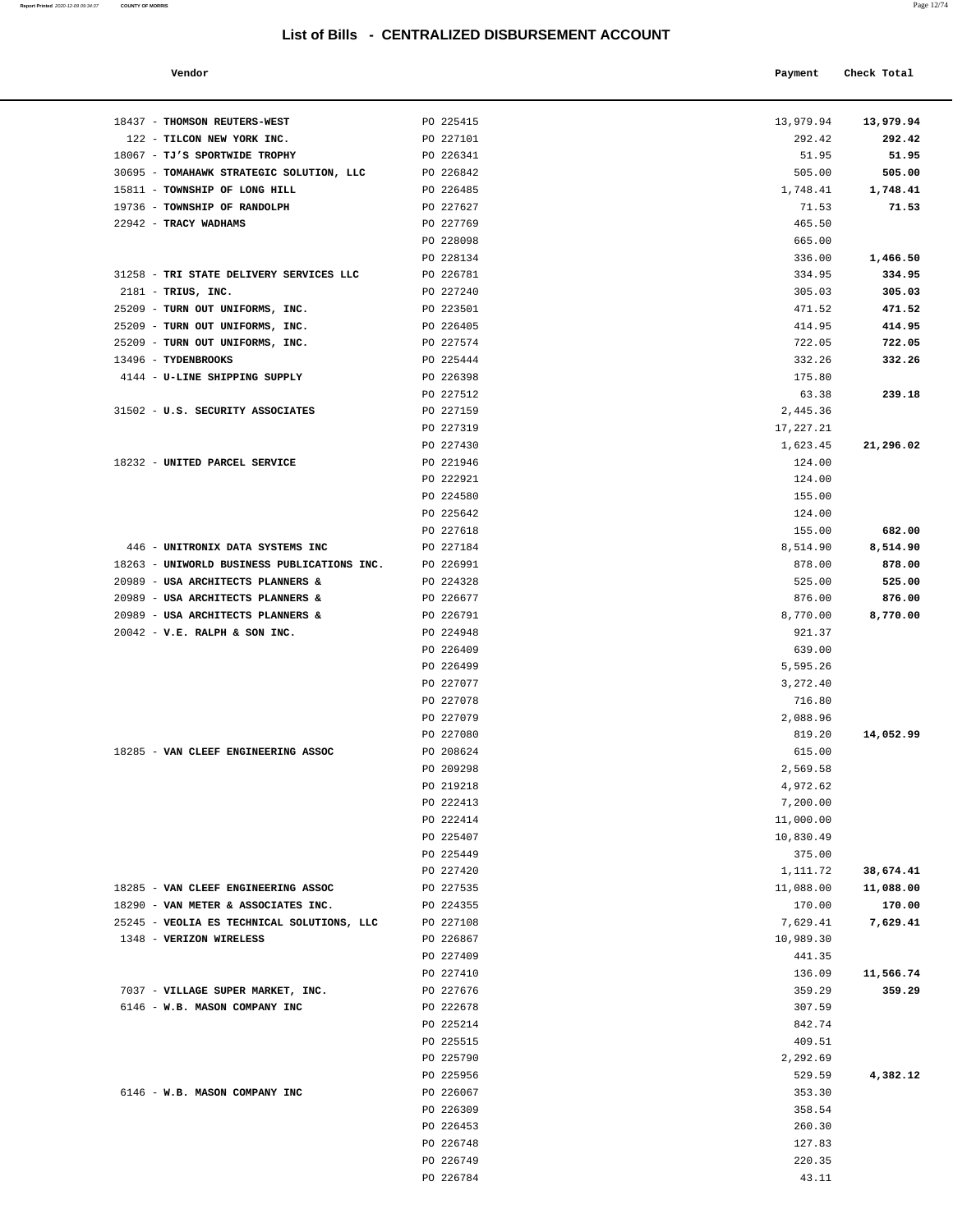| Vendor                                   |                        | Payment          | Check Total |
|------------------------------------------|------------------------|------------------|-------------|
|                                          | PO 226813              | 326.55           |             |
|                                          | PO 226939              | 226.77           | 1,916.75    |
| 6146 - W.B. MASON COMPANY INC            | PO 226940              | 49.98            |             |
|                                          | PO 226942              | 1,393.57         |             |
|                                          | PO 227023              | 571.66           |             |
|                                          | PO 227082              | 13.41            |             |
|                                          | PO 227089              | 25.96            |             |
|                                          | PO 227100              | 315.27           |             |
|                                          | PO 227127              | 31.29            |             |
|                                          | PO 227128              | 610.35           | 3,011.49    |
| 6146 - W.B. MASON COMPANY INC            | PO 227129              | 329.73           |             |
|                                          | PO 227130              | 507.26           |             |
|                                          | PO 227131<br>PO 227132 | 0.95<br>389.36   |             |
|                                          | PO 227134              | 0.95             |             |
|                                          | PO 227135              | 205.61           |             |
|                                          | PO 227136              | 29.04            |             |
|                                          | PO 227149              | 112.75           | 1,575.65    |
| 6146 - W.B. MASON COMPANY INC            | PO 227160              | 393.36           |             |
|                                          | PO 227224              | 573.00           |             |
|                                          | PO 227229              | 7.87             |             |
|                                          | PO 227252              | 49.17            |             |
|                                          | PO 227261              | 71.52            |             |
|                                          | PO 227273              | 1.90             |             |
|                                          | PO 227274              | 1.90             |             |
|                                          | PO 227275              | 89.40            | 1,188.12    |
| 6146 - W.B. MASON COMPANY INC            | PO 227286              | 228.05           |             |
|                                          | PO 227293              | 927.72           |             |
|                                          | PO 227317              | 123.58           | 1,279.35    |
| 6146 - W.B. MASON COMPANY INC            | PO 227318              | 152.25           |             |
|                                          | PO 227320              | 2.85             |             |
|                                          | PO 227327<br>PO 227364 | 5.70<br>982.77   |             |
|                                          | PO 227375              | 1,197.20         | 2,340.77    |
| 6146 - W.B. MASON COMPANY INC            | PO 227376              | 748.25           |             |
|                                          | PO 227379              | 0.95             |             |
|                                          | PO 227388              | 734.31           |             |
|                                          | PO 227389              | 2,852.43         |             |
|                                          | PO 227396              | 5.52             |             |
|                                          | PO 227446              | 38.42            |             |
|                                          | PO 227449              | 35.76            |             |
|                                          | PO 227453              | 8.94             | 4,424.58    |
| 6146 - W.B. MASON COMPANY INC            | PO 227494              | 14.22            |             |
|                                          | PO 227514              | 0.95             |             |
|                                          | PO 227531              | 44.70            |             |
|                                          | PO 227541              | 37.66            |             |
|                                          | PO 227542              | 1,320.10         | 1,417.63    |
| 6146 - W.B. MASON COMPANY INC            | PO 227543              | 1.90             |             |
|                                          | PO 227558<br>PO 227616 | 197.71<br>745.92 |             |
|                                          | PO 227619              | 1,084.63         |             |
|                                          | PO 227630              | 1.90             |             |
|                                          | PO 227635              | 81.82            |             |
|                                          | PO 227636              | 380.00           |             |
|                                          | PO 227653              | 111.75           | 2,605.63    |
| 6146 - W.B. MASON COMPANY INC            | PO 227862              | 607.92           |             |
|                                          | PO 227930              | 116.22           | 724.14      |
| 18395 - WASHINGTON TWP MUNICIPAL         | PO 225977              | 434.51           | 434.51      |
| 24231 - WATERS, MCPHERSON, MCNEILL, P.C. | PO 228074              | 77.50            | 77.50       |
| 24231 - WATERS, MCPHERSON, MCNEILL, P.C. | PO 228075              | 1,388.48         | 1,388.48    |
| 24231 - WATERS, MCPHERSON, MCNEILL, P.C. | PO 228076              | 1,922.00         | 1,922.00    |
| 24231 - WATERS, MCPHERSON, MCNEILL, P.C. | PO 228077              | 6,587.50         | 6,587.50    |
| 32263 - WEINER LAW GROUP LLP             | PO 227447              | 46.50            | 46.50       |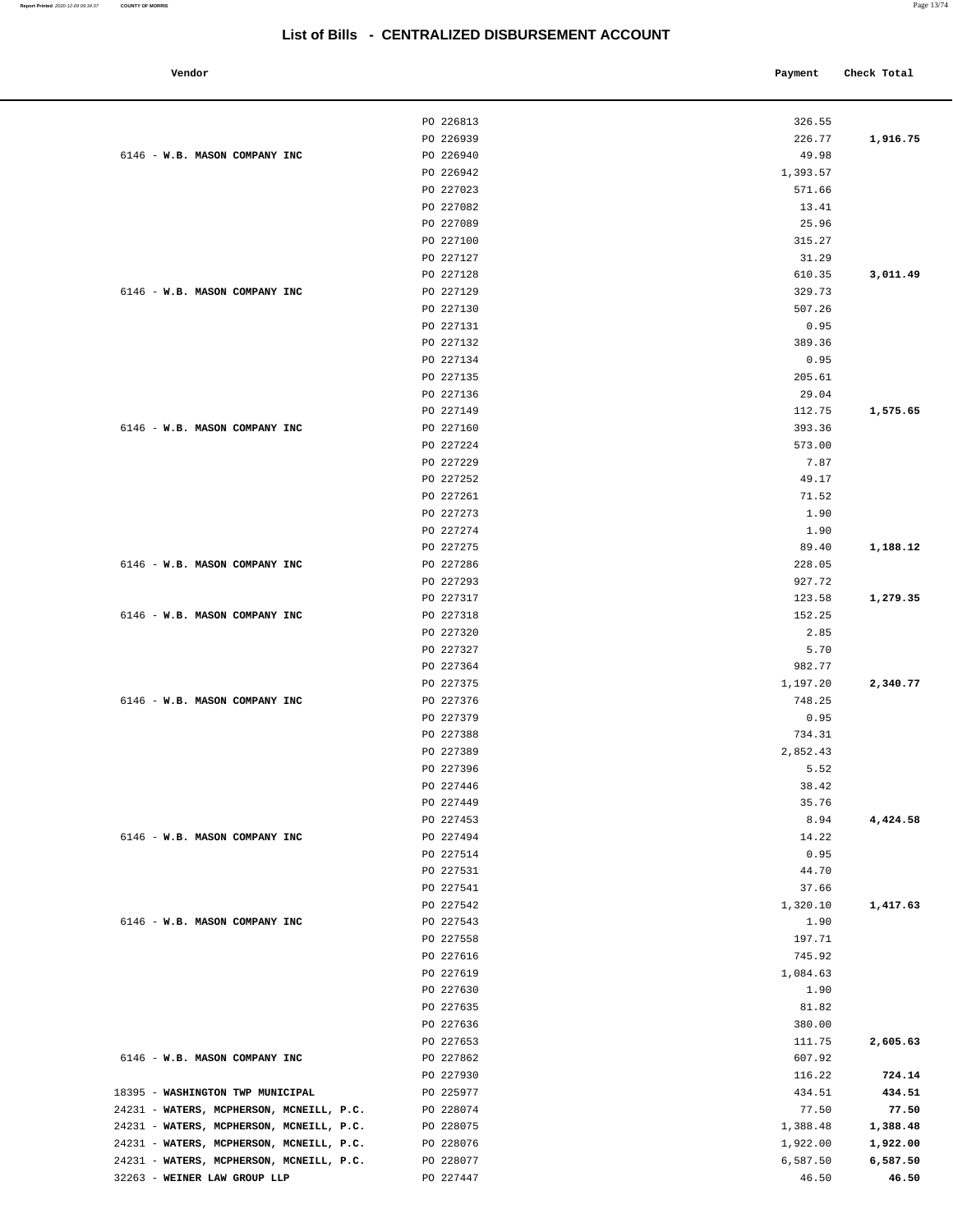| Vendor                                   |              | Payment  | Check Total                   |
|------------------------------------------|--------------|----------|-------------------------------|
|                                          |              |          |                               |
| 32360 - WICKED AQUATICS, LLC             | PO 228058    | 1,280.00 | 1,280.00                      |
| 13246 - WILLIAM F. BARNISH               | PO 227843    | 2,895.48 | 2,895.48                      |
| 13246 - WILLIAM F. BARNISH               | PO 227844    | 9,290.85 | 9,290.85                      |
| 8335 - WILLIAM PATERSON UNIVERSITY       | PO 227393    | 658.60   | 658.60                        |
| 10823 - WILLIAM ZABRISKIE                | PO 227310    | 90.00    | 90.00                         |
| 32638 - WILLIAMS FAMILY OF FLANDERS, LLC | PO 227571    | 1,000.00 | 1,000.00                      |
| 3793 - WOODRUFF ENERGY                   | PO 227835    | 1,680.60 | 1,680.60                      |
| 29685 - WURTH USA INC.                   | PO 221924    | 332.10   |                               |
|                                          | PO 222051    | 229.48   | 561.58                        |
| 20820 - Y-PERS INC                       | PO 227301    | 468.00   | 468.00                        |
| 20820 - Y-PERS INC                       | PO 227302    | 72.00    | 72.00                         |
| TOTAL                                    |              |          | -------------<br>7,240,680.09 |
| paid from Fund 01 Current Fund           | 2,083,857.09 |          |                               |

| Total to be paid from Fund 01 Current Fund    | 2,083,857.09 |
|-----------------------------------------------|--------------|
| Total to be paid from Fund 02 Grant Fund      | 2,337,362.01 |
| Total to be paid from Fund 04 County Capital  | 1,836,619.79 |
| Total to be paid from Fund 13 Dedicated Trust | 982,841.20   |
|                                               |              |
|                                               | 7,240,680.09 |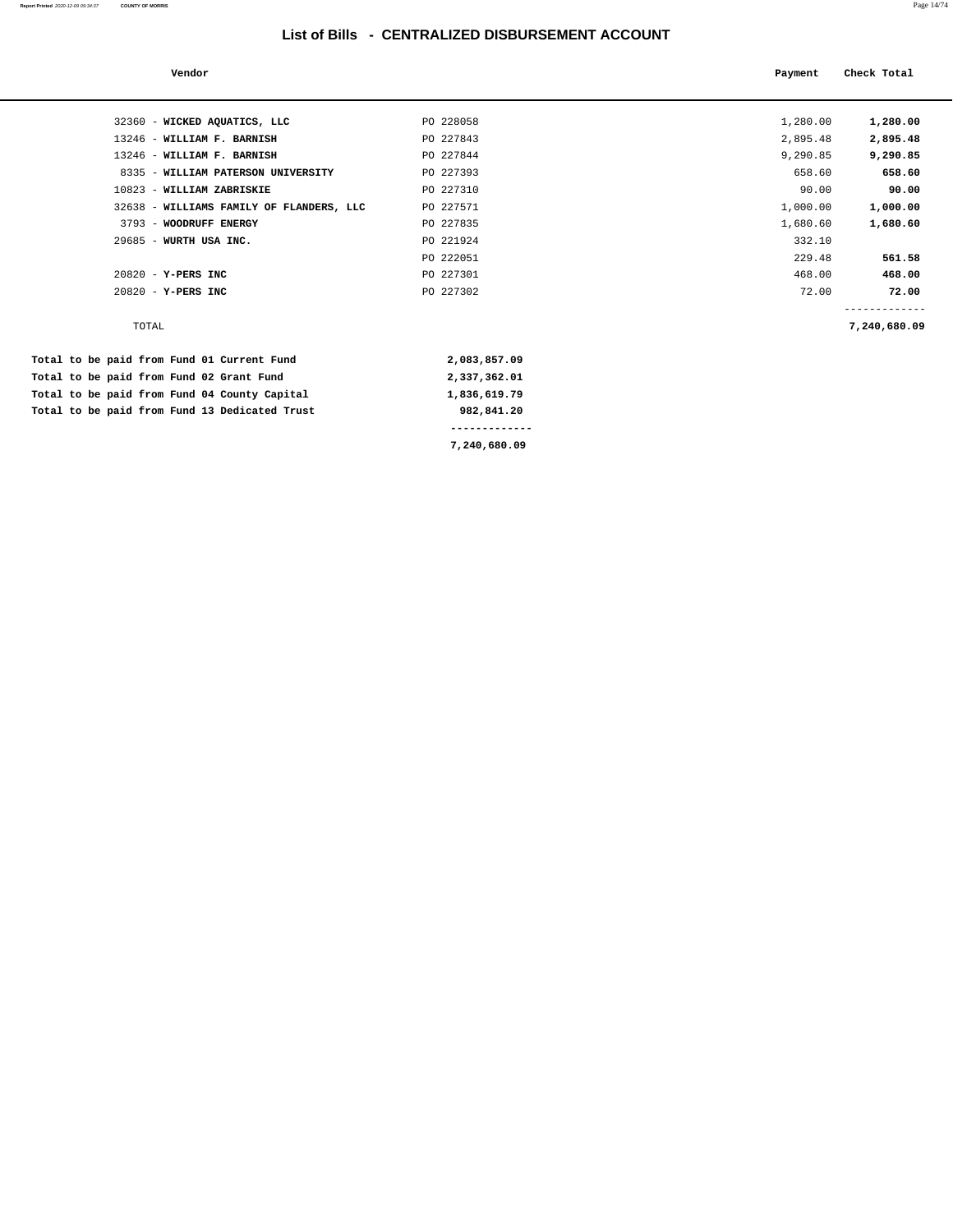**Report Printed** 2020-12-09 09:34:51 **COUNTY OF MORRIS** Page 15/74

# **List of Bills (Department/Account Detail) - CENTRALIZED DISBURSEMENT ACCOUNT**

| Account<br>. | P0 # | Vendor | Description | Payment | Account Total |
|--------------|------|--------|-------------|---------|---------------|
|              |      |        |             |         |               |

#### **Current Fund**

### **County Administrator**

| 227429 OFFICE CONCEPTS GROUP, INC.                       |                   | 390.21 |
|----------------------------------------------------------|-------------------|--------|
| Office Supplies & Stationery<br>01-201-20-100100-058     | TOTAL FOR ACCOUNT | 390.21 |
|                                                          |                   |        |
| 228296 COUNTY OF MORRIS                                  |                   | 20.50  |
| 228335 COUNTY OF MORRIS                                  |                   | 160.01 |
| $01 - 201 - 20 - 100100 - 068$<br>Postage & Metered Mail | TOTAL FOR ACCOUNT | 180.51 |
| 226684 TABB INC                                          |                   | 38.00  |
| $01 - 201 - 20 - 100100 - 084$<br>Other Outside Services | TOTAL FOR ACCOUNT | 38.00  |
|                                                          |                   |        |
| TOTAL for County Administrator                           |                   | 608.72 |

#### **Personnel**

| 01-201-20-105100-068 | Postage & Metered Mail  | TOTAL FOR ACCOUNT | 140.97 |
|----------------------|-------------------------|-------------------|--------|
|                      | 228335 COUNTY OF MORRIS |                   | 126.27 |
|                      | 228296 COUNTY OF MORRIS |                   | 14.70  |

#### **Board of Chosen Freeholders**

| 227558 W.B. MASON COMPANY INC                            |                   | 150.90 |              |
|----------------------------------------------------------|-------------------|--------|--------------|
| 227558 W.B. MASON COMPANY INC                            |                   | 46.81  |              |
| 01-201-20-110100-058<br>Office Supplies & Stationery     | TOTAL FOR ACCOUNT |        | 197.71       |
|                                                          |                   |        |              |
| 228296 COUNTY OF MORRIS                                  |                   | 52.80  |              |
| 228296 COUNTY OF MORRIS                                  |                   | 201.85 |              |
| 228335 COUNTY OF MORRIS                                  |                   | 67.89  |              |
| 228335 COUNTY OF MORRIS                                  |                   | 122.46 |              |
| $01 - 201 - 20 - 110100 - 068$<br>Postage & Metered Mail | TOTAL FOR ACCOUNT |        | 445.00       |
|                                                          |                   |        |              |
| 226979 MORRIS COUNTY LEAGUE OF MUNICIPALIT               |                   | 50.00  |              |
| 228176 THE GODFATHER OF MORRISTOWN                       |                   | 76.90  |              |
| 01-201-20-110100-079<br>Special Projects                 | TOTAL FOR ACCOUNT |        | 126.90       |
|                                                          |                   |        |              |
|                                                          |                   |        | ------------ |
| TOTAL for Board of Chosen Freeholders                    |                   |        | 769.61       |

### **Clerk of the Board**

| 227638 GANNETT NJ NEWSPAPERS | 56.50  |
|------------------------------|--------|
| 227639 GANNETT NJ NEWSPAPERS | 104.66 |
| 227640 GANNETT NJ NEWSPAPERS | 105.52 |
| 227641 GANNETT NJ NEWSPAPERS | 99.50  |
| 227669 GANNETT NJ NEWSPAPERS | 98.64  |
| 227467 GANNETT NJ NEWSPAPERS | 102.08 |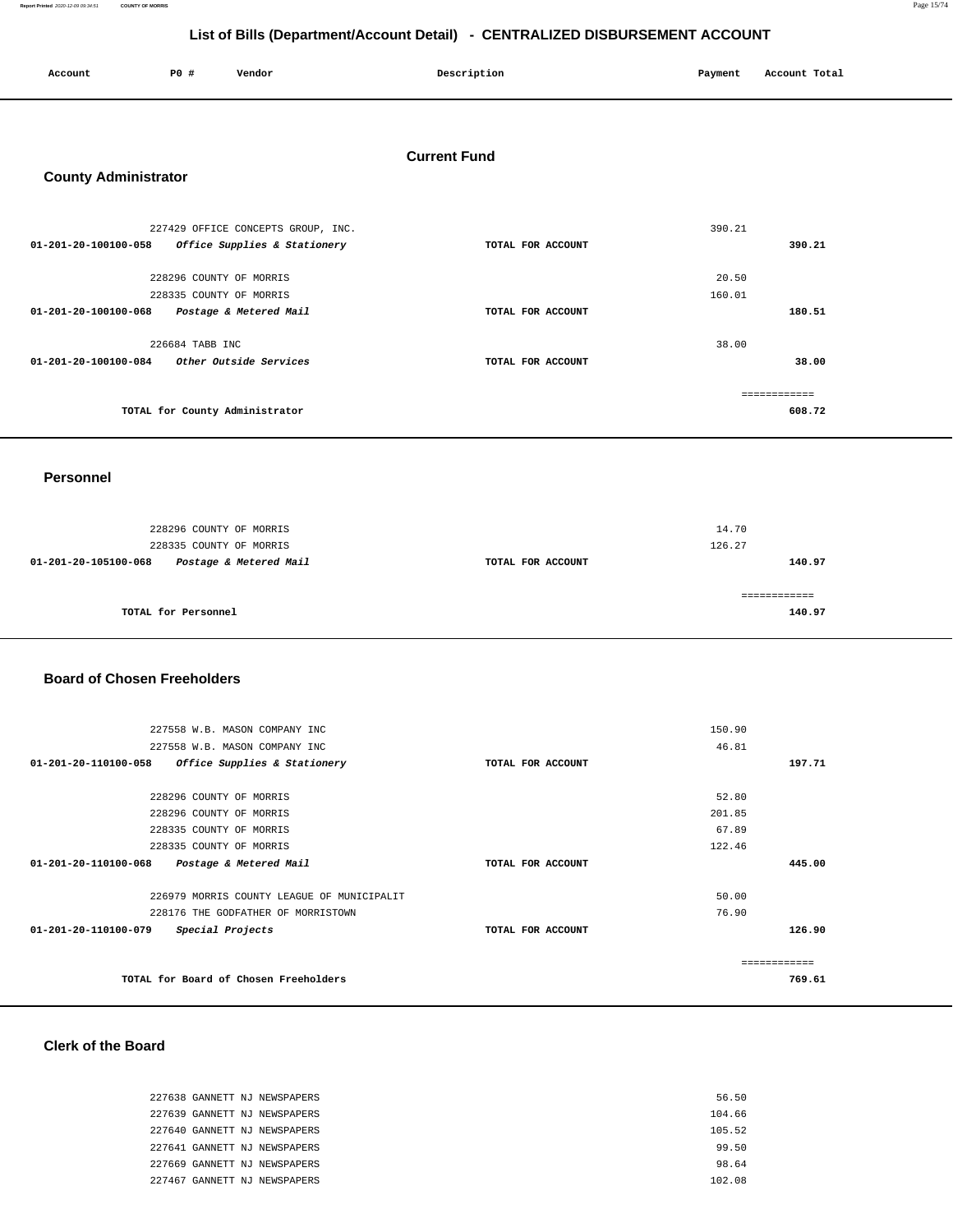#### **Report Printed** 2020-12-09 09:34:51 **COUNTY OF MORRIS** Page 16/74

# **List of Bills (Department/Account Detail) - CENTRALIZED DISBURSEMENT ACCOUNT**

| Account                   | P0 #                         | Vendor | Description       | Payment | Account Total |
|---------------------------|------------------------------|--------|-------------------|---------|---------------|
| <b>Clerk of the Board</b> |                              |        |                   |         |               |
| 01-201-20-110105-022      | Advertising                  |        | TOTAL FOR ACCOUNT |         | 566.90        |
|                           |                              |        |                   |         | ============  |
|                           | TOTAL for Clerk of the Board |        |                   |         | 566.90        |

# **County Clerk**

| 227462 TELESEARCH INC          | 573.93                                             |                   |          |              |
|--------------------------------|----------------------------------------------------|-------------------|----------|--------------|
|                                | 227462 TELESEARCH INC                              |                   | 701.47   |              |
|                                | 01-201-20-120100-016 Outside Salaries & Wages      | TOTAL FOR ACCOUNT |          | 1,275.40     |
|                                | 227616 W.B. MASON COMPANY INC                      |                   | 745.92   |              |
| 01-201-20-120100-058           | Office Supplies & Stationery                       | TOTAL FOR ACCOUNT |          | 745.92       |
|                                | 228296 COUNTY OF MORRIS                            |                   | 1,279.30 |              |
|                                | 228335 COUNTY OF MORRIS                            |                   | 2,270.78 |              |
|                                | 01-201-20-120100-068 Postage & Metered Mail        | TOTAL FOR ACCOUNT |          | 3,550.08     |
|                                |                                                    |                   |          |              |
|                                | 227618 UNITED PARCEL SERVICE                       |                   | 155.00   |              |
|                                | 222921 UNITED PARCEL SERVICE                       |                   | 124.00   |              |
|                                | 221946 UNITED PARCEL SERVICE                       |                   | 124.00   |              |
|                                | 224580 UNITED PARCEL SERVICE                       |                   | 155.00   |              |
|                                | 225642 UNITED PARCEL SERVICE                       |                   | 124.00   |              |
| $01 - 201 - 20 - 120100 - 084$ | Other Outside Services                             | TOTAL FOR ACCOUNT |          | 682.00       |
|                                | 227653 W.B. MASON COMPANY INC                      |                   | 111.75   |              |
|                                | 01-201-20-120100-095 Other Administrative Supplies | TOTAL FOR ACCOUNT |          | 111.75       |
|                                | 227619 W.B. MASON COMPANY INC                      |                   | 1,084.63 |              |
| 01-201-20-120100-163           | <b>Office Machines</b>                             | TOTAL FOR ACCOUNT |          | 1,084.63     |
|                                | 228062 BURRINI'S OLDE WORLD MARKET                 |                   | 429.15   |              |
|                                | 228219 ANN F. GROSSI                               |                   | 3.98     |              |
|                                | 228219 ANN F. GROSSI                               |                   | 56.32    |              |
| 01-201-20-120100-185           | Food                                               | TOTAL FOR ACCOUNT |          | 489.45       |
|                                |                                                    |                   |          | ============ |
|                                | TOTAL for County Clerk                             |                   |          | 7,939.23     |
|                                |                                                    |                   |          |              |

| 227685 THE GODFATHER OF MORRISTOWN             |                   | 360.00   |          |
|------------------------------------------------|-------------------|----------|----------|
| 227685 THE GODFATHER OF MORRISTOWN             |                   | 10.00    |          |
| Advertising<br>01-201-20-121100-022            | TOTAL FOR ACCOUNT |          | 370.00   |
|                                                |                   |          |          |
| 227450 SENIOR CITIZENS OF LONG HILL            |                   | 50.00    |          |
| 228254 DALE KRAMER                             |                   | 200.36   |          |
| 01-201-20-121100-067<br>Polling Place Rental   | TOTAL FOR ACCOUNT |          | 250.36   |
| 228296 COUNTY OF MORRIS                        |                   | 5.50     |          |
| 228335 COUNTY OF MORRIS                        |                   | 2,336.92 |          |
| 01-201-20-121100-068<br>Postage & Metered Mail | TOTAL FOR ACCOUNT |          | 2,342.42 |
| 226707 ARIEL S MUCCI                           |                   | 35.00    |          |
| 226707 ARIEL S MUCCI                           |                   | 105.00   |          |
| 226707 ARIEL S MUCCI                           |                   | 59.50    |          |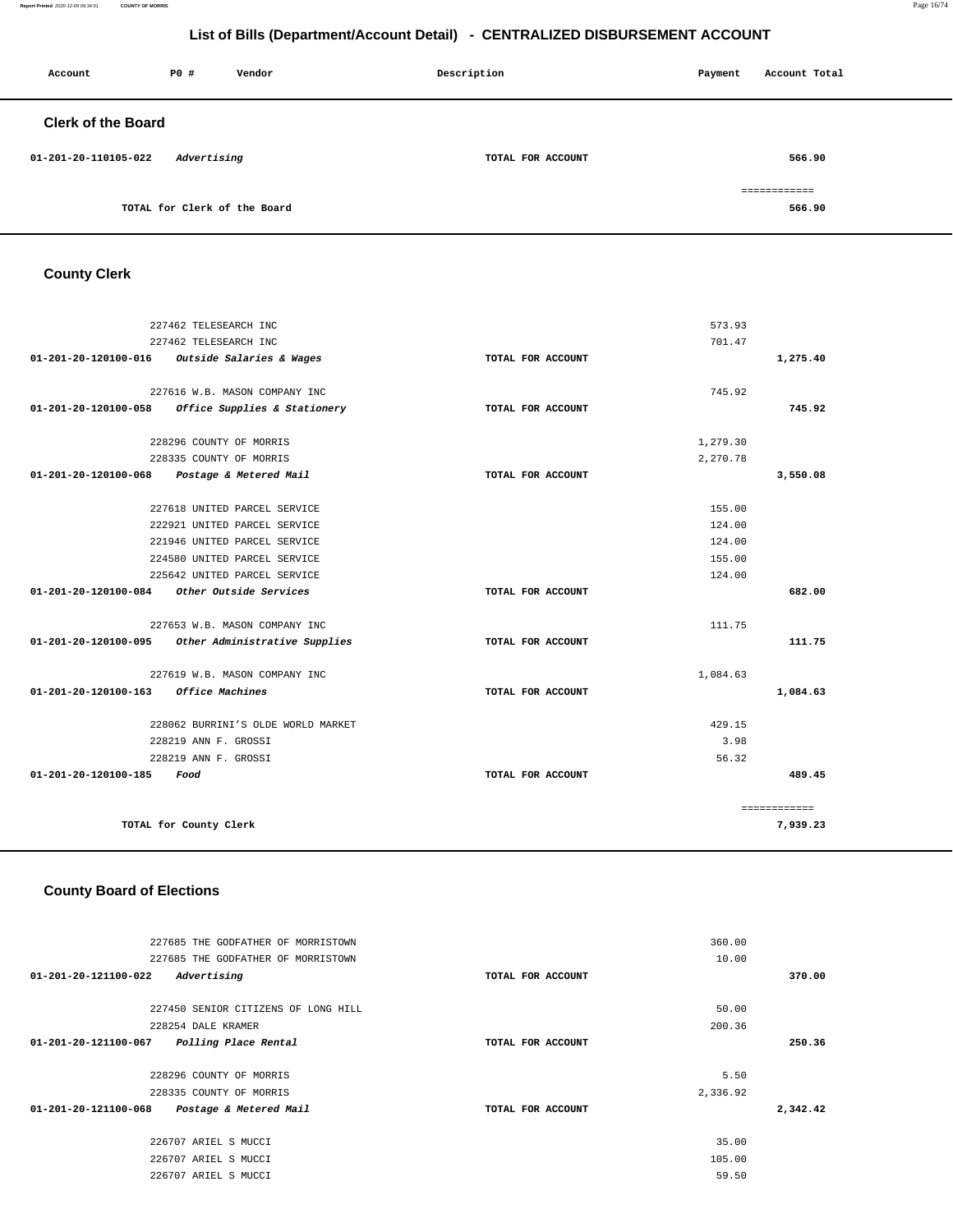| Account<br>. | <b>PO #</b> | Vendor | Description<br>$\sim$ $\sim$ | Payment | Account Total<br>. |
|--------------|-------------|--------|------------------------------|---------|--------------------|
|              |             |        |                              |         |                    |

| 226707 ARIEL S MUCCI                                   | 59.50            |
|--------------------------------------------------------|------------------|
| 226740 CARMELA SAPIO                                   | 112.00           |
| 226740 CARMELA SAPIO                                   | 105.00           |
| 226740 CARMELA SAPIO                                   | 105.00           |
| 226691 CAROL T ELMBLAD                                 | 105.00           |
| 226719 EUGENIA M KOSAKOWSKI                            | 84.00            |
| 226719 EUGENIA M KOSAKOWSKI                            | 105.00           |
| 226719 EUGENIA M KOSAKOWSKI                            | 105.00           |
| 226719 EUGENIA M KOSAKOWSKI                            | 105.00           |
| 226733 GRACE A LABIANCA                                | 105.00           |
| 226733 GRACE A LABIANCA                                | 105.00           |
| 227722 HUNAN WOK                                       | 281.49           |
| 227722 HUNAN WOK                                       | 10.00            |
| 226721 JOSEPH K WARD                                   | 84.00            |
| 226721 JOSEPH K WARD                                   | 105.00           |
| 226721 JOSEPH K WARD                                   | 105.00           |
| 226721 JOSEPH K WARD                                   | 105.00           |
| 226721 JOSEPH K WARD                                   | 105.00           |
| 226716 JOHN J FERRENCE JR                              | 126.00           |
| 226716 JOHN J FERRENCE JR                              | 105.00           |
| 226716 JOHN J FERRENCE JR                              | 105.00           |
| 226577 JEAN M TUERS                                    | 105.00           |
| 226577 JEAN M TUERS                                    | 105.00           |
| 226577 JEAN M TUERS                                    | 105.00           |
| 226712 KIMBERLY M. JOHNSON                             | 126.00           |
| 226712 KIMBERLY M. JOHNSON                             | 84.00            |
| 227448 LOVEYS PIZZA & GRILL                            | 309.36           |
| 227448 LOVEYS PIZZA & GRILL                            | 10.00            |
| 226589 MATTHEW R LITMAN                                | 84.00            |
| 226693 MATTHEW R LITMAN                                | 119.00           |
| 226693 MATTHEW R LITMAN                                | 56.00            |
| 226693 MATTHEW R LITMAN                                | 84.00            |
| 226713 PHILOMENA A BREDBENNER                          | 126.00           |
| 226713 PHILOMENA A BREDBENNER                          | 84.00            |
| 226713 PHILOMENA A BREDBENNER                          | 105.00           |
| 226713 PHILOMENA A BREDBENNER                          | 105.00           |
| 226726 PAMELA SUE SMITH                                | 59.50            |
| 226726 PAMELA SUE SMITH                                | 105.00           |
| 226726 PAMELA SUE SMITH                                | 105.00           |
| 226726 PAMELA SUE SMITH                                | 105.00           |
| 226720 PATRICIA A CHIAROLANZA                          | 84.00            |
| 226720 PATRICIA A CHIAROLANZA                          | 105.00           |
| 226720 PATRICIA A CHIAROLANZA                          | 105.00           |
| 226720 PATRICIA A CHIAROLANZA                          | 105.00           |
| 227919 CHRISTIAN M RECARTE                             | 49.00            |
| 227920 CASSANDRA M CAPOZZI-SMITH                       | 42.00            |
| 227920 CASSANDRA M CAPOZZI-SMITH                       | 35.00            |
| 228084 JESSICA FIGUEROA                                | 98.00            |
| 228084 JESSICA FIGUEROA                                | 112.00           |
| 228084 JESSICA FIGUEROA                                | 161.00           |
| 228085 ELIZABETH SUTULA                                | 136.50           |
| 228085 ELIZABETH SUTULA                                | 178.50           |
| 228085 ELIZABETH SUTULA<br>228085 ELIZABETH SUTULA     | 171.50           |
|                                                        | 101.50           |
| 228085 ELIZABETH SUTULA                                | 164.50           |
| 228085 ELIZABETH SUTULA                                | 150.50           |
| 228086 GAIL T LOWRY-DAVIS                              | 129.50           |
| 228086 GAIL T LOWRY-DAVIS<br>228086 GAIL T LOWRY-DAVIS | 161.00<br>119.00 |
|                                                        |                  |
| 228086 GAIL T LOWRY-DAVIS<br>228086 GAIL T LOWRY-DAVIS | 112.00<br>154.00 |
| 228086 GAIL T LOWRY-DAVIS                              | 119.00           |
|                                                        |                  |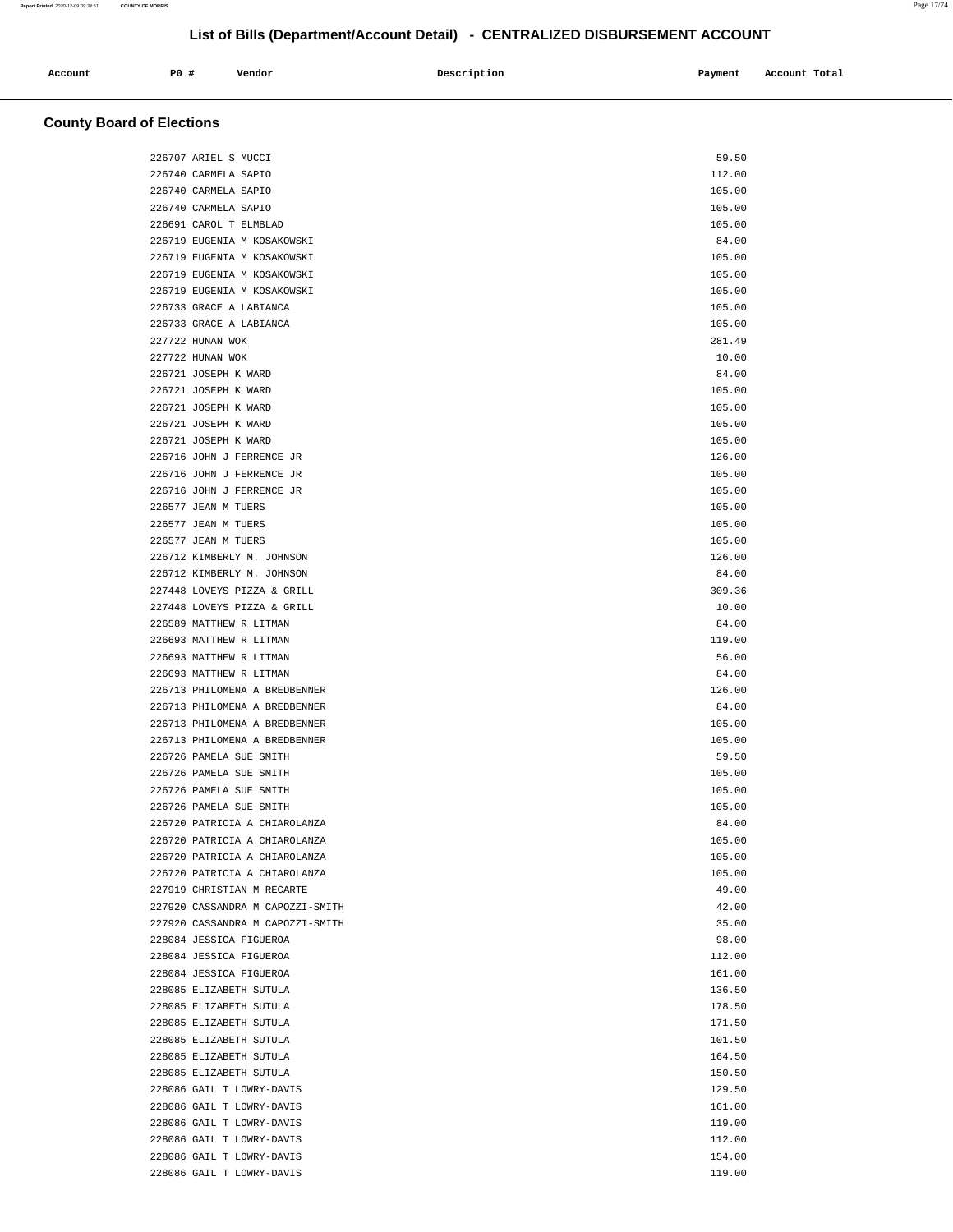| Account | P0 # | Vendor | Description | Payment | Account Total |
|---------|------|--------|-------------|---------|---------------|
|         |      |        |             |         |               |

| 228089 MICHELLE ADRIANA ABREU | 147.00 |
|-------------------------------|--------|
| 228089 MICHELLE ADRIANA ABREU | 182.00 |
| 228125 KIMBERLY J VAZQUEZ     | 63.00  |
| 228126 JANET HOOPER           | 35.00  |
| 228143 FRANCES DAURIA         | 63.00  |
| 228143 FRANCES DAURIA         | 87.50  |
| 228088 JANET HOOPER           | 101.50 |
| 228088 JANET HOOPER           | 98.00  |
| 228088 JANET HOOPER           | 87.50  |
| 228088 JANET HOOPER           | 52.50  |
| 228088 JANET HOOPER           | 80.50  |
| 228142 GISSEL SAAVEDRA        | 63.00  |
| 228142 GISSEL SAAVEDRA        | 63.00  |
| 228141 MELISSA NICOLE RECARTE | 63.00  |
| 228141 MELISSA NICOLE RECARTE | 63.00  |
| 228140 BRANDON ARMITT         | 80.50  |
| 228140 BRANDON ARMITT         | 56.00  |
| 228140 BRANDON ARMITT         | 77.00  |
| 228140 BRANDON ARMITT         | 77.00  |
| 228138 CAROLE A FRANCIOLI     | 80.50  |
| 228138 CAROLE A FRANCIOLI     | 84.00  |
| 228138 CAROLE A FRANCIOLI     | 91.00  |
| 228139 ELISE CELESTE BRYANT   | 87.50  |
| 228139 ELISE CELESTE BRYANT   | 66.50  |
| 228139 ELISE CELESTE BRYANT   | 70.00  |
| 228137 JULIE CASIERE          | 98.00  |
| 228137 JULIE CASIERE          | 77.00  |
| 228137 JULIE CASIERE          | 80.50  |
| 228137 JULIE CASIERE          | 91.00  |
| 228135 ANGELA COLELLO         | 98.00  |
| 228135 ANGELA COLELLO         | 80.50  |
| 228135 ANGELA COLELLO         | 84.00  |
| 228135 ANGELA COLELLO         | 91.00  |
| 228136 BARBARA A ROBERTIELLO  | 98.00  |
| 228136 BARBARA A ROBERTIELLO  | 77.00  |
| 228136 BARBARA A ROBERTIELLO  | 80.50  |
| 228136 BARBARA A ROBERTIELLO  | 66.50  |
| 228134 TRACY WADHAMS          | 98.00  |
| 228134 TRACY WADHAMS          | 77.00  |
| 228134 TRACY WADHAMS          | 77.00  |
| 228134 TRACY WADHAMS          | 84.00  |
| 228133 INES PROST             | 98.00  |
| 228133 INES PROST             | 56.00  |
| 228133 INES PROST             | 77.00  |
| 228133 INES PROST             | 84.00  |
| 228132 BARBARA TOKAR          | 98.00  |
| 228132 BARBARA TOKAR          | 56.00  |
| 228132 BARBARA TOKAR          | 77.00  |
| 228132 BARBARA TOKAR          | 84.00  |
| 228131 JANET WINSTON          | 98.00  |
| 228131 JANET WINSTON          | 77.00  |
| 228131 JANET WINSTON          | 77.00  |
| 228131 JANET WINSTON          | 84.00  |
| 228130 JOHN THOMAS CIULLA     | 101.50 |
| 228130 JOHN THOMAS CIULLA     | 80.50  |
| 228130 JOHN THOMAS CIULLA     | 52.50  |
| 228130 JOHN THOMAS CIULLA     | 84.00  |
| 228129 KAY FRANCES WALKER     | 80.50  |
| 228129 KAY FRANCES WALKER     | 63.00  |
| 228129 KAY FRANCES WALKER     | 80.50  |
| 228129 KAY FRANCES WALKER     | 87.50  |
| 228128 GAIL T LOWRY-DAVIS     | 105.00 |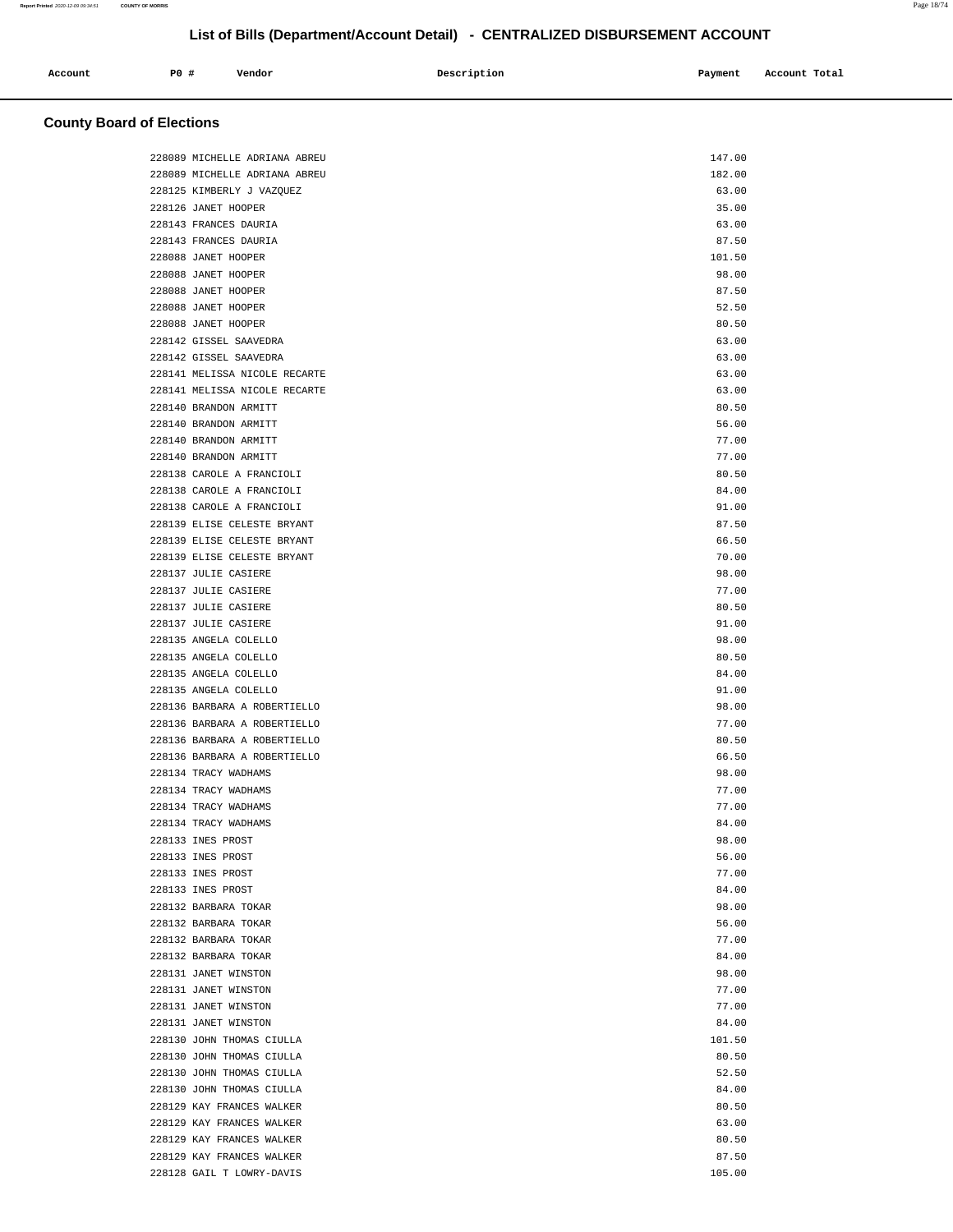| Account<br>. | <b>PO #</b> | Vendor | Description | Payment<br>$\sim$ $\sim$ | Account Total<br>. |
|--------------|-------------|--------|-------------|--------------------------|--------------------|
|              |             |        |             |                          |                    |

| 228128 GAIL T LOWRY-DAVIS    | 80.50  |
|------------------------------|--------|
| 228128 GAIL T LOWRY-DAVIS    | 80.50  |
| 228128 GAIL T LOWRY-DAVIS    | 87.50  |
| 228124 BERKIS OLIVERAS       | 105.00 |
| 228124 BERKIS OLIVERAS       | 80.50  |
| 228124 BERKIS OLIVERAS       | 84.00  |
| 228124 BERKIS OLIVERAS       | 91.00  |
| 228123 GEORGE COPPOLA        | 98.00  |
| 228123 GEORGE COPPOLA        | 77.00  |
| 228123 GEORGE COPPOLA        | 77.00  |
| 228122 ELIZABETH SUTULA      | 112.00 |
| 228122 ELIZABETH SUTULA      | 91.00  |
| 228122 ELIZABETH SUTULA      | 91.00  |
| 228122 ELIZABETH SUTULA      | 98.00  |
| 228121 TAYLOR STARKS         | 63.00  |
| 228120 GREGORY C BROWN       | 98.00  |
| 228120 GREGORY C BROWN       | 59.50  |
| 228120 GREGORY C BROWN       | 56.00  |
| 228119 MATTHEW R LITMAN      | 112.00 |
| 228090 BERKIS OLIVERAS       | 115.50 |
| 228090 BERKIS OLIVERAS       | 108.50 |
| 228090 BERKIS OLIVERAS       | 126.00 |
| 228090 BERKIS OLIVERAS       | 108.50 |
| 228090 BERKIS OLIVERAS       | 112.00 |
| 228090 BERKIS OLIVERAS       | 98.00  |
| 228117 BRANDON ARMITT        | 98.00  |
| 228117 BRANDON ARMITT        | 101.50 |
| 228117 BRANDON ARMITT        | 94.50  |
| 228117 BRANDON ARMITT        | 98.00  |
| 228117 BRANDON ARMITT        | 84.00  |
| 228116 BARBARA TOKAR         | 105.00 |
| 228116 BARBARA TOKAR         | 91.00  |
|                              |        |
| 228116 BARBARA TOKAR         | 105.00 |
| 228116 BARBARA TOKAR         | 105.00 |
| 228115 BARBARA A ROBERTIELLO | 150.50 |
| 228115 BARBARA A ROBERTIELLO | 150.50 |
| 228115 BARBARA A ROBERTIELLO | 157.50 |
| 228115 BARBARA A ROBERTIELLO | 91.00  |
| 228114 GEORGE COPPOLA        | 119.00 |
| 228114 GEORGE COPPOLA        | 112.00 |
| 228114 GEORGE COPPOLA        | 112.00 |
| 228114 GEORGE COPPOLA        | 112.00 |
| 228113 MATTHEW R LITMAN      | 63.00  |
| 228113 MATTHEW R LITMAN      | 84.00  |
| 228112 TAYLOR STAFFORD       | 147.00 |
| 228112 TAYLOR STAFFORD       | 119.00 |
| 228111 KAY FRANCES WALKER    | 108.50 |
| 228111 KAY FRANCES WALKER    | 115.50 |
| 228111 KAY FRANCES WALKER    | 98.00  |
| 227762 ANGELA COLELLO        | 98.00  |
| 227762 ANGELA COLELLO        | 108.50 |
| 227762 ANGELA COLELLO        | 115.50 |
| 227762 ANGELA COLELLO        | 112.00 |
| 228110 ANGELA COLELLO        | 108.50 |
| 228110 ANGELA COLELLO        | 119.00 |
| 228110 ANGELA COLELLO        | 112.00 |
| 228110 ANGELA COLELLO        | 133.00 |
| 228110 ANGELA COLELLO        | 98.00  |
| 228109 CAROLE A FRANCIOLI    | 115.50 |
| 228109 CAROLE A FRANCIOLI    | 115.50 |
| 228109 CAROLE A FRANCIOLI    | 112.00 |
| 228109 CAROLE A FRANCIOLI    | 133.00 |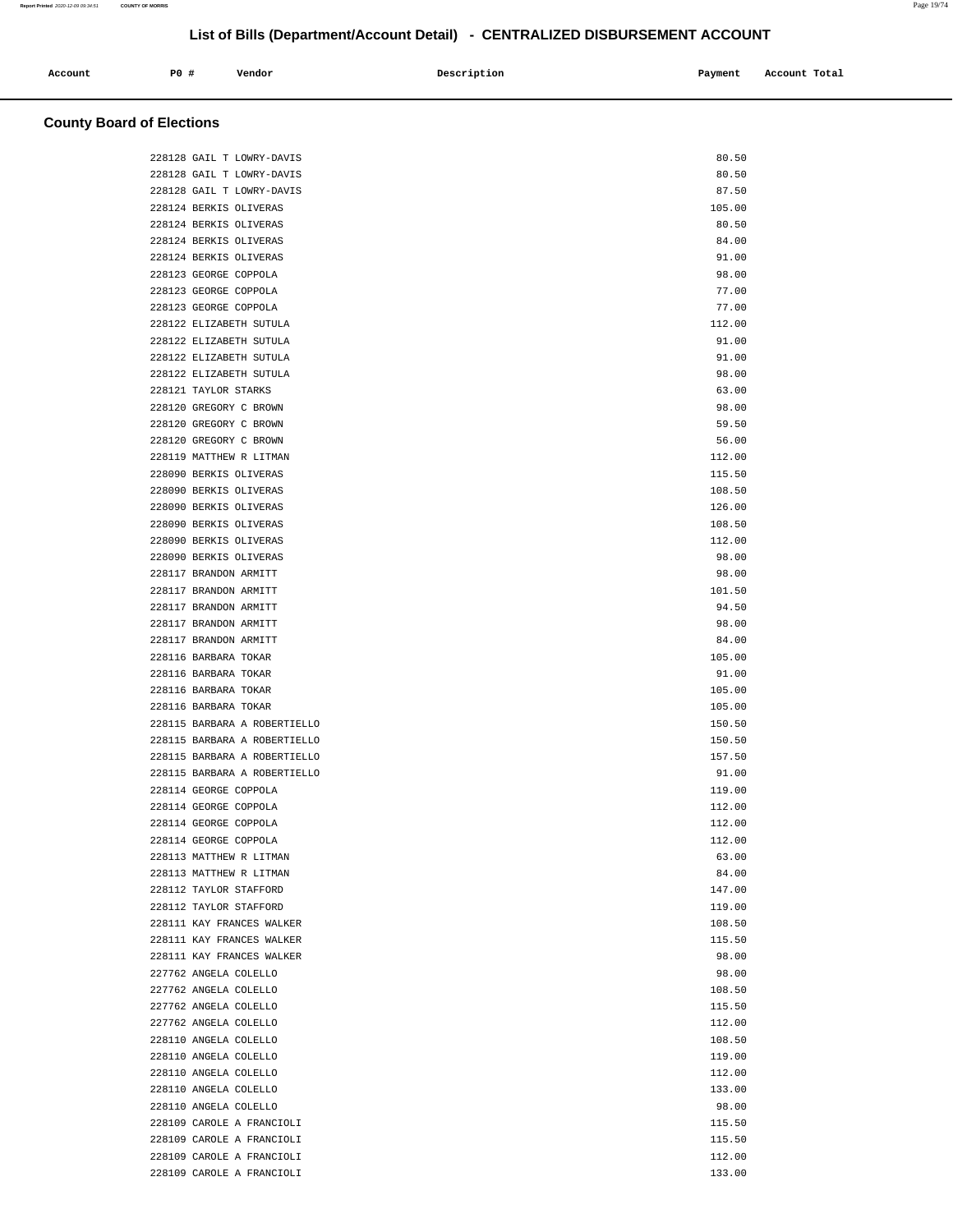| Account | PO# | Vendor | Description | Payment | Account Total |
|---------|-----|--------|-------------|---------|---------------|
|         |     |        |             |         | .             |
|         |     |        |             |         |               |

| 228109 CAROLE A FRANCIOLI      | 98.00  |
|--------------------------------|--------|
| 228108 ISABELLE ALEXANDRA SOSA | 66.50  |
| 228108 ISABELLE ALEXANDRA SOSA | 56.00  |
| 228108 ISABELLE ALEXANDRA SOSA | 56.00  |
| 228106 JANET WINSTON           | 119.00 |
| 228106 JANET WINSTON           | 147.00 |
| 228106 JANET WINSTON           | 98.00  |
| 228106 JANET WINSTON           | 105.00 |
| 228106 JANET WINSTON           | 147.00 |
| 228106 JANET WINSTON           | 112.00 |
| 228104 GISSEL SAAVEDRA         | 70.00  |
| 228104 GISSEL SAAVEDRA         | 63.00  |
| 228104 GISSEL SAAVEDRA         | 56.00  |
| 228103 MELISSA NICOLE RECARTE  | 70.00  |
| 228103 MELISSA NICOLE RECARTE  | 63.00  |
| 228103 MELISSA NICOLE RECARTE  | 56.00  |
| 228102 GREGORY C BROWN         | 84.00  |
| 228102 GREGORY C BROWN         | 70.00  |
| 228102 GREGORY C BROWN         | 84.00  |
| 228101 RAFAEL RIVERA           | 112.00 |
| 228100 INES PROST              | 108.50 |
| 228100 INES PROST              | 147.00 |
| 228100 INES PROST              | 147.00 |
| 228100 INES PROST              | 105.00 |
| 228100 INES PROST              | 140.00 |
| 228100 INES PROST              | 101.50 |
| 228099 KIMBERLY J VAZQUEZ      | 140.00 |
| 228099 KIMBERLY J VAZQUEZ      | 70.00  |
| 228099 KIMBERLY J VAZQUEZ      | 56.00  |
| 228099 KIMBERLY J VAZQUEZ      | 63.00  |
| 228099 KIMBERLY J VAZQUEZ      | 63.00  |
| 228099 KIMBERLY J VAZQUEZ      | 31.50  |
| 228097 JULIE CASIERE           | 119.00 |
| 228097 JULIE CASIERE           | 150.50 |
| 228097 JULIE CASIERE           | 147.00 |
| 228097 JULIE CASIERE           | 157.50 |
| 228097 JULIE CASIERE           | 91.00  |
| 228093 GRACIE LAMI             | 87.50  |
| 228092 FRANCES DAURIA          | 126.00 |
| 228092 FRANCES DAURIA          | 108.50 |
| 228092 FRANCES DAURIA          | 115.50 |
| 228092 FRANCES DAURIA          | 108.50 |
| 228095 ELISE CELESTE BRYANT    | 115.50 |
| 228095 ELISE CELESTE BRYANT    | 105.00 |
| 228095 ELISE CELESTE BRYANT    | 108.50 |
| 228095 ELISE CELESTE BRYANT    | 70.00  |
| 228095 ELISE CELESTE BRYANT    | 84.00  |
| 228095 ELISE CELESTE BRYANT    | 84.00  |
| 227735 BRIAN HAMILTON          | 18.13  |
| 227735 BRIAN HAMILTON          | 11.73  |
| 227735 BRIAN HAMILTON          | 14.93  |
| 227735 BRIAN HAMILTON          | 18.13  |
| 227735 BRIAN HAMILTON          | 19.19  |
| 227735 BRIAN HAMILTON          | 37.32  |
| 227735 BRIAN HAMILTON          | 28.79  |
| 227735 BRIAN HAMILTON          | 17.06  |
| 227735 BRIAN HAMILTON          | 14.93  |
| 227735 BRIAN HAMILTON          | 14.93  |
| 227735 BRIAN HAMILTON          | 17.06  |
| 227735 BRIAN HAMILTON          | 19.73  |
| 227735 BRIAN HAMILTON          | 14.93  |
| 227735 BRIAN HAMILTON          | 17.06  |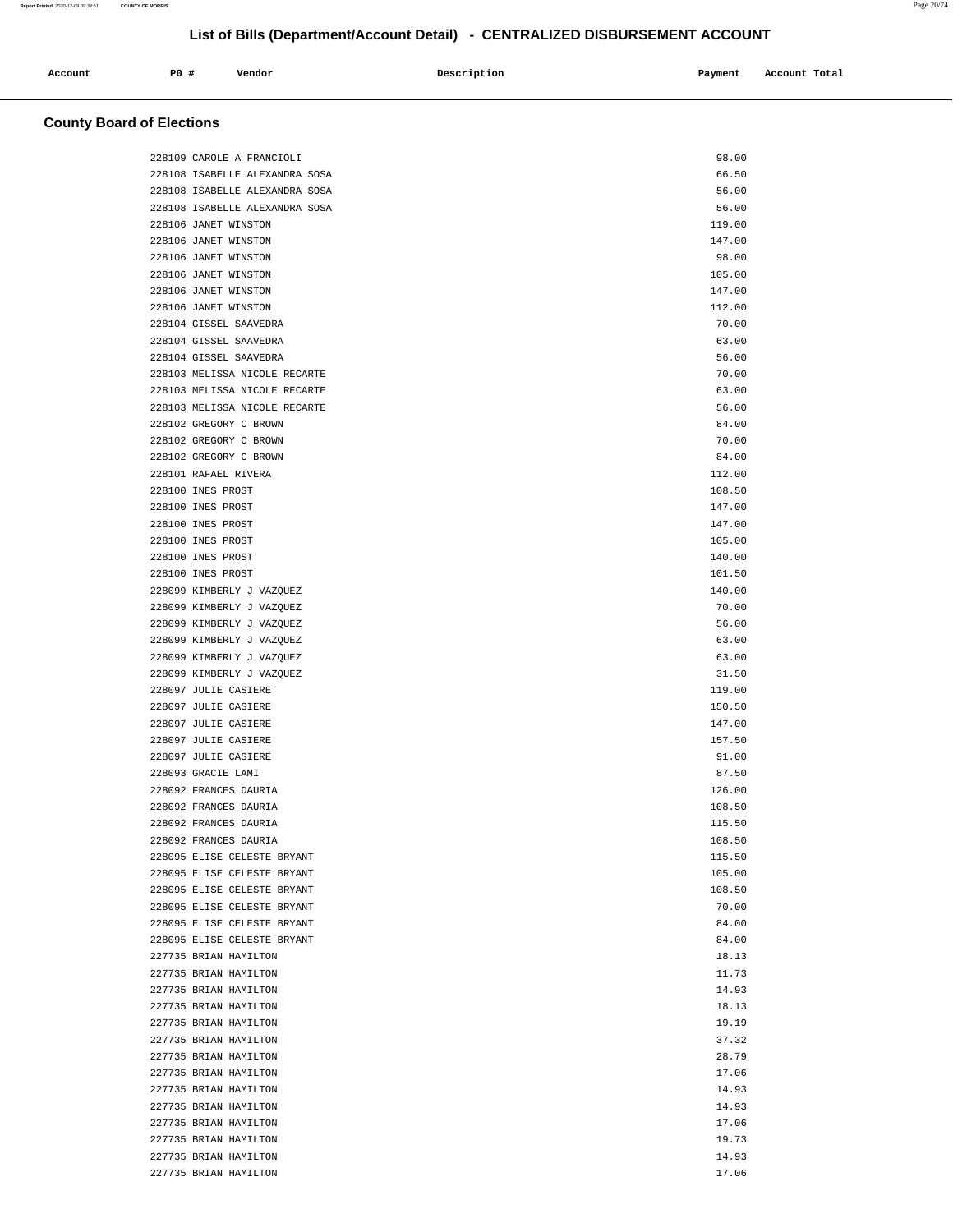| Account | P0 # | Vendor | Description | Payment | Account Total |
|---------|------|--------|-------------|---------|---------------|
|         |      |        |             |         |               |

| 227735 BRIAN HAMILTON          | 22.92  |
|--------------------------------|--------|
| 227735 BRIAN HAMILTON          | 15.99  |
| 227735 BRIAN HAMILTON          | 24.52  |
| 227735 BRIAN HAMILTON          | 21.33  |
| 227735 BRIAN HAMILTON          | 17.06  |
| 227735 BRIAN HAMILTON          | 18.66  |
| 227914 BRANDON ARMITT          | 105.00 |
| 227914 BRANDON ARMITT          | 73.50  |
| 227914 BRANDON ARMITT          | 63.00  |
| 227760 BARBARA TOKAR           | 112.00 |
| 227760 BARBARA TOKAR           | 119.00 |
| 227760 BARBARA TOKAR           | 112.00 |
| 227760 BARBARA TOKAR           | 98.00  |
| 227759 BARBARA A ROBERTIELLO   | 101.50 |
| 227759 BARBARA A ROBERTIELLO   | 108.50 |
| 227759 BARBARA A ROBERTIELLO   | 126.00 |
| 227748 BERKIS OLIVERAS         | 119.00 |
| 227748 BERKIS OLIVERAS         | 108.50 |
| 227748 BERKIS OLIVERAS         | 119.00 |
| 227748 BERKIS OLIVERAS         | 119.00 |
| 227906 CAROL T ELMBLAD         | 112.00 |
| 227904 CAROLE A FRANCIOLI      | 112.00 |
| 227904 CAROLE A FRANCIOLI      | 115.50 |
| 227904 CAROLE A FRANCIOLI      | 119.00 |
| 227734 DALE KRAMER             | 21.31  |
| 227734 DALE KRAMER             | 72.85  |
| 227734 DALE KRAMER             | 187.84 |
| 227734 DALE KRAMER             | 159.27 |
| 227734 DALE KRAMER             | 78.93  |
| 227734 DALE KRAMER             | 376.99 |
| 227734 DALE KRAMER             | 21.32  |
| 227734 DALE KRAMER             | 384.02 |
| 227734 DALE KRAMER             | 469.75 |
| 227734 DALE KRAMER             | 615.63 |
| 227745 ELIZABETH SUTULA        | 140.00 |
| 227745 ELIZABETH SUTULA        | 133.00 |
| 227745 ELIZABETH SUTULA        | 133.00 |
| 227745 ELIZABETH SUTULA        | 140.00 |
| 227745 ELIZABETH SUTULA        | 133.00 |
| 227745 ELIZABETH SUTULA        | 175.00 |
| 227756 FRANCES DAURIA          | 84.00  |
| 227756 FRANCES DAURIA          | 101.50 |
| 227756 FRANCES DAURIA          | 108.50 |
| 227756 FRANCES DAURIA          | 108.50 |
| 227910 INES PROST              | 119.00 |
| 227910 INES PROST              | 112.00 |
| 227910 INES PROST              | 98.00  |
| 227910 INES PROST              | 112.00 |
| 227768 ISABELLE ALEXANDRA SOSA | 49.00  |
| 227768 ISABELLE ALEXANDRA SOSA | 38.50  |
| 227768 ISABELLE ALEXANDRA SOSA | 63.00  |
| 227795 JESSICA FIGUEROA        | 154.00 |
| 227795 JESSICA FIGUEROA        | 112.00 |
| 227795 JESSICA FIGUEROA        | 98.00  |
| 227795 JESSICA FIGUEROA        | 133.00 |
| 227795 JESSICA FIGUEROA        | 175.00 |
| 227746 JOSEPH K WARD           | 112.00 |
| 227746 JOSEPH K WARD           | 105.00 |
| 227918 JOHN S. NICHOLSON       | 84.00  |
| 227912 JOSE M FIGUEROA         | 70.00  |
| 227900 JOHN THOMAS CIULLA      | 112.00 |
| 227900 JOHN THOMAS CIULLA      | 105.00 |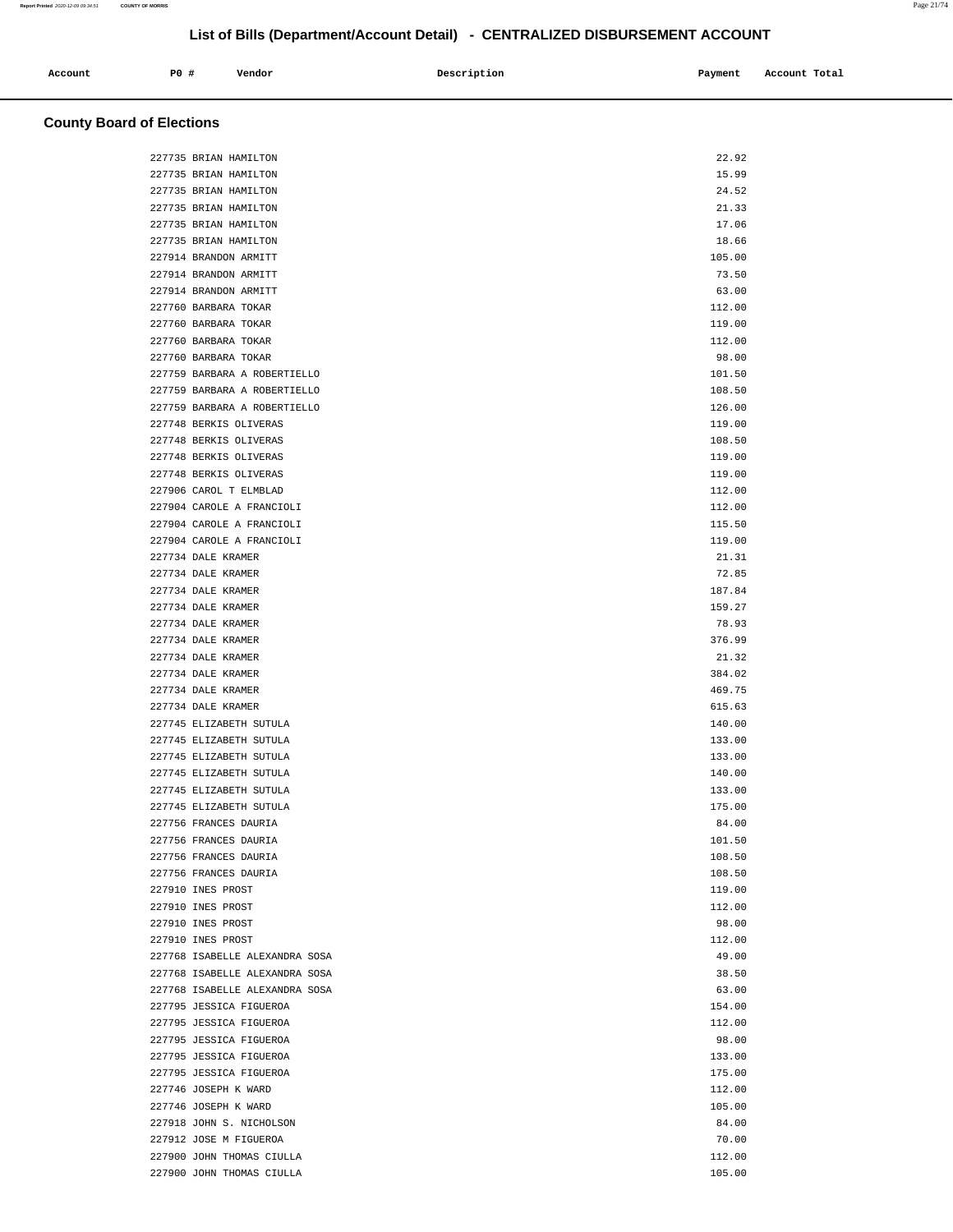| Account | P0 # | Vendor | Description | Payment | Account Total |
|---------|------|--------|-------------|---------|---------------|
|         |      |        |             |         |               |

| 227900 JOHN THOMAS CIULLA     | 105.00 |
|-------------------------------|--------|
| 227758 JULIE CASIERE          | 101.50 |
| 227758 JULIE CASIERE          | 108.50 |
| 227758 JULIE CASIERE          | 108.50 |
| 227758 JULIE CASIERE          | 126.00 |
| 227755 JANET WINSTON          | 112.00 |
| 227755 JANET WINSTON          | 94.50  |
| 227755 JANET WINSTON          | 108.50 |
| 227755 JANET WINSTON          | 105.00 |
| 227755 JANET WINSTON          | 112.00 |
| 227753 JANET HOOPER           | 84.00  |
| 227753 JANET HOOPER           | 56.00  |
| 227753 JANET HOOPER           | 115.50 |
| 227752 JOHN J FERRENCE JR     | 108.50 |
| 227894 KIMBERLY M. JOHNSON    | 105.00 |
| 227891 KIMBERLY J VAZQUEZ     | 70.00  |
| 227891 KIMBERLY J VAZQUEZ     | 28.00  |
| 227891 KIMBERLY J VAZQUEZ     | 31.50  |
| 227891 KIMBERLY J VAZQUEZ     | 70.00  |
| 227891 KIMBERLY J VAZQUEZ     | 80.50  |
| 227757 KAY FRANCES WALKER     | 84.00  |
| 227757 KAY FRANCES WALKER     | 108.50 |
| 227754 KEVIN ABATO            | 70.00  |
| 227754 KEVIN ABATO            | 73.50  |
| 227913 MICHELLE ADRIANA ABREU | 112.00 |
| 227913 MICHELLE ADRIANA ABREU | 98.00  |
| 227727 MARILYN ROSSY          | 12.57  |
| 227727 MARILYN ROSSY          | 437.16 |
| 227727 MARILYN ROSSY          | 12.99  |
| 227727 MARILYN ROSSY          | 275.43 |
| 227727 MARILYN ROSSY          | 202.59 |
| 227727 MARILYN ROSSY          | 10.00  |
| 227727 MARILYN ROSSY          | 31.99  |
| 227727 MARILYN ROSSY          | 9.99   |
| 227727 MARILYN ROSSY          | 9.99   |
| 227893 MELISSA NICOLE RECARTE | 35.00  |
| 227893 MELISSA NICOLE RECARTE | 49.00  |
| 227893 MELISSA NICOLE RECARTE | 56.00  |
| 227747 MATTHEW R LITMAN       | 98.00  |
| 226732 NANCY WALLACE          | 105.00 |
| 226732 NANCY WALLACE          | 105.00 |
| 227909 NANCY WALLACE          | 105.00 |
| 227766 NELLIE A DIAZ-STARKS   | 56.00  |
| 227766 NELLIE A DIAZ-STARKS   | 77.00  |
| 227917 RUTH GABAY NICHOLSON   | 105.00 |
| 227765 RAMON RIVERA           | 129.50 |
| 227764 RAFAEL RIVERA          | 129.50 |
| 227764 RAFAEL RIVERA          | 70.00  |
| 227750 SUZANNE C ROCCO        | 112.00 |
| 227896 TAYLOR STARKS          | 80.50  |
| 227896 TAYLOR STARKS          | 56.00  |
| 227895 TAYLOR STAFFORD        | 154.00 |
| 227895 TAYLOR STAFFORD        | 140.00 |
| 227895 TAYLOR STAFFORD        | 133.00 |
| 227769 TRACY WADHAMS          | 108.50 |
| 227769 TRACY WADHAMS          | 105.00 |
| 227769 TRACY WADHAMS          | 112.00 |
| 227769 TRACY WADHAMS          | 140.00 |
| 227898 GRACE A LABIANCA       | 112.00 |
| 227767 GISSEL SAAVEDRA        | 101.50 |
| 227767 GISSEL SAAVEDRA        | 49.00  |
| 227767 GISSEL SAAVEDRA        | 31.50  |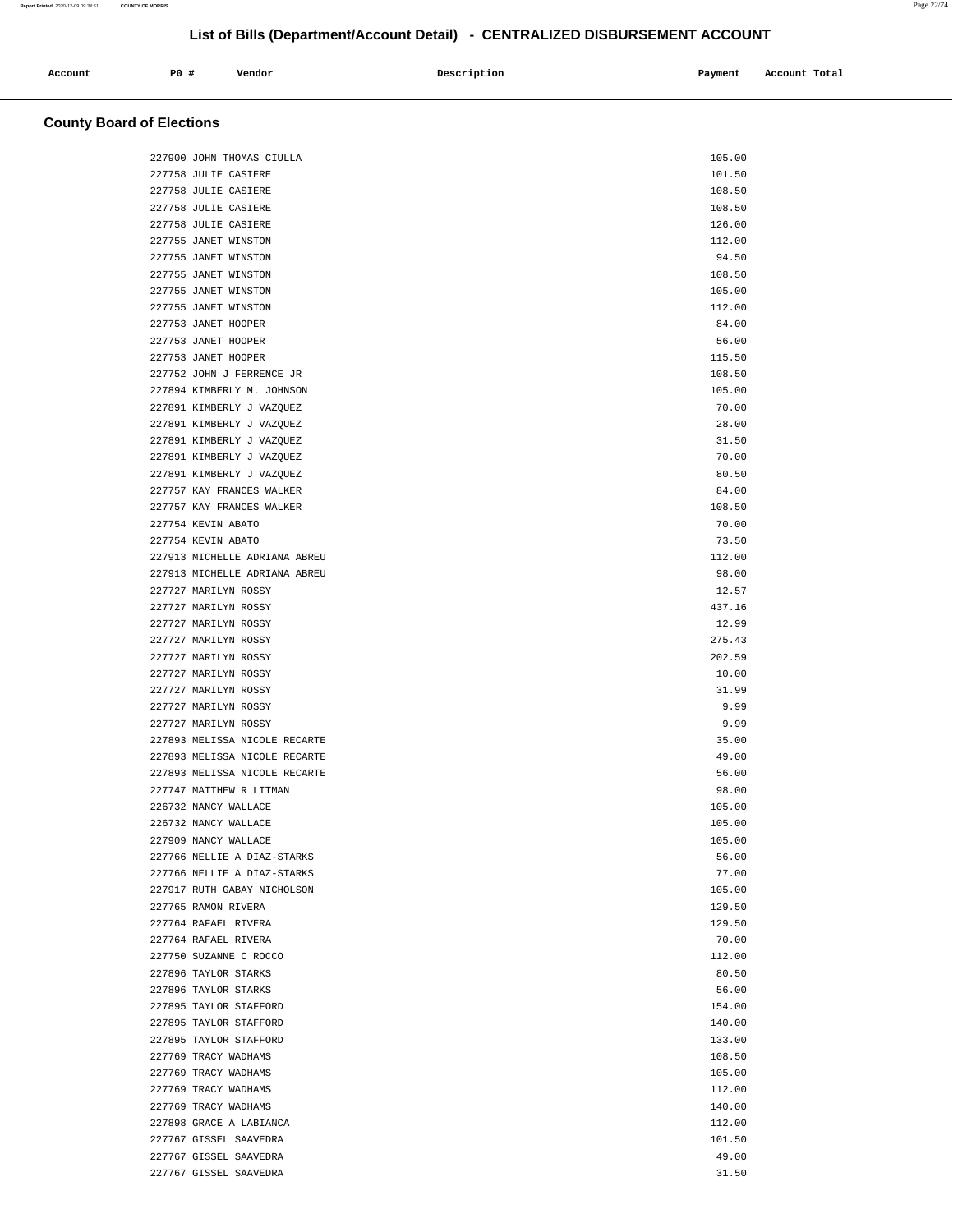| Account<br>. | <b>PO #</b> | Vendor | Description<br>$\sim$ $\sim$ | Payment | Account Total |
|--------------|-------------|--------|------------------------------|---------|---------------|
|              |             |        |                              |         |               |

### **County Board of Elections**

| 01-201-20-121100-096 | Election Officer              | TOTAL FOR ACCOUNT | 40,480.37 |
|----------------------|-------------------------------|-------------------|-----------|
|                      | 227749 PHILOMENA A BREDBENNER | 112.00            |           |
|                      | 227749 PHILOMENA A BREDBENNER | 112.00            |           |
|                      | 228098 TRACY WADHAMS          | 77.00             |           |
|                      | 228098 TRACY WADHAMS          | 56.00             |           |
|                      | 228098 TRACY WADHAMS          | 154.00            |           |
|                      | 228098 TRACY WADHAMS          | 119.00            |           |
|                      | 228098 TRACY WADHAMS          | 140.00            |           |
|                      | 228098 TRACY WADHAMS          | 119.00            |           |
|                      | 228091 JOHN THOMAS CIULLA     | 98.00             |           |
|                      | 228091 JOHN THOMAS CIULLA     | 108.50            |           |
|                      | 228091 JOHN THOMAS CIULLA     | 108.50            |           |
|                      | 228091 JOHN THOMAS CIULLA     | 108.50            |           |
|                      | 228091 JOHN THOMAS CIULLA     | 108.50            |           |
|                      | 228091 JOHN THOMAS CIULLA     | 119.00            |           |
|                      | 227793 GEORGE COPPOLA         | 126.00            |           |
|                      | 227793 GEORGE COPPOLA         | 112.00            |           |
|                      | 227793 GEORGE COPPOLA         | 112.00            |           |
|                      | 227793 GEORGE COPPOLA         | 112.00            |           |
|                      | 227897 GREGORY C BROWN        | 300.00            |           |
|                      | 227897 GREGORY C BROWN        | 98.00             |           |
|                      | 227916 GABRIELLA ANGRISANO    | 56.00             |           |
|                      | 227751 GRACIE LAMI            | 112.00            |           |
|                      | 227761 GAIL T LOWRY-DAVIS     | 112.00            |           |
|                      | 227761 GAIL T LOWRY-DAVIS     | 140.00            |           |
|                      | 227761 GAIL T LOWRY-DAVIS     | 112.00            |           |
|                      | 227761 GAIL T LOWRY-DAVIS     | 119.00            |           |
|                      | 227761 GAIL T LOWRY-DAVIS     | 119.00            |           |
|                      | 227761 GAIL T LOWRY-DAVIS     | 126.00            |           |
|                      | 227763 GISELLE ABREU          | 98.00             |           |
|                      | 227763 GISELLE ABREU          | 77.00             |           |
|                      | 227763 GISELLE ABREU          | 77.00             |           |
|                      |                               |                   |           |

**TOTAL for County Board of Elections 43,443.15**

 $=$ 

|             | -------- |
|-------------|----------|
| FOR ACCOUNT | 40,      |
|             | 112.00   |
|             | 112.00   |
|             | 77.00    |
|             | 56.00    |
|             | 154.00   |
|             | 119.00   |
|             | 140.00   |
|             | 119.00   |

|  |  | r ror County Board or Election L |
|--|--|----------------------------------|
|  |  |                                  |

|        | 40,480. |
|--------|---------|
| 112.00 |         |
| 112.00 |         |
| 77.00  |         |
| 56.00  |         |

| ıs |                     |  |  |                   |  |  |
|----|---------------------|--|--|-------------------|--|--|
|    |                     |  |  |                   |  |  |
|    | MARKETING SOLUTIONS |  |  |                   |  |  |
|    | Addressing          |  |  | TOTAL FOR ACCOUNT |  |  |
|    |                     |  |  |                   |  |  |
|    | . EXPRESS INC       |  |  |                   |  |  |
|    | . EXPRESS INC       |  |  |                   |  |  |
|    | . EXPRESS INC       |  |  |                   |  |  |
|    | . EXPRESS INC       |  |  |                   |  |  |
|    | munmman music       |  |  |                   |  |  |

### **Superintendent of Elections**

| 227307 CCG MARKETING SOLUTIONS                      |                   | 43,430.00 |           |
|-----------------------------------------------------|-------------------|-----------|-----------|
| 01-201-20-121105-026 Ballot Addressing              | TOTAL FOR ACCOUNT |           | 43,430.00 |
| 227316 D. C. EXPRESS INC                            |                   | 2,500.00  |           |
| 227316 D. C. EXPRESS INC                            |                   | 112.50    |           |
| 227316 D. C. EXPRESS INC                            |                   | 34.00     |           |
| 227316 D. C. EXPRESS INC                            |                   | 4,940.00  |           |
| 227316 D. C. EXPRESS INC                            |                   | 1,980.00  |           |
| 227316 D. C. EXPRESS INC                            |                   | 4,940.00  |           |
| 227316 D. C. EXPRESS INC                            |                   | 1,980.00  |           |
| 01-201-20-121105-030<br>Cartage                     | TOTAL FOR ACCOUNT |           | 16,486.50 |
| 227150 CCG MARKETING SOLUTIONS                      |                   | 7,574.00  |           |
| 227150 CCG MARKETING SOLUTIONS                      |                   | 150.00    |           |
| 01-201-20-121105-057<br>National Voter Registration | TOTAL FOR ACCOUNT |           | 7,724.00  |
| 228296 COUNTY OF MORRIS                             |                   | 40.05     |           |
| 01-201-20-121105-068<br>Postage & Metered Mail      | TOTAL FOR ACCOUNT |           | 40.05     |
| 227342 DALE KRAMER                                  |                   | 9.87      |           |
| 227342 DALE KRAMER                                  |                   | 0.65      |           |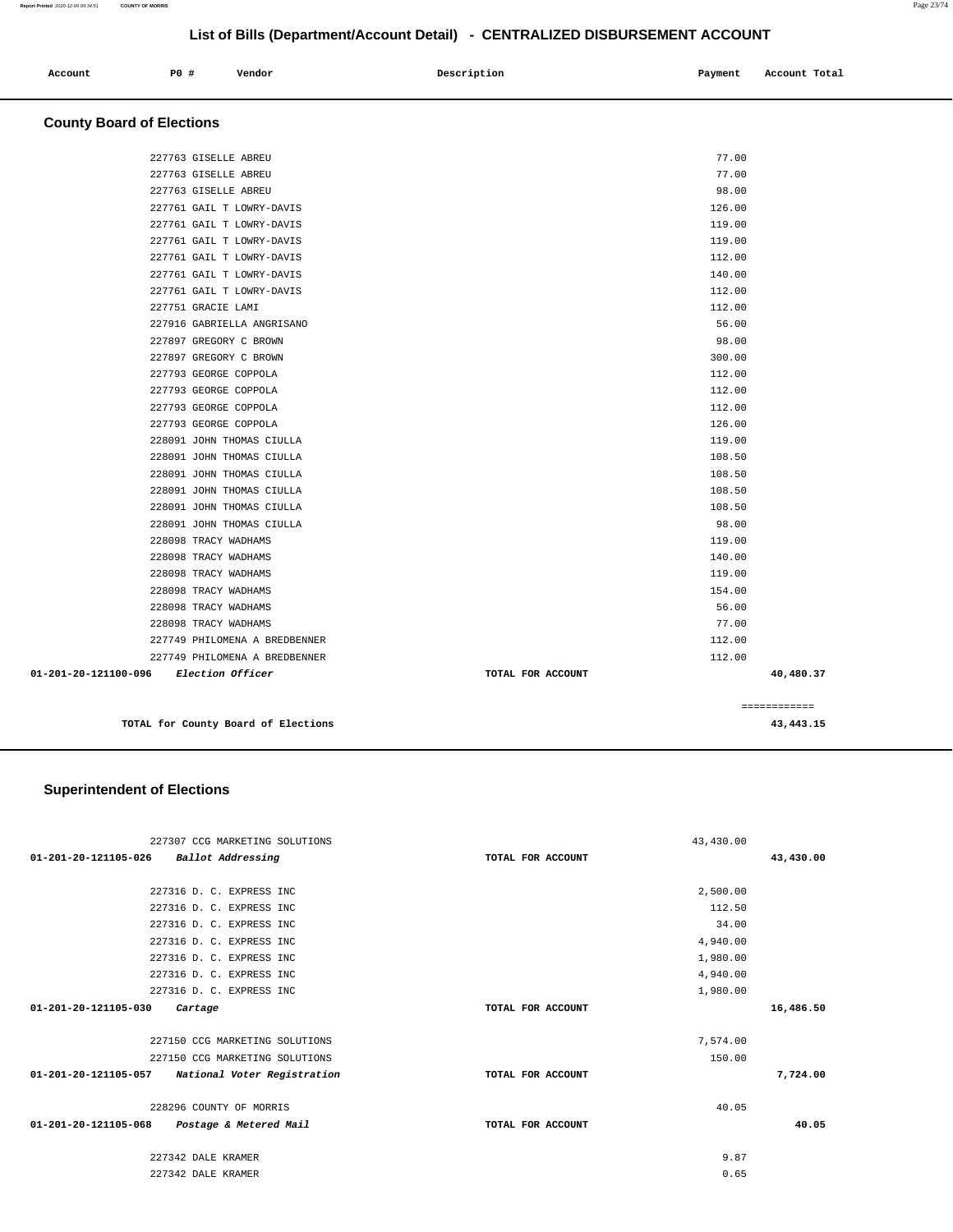| Account | P0 # | Vendor | Description | Payment | Account Total |
|---------|------|--------|-------------|---------|---------------|
|         |      |        |             |         |               |

# **Superintendent of Elections**

| 227342 DALE KRAMER                                 |                   | 29.33         |           |
|----------------------------------------------------|-------------------|---------------|-----------|
| 227342 DALE KRAMER                                 |                   | 8.51          |           |
| 01-201-20-121105-082<br>Travel Expense             | TOTAL FOR ACCOUNT |               | 48.36     |
|                                                    |                   |               |           |
| 227449 W.B. MASON COMPANY INC                      |                   | 4.47          |           |
| 227449 W.B. MASON COMPANY INC                      |                   | 31.29         |           |
| 227327 W.B. MASON COMPANY INC                      |                   | 0.95          |           |
| 227327 W.B. MASON COMPANY INC                      |                   | 0.95          |           |
| 227327 W.B. MASON COMPANY INC                      |                   | 0.95          |           |
| 227327 W.B. MASON COMPANY INC                      |                   | 0.95          |           |
| 227327 W.B. MASON COMPANY INC                      |                   | 0.95          |           |
| 227327 W.B. MASON COMPANY INC                      |                   | 0.95          |           |
| 01-201-20-121105-095 Other Administrative Supplies | TOTAL FOR ACCOUNT |               | 41.46     |
| 226779 RICOH USA, INC.                             |                   | 214.77        |           |
| 01-201-20-121105-104 Electronic Voting Machine     | TOTAL FOR ACCOUNT |               | 214.77    |
|                                                    |                   |               |           |
|                                                    |                   | ------------- |           |
| TOTAL for Superintendent of Elections              |                   |               | 67,985.14 |
|                                                    |                   |               |           |

# **County Elections (Cty Clerk)**

| 226816 TELESEARCH INC                            |                   | 1,366.50 |
|--------------------------------------------------|-------------------|----------|
| 226816 TELESEARCH INC                            |                   | 692.36   |
| 01-201-20-121110-016<br>Outside Salaries & Wages | TOTAL FOR ACCOUNT | 2,058.86 |
| 227464 D. C. EXPRESS INC                         |                   | 317.50   |
| 01-201-20-121110-030<br>Cartage                  | TOTAL FOR ACCOUNT | 317.50   |
| 228296 COUNTY OF MORRIS                          |                   | 105.20   |
| 228335 COUNTY OF MORRIS                          |                   | 9.23     |
|                                                  |                   |          |
| 01-201-20-121110-068<br>Postage & Metered Mail   | TOTAL FOR ACCOUNT | 114.43   |
| 226817 PURCHASE POWER                            |                   | 516.42   |
| 01-201-20-121110-259<br>Equipment Rental         | TOTAL FOR ACCOUNT | 516.42   |
|                                                  |                   |          |
|                                                  |                   |          |
| TOTAL for County Elections (Cty Clerk)           |                   | 3,007.21 |

# **County Treasurer**

|                                | 228201 FRED PRYOR SEMINARS          |                   | 199.00   |          |
|--------------------------------|-------------------------------------|-------------------|----------|----------|
|                                | 228201 FRED PRYOR SEMINARS          |                   | 199.00   |          |
|                                | 228273 RUTGERS-THE STATE UNIVERSITY |                   | 1,222.00 |          |
| 01-201-20-130100-039           | Education Schools & Training        | TOTAL FOR ACCOUNT |          | 1,620.00 |
|                                |                                     |                   |          |          |
|                                | 225214 W.B. MASON COMPANY INC       |                   | 842.74   |          |
| 01-201-20-130100-058           | Office Supplies & Stationery        | TOTAL FOR ACCOUNT |          | 842.74   |
|                                |                                     |                   |          |          |
|                                | 228296 COUNTY OF MORRIS             |                   | 197.50   |          |
|                                | 228335 COUNTY OF MORRIS             |                   | 353.73   |          |
| $01 - 201 - 20 - 130100 - 068$ | Postage & Metered Mail              | TOTAL FOR ACCOUNT |          | 551.23   |
|                                |                                     |                   |          |          |
|                                | 228272 MUNICIPAL SOFTWARE INC       |                   | 9,033.50 |          |
| 01-201-20-130100-078           | Software Maintenance                | TOTAL FOR ACCOUNT |          | 9,033.50 |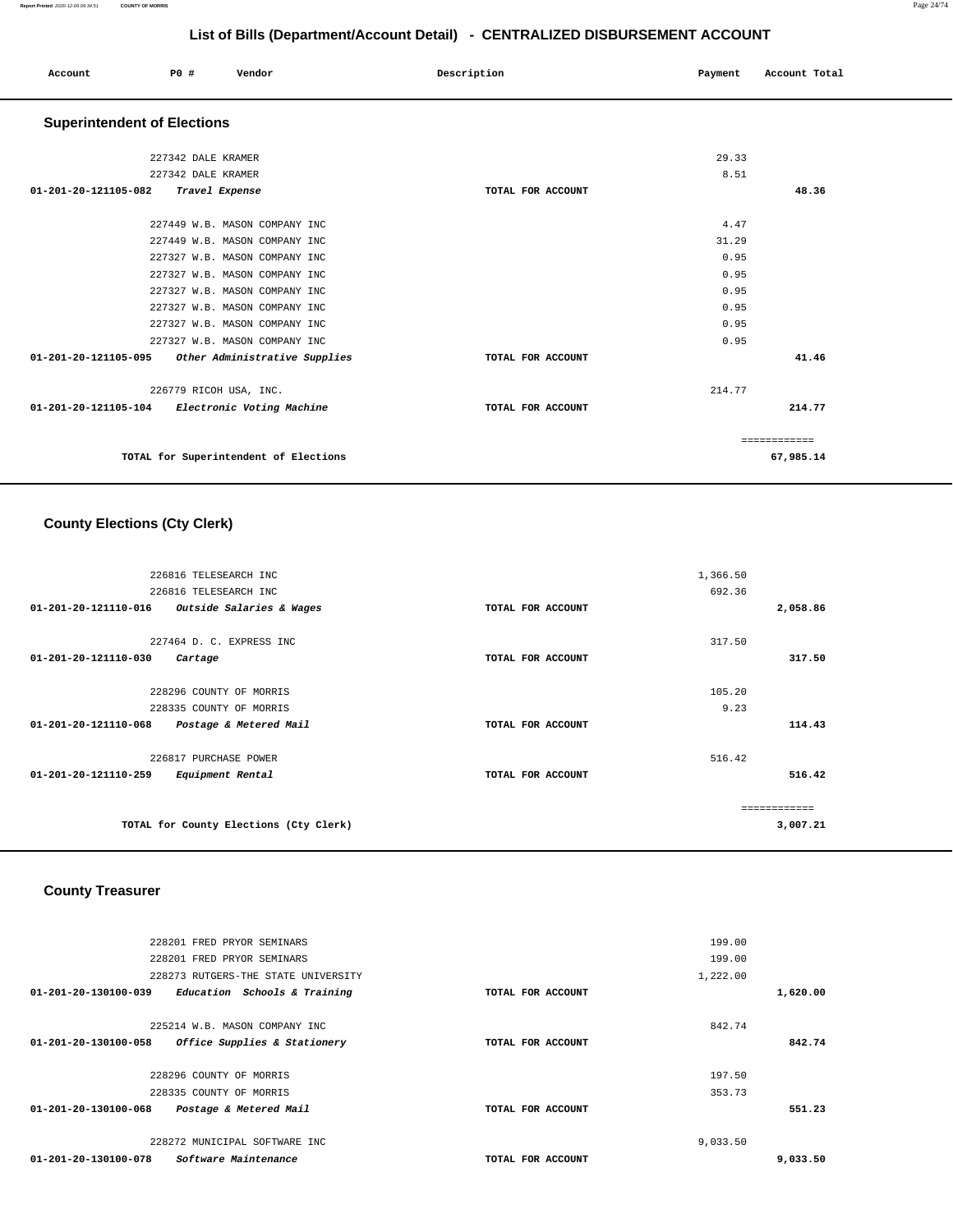#### **Report Printed** 2020-12-09 09:34:51 **COUNTY OF MORRIS** Page 25/74

# **List of Bills (Department/Account Detail) - CENTRALIZED DISBURSEMENT ACCOUNT**

| Account                 | P0 #                       | Vendor | Description | Payment | Account Total |
|-------------------------|----------------------------|--------|-------------|---------|---------------|
| <b>County Treasurer</b> |                            |        |             |         |               |
|                         |                            |        |             |         | ============  |
|                         | TOTAL for County Treasurer |        |             |         | 12,047.47     |

### **Purchasing Division**

| 227568 INSTITUTE FOR PROF. DEVELOPMENT                          | 50.00             |          |
|-----------------------------------------------------------------|-------------------|----------|
| $01 - 201 - 20 - 130105 - 039$<br>Education, Schools & Training | TOTAL FOR ACCOUNT | 50.00    |
| 228296 COUNTY OF MORRIS                                         | 194.40            |          |
| 228335 COUNTY OF MORRIS                                         | 117.55            |          |
| 01-201-20-130105-068<br>Postage & Metered Mail                  | TOTAL FOR ACCOUNT | 311.95   |
|                                                                 |                   |          |
| 228070 MGL PRINTING SOLUTIONS                                   | 1,280.00          |          |
| 228070 MGL PRINTING SOLUTIONS                                   | 168.00            |          |
| Other Administrative Supplies<br>01-201-20-130105-095           | TOTAL FOR ACCOUNT | 1,448.00 |
|                                                                 |                   |          |
| TOTAL for Purchasing Division                                   |                   | 1,809.95 |

#### **Office Services**

| 228335 COUNTY OF MORRIS                                    |                   | 7.11         |
|------------------------------------------------------------|-------------------|--------------|
| $01 - 201 - 20 - 130110 - 068$<br>Postage & Metered Mail   | TOTAL FOR ACCOUNT | 7.11         |
| 228298 COUNTY COLLEGE OF MORRIS                            |                   | 17,987.41    |
| Printing<br>01-201-20-130110-069                           | TOTAL FOR ACCOUNT | 17,987.41    |
| 228271 QUADIENT, INC.                                      |                   | 3,510.00     |
| Office Machines - Rental<br>$01 - 201 - 20 - 130110 - 164$ | TOTAL FOR ACCOUNT | 3,510.00     |
|                                                            |                   | ============ |
| TOTAL for Office Services                                  |                   | 21,504.52    |
|                                                            |                   |              |

#### **Information Technology Div**

| 224525 SHI INTERNATIONAL CORP                            |                   | 6,010.00 |          |
|----------------------------------------------------------|-------------------|----------|----------|
| 01-201-20-140100-036<br>Contracted Services              | TOTAL FOR ACCOUNT |          | 6,010.00 |
|                                                          |                   |          |          |
| 227008 ALTERNATIVE MICROGRAPHICS INC                     |                   | 861.04   |          |
| Microfilming<br>$01 - 201 - 20 - 140100 - 054$           | TOTAL FOR ACCOUNT |          | 861.04   |
|                                                          |                   |          |          |
| 226067 W.B. MASON COMPANY INC                            |                   | 131.88   |          |
| 226067 W.B. MASON COMPANY INC                            |                   | 12.96    |          |
| 226067 W.B. MASON COMPANY INC                            |                   | 10.70    |          |
| 226067 W.B. MASON COMPANY INC                            |                   | 68.85    |          |
| 226067 W.B. MASON COMPANY INC                            |                   | 75.00    |          |
| 226067 W.B. MASON COMPANY INC                            |                   | 53.91    |          |
| 01-201-20-140100-058<br>Office Supplies & Stationery     | TOTAL FOR ACCOUNT |          | 353.30   |
|                                                          |                   |          |          |
| 228296 COUNTY OF MORRIS                                  |                   | 26.35    |          |
| $01 - 201 - 20 - 140100 - 068$<br>Postage & Metered Mail | TOTAL FOR ACCOUNT |          | 26.35    |
|                                                          |                   |          |          |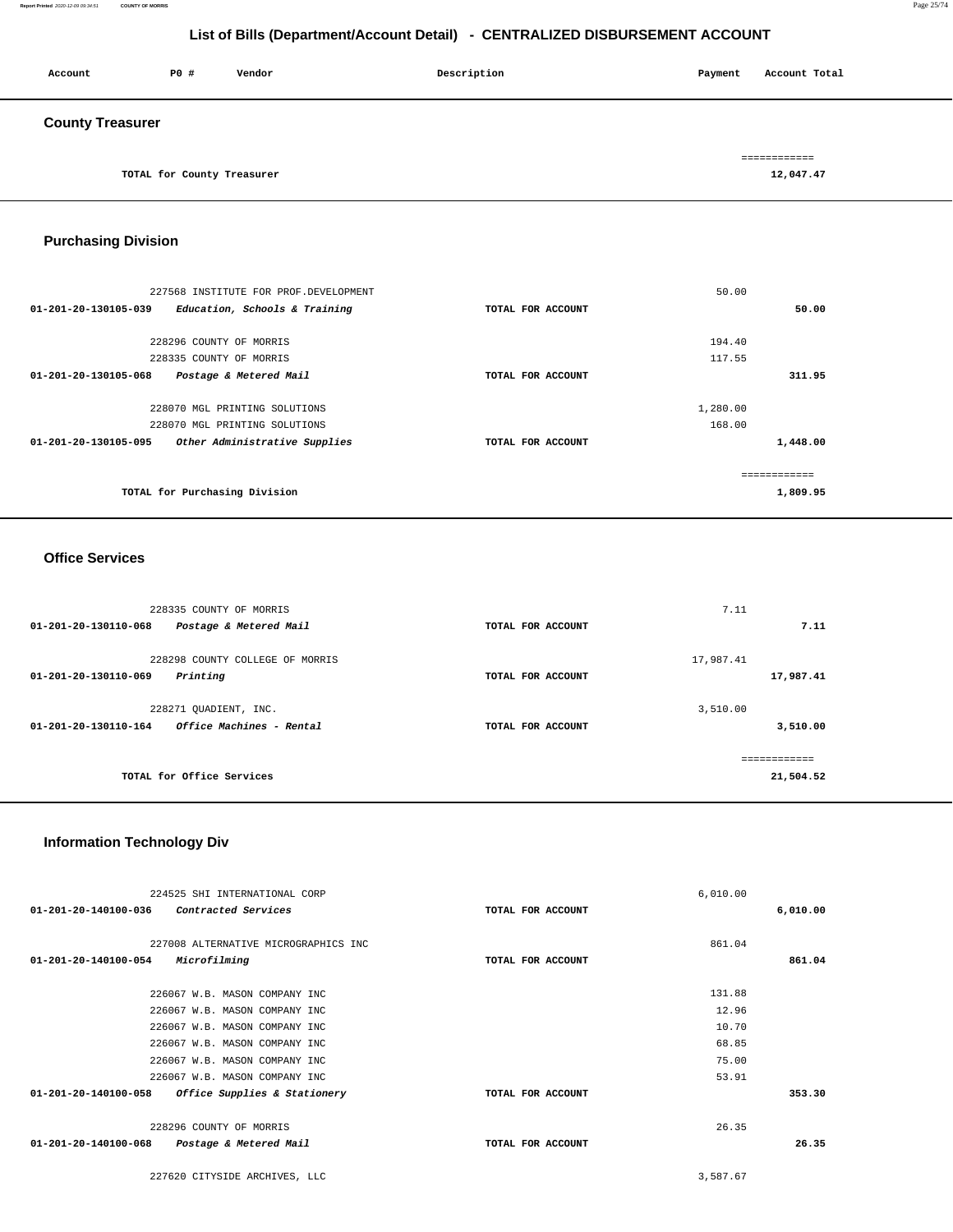| Account                           | P0 #                  | Vendor                               | Description       | Payment   | Account Total |
|-----------------------------------|-----------------------|--------------------------------------|-------------------|-----------|---------------|
| <b>Information Technology Div</b> |                       |                                      |                   |           |               |
| $01 - 201 - 20 - 140100 - 073$    |                       | Records Managment Services           | TOTAL FOR ACCOUNT |           | 3,587.67      |
|                                   |                       | 226219 DELL MARKETING L.P.           |                   | 81,694.74 |               |
|                                   |                       | 226219 DELL MARKETING L.P.           |                   | 54,763.22 |               |
| $01 - 201 - 20 - 140100 - 078$    |                       | Software Maintenance                 | TOTAL FOR ACCOUNT |           | 136,457.96    |
|                                   | 224744 CDW GOVERNMENT |                                      |                   | 1,378.16  |               |
|                                   | 224744 CDW GOVERNMENT |                                      |                   | 428.96    |               |
|                                   | 224744 CDW GOVERNMENT |                                      |                   | 203.40    |               |
|                                   | 224744 CDW GOVERNMENT |                                      |                   | 120.00    |               |
|                                   | 224744 CDW GOVERNMENT |                                      |                   | 174.39    |               |
| 01-201-20-140100-098              |                       | Other Operating&Repair Supply        | TOTAL FOR ACCOUNT |           | 2,304.91      |
|                                   |                       |                                      |                   |           | ============  |
|                                   |                       | TOTAL for Information Technology Div |                   |           | 149,601.23    |

### **County Board of Taxation**

| 228296 COUNTY OF MORRIS<br>228335 COUNTY OF MORRIS |                   | 76.10<br>152.46 |
|----------------------------------------------------|-------------------|-----------------|
| Postage & Metered Mail<br>01-201-20-150100-068     | TOTAL FOR ACCOUNT | 228.56          |
|                                                    |                   |                 |
| TOTAL for County Board of Taxation                 |                   | 228.56          |

# **County Counsel**

| 227447 WEINER LAW GROUP LLP<br>01-201-20-155100-051<br>Legal | TOTAL FOR ACCOUNT | 46.50<br>46.50         |
|--------------------------------------------------------------|-------------------|------------------------|
| 228296 COUNTY OF MORRIS                                      |                   | 26.35                  |
| 228335 COUNTY OF MORRIS                                      |                   | 11.82                  |
| 01-201-20-155100-068<br>Postage & Metered Mail               | TOTAL FOR ACCOUNT | 38.17                  |
| TOTAL for County Counsel                                     |                   | -------------<br>84.67 |

# **County Surrogate**

| 227139 RICOH USA INC.                                |                   | 70.07  |       |
|------------------------------------------------------|-------------------|--------|-------|
| Equipment Service Agreements<br>01-201-20-160100-044 | TOTAL FOR ACCOUNT |        | 70.07 |
|                                                      |                   |        |       |
| 227494 W.B. MASON COMPANY INC                        |                   | 14.22  |       |
| 227636 W.B. MASON COMPANY INC                        |                   | 380.00 |       |
| 227130 W.B. MASON COMPANY INC                        |                   | 507.26 |       |
| 224723 PARKER PUBLICATIONS, INC.                     |                   | 165.00 |       |
| 227090 OFFICE CONCEPTS GROUP, INC.                   |                   | 46.51  |       |
| 227147 OFFICE CONCEPTS GROUP, INC.                   |                   | 35.09  |       |
| 227133 OFFICE CONCEPTS GROUP, INC.                   |                   | 39.69  |       |
| 227132 W.B. MASON COMPANY INC                        |                   | 389.36 |       |
| 227135 W.B. MASON COMPANY INC                        |                   | 205.61 |       |
| 227136 W.B. MASON COMPANY INC                        |                   | 29.04  |       |
| 227134 W.B. MASON COMPANY INC                        |                   | 0.95   |       |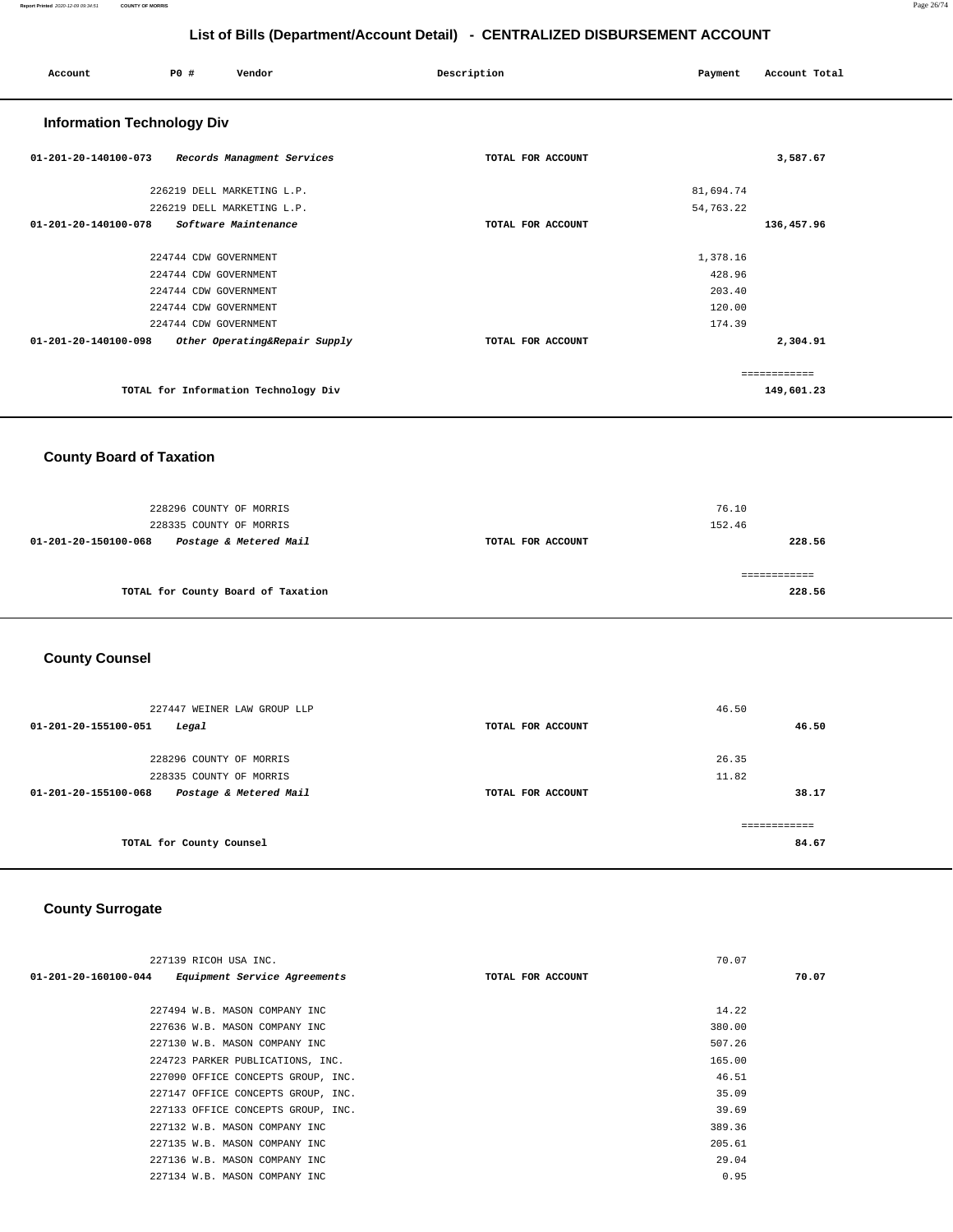|                         |                           | $\mathbf{v}$                  |                   |         |               |
|-------------------------|---------------------------|-------------------------------|-------------------|---------|---------------|
| Account                 | <b>PO #</b>               | Vendor                        | Description       | Payment | Account Total |
| <b>County Surrogate</b> |                           |                               |                   |         |               |
|                         |                           | 227131 W.B. MASON COMPANY INC |                   | 0.95    |               |
|                         |                           | 227127 W.B. MASON COMPANY INC |                   | 31.29   |               |
|                         |                           | 227128 W.B. MASON COMPANY INC |                   | 610.35  |               |
|                         |                           | 227129 W.B. MASON COMPANY INC |                   | 329.73  |               |
|                         | 227928 HEATHER J. DARLING |                               |                   | 51.00   |               |
| 01-201-20-160100-058    |                           | Office Supplies & Stationery  | TOTAL FOR ACCOUNT |         | 2,836.05      |

| 228296 COUNTY OF MORRIS                                     |                   | 369.40       |
|-------------------------------------------------------------|-------------------|--------------|
| 228335 COUNTY OF MORRIS                                     |                   | 333.71       |
| 01-201-20-160100-068<br>Postage & Metered Mail              | TOTAL FOR ACCOUNT | 703.11       |
| 220773 COUNTY BUSINESS SYSTEMS INC                          |                   | 8,003.27     |
| 227347 COUNTY BUSINESS SYSTEMS INC                          |                   | 1,571.00     |
| 01-201-20-160100-078<br><i>Software Maintenance</i>         | TOTAL FOR ACCOUNT | 9,574.27     |
| 227635 W.B. MASON COMPANY INC                               |                   | 81.82        |
| 227089 W.B. MASON COMPANY INC                               |                   | 25.96        |
| 01-203-20-160100-058<br>(2019) Office Supplies & Stationery | TOTAL FOR ACCOUNT | 107.78       |
|                                                             |                   | ------------ |
| TOTAL for County Surrogate                                  |                   | 13,291.28    |

# **Engineering**

|                                                    | 226683 AMERICAN CONCRETE INSTITUTE |                   | 259.00   |              |
|----------------------------------------------------|------------------------------------|-------------------|----------|--------------|
|                                                    | 228174 MARK V. SHOURDS, PE         |                   | 535.00   |              |
| 01-201-20-165100-023 Associations and Memberships  |                                    | TOTAL FOR ACCOUNT |          | 794.00       |
|                                                    |                                    |                   |          |              |
| 224959 FEDEX                                       |                                    |                   | 25.35    |              |
|                                                    | 228296 COUNTY OF MORRIS            |                   | 0.50     |              |
|                                                    | 228296 COUNTY OF MORRIS            |                   | 58.20    |              |
|                                                    | 228296 COUNTY OF MORRIS            |                   | 7.90     |              |
|                                                    | 228335 COUNTY OF MORRIS            |                   | 0.73     |              |
|                                                    | 228335 COUNTY OF MORRIS            |                   | 54.65    |              |
|                                                    | 228335 COUNTY OF MORRIS            |                   | 4.96     |              |
| 01-201-20-165100-068 Postage & Metered Mail        |                                    | TOTAL FOR ACCOUNT |          | 152.29       |
|                                                    | 225449 VAN CLEEF ENGINEERING ASSOC |                   | 375.00   |              |
|                                                    | 226791 USA ARCHITECTS PLANNERS &   |                   | 3,735.00 |              |
|                                                    | 226791 USA ARCHITECTS PLANNERS &   |                   | 5,035.00 |              |
| 01-201-20-165100-084 Other Outside Services        |                                    | TOTAL FOR ACCOUNT |          | 9,145.00     |
|                                                    | 227000 REDRESS OFFICE MACHINES     |                   | 90.00    |              |
| 01-201-20-165100-258                               | Equipment                          | TOTAL FOR ACCOUNT |          | 90.00        |
| 227528 FEDEX                                       |                                    |                   | 66.77    |              |
| 224958 FEDEX                                       |                                    |                   | 121.97   |              |
| 01-203-20-165100-068 (2019) Postage & Metered Mail |                                    | TOTAL FOR ACCOUNT |          | 188.74       |
|                                                    |                                    |                   |          |              |
|                                                    | 226677 USA ARCHITECTS PLANNERS &   |                   | 438.00   |              |
|                                                    | 226677 USA ARCHITECTS PLANNERS &   |                   | 438.00   |              |
| 01-203-20-165100-084 (2019) Other Outside Services |                                    | TOTAL FOR ACCOUNT |          | 876.00       |
|                                                    |                                    |                   |          | ============ |
| TOTAL for Engineering                              |                                    |                   |          | 11,246.03    |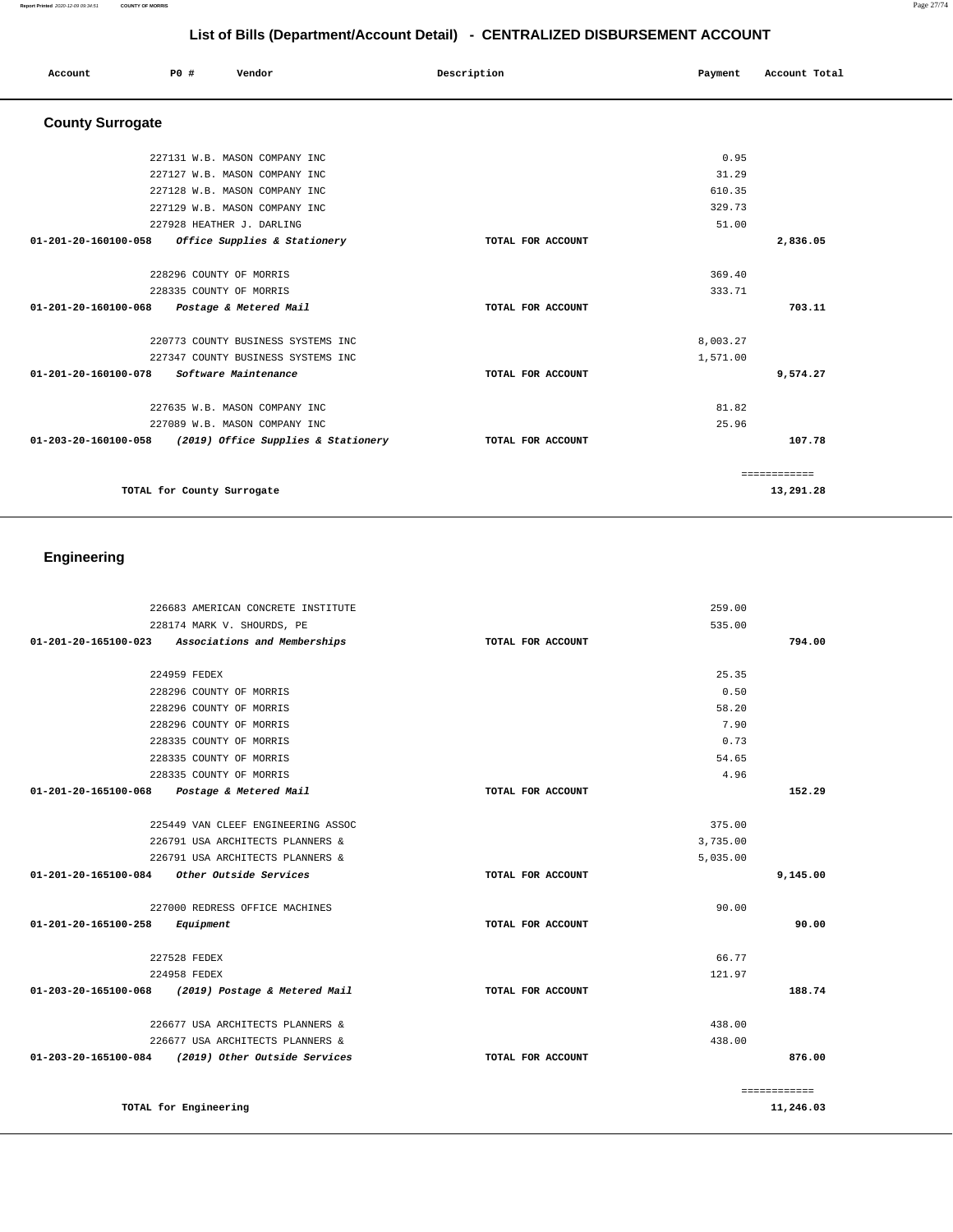| Account<br>. | <b>PO #</b> | Vendor | Description<br>$\sim$ $\sim$ | Payment | Account Total |
|--------------|-------------|--------|------------------------------|---------|---------------|
|              |             |        |                              |         |               |

### **Heritage Commission**

| 227379 W.B. MASON COMPANY INC                                            |                   | 0.95   |              |
|--------------------------------------------------------------------------|-------------------|--------|--------------|
| 01-201-20-175100-058 Office Supplies & Stationery                        | TOTAL FOR ACCOUNT |        | 0.95         |
|                                                                          |                   |        |              |
| 228335 COUNTY OF MORRIS                                                  |                   | 3.58   |              |
| 01-201-20-175100-068 Postage & Metered Mail                              | TOTAL FOR ACCOUNT |        | 3.58         |
|                                                                          |                   |        |              |
| 227380 RICOH USA, INC.                                                   |                   | 13.02  |              |
| 227380 RICOH USA, INC.                                                   |                   | 50.82  |              |
| 01-201-20-175100-079 Special Projects                                    | TOTAL FOR ACCOUNT |        | 63.84        |
| 227354 AMANDA HEFFERAN                                                   |                   | 30.41  |              |
| 227354 AMANDA HEFFERAN                                                   |                   | 6.69   |              |
| 227353 AMANDA HEFFERAN                                                   |                   | 25.34  |              |
| 227353 AMANDA HEFFERAN                                                   |                   | 8.89   |              |
| 227353 AMANDA HEFFERAN                                                   |                   | 25.55  |              |
| 227355 AMANDA HEFFERAN                                                   |                   | 14.14  |              |
| 227355 AMANDA HEFFERAN                                                   |                   | 14.95  |              |
| 227357 NICHOLAS PALATUCCI                                                |                   | 2.55   |              |
| 227357 NICHOLAS PALATUCCI                                                |                   | 0.88   |              |
| 227357 NICHOLAS PALATUCCI                                                |                   | 0.21   |              |
| 227357 NICHOLAS PALATUCCI                                                |                   | 0.45   |              |
| 227357 NICHOLAS PALATUCCI                                                |                   | 0.21   |              |
| 227357 NICHOLAS PALATUCCI                                                |                   | 0.66   |              |
| 227357 NICHOLAS PALATUCCI                                                |                   | 2.10   |              |
| 227357 NICHOLAS PALATUCCI                                                |                   | 1.85   |              |
| 227357 NICHOLAS PALATUCCI                                                |                   | 0.56   |              |
| 227357 NICHOLAS PALATUCCI                                                |                   | 1.15   |              |
| 227357 NICHOLAS PALATUCCI                                                |                   | 0.88   |              |
| 227357 NICHOLAS PALATUCCI                                                |                   | 1.85   |              |
| 227357 NICHOLAS PALATUCCI                                                |                   | 0.77   |              |
| 227357 NICHOLAS PALATUCCI                                                |                   | 1.50   |              |
| 227357 NICHOLAS PALATUCCI                                                |                   | 6.37   |              |
| 01-201-20-175100-082 Travel Expense                                      | TOTAL FOR ACCOUNT |        | 147.96       |
|                                                                          |                   |        |              |
| 199180 CCAHA<br>01-203-20-175100-039 (2019) Education Schools & Training | TOTAL FOR ACCOUNT | 175.00 | 175.00       |
|                                                                          |                   |        |              |
| 199180 CCAHA                                                             |                   | 55.00  |              |
| 01-203-20-175100-079 (2019) Special Projects                             | TOTAL FOR ACCOUNT |        | 55.00        |
|                                                                          |                   |        |              |
|                                                                          |                   |        | ============ |
| TOTAL for Heritage Commission                                            |                   |        | 446.33       |

# **Planning Board**

|                      | 227554 MICHAEL DIGIULIO            |                   | 99.00  |        |
|----------------------|------------------------------------|-------------------|--------|--------|
| 01-201-20-180100-023 | Associations and Memberships       | TOTAL FOR ACCOUNT |        | 99.00  |
|                      |                                    |                   |        |        |
|                      | 227554 MICHAEL DIGIULIO            |                   | 510.00 |        |
| 01-201-20-180100-039 | Education Schools & Training       | TOTAL FOR ACCOUNT |        | 510.00 |
|                      |                                    |                   |        |        |
|                      | 228296 COUNTY OF MORRIS            |                   | 36.85  |        |
|                      | 228335 COUNTY OF MORRIS            |                   | 55.64  |        |
| 01-201-20-180100-068 | Postage & Metered Mail             | TOTAL FOR ACCOUNT |        | 92.49  |
|                      |                                    |                   |        |        |
|                      | 227522 DAILY RECORD                |                   | 49.62  |        |
| 01-203-20-180100-070 | (2019) Publication & Subscriptions | TOTAL FOR ACCOUNT |        | 49.62  |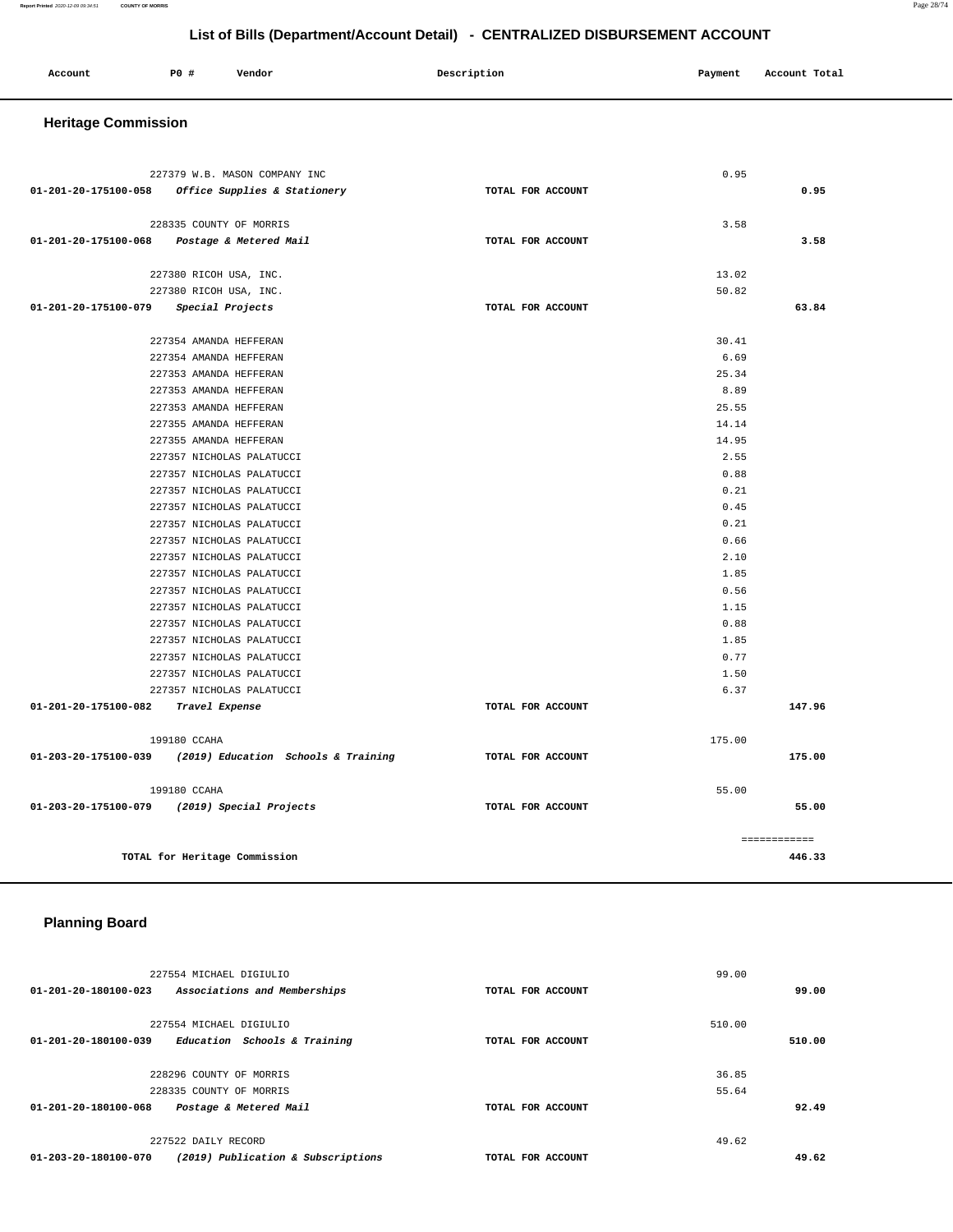#### **Report Printed** 2020-12-09 09:34:51 **COUNTY OF MORRIS** Page 29/74

# **List of Bills (Department/Account Detail) - CENTRALIZED DISBURSEMENT ACCOUNT**

| Account               | PO#                      | Vendor | Description | Payment | Account Total |
|-----------------------|--------------------------|--------|-------------|---------|---------------|
| <b>Planning Board</b> |                          |        |             |         |               |
|                       |                          |        |             |         | ============  |
|                       | TOTAL for Planning Board |        |             |         | 751.11        |

# **County Weights & Measures**

| 226182 DANIEL S. DRAKE                            |                   | 21.31     |              |
|---------------------------------------------------|-------------------|-----------|--------------|
| 226182 DANIEL S. DRAKE                            |                   | 7.43      |              |
| 226182 DANIEL S. DRAKE                            |                   | 9.36      |              |
| 226182 DANIEL S. DRAKE                            |                   | 4.27      |              |
| 226182 DANIEL S. DRAKE                            |                   | 42.00     |              |
| 226182 DANIEL S. DRAKE                            |                   | 1.99      |              |
| 226182 DANIEL S. DRAKE                            |                   | 18.00     |              |
| 226182 DANIEL S. DRAKE                            |                   | 4.25      |              |
| 226182 DANIEL S. DRAKE                            |                   | 18.00     |              |
| 01-201-22-201100-059 Other General Expenses       | TOTAL FOR ACCOUNT |           | 126.61       |
|                                                   |                   |           |              |
| 228296 COUNTY OF MORRIS                           |                   | 30.90     |              |
| 228335 COUNTY OF MORRIS                           |                   | 52.24     |              |
| 01-201-22-201100-068<br>Postage & Metered Mail    | TOTAL FOR ACCOUNT |           | 83.14        |
|                                                   |                   |           |              |
| 227426 JERSEY CENTRAL POWER & LIGHT               |                   | 1,781.73  |              |
| 01-201-22-201100-137 Electricity                  | TOTAL FOR ACCOUNT |           | 1,781.73     |
|                                                   |                   |           |              |
| 220750 R.D. SALES DOOR & HARDWARE LLC             |                   | 375.00    |              |
| 226176 RICOH USA, INC.                            |                   | 21.49     |              |
| 226175 MORRISTOWN LUMBER &                        |                   | 20.77     |              |
| 01-201-22-201100-258 Equipment                    | TOTAL FOR ACCOUNT |           | 417.26       |
| 225650 CDW GOVERNMENT                             |                   | 806.69    |              |
| 01-201-22-201100-262<br>Machinery Repairs & Parts | TOTAL FOR ACCOUNT |           | 806.69       |
|                                                   |                   |           |              |
| 228309 COUNTY OF MORRIS                           |                   | 47,200.26 |              |
| 01-201-22-201100-329 Hospital Insurance Premiums  | TOTAL FOR ACCOUNT |           | 47.200.26    |
|                                                   |                   |           |              |
|                                                   |                   |           | ============ |
| TOTAL for County Weights & Measures               |                   |           | 50,415.69    |
|                                                   |                   |           |              |

# **Office of Emergency Management**

| 228030 JEFFREY PAUL                                  | 1,636.86          |          |
|------------------------------------------------------|-------------------|----------|
| $01-201-25-252100-039$ Education Schools & Training  | TOTAL FOR ACCOUNT | 1,636.86 |
|                                                      |                   |          |
| 227293 W.B. MASON COMPANY INC                        | 927.72            |          |
| 01-201-25-252100-058<br>Office Supplies & Stationery | TOTAL FOR ACCOUNT | 927.72   |
|                                                      |                   |          |
| 224916 CDW GOVERNMENT                                | 1,220.90          |          |
| 224916 CDW GOVERNMENT                                | 119.33            |          |
| 224916 CDW GOVERNMENT                                | 16.15             |          |
| 224916 CDW GOVERNMENT                                | 16.14             |          |
| 224916 CDW GOVERNMENT                                | 73.95             |          |
| 224916 CDW GOVERNMENT                                | 69.52             |          |
| 225173 CDW GOVERNMENT                                | 400.08            |          |
| 218775 CDW GOVERNMENT                                | 146.26            |          |
| 227572 CDW GOVERNMENT LLC                            | 1,293.89          |          |
| 227572 CDW GOVERNMENT LLC                            | 82.11             |          |
| 227572 CDW GOVERNMENT LLC                            | 546.42            |          |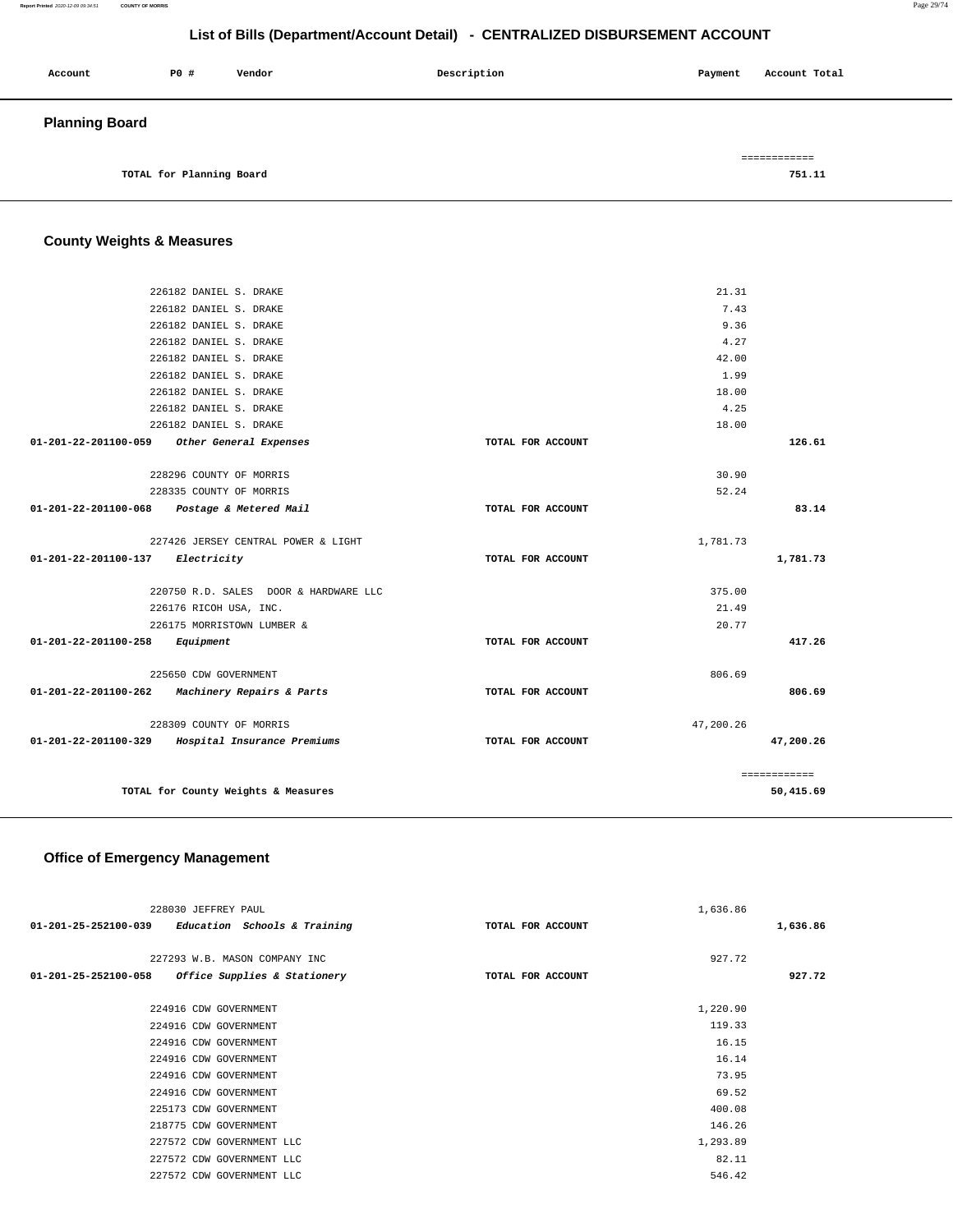| Account              | P0 #                                  | Vendor                                   |  | Description       |  | Payment   | Account Total |
|----------------------|---------------------------------------|------------------------------------------|--|-------------------|--|-----------|---------------|
|                      | <b>Office of Emergency Management</b> |                                          |  |                   |  |           |               |
|                      |                                       | 227572 CDW GOVERNMENT LLC                |  |                   |  | 46.20     |               |
|                      | 228241 JEFFREY PAUL                   |                                          |  |                   |  | 159.74    |               |
| 01-201-25-252100-059 |                                       | Other General Expenses                   |  | TOTAL FOR ACCOUNT |  |           | 4,190.69      |
|                      |                                       | 228296 COUNTY OF MORRIS                  |  |                   |  | 0.50      |               |
|                      |                                       | 228296 COUNTY OF MORRIS                  |  |                   |  | 1.00      |               |
|                      |                                       | 228335 COUNTY OF MORRIS                  |  |                   |  | 3.03      |               |
|                      |                                       | 228335 COUNTY OF MORRIS                  |  |                   |  | 3.14      |               |
| 01-201-25-252100-068 |                                       | Postage & Metered Mail                   |  | TOTAL FOR ACCOUNT |  |           | 7.67          |
|                      | 223968 LIFESAVERS INC                 |                                          |  |                   |  | 325.00    |               |
|                      | 227439 POWERDMS, INC.                 |                                          |  |                   |  | 7,187.70  |               |
|                      |                                       | 227575 TACTICAL MEDICAL SOLUTIONS INC.   |  |                   |  | 1,136.76  |               |
|                      |                                       | 227574 TURN OUT UNIFORMS, INC.           |  |                   |  | 643.31    |               |
|                      |                                       | 227574 TURN OUT UNIFORMS, INC.           |  |                   |  | 78.74     |               |
|                      |                                       | 224948 V.E. RALPH & SON INC.             |  |                   |  | 285.00    |               |
|                      |                                       | 224948 V.E. RALPH & SON INC.             |  |                   |  | 550.53    |               |
|                      |                                       | 224948 V.E. RALPH & SON INC.             |  |                   |  | 31.92     |               |
|                      |                                       | 224948 V.E. RALPH & SON INC.             |  |                   |  | 53.92     |               |
|                      | 228029 JEFFREY PAUL                   |                                          |  |                   |  | 458.33    |               |
|                      |                                       | 226841 LAWMEN SUPPLY CO OF NJ, INC.      |  |                   |  | 159.99    |               |
|                      |                                       | 222791 CDW GOVERNMENT LLC                |  |                   |  | 614.85    |               |
|                      |                                       | 222791 CDW GOVERNMENT LLC                |  |                   |  | 67.28     |               |
|                      |                                       | 226842 TOMAHAWK STRATEGIC SOLUTION, LLC  |  |                   |  | 505.00    |               |
|                      | 215620 CDW GOVERNMENT                 |                                          |  |                   |  | 363.80    |               |
| 01-201-25-252100-090 |                                       | Program Expenditures                     |  | TOTAL FOR ACCOUNT |  |           | 12,462.13     |
|                      | 227015 ALADTEC, INC.                  |                                          |  |                   |  | 3,053.00  |               |
| 01-201-25-252100-091 |                                       | Program Expend-Matching Share            |  | TOTAL FOR ACCOUNT |  |           | 3,053.00      |
|                      |                                       | 227530 RICOH AMERICAS CORPORATION        |  |                   |  | 524.29    |               |
| 01-201-25-252100-164 |                                       | Office Machines - Rental                 |  | TOTAL FOR ACCOUNT |  |           | 524.29        |
|                      |                                       | 228335 COUNTY OF MORRIS                  |  |                   |  | 35.72     |               |
| 01-201-25-252100-210 |                                       | Environmental Compliance                 |  | TOTAL FOR ACCOUNT |  |           | 35.72         |
|                      |                                       | 209897 NEW JERSEY FIRE EQUIPMENT COMPANY |  |                   |  | 2,988.00  |               |
| 01-203-25-252100-059 |                                       | (2019) Other General Expenses            |  | TOTAL FOR ACCOUNT |  |           | 2,988.00      |
|                      | 213212 PACKETALK                      |                                          |  |                   |  | 36,000.00 |               |
|                      | 213211 PACKETALK                      |                                          |  |                   |  | 38,000.00 |               |
|                      | 213210 PACKETALK                      |                                          |  |                   |  | 38,000.00 |               |
|                      | 213085 PACKETALK                      |                                          |  |                   |  | 25,000.00 |               |
|                      | 213209 PACKETALK                      |                                          |  |                   |  | 24,000.00 |               |
| 01-203-25-252100-258 |                                       | (2019) Equipment                         |  | TOTAL FOR ACCOUNT |  |           | 161,000.00    |
|                      |                                       |                                          |  |                   |  |           | ============  |
|                      |                                       | TOTAL for Office of Emergency Management |  |                   |  |           | 186,826.08    |

#### **Communications Center**

| Education Schools & Training<br>01-201-25-252105-039 | TOTAL FOR ACCOUNT | 4,339.00 |
|------------------------------------------------------|-------------------|----------|
| 225023 APCO INTERNATIONAL, INC.                      |                   | 404.00   |
| 227245 LIFESAVERS INC                                |                   | 280.00   |
| 227459 PRIORITY DISPATCH CORP.                       |                   | 500.00   |
| 227459 PRIORITY DISPATCH CORP.                       |                   | 2,555.00 |
| 227458 INTERNATIONAL ACADEMIES OF                    |                   | 600.00   |
|                                                      |                   |          |

227594 OFFICE CONCEPTS GROUP, INC. [1,692.22](https://1,692.22)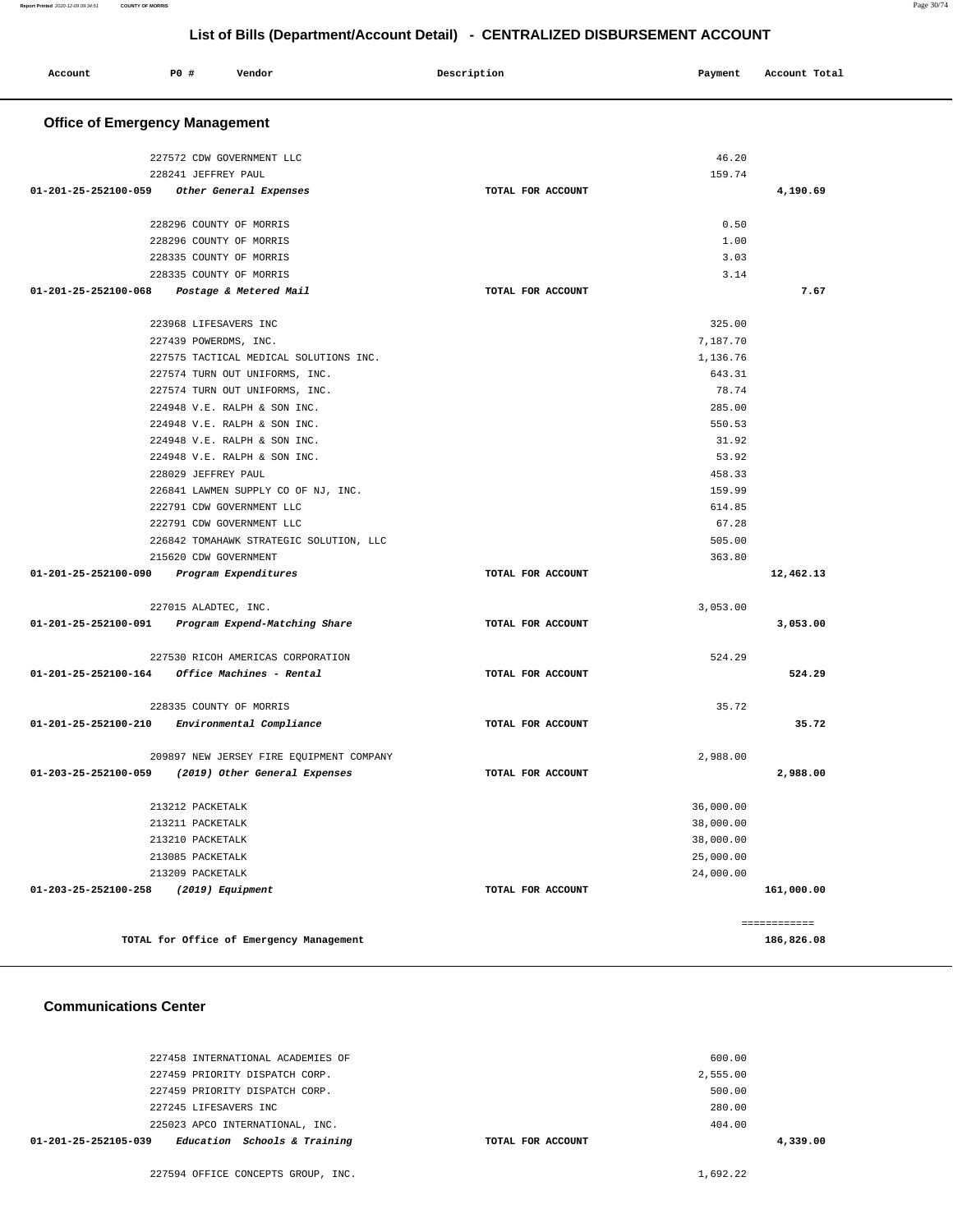| List of Dills (Department/Account Detail) - CENTINALIZED DISDONSEMENT ACCOUNT |                                         |                   |           |               |  |
|-------------------------------------------------------------------------------|-----------------------------------------|-------------------|-----------|---------------|--|
| Account                                                                       | P0 #<br>Vendor                          | Description       | Payment   | Account Total |  |
| <b>Communications Center</b>                                                  |                                         |                   |           |               |  |
| 01-201-25-252105-058                                                          | <i>Office Supplies &amp; Stationery</i> | TOTAL FOR ACCOUNT |           | 1,692.22      |  |
|                                                                               | 227348 RAVE WIRELESS INC                |                   | 1,500.00  |               |  |
|                                                                               | 227315 SHI INTERNATIONAL CORP           |                   | 25,500.00 |               |  |
|                                                                               | 227315 SHI INTERNATIONAL CORP           |                   | 5,093.00  |               |  |
|                                                                               | 227216 KEYSTONE PUBLIC SAFETY INC.      |                   | 5,760.00  |               |  |
|                                                                               | 227404 RAVE WIRELESS INC                |                   | 24,610.00 |               |  |
| 01-201-25-252105-078                                                          | Software Maintenance                    | TOTAL FOR ACCOUNT |           | 62,463.00     |  |
|                                                                               | 227526 JERSEY CENTRAL POWER & LIGHT     |                   | 433.75    |               |  |
|                                                                               | 227526 JERSEY CENTRAL POWER & LIGHT     |                   | 374.65    |               |  |
|                                                                               | 227526 JERSEY CENTRAL POWER & LIGHT     |                   | 346.82    |               |  |
| 01-201-25-252105-137                                                          | Electricity                             | TOTAL FOR ACCOUNT |           | 1,155.22      |  |
|                                                                               | 226398 U-LINE SHIPPING SUPPLY           |                   | 144.00    |               |  |
|                                                                               | 226398 U-LINE SHIPPING SUPPLY           |                   | 31.80     |               |  |
|                                                                               | 219079 CDW GOVERNMENT                   |                   | 144.66    |               |  |
|                                                                               | 226150 CDW GOVERNMENT                   |                   | 5, 315.57 |               |  |
|                                                                               | 226150 CDW GOVERNMENT                   |                   | 139.49    |               |  |
|                                                                               | 223240 MOTOROLA SOLUTIONS INC           |                   | 316.80    |               |  |
|                                                                               | 223240 MOTOROLA SOLUTIONS INC           |                   | 3.000.00  |               |  |
|                                                                               | 223240 MOTOROLA SOLUTIONS INC           |                   | 55.44     |               |  |
|                                                                               | 223240 MOTOROLA SOLUTIONS INC           |                   | 608.40    |               |  |
|                                                                               | 223240 MOTOROLA SOLUTIONS INC           |                   | 540.00    |               |  |
|                                                                               | 223300 MOTOROLA SOLUTIONS INC           |                   | 900.00    |               |  |
| 01-201-25-252105-258                                                          | Equipment                               | TOTAL FOR ACCOUNT |           | 11,196.16     |  |
|                                                                               | 210250 DELL MARKETING L.P.              |                   | 11,250.90 |               |  |
| 01-203-25-252105-161                                                          | (2019) Communications Equipment         | TOTAL FOR ACCOUNT |           | 11,250.90     |  |
|                                                                               |                                         |                   |           | ============  |  |
|                                                                               | TOTAL for Communications Center         |                   |           | 92,096.50     |  |

### **County Medical Examiner Office**

| 227531 W.B. MASON COMPANY INC                            |                   | 44.70     |
|----------------------------------------------------------|-------------------|-----------|
| 01-201-25-254100-058<br>Office Supplies & Stationery     | TOTAL FOR ACCOUNT | 44.70     |
|                                                          |                   |           |
| 227451 ILIFF-RUGGIERO FUNERAL HOME INC.                  |                   | 3,850.00  |
| 227451 ILIFF-RUGGIERO FUNERAL HOME INC.                  |                   | 5,200.00  |
| 227455 NOTO-WYNKOOP FUNERAL HOME                         |                   | 1,666.00  |
| 01-201-25-254100-059<br>Other General Expenses           | TOTAL FOR ACCOUNT | 10,716.00 |
|                                                          |                   |           |
| 228296 COUNTY OF MORRIS                                  |                   | 28.40     |
| 228335 COUNTY OF MORRIS                                  |                   | 26.81     |
| $01 - 201 - 25 - 254100 - 068$<br>Postage & Metered Mail | TOTAL FOR ACCOUNT | 55.21     |
|                                                          |                   |           |
|                                                          |                   |           |
| TOTAL for County Medical Examiner Office                 |                   | 10,815.91 |
|                                                          |                   |           |

### **County Sheriff's Department**

|                      | 227656 COANJ                 |                   | 750.00 |        |
|----------------------|------------------------------|-------------------|--------|--------|
| 01-201-25-270100-023 | Associations and Memberships | TOTAL FOR ACCOUNT |        | 750.00 |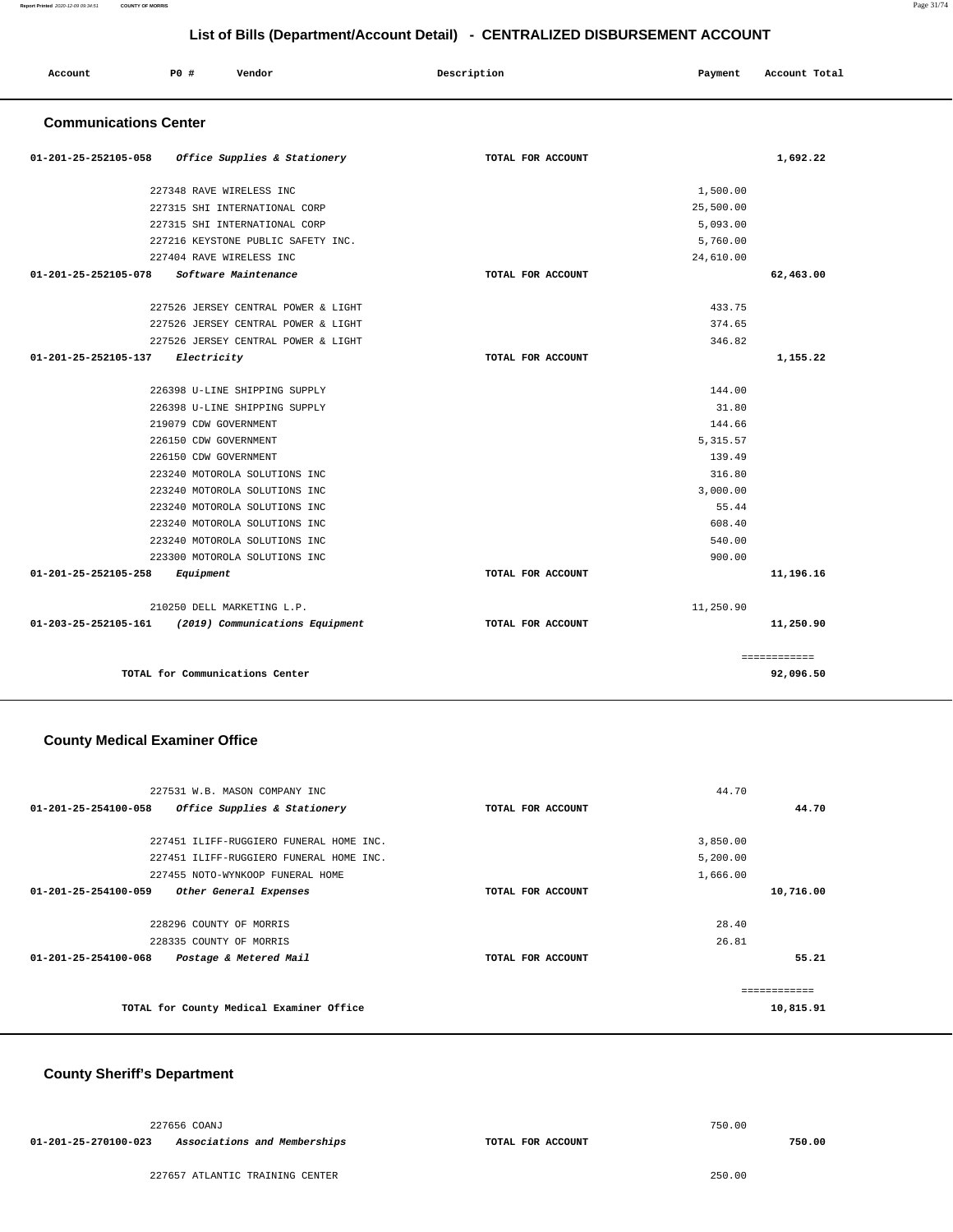#### **Account P0 # Vendor Description Payment Account Total County Sheriff's Department 01-201-25-270100-039 Education Schools & Training TOTAL FOR ACCOUNT 250.00** 227125 CASTLE PRINTING CO. **01-201-25-270100-058 Office Supplies & Stationery TOTAL FOR ACCOUNT**  134.46 **134.46** 225798 PROJECT LIFESAVER, INC. 225798 PROJECT LIFESAVER, INC. 225798 PROJECT LIFESAVER, INC. 225798 PROJECT LIFESAVER, INC. 225798 PROJECT LIFESAVER, INC. 227651 SANCHEZ ENGRAVING LLC 227867 JAMES GANNON 227867 JAMES GANNON 227625 JAMES GANNON 227862 W.B. MASON COMPANY INC 227862 W.B. MASON COMPANY INC 227862 W.B. MASON COMPANY INC 227862 W.B. MASON COMPANY INC 227862 W.B. MASON COMPANY INC 227862 W.B. MASON COMPANY INC 227862 W.B. MASON COMPANY INC 227862 W.B. MASON COMPANY INC 227862 W.B. MASON COMPANY INC 227862 W.B. MASON COMPANY INC 227862 W.B. MASON COMPANY INC 227862 W.B. MASON COMPANY INC 227862 W.B. MASON COMPANY INC 227862 W.B. MASON COMPANY INC 227862 W.B. MASON COMPANY INC 227862 W.B. MASON COMPANY INC **01-201-25-270100-059 Other General Expenses TOTAL FOR ACCOUNT**  3,250.00 155.00 1,570.00 70.00 28.33 267.00 140.69 16.19 36.60 26.82 116.22 53.64 44.70 44.70 53.64 53.64 111.75 26.82 22.35 53.64 44.70 22.35 44.70 -58.11 -53.64 **6,141.73** 227607 CARTRIDGE CENTER INC 227607 CARTRIDGE CENTER INC 227607 CARTRIDGE CENTER INC 227607 CARTRIDGE CENTER INC 227607 CARTRIDGE CENTER INC 227607 CARTRIDGE CENTER INC 227607 CARTRIDGE CENTER INC 225790 W.B. MASON COMPANY INC 225790 W.B. MASON COMPANY INC 225790 W.B. MASON COMPANY INC 225790 W.B. MASON COMPANY INC 225790 W.B. MASON COMPANY INC 225790 W.B. MASON COMPANY INC 225790 W.B. MASON COMPANY INC **01-201-25-270100-064 Photographic Suppies TOTAL FOR ACCOUNT**  158.00 158.00 158.00 294.00 306.00 306.00 306.00 19.90 13.58 63.70 140.74 255.10 255.10 255.10 **2,689.22** 228296 COUNTY OF MORRIS 228335 COUNTY OF MORRIS **01-201-25-270100-068 Postage & Metered Mail TOTAL FOR ACCOUNT**  130.00 558.51 **688.51** 227660 THOMSON REUTER-WEST **01-201-25-270100-078 Software Maintenance TOTAL FOR ACCOUNT**  1,135.89 **1,135.89** 227622 JAMES GANNON **01-201-25-270100-082 Travel Expense TOTAL FOR ACCOUNT**  30.00 **30.00** 227419 INVESTIGATIVE FORENSICS CONSULTING 227637 INVESTIGATIVE FORENSICS CONSULTING **01-201-25-270100-084 Other Outside Services TOTAL FOR ACCOUNT**  513.00 1,102.00 **1,615.00**

# **List of Bills (Department/Account Detail) - CENTRALIZED DISBURSEMENT ACCOUNT**

**Report Printed** 2020-12-09 09:34:51 **COUNTY OF MORRIS** Page 32/74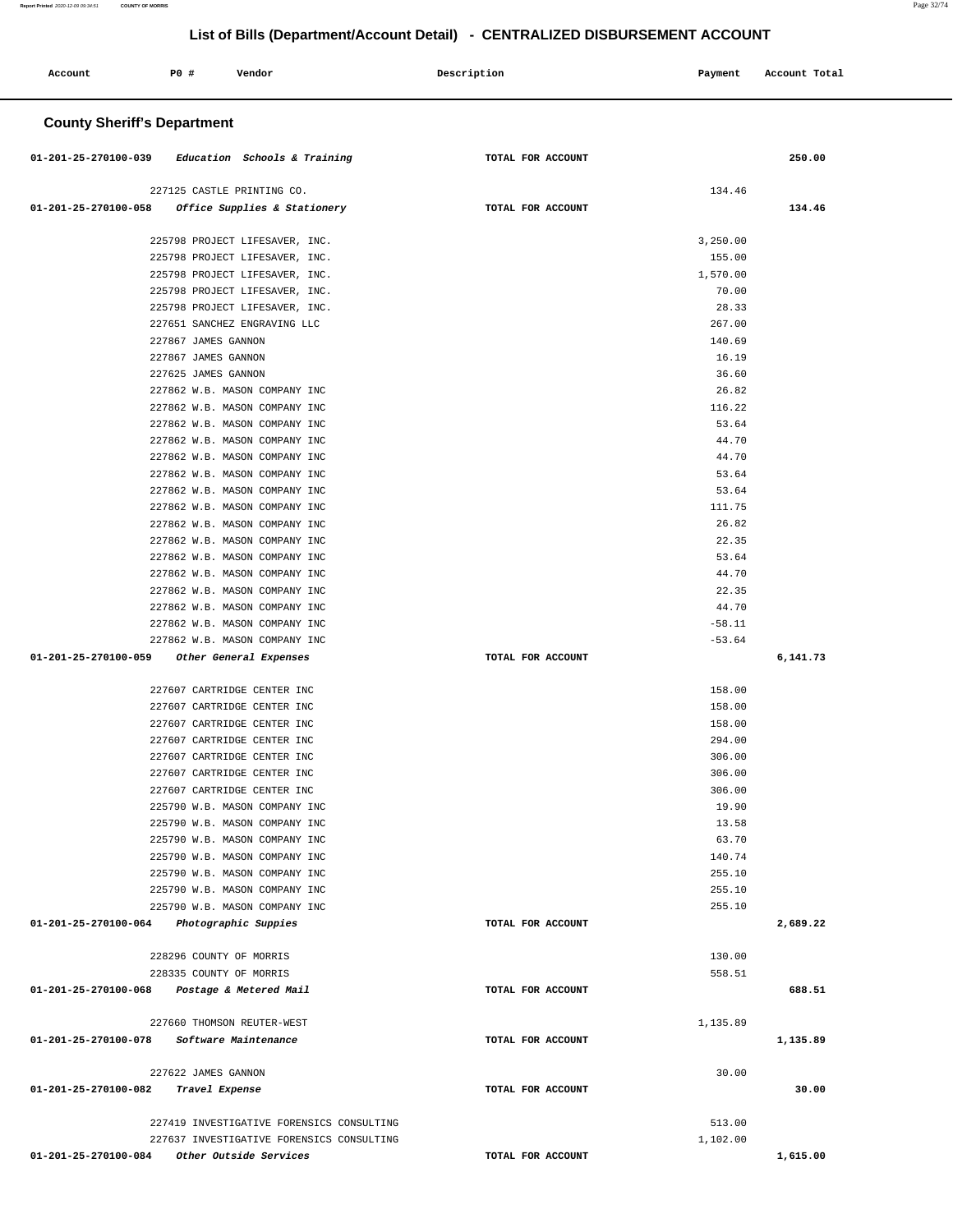| Account | P0# | Vendor | Description | Payment | Account Total |
|---------|-----|--------|-------------|---------|---------------|
| .       |     |        | .           |         | .<br>.        |

# **County Sheriff's Department**

| 227023 W.B. MASON COMPANY INC | 287.70 |
|-------------------------------|--------|
| 227023 W.B. MASON COMPANY INC | 283.96 |
| 222678 W.B. MASON COMPANY INC | 10.13  |
| 222678 W.B. MASON COMPANY INC | 2.56   |
| 222678 W.B. MASON COMPANY INC | 19.70  |
| 222678 W.B. MASON COMPANY INC | 9.85   |
| 222678 W.B. MASON COMPANY INC | 21.32  |
| 222678 W.B. MASON COMPANY INC | 25.02  |
| 222678 W.B. MASON COMPANY INC | 6.08   |
| 222678 W.B. MASON COMPANY INC | 15.70  |
| 222678 W.B. MASON COMPANY INC | 34.10  |
| 222678 W.B. MASON COMPANY INC | 34.10  |
| 222678 W.B. MASON COMPANY INC | 15.05  |
| 222678 W.B. MASON COMPANY INC | 1.24   |
| 222678 W.B. MASON COMPANY INC | 12.24  |
| 222678 W.B. MASON COMPANY INC | 22.75  |
| 222678 W.B. MASON COMPANY INC | 57.54  |
|                               |        |
| 222678 W.B. MASON COMPANY INC | 13.00  |
| 222678 W.B. MASON COMPANY INC | 7.21   |
| 225790 W.B. MASON COMPANY INC | 85.92  |
| 225790 W.B. MASON COMPANY INC | 14.94  |
| 225790 W.B. MASON COMPANY INC | 22.36  |
| 225790 W.B. MASON COMPANY INC | 11.97  |
| 225790 W.B. MASON COMPANY INC | 24.25  |
| 225790 W.B. MASON COMPANY INC | 7.72   |
| 225790 W.B. MASON COMPANY INC | 29.55  |
| 225790 W.B. MASON COMPANY INC | 6.96   |
| 225790 W.B. MASON COMPANY INC | 479.60 |
| 225790 W.B. MASON COMPANY INC | 7.98   |
| 225790 W.B. MASON COMPANY INC | 167.67 |
| 225790 W.B. MASON COMPANY INC | 4.18   |
| 225790 W.B. MASON COMPANY INC | 12.64  |
| 225790 W.B. MASON COMPANY INC | 0.79   |
| 225790 W.B. MASON COMPANY INC | 18.65  |
| 225790 W.B. MASON COMPANY INC | 24.25  |
| 225790 W.B. MASON COMPANY INC | 18.42  |
| 225790 W.B. MASON COMPANY INC | 7.72   |
| 225790 W.B. MASON COMPANY INC | 9.82   |
| 225790 W.B. MASON COMPANY INC | 14.18  |
| 225790 W.B. MASON COMPANY INC | 10.18  |
| 225790 W.B. MASON COMPANY INC | 33.75  |
| 225790 W.B. MASON COMPANY INC | 10.08  |
| 225790 W.B. MASON COMPANY INC | 13.35  |
| 225790 W.B. MASON COMPANY INC | 10.66  |
| 225790 W.B. MASON COMPANY INC | 7.69   |
| 225790 W.B. MASON COMPANY INC | 5.82   |
| 225790 W.B. MASON COMPANY INC | 1.06   |
| 225790 W.B. MASON COMPANY INC | 11.90  |
| 225790 W.B. MASON COMPANY INC | 30.89  |
| 225790 W.B. MASON COMPANY INC | 22.77  |
| 225790 W.B. MASON COMPANY INC | 23.29  |
| 225790 W.B. MASON COMPANY INC | 20.84  |
| 225790 W.B. MASON COMPANY INC | 3.98   |
| 225790 W.B. MASON COMPANY INC | 37.98  |
| 225790 W.B. MASON COMPANY INC | 7.47   |
| 225790 W.B. MASON COMPANY INC | 4.56   |
| 225790 W.B. MASON COMPANY INC | 14.94  |
| 225790 W.B. MASON COMPANY INC | 7.47   |
| 225790 W.B. MASON COMPANY INC | 4.44   |
| 225790 W.B. MASON COMPANY INC | 4.44   |
| 225790 W.B. MASON COMPANY INC | 23.48  |
|                               |        |
| 225790 W.B. MASON COMPANY INC | 8.86   |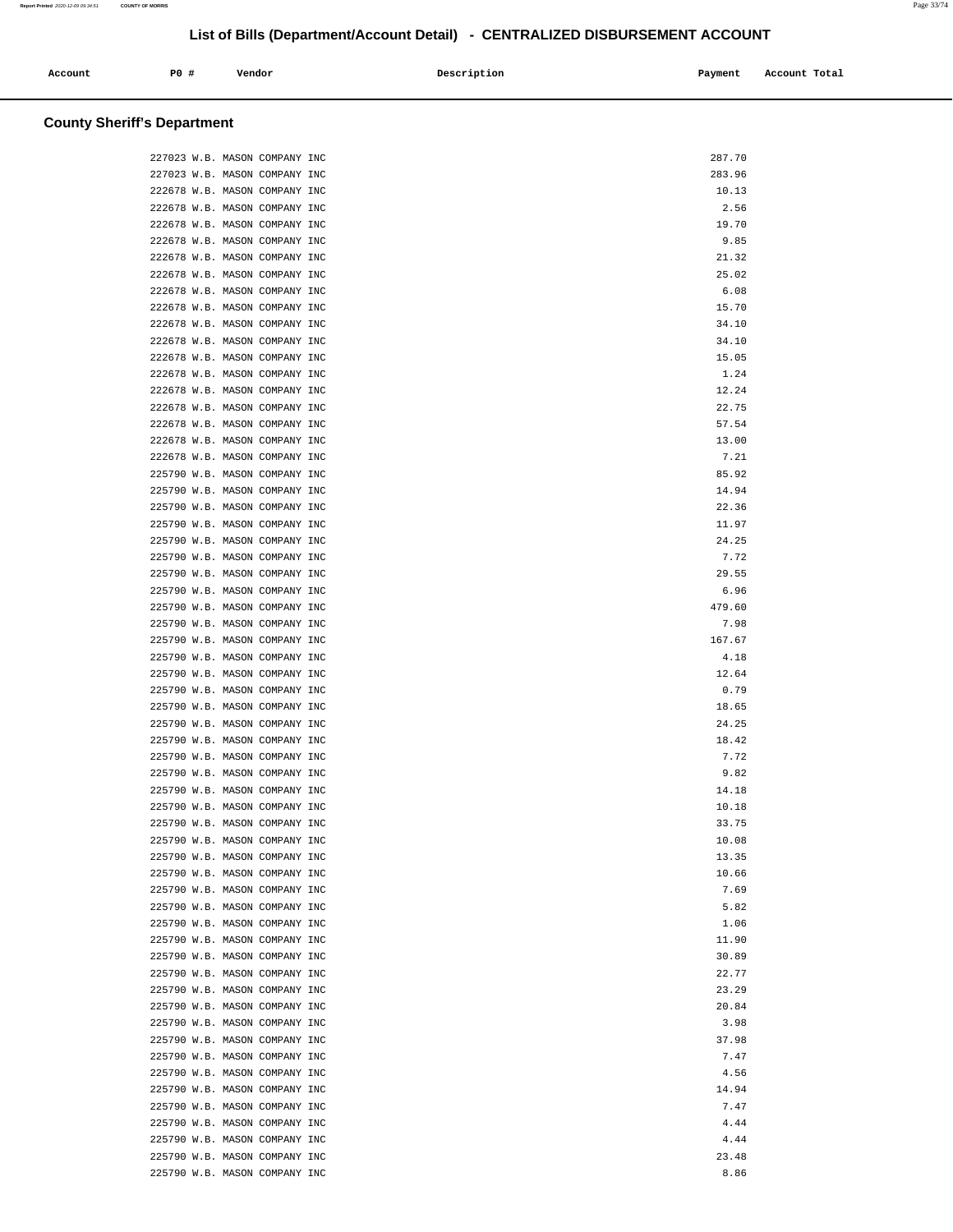| P0 #<br>Account                    | Vendor                                | Description       | Payment   | Account Total |
|------------------------------------|---------------------------------------|-------------------|-----------|---------------|
| <b>County Sheriff's Department</b> |                                       |                   |           |               |
| 01-201-25-270100-095               | Other Administrative Supplies         | TOTAL FOR ACCOUNT |           | 2,168.72      |
|                                    | 226490 CDW GOVERNMENT                 |                   | 135.60    |               |
|                                    | 226490 CDW GOVERNMENT                 |                   | 43.92     |               |
|                                    | 226490 CDW GOVERNMENT                 |                   | 25.35     |               |
|                                    | 226631 DELL MARKETING L.P.            |                   | 830.31    |               |
| 01-201-25-270100-161               | Communications Equipment              | TOTAL FOR ACCOUNT |           | 1,035.18      |
| 227281 HVG LLC                     |                                       |                   | 65.32     |               |
| 227281 HVG LLC                     |                                       |                   | 159.38    |               |
| 227281 HVG LLC                     |                                       |                   | 37.03     |               |
| 227281 HVG LLC                     |                                       |                   | 65.32     |               |
| 01-201-25-270100-189<br>Medical    |                                       | TOTAL FOR ACCOUNT |           | 327.05        |
| 224074 GALLS, LLC                  |                                       |                   | 83.20     |               |
| 226515 GALLS, LLC                  |                                       |                   | 192.19    |               |
| 226006 GALLS, LLC                  |                                       |                   | 77.19     |               |
| 226006 GALLS, LLC                  |                                       |                   | 77.25     |               |
| 225688 GALLS, LLC                  |                                       |                   | 80.00     |               |
| 225688 GALLS, LLC                  |                                       |                   | 192.19    |               |
| 01-201-25-270100-202               | Uniform And Accessories               | TOTAL FOR ACCOUNT |           | 702.02        |
|                                    | 226499 V.E. RALPH & SON INC.          |                   | 1,896.00  |               |
|                                    | 226499 V.E. RALPH & SON INC.          |                   | 1,120.00  |               |
|                                    | 226499 V.E. RALPH & SON INC.          |                   | 1,758.00  |               |
|                                    | 226499 V.E. RALPH & SON INC.          |                   | 557.90    |               |
|                                    | 226499 V.E. RALPH & SON INC.          |                   | 63.68     |               |
|                                    | 226499 V.E. RALPH & SON INC.          |                   | 63.68     |               |
|                                    | 226499 V.E. RALPH & SON INC.          |                   | 93.50     |               |
|                                    | 226499 V.E. RALPH & SON INC.          |                   | 42.50     |               |
| 01-201-25-270100-203               | X-Ray & Medical Supplies              | TOTAL FOR ACCOUNT |           | 5,595.26      |
|                                    | 210250 DELL MARKETING L.P.            |                   | 11,250.90 |               |
| 01-203-25-270100-078               | (2019) Software Maintenance           | TOTAL FOR ACCOUNT |           | 11,250.90     |
|                                    | 210067 LAWMEN SUPPLY CO OF NJ, INC.   |                   | 388.00    |               |
|                                    | 210067 LAWMEN SUPPLY CO OF NJ, INC.   |                   | 522.00    |               |
| 01-203-25-270100-115               | (2019) Ammunition                     | TOTAL FOR ACCOUNT |           | 910.00        |
|                                    | 210073 LAWMEN SUPPLY CO OF NJ, INC.   |                   | 198.00    |               |
| 01-203-25-270100-116               | (2019) Firearms                       | TOTAL FOR ACCOUNT |           | 198.00        |
|                                    |                                       |                   |           | ============  |
|                                    | TOTAL for County Sheriff's Department |                   |           | 35,621.94     |

# **County Prosecutor's Office**

| 226464 THE 200 CLUB OF MORRIS COUNTY                           |                   | 400.00    |
|----------------------------------------------------------------|-------------------|-----------|
| $01 - 201 - 25 - 275100 - 023$<br>Associations and Memberships | TOTAL FOR ACCOUNT | 400.00    |
|                                                                |                   |           |
| 226867 VERIZON WIRELESS                                        |                   | 10,989.30 |
| 01-201-25-275100-031<br>Cellular Phones/Pagers                 | TOTAL FOR ACCOUNT | 10,989.30 |
|                                                                |                   |           |
| 226458 CATHERINE LAQUAGLIA                                     |                   | 125.00    |
| 226450 DOLAN CONSULTING GROUP, LLC                             |                   | 195.00    |
| 01-201-25-275100-039<br>Education Schools & Training           | TOTAL FOR ACCOUNT | 320.00    |
|                                                                |                   |           |
| 225415 THOMSON REUTERS-WEST                                    |                   | 5,769.04  |
| 225415 THOMSON REUTERS-WEST                                    |                   | 5,794.04  |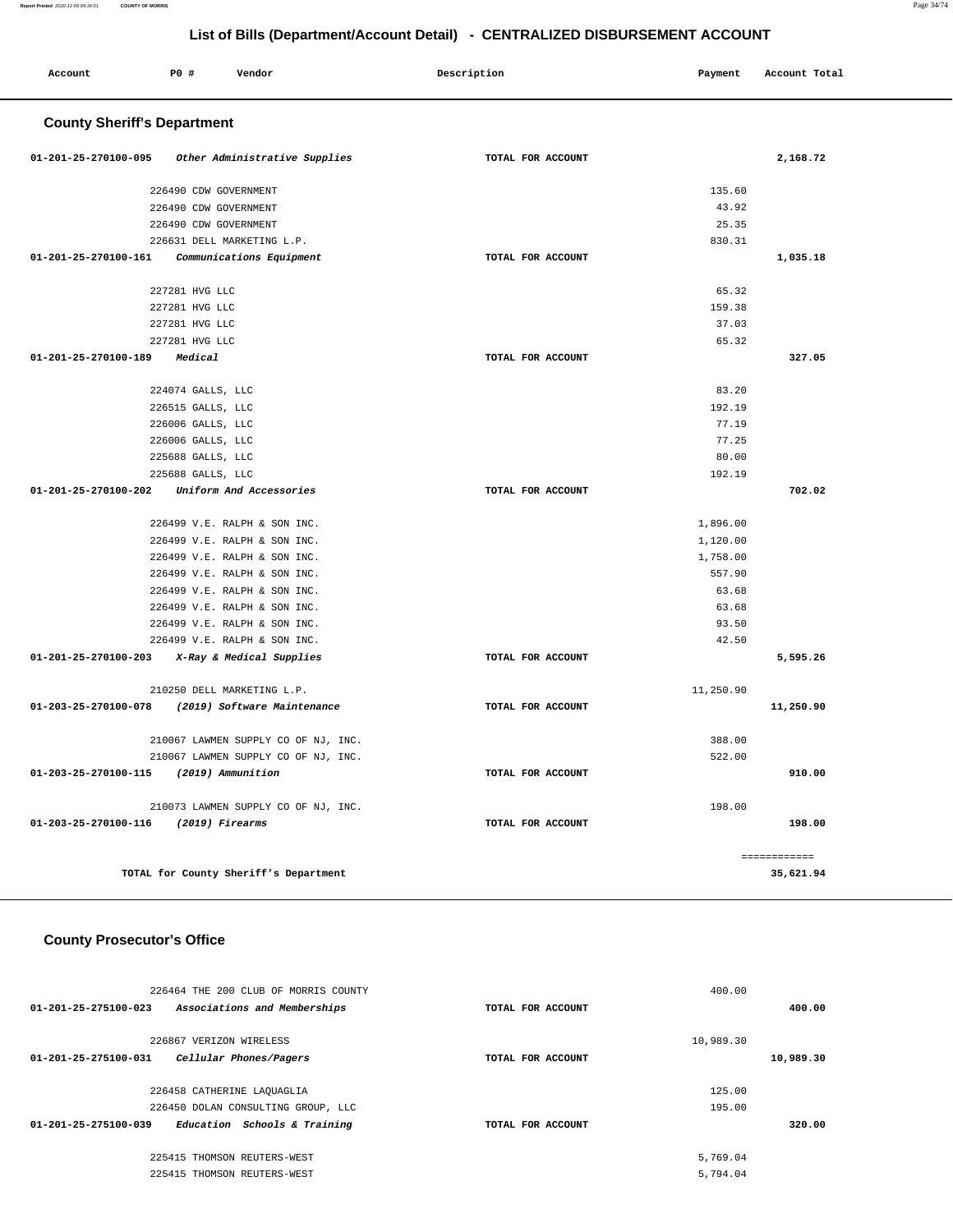| Account                           | P0 #                        | Vendor                               | Description       | Payment  | Account Total |
|-----------------------------------|-----------------------------|--------------------------------------|-------------------|----------|---------------|
| <b>County Prosecutor's Office</b> |                             |                                      |                   |          |               |
| 01-201-25-275100-050              | Law Books                   |                                      | TOTAL FOR ACCOUNT |          | 11,563.08     |
|                                   |                             | 226453 W.B. MASON COMPANY INC        |                   | 230.16   |               |
|                                   |                             | 226453 W.B. MASON COMPANY INC        |                   | 30.14    |               |
|                                   |                             | 226813 W.B. MASON COMPANY INC        |                   | 326.55   |               |
| 01-201-25-275100-058              |                             | Office Supplies & Stationery         | TOTAL FOR ACCOUNT |          | 586.85        |
|                                   | 228296 COUNTY OF MORRIS     |                                      |                   | 427.85   |               |
|                                   | 228335 COUNTY OF MORRIS     |                                      |                   | 2,605.51 |               |
| 01-201-25-275100-068              |                             | Postage & Metered Mail               | TOTAL FOR ACCOUNT |          | 3,033.36      |
|                                   | 226882 OPTIMUM              |                                      |                   | 241.18   |               |
|                                   | 226863 OPTIMUM              |                                      |                   | 293.91   |               |
|                                   | 225415 THOMSON REUTERS-WEST |                                      |                   | 1,208.43 |               |
|                                   | 225415 THOMSON REUTERS-WEST |                                      |                   | 1,208.43 |               |
| 01-201-25-275100-118              |                             | Investigation Expense                | TOTAL FOR ACCOUNT |          | 2,951.95      |
|                                   |                             | 223501 TURN OUT UNIFORMS, INC.       |                   | 471.52   |               |
| 01-201-25-275100-202              |                             | Uniform And Accessories              | TOTAL FOR ACCOUNT |          | 471.52        |
|                                   |                             |                                      |                   |          | ============  |
|                                   |                             | TOTAL for County Prosecutor's Office |                   |          | 30,316.06     |

# **County Jail**

| 227409 VERIZON WIRELESS                               |                   | 441.35   |
|-------------------------------------------------------|-------------------|----------|
| 01-201-25-280100-031<br>Cellular Phones/Pagers        | TOTAL FOR ACCOUNT | 441.35   |
|                                                       |                   |          |
| 211798 SIG SAUER INC.                                 |                   | 260.00   |
| 211798 SIG SAUER INC.                                 |                   | 260.00   |
| 224355 VAN METER & ASSOCIATES INC.                    |                   | 170.00   |
| $01-201-25-280100-039$ Education Schools & Training   | TOTAL FOR ACCOUNT | 690.00   |
| 226607 AUTOMATIC TEMPERATURE CONTROL                  |                   | 260.00   |
| 226413 JAY HILL REPAIRS                               |                   | 336.20   |
| 01-201-25-280100-044 Equipment Service Agreements     | TOTAL FOR ACCOUNT | 596.20   |
| 227397 ALL-STAR IDENTIFICATION                        |                   | 792.64   |
| Identification Equip&Supplies<br>01-201-25-280100-047 | TOTAL FOR ACCOUNT | 792.64   |
|                                                       |                   |          |
| 224818 CDW GOVERNMENT                                 |                   | 327.69   |
| 225956 W.B. MASON COMPANY INC                         |                   | 529.59   |
| 226309 W.B. MASON COMPANY INC                         |                   | 358.54   |
| 01-201-25-280100-058 Office Supplies & Stationery     | TOTAL FOR ACCOUNT | 1,215.82 |
| 227410 VERIZON WIRELESS                               |                   | 136.09   |
| 223612 CDW GOVERNMENT                                 |                   | 689.30   |
| 224334 SMITHS DETECTION, INC.                         |                   | 422.88   |
| 225619 TEQUIPMENT INC.                                |                   | 105.00   |
| 01-201-25-280100-059 Other General Expenses           | TOTAL FOR ACCOUNT | 1,353.27 |
| 228296 COUNTY OF MORRIS                               |                   | 62.60    |
| 228335 COUNTY OF MORRIS                               |                   | 103.35   |
| 01-201-25-280100-068<br>Postage & Metered Mail        | TOTAL FOR ACCOUNT | 165.95   |
|                                                       |                   |          |
| 226608 CONSOLIDATED ENVIRONMENTAL INC                 |                   | 2,520.00 |
| 227370 MORRIS COUNTY MUA                              |                   | 892.77   |
| 227370 MORRIS COUNTY MUA                              |                   | 700.00   |
| 226643 NEPHROS INC.                                   |                   | 7,840.00 |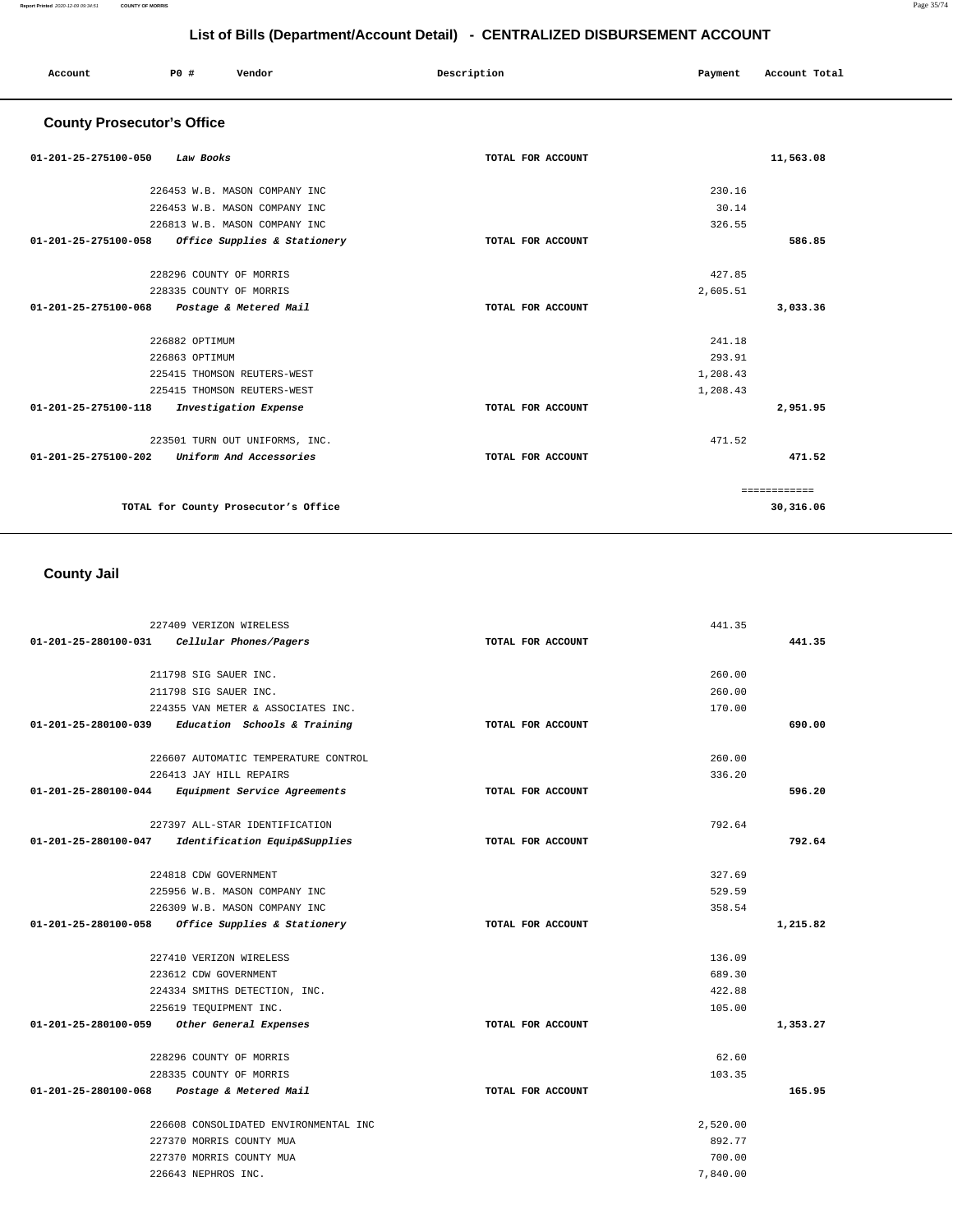| Account              | P0 #<br>Vendor                                                       | Description       | Payment            | Account Total |
|----------------------|----------------------------------------------------------------------|-------------------|--------------------|---------------|
| <b>County Jail</b>   |                                                                      |                   |                    |               |
|                      | 227407 STONEGATE ASSOCIATES, LLC                                     |                   | 2,520.00           |               |
|                      | 225141 BINSKY SERVICE LLC                                            |                   | 828.00             |               |
|                      | 224640 BINSKY SERVICE LLC                                            |                   | 517.50             |               |
|                      | 224356 BINSKY SERVICE LLC                                            |                   | 581.90             |               |
|                      | 226403 BINSKY SERVICE LLC                                            |                   | 621.00             |               |
|                      | 226341 TJ'S SPORTWIDE TROPHY                                         |                   | 51.95              |               |
| 01-201-25-280100-084 | Other Outside Services                                               | TOTAL FOR ACCOUNT |                    | 17,073.12     |
|                      | 224793 EAGLE POINT GUN SHOP                                          |                   | 5,832.60           |               |
| 01-201-25-280100-115 | Ammunition                                                           | TOTAL FOR ACCOUNT |                    | 5,832.60      |
|                      | 226606 DELL MARKETING L.P.                                           |                   | 10,539.60          |               |
| 01-201-25-280100-128 | Security Equipment                                                   | TOTAL FOR ACCOUNT |                    | 10,539.60     |
|                      |                                                                      |                   |                    |               |
|                      | 211585 RICOH AMERICAS CORPORATION                                    |                   | 7,999.80           |               |
| 01-201-25-280100-164 | Office Machines - Rental                                             | TOTAL FOR ACCOUNT |                    | 7,999.80      |
|                      | 227417 ARAMARK DALLAS LOCKBOX                                        |                   | 112.50             |               |
|                      | 227417 ARAMARK DALLAS LOCKBOX                                        |                   | 46.00              |               |
|                      | 227417 ARAMARK DALLAS LOCKBOX                                        |                   | 11,040.60          |               |
|                      | 226836 ARAMARK DALLAS LOCKBOX                                        |                   | 9,723.08           |               |
|                      | 226836 ARAMARK DALLAS LOCKBOX                                        |                   | 46.00              |               |
|                      | 226836 ARAMARK DALLAS LOCKBOX                                        |                   | 300.00             |               |
|                      | 226836 ARAMARK DALLAS LOCKBOX                                        |                   | 125.00             |               |
|                      | 226836 ARAMARK DALLAS LOCKBOX                                        |                   | 46.00              |               |
| 01-201-25-280100-185 | 226836 ARAMARK DALLAS LOCKBOX<br>Food                                | TOTAL FOR ACCOUNT | 11,136.92          | 32,576.10     |
|                      |                                                                      |                   |                    |               |
|                      | 226404 ATLANTIC MEDICAL GROUP                                        |                   | 265.20             |               |
|                      | 226812 ATLANTIC MEDICAL GROUP                                        |                   | 1,866.15           |               |
|                      | 226412 BOUND TREE MEDICAL LLC                                        |                   | 107.06             |               |
|                      | 226412 BOUND TREE MEDICAL LLC                                        |                   | 145.91             |               |
|                      | 227367 CONTRACT PHARMACY SERVICES INC                                |                   | 18,077.74          |               |
|                      | 217415 MORRISTOWN ER MED ASSOC LLC                                   |                   | 1,109.00           |               |
|                      | 217415 MORRISTOWN ER MED ASSOC LLC                                   |                   | 1,109.00           |               |
|                      | 226414 MORRISTOWN MEDICAL CENTER                                     |                   | 320.45             |               |
|                      | 225623 MORRISTOWN MEDICAL CENTER                                     |                   | 344.37<br>6,044.04 |               |
|                      | 225601 MORRISTOWN MEDICAL CENTER<br>225601 MORRISTOWN MEDICAL CENTER |                   | 939.60             |               |
|                      | 226338 STERICYCLE INC                                                |                   | 895.45             |               |
|                      | 226409 V.E. RALPH & SON INC.                                         |                   | 639.00             |               |
|                      | 226399 CONTRACT PHARMACY SERVICES INC                                |                   | 16,753.35          |               |
|                      | 226628 CONTRACT PHARMACY SERVICES INC                                |                   | 540.00             |               |
|                      | 225604 IAN H KADEN, MD                                               |                   | 490.00             |               |
|                      | 226603 LAKE PHYSICIANS AND HOSPITAL                                  |                   | 306.60             |               |
|                      | 227365 CHRIS KLEIN                                                   |                   | 82.79              |               |
|                      | 227365 CHRIS KLEIN                                                   |                   | 175.60             |               |
|                      | 226627 BOUND TREE MEDICAL LLC                                        |                   | 99.26              |               |
|                      | 226627 BOUND TREE MEDICAL LLC<br>01-201-25-280100-189 Medical        | TOTAL FOR ACCOUNT | 96.01              | 50,406.58     |
|                      |                                                                      |                   |                    |               |
|                      | 225594 JUSTBRAND LIMITED                                             |                   | 831.43             |               |
|                      | 225594 JUSTBRAND LIMITED                                             |                   | 14.79              |               |
|                      | 226405 TURN OUT UNIFORMS, INC.                                       |                   | 55.00              |               |
|                      | 226405 TURN OUT UNIFORMS, INC.                                       |                   | 210.95             |               |
|                      | 226405 TURN OUT UNIFORMS, INC.                                       |                   | 149.00             |               |
|                      | 227365 CHRIS KLEIN<br>01-201-25-280100-202 Uniform And Accessories   | TOTAL FOR ACCOUNT | 59.99              | 1,321.16      |
|                      |                                                                      |                   |                    |               |
|                      | 226411 COOPER ELECTRIC SUPPLY CO.                                    |                   | 10.72              |               |
|                      | 227383 MORRISTOWN LUMBER &                                           |                   | 15.46              |               |
|                      | 227383 MORRISTOWN LUMBER &                                           |                   | 32.48              |               |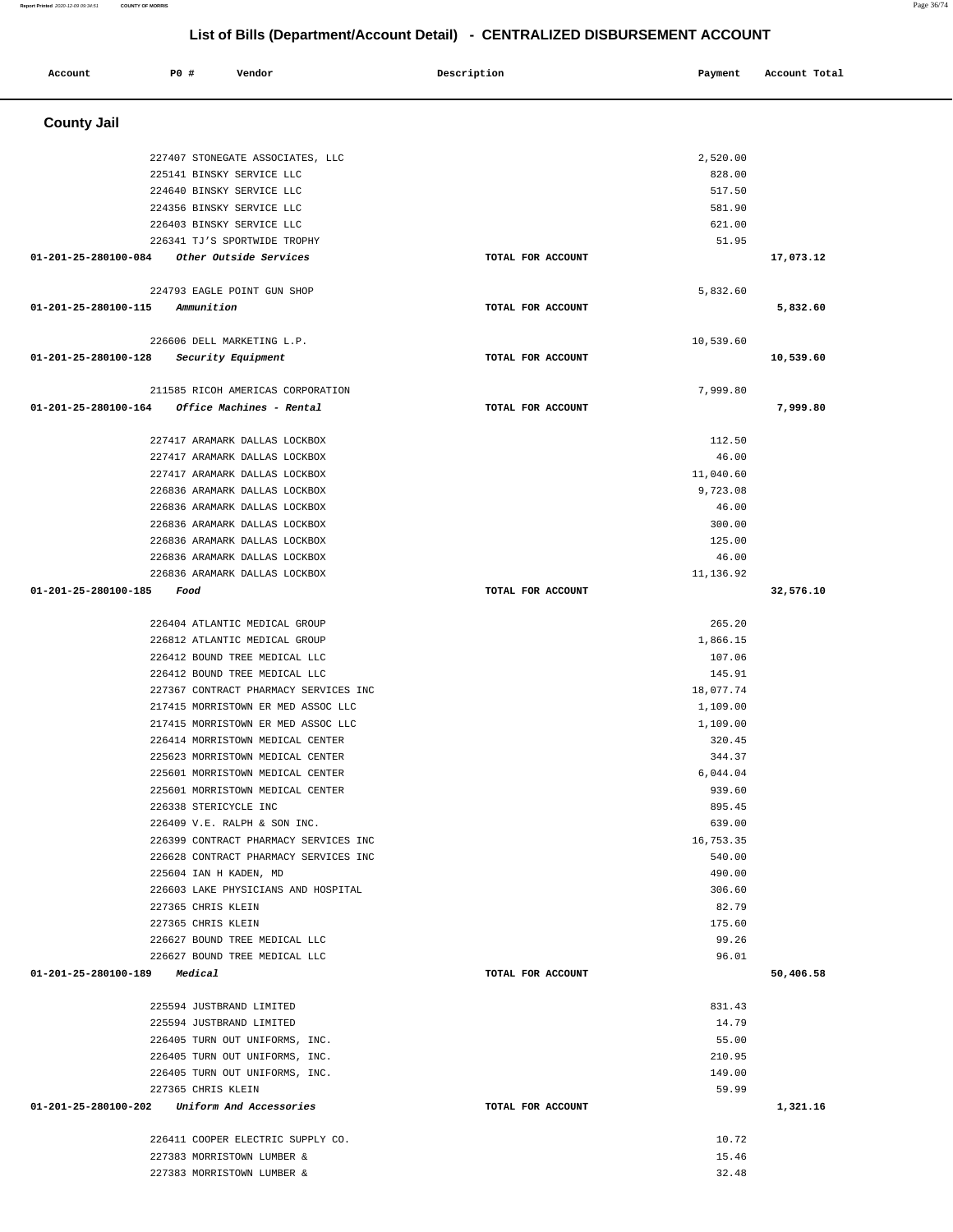#### **Report Printed** 2020-12-09 09:34:51 **COUNTY OF MORRIS** Page 37/74

# **List of Bills (Department/Account Detail) - CENTRALIZED DISBURSEMENT ACCOUNT**

| Account                        | PO#                     | Vendor                                                      | Description       | Payment  | Account Total |
|--------------------------------|-------------------------|-------------------------------------------------------------|-------------------|----------|---------------|
| <b>County Jail</b>             |                         |                                                             |                   |          |               |
|                                |                         | 227383 MORRISTOWN LUMBER &                                  |                   | 21.97    |               |
|                                |                         | 227383 MORRISTOWN LUMBER &                                  |                   | 17.87    |               |
|                                |                         | 227383 MORRISTOWN LUMBER &                                  |                   | 19.96    |               |
|                                |                         | 226600 COOPER ELECTRIC SUPPLY CO.                           |                   | 29.96    |               |
|                                | 225618 GRAINGER         |                                                             |                   | 1,051.03 |               |
|                                | 212772 GRAINGER         |                                                             |                   | 677.78   |               |
|                                | 225149 GRAINGER         |                                                             |                   | 1,055.18 |               |
|                                | 215375 GRAINGER         |                                                             |                   | 339.35   |               |
|                                | 225633 GRAINGER         |                                                             |                   | 186.00   |               |
|                                | 225592 GRAINGER         |                                                             |                   | 2,408.42 |               |
|                                | 221970 JOHNSTONE SUPPLY |                                                             |                   | 47.32    |               |
|                                |                         | 226408 MORRISTOWN LUMBER &                                  |                   | 19.74    |               |
|                                |                         | 224339 MORRISTOWN LUMBER &                                  |                   | 261.92   |               |
|                                |                         | 225929 T.P.S. PLUMBING & HEATING SUPP                       |                   | 133.20   |               |
| 01-201-25-280100-249           |                         | Bldg Maintenance Supplies                                   | TOTAL FOR ACCOUNT |          | 6,328.36      |
|                                |                         | 218586 LEDGEWOOD POWER SPORTS INC                           |                   | 1,097.94 |               |
| 01-201-25-280100-251           |                         | Ground Maintenance Supplies                                 | TOTAL FOR ACCOUNT |          | 1,097.94      |
|                                |                         |                                                             |                   | 2,686.10 |               |
|                                |                         | 227201 HOME DEPOT USA, INC.<br>224810 E.A. MORSE & CO. INC. |                   | 323.20   |               |
|                                |                         | 224810 E.A. MORSE & CO. INC.                                |                   | 96.12    |               |
|                                |                         | 224631 E.A. MORSE & CO. INC.                                |                   | 385.60   |               |
|                                |                         | 223180 E.A. MORSE & CO. INC.                                |                   | 621.14   |               |
| 01-201-25-280100-252           |                         | Janitorial Supplies                                         | TOTAL FOR ACCOUNT |          | 4,112.16      |
|                                |                         |                                                             |                   |          |               |
|                                |                         | 226609 R & J CONTROL, INC.                                  |                   | 800.00   |               |
|                                |                         | 226609 R & J CONTROL, INC.                                  |                   | 3,150.00 |               |
| 01-201-25-280100-262           |                         | Machinery Repairs & Parts                                   | TOTAL FOR ACCOUNT |          | 3,950.00      |
|                                |                         | 218845 JOHNSON CONTROLS INC.                                |                   | 5,553.34 |               |
|                                |                         | 218845 JOHNSON CONTROLS INC.                                |                   | 3,758.00 |               |
|                                |                         | 223846 JOHNSON CONTROLS INC.                                |                   | 1,476.00 |               |
| $01 - 203 - 25 - 280100 - 044$ |                         | (2019) Equipment Service Agreements                         | TOTAL FOR ACCOUNT |          | 10,787.34     |
|                                |                         | 201551 CITY STORE GATES MFG CO, INC                         |                   | 2,750.00 |               |
| 01-203-25-280100-084           |                         | (2019) Other Outside Services                               | TOTAL FOR ACCOUNT |          | 2,750.00      |
|                                |                         |                                                             |                   |          |               |
|                                |                         | 216963 MORRISTOWN ER MED ASSOC LLC                          |                   | 748.00   |               |
|                                |                         | 216963 MORRISTOWN ER MED ASSOC LLC                          |                   | 1,378.00 |               |
| 01-203-25-280100-189           | (2019) Medical          |                                                             | TOTAL FOR ACCOUNT |          | 2,126.00      |
|                                |                         |                                                             |                   |          | ============  |
|                                | TOTAL for County Jail   |                                                             |                   |          | 162,155.99    |

# **County Youth Detention Facilit**

| 227286 W.B. MASON COMPANY INC                        |                   | 11.22 |
|------------------------------------------------------|-------------------|-------|
| 227286 W.B. MASON COMPANY INC                        |                   | 15.99 |
| Office Supplies & Stationery<br>01-201-25-281100-058 | TOTAL FOR ACCOUNT | 27.21 |
|                                                      |                   |       |
| 227291 CHARM-TEX , INC.                              |                   | 64.36 |
| 01-201-25-281100-059<br>Other General Expenses       | TOTAL FOR ACCOUNT | 64.36 |
|                                                      |                   |       |
| 228296 COUNTY OF MORRIS                              |                   | 2.50  |
| 228335 COUNTY OF MORRIS                              |                   | 34.18 |
| Postage & Metered Mail<br>01-201-25-281100-068       | TOTAL FOR ACCOUNT | 36.68 |
|                                                      |                   |       |

227542 W.B. MASON COMPANY INC [1,320.10](https://1,320.10)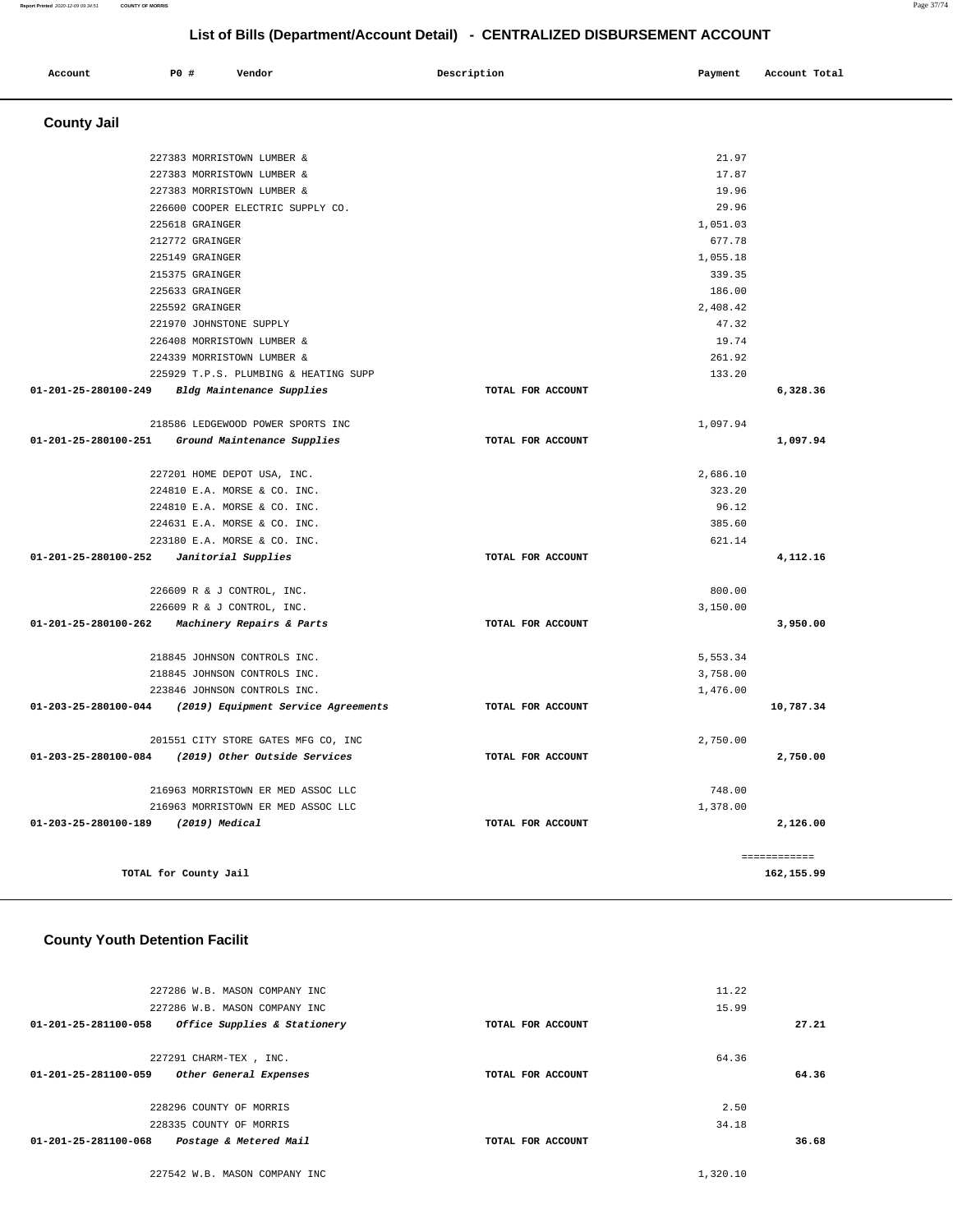| Account              | P0 #<br>Vendor                           | Description       | Payment<br>Account Total |
|----------------------|------------------------------------------|-------------------|--------------------------|
|                      | <b>County Youth Detention Facilit</b>    |                   |                          |
| 01-201-25-281100-162 | Furniture & Fixtures                     | TOTAL FOR ACCOUNT | 1,320.10                 |
|                      | 227288 RICOH USA, INC.                   |                   | 1,356.67                 |
| 01-201-25-281100-164 | Office Machines - Rental                 | TOTAL FOR ACCOUNT | 1,356.67                 |
|                      |                                          |                   |                          |
|                      | 227543 W.B. MASON COMPANY INC            |                   | 49.17                    |
|                      | 227543 W.B. MASON COMPANY INC            |                   | 0.95                     |
|                      | 227543 W.B. MASON COMPANY INC            |                   | 0.95                     |
|                      | 227543 W.B. MASON COMPANY INC            |                   | $-49.17$                 |
| 01-201-25-281100-185 | Food                                     | TOTAL FOR ACCOUNT | 1.90                     |
|                      | 227979 CHARM-TEX, INC.                   |                   | 476.70                   |
|                      | 227979 CHARM-TEX , INC.                  |                   | 453.80                   |
|                      | 227937 HENRY SCHEIN INC                  |                   | 44.97                    |
|                      | 227937 HENRY SCHEIN INC                  |                   | 123.90                   |
|                      | 227937 HENRY SCHEIN INC                  |                   | 14.69                    |
|                      | 227290 LTC SCRIPTS INC.                  |                   | 603.36                   |
|                      | 227538 MCKESSON MEDICAL SURGICAL         |                   | 97.37                    |
| 01-201-25-281100-189 | Medical                                  | TOTAL FOR ACCOUNT | 1,814.79                 |
|                      |                                          |                   |                          |
|                      | 227589 CHARM-TEX, INC.                   |                   | 147.60                   |
|                      | 227589 CHARM-TEX, INC.                   |                   | 184.50                   |
|                      | 227589 CHARM-TEX, INC.                   |                   | 183.60                   |
|                      | 227589 CHARM-TEX , INC.                  |                   | 91.80                    |
|                      | 227589 CHARM-TEX, INC.                   |                   | 113.80                   |
|                      | 227589 CHARM-TEX , INC.                  |                   | 147.60                   |
| 01-201-25-281100-202 | Uniform And Accessories                  | TOTAL FOR ACCOUNT | 868.90                   |
|                      | 223341 SYSTEM ONE ALARM                  |                   | 1,572.00                 |
|                      | 227286 W.B. MASON COMPANY INC            |                   | 200.84                   |
| 01-201-25-281100-258 | Equipment                                | TOTAL FOR ACCOUNT | 1,772.84                 |
|                      |                                          |                   |                          |
|                      | 227252 W.B. MASON COMPANY INC            |                   | 49.17                    |
|                      | 227252 W.B. MASON COMPANY INC            |                   | 49.17                    |
|                      | 227252 W.B. MASON COMPANY INC            |                   | $-49.17$                 |
| 01-203-25-281100-185 | (2019) Food                              | TOTAL FOR ACCOUNT | 49.17                    |
|                      |                                          |                   | ============             |
|                      | TOTAL for County Youth Detention Facilit |                   | 7,312.62                 |

# **Road Repairs**

| 227556 DEER CARCASS REMOVAL SERVICE, LLC             |                   | 3,744.00 |          |
|------------------------------------------------------|-------------------|----------|----------|
| 01-201-26-290100-036<br>Contracted Services          | TOTAL FOR ACCOUNT |          | 3,744.00 |
|                                                      |                   |          |          |
| 227309 RICOH USA, INC.                               |                   | 7.42     |          |
| 227318 W.B. MASON COMPANY INC                        |                   | 65.94    |          |
| 227318 W.B. MASON COMPANY INC                        |                   | 86.31    |          |
| 01-201-26-290100-058<br>Office Supplies & Stationery | TOTAL FOR ACCOUNT |          | 159.67   |
|                                                      |                   |          |          |
| 228296 COUNTY OF MORRIS                              |                   | 17.50    |          |
| 228335 COUNTY OF MORRIS                              |                   | 17.34    |          |
| 01-201-26-290100-068<br>Postage & Metered Mail       | TOTAL FOR ACCOUNT |          | 34.84    |
|                                                      |                   |          |          |
| 225977 WASHINGTON TWP MUNICIPAL                      |                   | 434.51   |          |
| 01-201-26-290100-140<br>Gas Purchases                | TOTAL FOR ACCOUNT |          | 434.51   |
|                                                      |                   |          |          |
| 227310 WILLIAM ZABRISKIE                             |                   | 90.00    |          |
| 01-201-26-290100-207<br>Uniform & Clothing Allowance | TOTAL FOR ACCOUNT |          | 90.00    |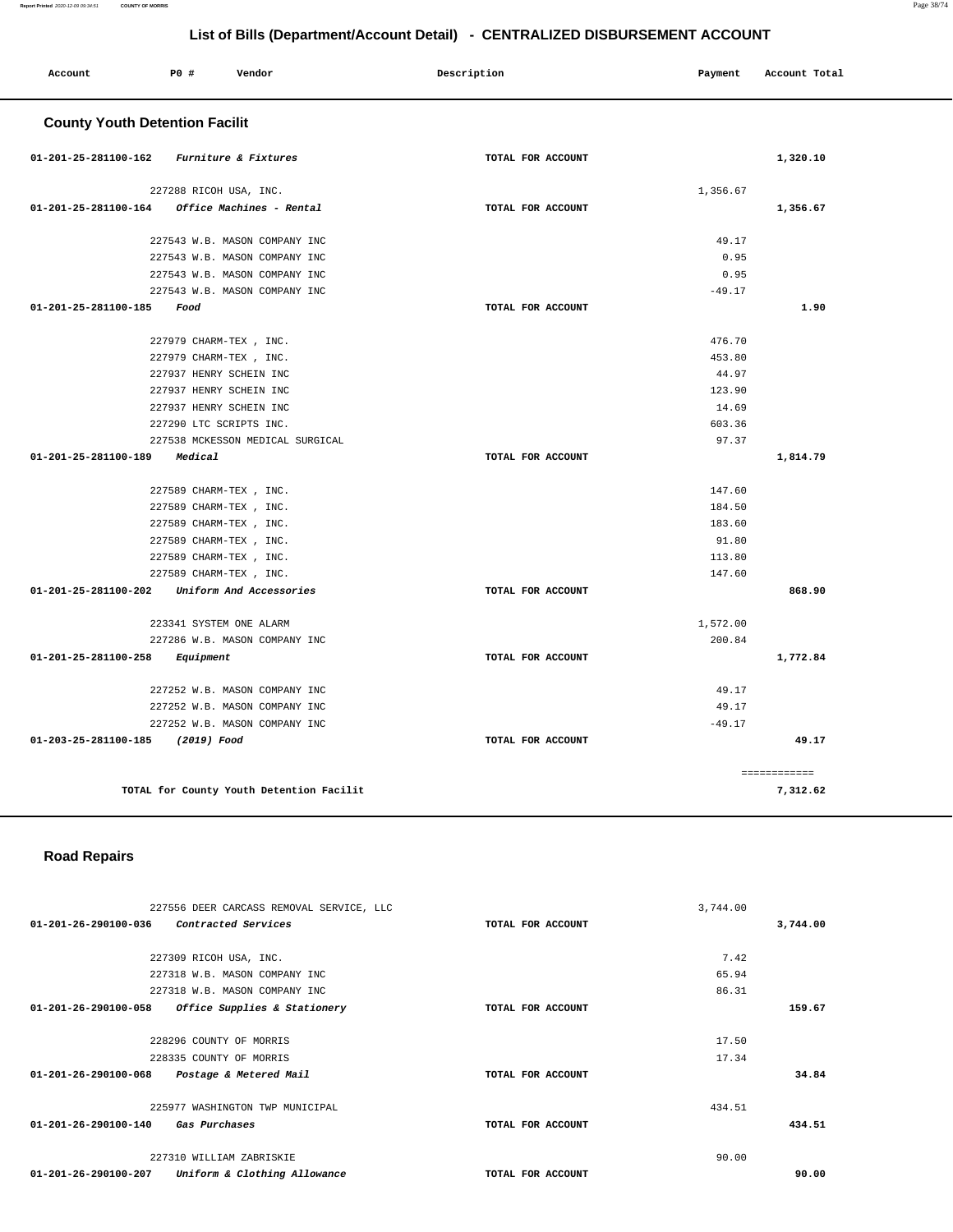#### **Report Printed** 2020-12-09 09:34:51 **COUNTY OF MORRIS** Page 39/74

### **List of Bills (Department/Account Detail) - CENTRALIZED DISBURSEMENT ACCOUNT**

| Account                        | P0 #                     | Vendor                                                         | List of Bills (Department/Account Detail) - CENTRALIZED DISBURSEMENT ACCOUNT<br>Description | Payment  | Account Total |
|--------------------------------|--------------------------|----------------------------------------------------------------|---------------------------------------------------------------------------------------------|----------|---------------|
|                                |                          |                                                                |                                                                                             |          |               |
| <b>Road Repairs</b>            |                          |                                                                |                                                                                             |          |               |
|                                |                          |                                                                |                                                                                             |          |               |
|                                |                          | 227101 TILCON NEW YORK INC.                                    |                                                                                             | 217.49   |               |
|                                |                          | 227101 TILCON NEW YORK INC.                                    |                                                                                             | 86.65    |               |
|                                |                          | 227101 TILCON NEW YORK INC.                                    |                                                                                             | $-8.38$  |               |
|                                |                          | 227101 TILCON NEW YORK INC.                                    |                                                                                             | $-3.34$  |               |
| $01 - 201 - 26 - 290100 - 222$ |                          | Bituminous Concrete                                            | TOTAL FOR ACCOUNT                                                                           |          | 292.42        |
|                                |                          | 226844 COUNTY WELDING SUPPLY CO                                |                                                                                             | 14.75    |               |
|                                |                          | 227102 GARDEN STATE HIGHWAY                                    |                                                                                             | 20.00    |               |
|                                |                          | 227102 GARDEN STATE HIGHWAY                                    |                                                                                             | 15.00    |               |
| $01 - 201 - 26 - 290100 - 238$ | Signage                  |                                                                | TOTAL FOR ACCOUNT                                                                           |          | 49.75         |
|                                |                          | 226904 MORRISTOWN LUMBER &                                     |                                                                                             | 9.99     |               |
|                                |                          | 226904 MORRISTOWN LUMBER &                                     |                                                                                             | 10.80    |               |
|                                |                          | 227311 MORRISTOWN LUMBER &                                     |                                                                                             | 59.98    |               |
|                                |                          | 227311 MORRISTOWN LUMBER &                                     |                                                                                             | 4.59     |               |
|                                |                          | 227311 MORRISTOWN LUMBER &                                     |                                                                                             | $-4.59$  |               |
|                                |                          | 227311 MORRISTOWN LUMBER &                                     |                                                                                             | 19.99    |               |
|                                | 226860 SUSSEX COUNTY MUA |                                                                |                                                                                             | 210.90   |               |
|                                | 226860 SUSSEX COUNTY MUA |                                                                |                                                                                             | 201.45   |               |
|                                | 226860 SUSSEX COUNTY MUA |                                                                |                                                                                             | 190.80   |               |
|                                | 226860 SUSSEX COUNTY MUA |                                                                |                                                                                             | 189.15   |               |
| $01 - 201 - 26 - 290100 - 260$ |                          | Construction Materials                                         | TOTAL FOR ACCOUNT                                                                           |          | 893.06        |
|                                |                          |                                                                |                                                                                             | 0.95     |               |
|                                |                          | 227320 W.B. MASON COMPANY INC<br>227320 W.B. MASON COMPANY INC |                                                                                             | 44.70    |               |
|                                |                          | 227320 W.B. MASON COMPANY INC                                  |                                                                                             | $-44.70$ |               |
|                                |                          | 227320 W.B. MASON COMPANY INC                                  |                                                                                             | 44.70    |               |
|                                |                          | 227320 W.B. MASON COMPANY INC                                  |                                                                                             | $-44.70$ |               |
|                                |                          | 227320 W.B. MASON COMPANY INC                                  |                                                                                             | 0.95     |               |
|                                |                          | 227320 W.B. MASON COMPANY INC                                  |                                                                                             | 0.95     |               |
|                                |                          | 227320 W.B. MASON COMPANY INC                                  |                                                                                             | 44.70    |               |
|                                |                          | 227320 W.B. MASON COMPANY INC                                  |                                                                                             | $-44.70$ |               |
|                                |                          | 226859 NORTHEAST COMMUNICATIONS, INC.                          |                                                                                             | 90.00    |               |
|                                | 227555 REDICARE LLC      |                                                                |                                                                                             | 3.65     |               |
|                                | 227555 REDICARE LLC      |                                                                |                                                                                             | 8.89     |               |
|                                | 227555 REDICARE LLC      |                                                                |                                                                                             | 14.65    |               |
|                                | 227555 REDICARE LLC      |                                                                |                                                                                             | 4.50     |               |
| $01 - 201 - 26 - 290100 - 266$ | Safety Items             |                                                                | TOTAL FOR ACCOUNT                                                                           |          | 124.54        |
|                                |                          |                                                                |                                                                                             |          | ============  |
|                                | TOTAL for Road Repairs   |                                                                |                                                                                             |          | 5,822.79      |
|                                |                          |                                                                |                                                                                             |          |               |

# **Bridges and Culverts**

| 226793 COUNTY CONCRETE CORP.                     |                   | 675.00   |          |
|--------------------------------------------------|-------------------|----------|----------|
| 226793 COUNTY CONCRETE CORP.                     |                   | 225.00   |          |
| 226475 COUNTY CONCRETE CORP.                     |                   | 120.00   |          |
| 226475 COUNTY CONCRETE CORP.                     |                   | 225.00   |          |
| 01-201-26-292100-227<br>Concrete                 | TOTAL FOR ACCOUNT |          | 1,245.00 |
|                                                  |                   |          |          |
| 225328 SHERWIN WILLIAMS                          |                   | 155.00   |          |
| 226794 SHERWIN WILLIAMS                          |                   | 155.00   |          |
| $01 - 201 - 26 - 292100 - 234$<br>Paint          | TOTAL FOR ACCOUNT |          | 310.00   |
|                                                  |                   |          |          |
| 224167 POWER PLACE INC                           |                   | 2,392.91 |          |
| $01 - 201 - 26 - 292100 - 246$<br>Tools - Others | TOTAL FOR ACCOUNT |          | 2,392.91 |
|                                                  |                   |          |          |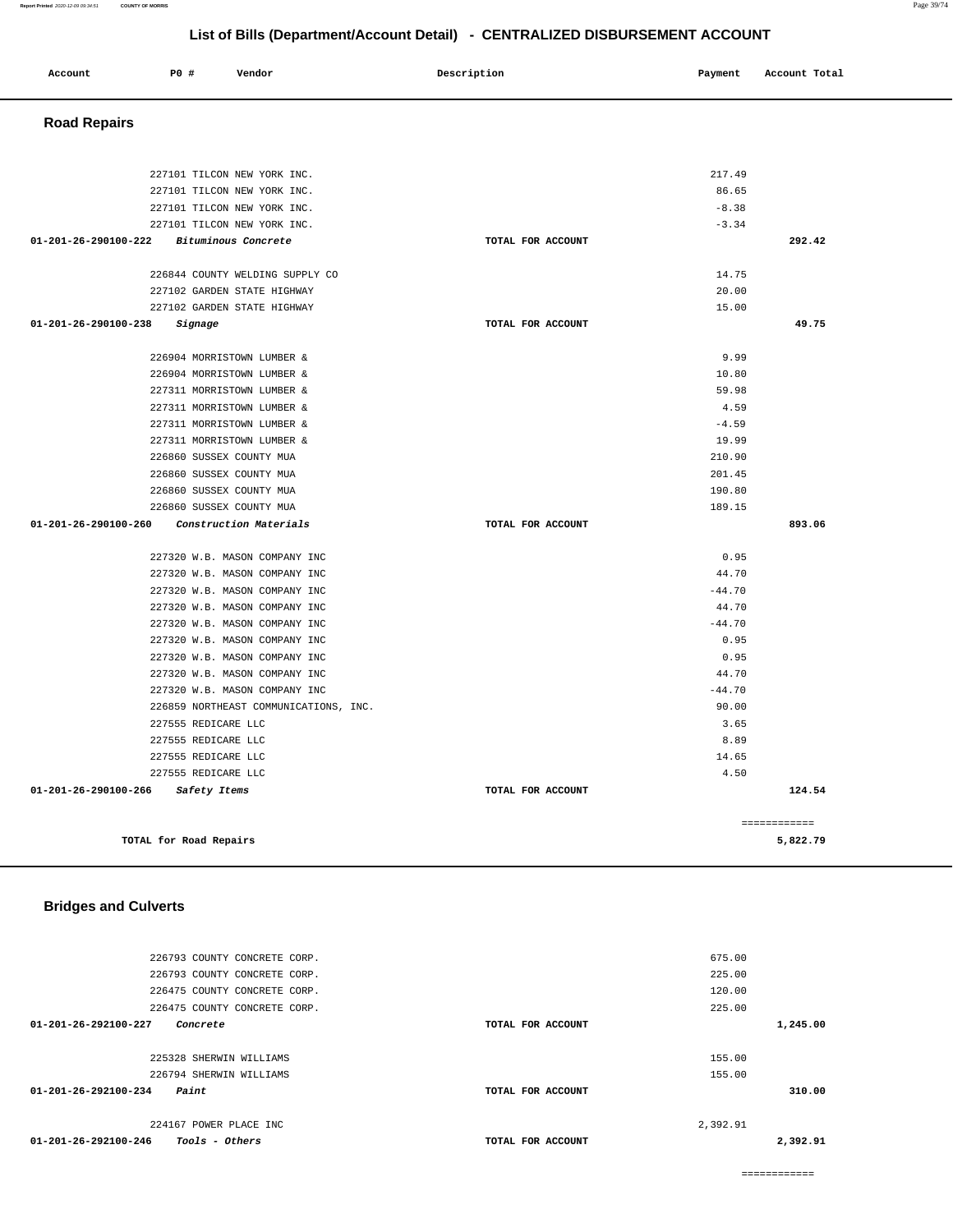**Report Printed** 2020-12-09 09:34:51 **COUNTY OF MORRIS** Page 40/74

# **List of Bills (Department/Account Detail) - CENTRALIZED DISBURSEMENT ACCOUNT**

| Account                     | PO# | Vendor                         | Description | Payment | Account Total |
|-----------------------------|-----|--------------------------------|-------------|---------|---------------|
| <b>Bridges and Culverts</b> |     |                                |             |         |               |
|                             |     | TOTAL for Bridges and Culverts |             |         | 3,947.91      |

### **Shade Tree Commission**

| 228335 COUNTY OF MORRIS<br>Postage & Metered Mail<br>01-201-26-300100-068              | TOTAL FOR ACCOUNT | 1.09<br>1.09          |
|----------------------------------------------------------------------------------------|-------------------|-----------------------|
| 227514 W.B. MASON COMPANY INC<br>01-201-26-300100-098<br>Other Operating&Repair Supply | TOTAL FOR ACCOUNT | 0.95<br>0.95          |
| 227099 POWER PLACE INC<br>Machinery Repairs & Parts<br>01-201-26-300100-262            | TOTAL FOR ACCOUNT | 56.99<br>56.99        |
| TOTAL for Shade Tree Commission                                                        |                   | ============<br>59.03 |

# **Buildings & Grounds**

| 227843 WILLIAM F. BARNISH                            |                   | 2,895.48  |           |
|------------------------------------------------------|-------------------|-----------|-----------|
| 227844 WILLIAM F. BARNISH                            |                   | 9,290.85  |           |
| 01-201-26-310100-029<br>Building Rental              | TOTAL FOR ACCOUNT |           | 12,186.33 |
| 227326 C. DOUGHERTY & CO. INC.                       |                   | 500.00    |           |
| 227326 C. DOUGHERTY & CO. INC.                       |                   | 6,000.00  |           |
| 227326 C. DOUGHERTY & CO. INC.                       |                   | 6,000.00  |           |
| 227326 C. DOUGHERTY & CO. INC.                       |                   | 2,691.40  |           |
| 227326 C. DOUGHERTY & CO. INC.                       |                   | 1,250.00  |           |
| 227326 C. DOUGHERTY & CO. INC.                       |                   | 2,393.96  |           |
| 01-201-26-310100-044<br>Equipment Service Agreements | TOTAL FOR ACCOUNT |           | 18,835.36 |
| 227921 MORRISTOWN PARKING AUTHORITY                  |                   | 5,774.00  |           |
| 01-201-26-310100-062<br>Parking Lot Rental           | TOTAL FOR ACCOUNT |           | 5,774.00  |
| 227549 EMERGENCY PEST CONTROL                        |                   | 55.00     |           |
| 227549 EMERGENCY PEST CONTROL                        |                   | 55.00     |           |
| 227549 EMERGENCY PEST CONTROL                        |                   | 55.00     |           |
| 227565 POGGI LANDSCAPING                             |                   | 17,450.00 |           |
| 227238 R.D. SALES DOOR & HARDWARE LLC                |                   | 125.00    |           |
| 01-201-26-310100-084<br>Other Outside Services       | TOTAL FOR ACCOUNT |           | 17,740.00 |
| 227630 W.B. MASON COMPANY INC                        |                   | 0.95      |           |
| 227630 W.B. MASON COMPANY INC                        |                   | 0.95      |           |
| 227930 W.B. MASON COMPANY INC                        |                   | 22.35     |           |
| 227930 W.B. MASON COMPANY INC                        |                   | 17.88     |           |
| 227930 W.B. MASON COMPANY INC                        |                   | 31.29     |           |
| 227930 W.B. MASON COMPANY INC                        |                   | 44.70     |           |
| 01-201-26-310100-095 Other Administrative Supplies   | TOTAL FOR ACCOUNT |           | 118.12    |
| 226932 MORRIS COUNTY MUA                             |                   | 1,413.46  |           |
| 226931 MORRIS COUNTY MUA                             |                   | 6,122.49  |           |
| 226930 MORRIS COUNTY MUNICIPAL                       |                   | 165.59    |           |
| 01-201-26-310100-143 Rubbish & Trash Removal         | TOTAL FOR ACCOUNT |           | 7,701.54  |
| 227548 GRAINGER                                      |                   | 429.30    |           |
| 01-201-26-310100-207<br>Uniform & Clothing Allowance | TOTAL FOR ACCOUNT |           | 429.30    |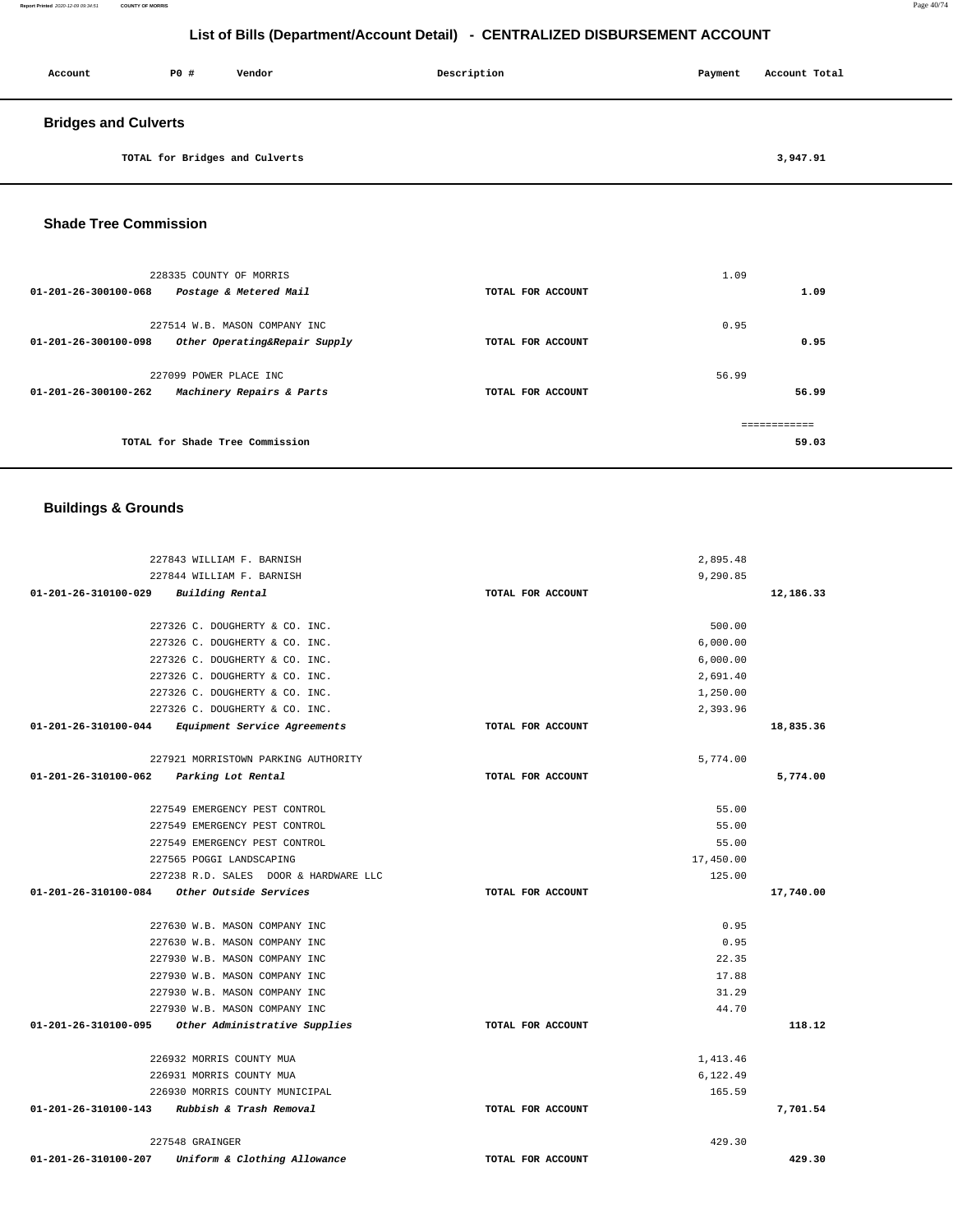۰

| Account                        | P0 # | Vendor                                                   | Description |                   | Payment            | Account Total |
|--------------------------------|------|----------------------------------------------------------|-------------|-------------------|--------------------|---------------|
|                                |      |                                                          |             |                   |                    |               |
| <b>Buildings &amp; Grounds</b> |      |                                                          |             |                   |                    |               |
|                                |      | 227533 RICCIARDI BROTHERS, INC                           |             |                   | 60.98              |               |
|                                |      | 227533 RICCIARDI BROTHERS, INC                           |             |                   | 134.97             |               |
|                                |      | 227271 RICCIARDI BROTHERS, INC                           |             |                   | 233.89             |               |
| 01-201-26-310100-234           |      | Paint                                                    |             | TOTAL FOR ACCOUNT |                    | 429.84        |
|                                |      |                                                          |             |                   |                    |               |
|                                |      | 227643 FASTENAL COMPANY                                  |             |                   | 263.79             |               |
|                                |      | 227615 GENERAL PLUMBING SUPPLY INC.                      |             |                   | 100.88             |               |
| 01-201-26-310100-235           |      | Pipes - Others                                           |             | TOTAL FOR ACCOUNT |                    | 364.67        |
|                                |      | 227097 BEACON BUILDING PRODUCTS                          |             |                   | 43.89              |               |
| 01-201-26-310100-239           |      | Small Tools                                              |             | TOTAL FOR ACCOUNT |                    | 43.89         |
|                                |      |                                                          |             |                   |                    |               |
|                                |      | 227548 GRAINGER                                          |             |                   | 22.80              |               |
|                                |      | 227548 GRAINGER                                          |             |                   | 25.40              |               |
|                                |      | 227548 GRAINGER                                          |             |                   | 1,576.30           |               |
|                                |      | 227548 GRAINGER                                          |             |                   | 2,127.43           |               |
|                                |      | 227907 HOME DEPOT CREDIT SERVICES                        |             |                   | 1,458.78           |               |
| 01-201-26-310100-249           |      | Bldg Maintenance Supplies                                |             | TOTAL FOR ACCOUNT |                    | 5,210.71      |
|                                |      | 227534 POWER PLACE INC                                   |             |                   | 59.34              |               |
|                                |      | 227599 POWER PLACE INC                                   |             |                   | 1,877.01           |               |
|                                |      | 228058 WICKED AQUATICS, LLC                              |             |                   | 1,280.00           |               |
| 01-201-26-310100-251           |      | Ground Maintenance Supplies                              |             | TOTAL FOR ACCOUNT |                    | 3,216.35      |
|                                |      |                                                          |             |                   |                    |               |
|                                |      | 227382 R & J CONTROL, INC.                               |             |                   | 288.50             |               |
|                                |      | 227382 R & J CONTROL, INC.                               |             |                   | 299.50             |               |
|                                |      | 227382 R & J CONTROL, INC.                               |             |                   | 473.19             |               |
|                                |      | 227382 R & J CONTROL, INC.                               |             |                   | 745.00             |               |
|                                |      | 227382 R & J CONTROL, INC.<br>227382 R & J CONTROL, INC. |             |                   | 399.00<br>307.75   |               |
|                                |      | 227382 R & J CONTROL, INC.                               |             |                   | 327.75             |               |
|                                |      | 227382 R & J CONTROL, INC.                               |             |                   | 305.25             |               |
|                                |      | 227382 R & J CONTROL, INC.                               |             |                   | 288.50             |               |
|                                |      | 227382 R & J CONTROL, INC.                               |             |                   | 293.75             |               |
|                                |      | 227382 R & J CONTROL, INC.                               |             |                   | 307.75             |               |
|                                |      | 227382 R & J CONTROL, INC.                               |             |                   | 300.25             |               |
|                                |      | 227382 R & J CONTROL, INC.                               |             |                   | 303.25             |               |
|                                |      | 227382 R & J CONTROL, INC.                               |             |                   | 288.50             |               |
|                                |      | 227382 R & J CONTROL, INC.                               |             |                   | 288.50             |               |
|                                |      | 227382 R & J CONTROL, INC.                               |             |                   | 288.50             |               |
|                                |      | 227382 R & J CONTROL, INC.<br>227382 R & J CONTROL, INC. |             |                   | 307.75<br>235.85   |               |
|                                |      | 227382 R & J CONTROL, INC.                               |             |                   | 305.75             |               |
|                                |      | 227382 R & J CONTROL, INC.                               |             |                   | 313.00             |               |
|                                |      | 226903 R & J CONTROL, INC.                               |             |                   | 295.50             |               |
|                                |      | 226903 R & J CONTROL, INC.                               |             |                   | 471.88             |               |
|                                |      | 226903 R & J CONTROL, INC.                               |             |                   | 322.50             |               |
|                                |      | 227642 R & J CONTROL, INC.                               |             |                   | 299.50             |               |
|                                |      | 01-201-26-310100-262 Machinery Repairs & Parts           |             | TOTAL FOR ACCOUNT |                    | 8,056.67      |
|                                |      |                                                          |             |                   |                    |               |
|                                |      | 227329 BINSKY SERVICE LLC                                |             |                   | 1,656.00<br>182.56 |               |
|                                |      | 227902 JOHNSTONE SUPPLY<br>227902 JOHNSTONE SUPPLY       |             |                   | 42.41              |               |
|                                |      | 227633 MCCLOSKEY MECHANICAL INC.                         |             |                   | 177.60             |               |
|                                |      | 227633 MCCLOSKEY MECHANICAL INC.                         |             |                   | 266.40             |               |
|                                |      | 227633 MCCLOSKEY MECHANICAL INC.                         |             |                   | 1,420.80           |               |
|                                |      | 227633 MCCLOSKEY MECHANICAL INC.                         |             |                   | 710.40             |               |
|                                |      | 227633 MCCLOSKEY MECHANICAL INC.                         |             |                   | 558.45             |               |
|                                |      | 228059 BINSKY SERVICE LLC                                |             |                   | 621.00             |               |
|                                |      | 227612 BINSKY SERVICE LLC                                |             |                   | 3,361.14           |               |
|                                |      | 228167 MCCLOSKEY MECHANICAL INC.                         |             |                   | 2,155.20           |               |
| 01-201-26-310100-264           |      | Heat & $A/C$                                             |             | TOTAL FOR ACCOUNT |                    | 11,151.96     |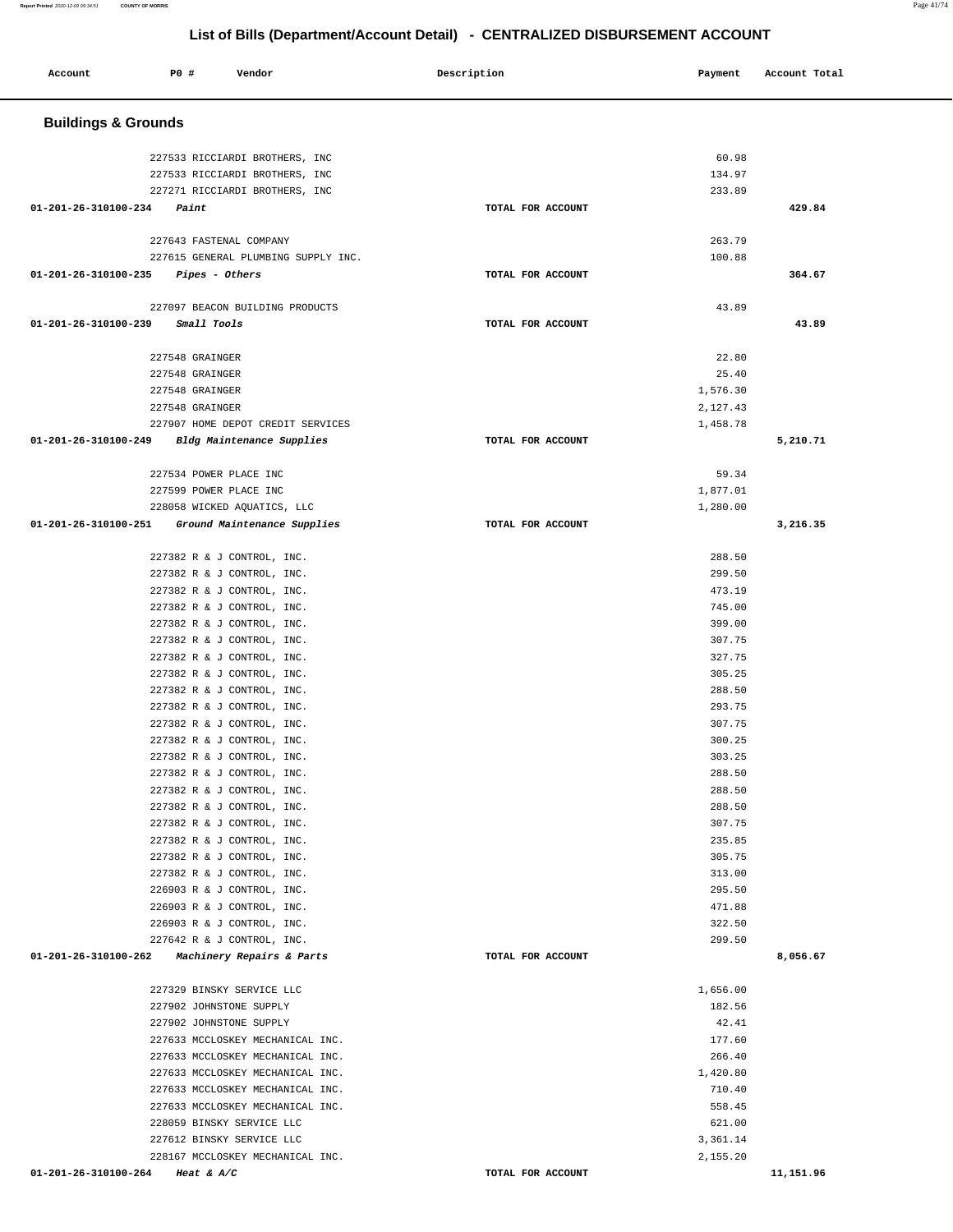| Account                        | <b>PO #</b>                   | Vendor                            | Description       | Payment   | Account Total |  |
|--------------------------------|-------------------------------|-----------------------------------|-------------------|-----------|---------------|--|
| <b>Buildings &amp; Grounds</b> |                               |                                   |                   |           |               |  |
|                                |                               |                                   |                   |           |               |  |
|                                |                               | 227545 COOPER ELECTRIC SUPPLY CO. |                   | 95.77     |               |  |
|                                |                               | 227545 COOPER ELECTRIC SUPPLY CO. |                   | 8.33      |               |  |
|                                |                               | 227545 COOPER ELECTRIC SUPPLY CO. |                   | 19.85     |               |  |
|                                |                               | 227545 COOPER ELECTRIC SUPPLY CO. |                   | 196.55    |               |  |
|                                |                               | 227272 COOPER ELECTRIC SUPPLY CO. |                   | 467.74    |               |  |
|                                |                               | 227272 COOPER ELECTRIC SUPPLY CO. |                   | 192.60    |               |  |
|                                |                               | 227272 COOPER ELECTRIC SUPPLY CO. |                   | 1,016.73  |               |  |
|                                |                               | 227272 COOPER ELECTRIC SUPPLY CO. |                   | 334.10    |               |  |
|                                |                               | 227272 COOPER ELECTRIC SUPPLY CO. |                   | $-181.60$ |               |  |
| $01 - 201 - 26 - 310100 - 265$ | Electrical                    |                                   | TOTAL FOR ACCOUNT |           | 2,150.07      |  |
|                                |                               |                                   |                   |           | ============  |  |
|                                | TOTAL for Buildings & Grounds |                                   |                   |           | 93,408.81     |  |

### **Motor Services Center**

|                                      | 226746 GRAINGER                                    |                   | 324.15    |          |
|--------------------------------------|----------------------------------------------------|-------------------|-----------|----------|
|                                      | 226747 GRAINGER                                    |                   | 19.69     |          |
|                                      | 226747 GRAINGER                                    |                   | 12.68     |          |
|                                      | 226101 GRAINGER                                    |                   | 162.10    |          |
|                                      | 226101 GRAINGER                                    |                   | 7.55      |          |
|                                      | 226101 GRAINGER                                    |                   | 7.80      |          |
|                                      | 226761 JOSEPH GARTLAND INC                         |                   | 780.00    |          |
|                                      | 226761 JOSEPH GARTLAND INC                         |                   | 113.55    |          |
|                                      | 227301 Y-PERS INC                                  |                   | 468.00    |          |
|                                      | 227946 MARK CARTER                                 |                   | 120.00    |          |
|                                      | 225349 ACUITY SPECIALTY PRODUCTS, INC              |                   | 124.98    |          |
|                                      | 225349 ACUITY SPECIALTY PRODUCTS, INC              |                   | 27.99     |          |
|                                      | 225814 GRAINGER                                    |                   | 115.62    |          |
|                                      | 224381 OPTIMUM                                     |                   | 81.23     |          |
|                                      | 225818 GRAINGER                                    |                   | 8.34      |          |
|                                      | 225818 GRAINGER                                    |                   | 20.87     |          |
|                                      | 225818 GRAINGER                                    |                   | 34.89     |          |
|                                      | 226748 W.B. MASON COMPANY INC                      |                   | 127.83    |          |
|                                      | 221924 WURTH USA INC.                              |                   | 111.84    |          |
|                                      | 221924 WURTH USA INC.                              |                   | 220.26    |          |
|                                      | 01-201-26-315100-098 Other Operating&Repair Supply | TOTAL FOR ACCOUNT |           | 2,889.37 |
|                                      | 227191 NORTHEAST COMMUNICATIONS, INC.              |                   | 504.50    |          |
|                                      | 227192 NORTHEAST COMMUNICATIONS, INC.              |                   | 430.50    |          |
|                                      | $01-201-26-315100-161$ Communications Equipment    | TOTAL FOR ACCOUNT |           | 935.00   |
|                                      | 227202 AMERICAN WEAR INC.                          |                   | 268.56    |          |
|                                      | 01-201-26-315100-207 Uniform & Clothing Allowance  | TOTAL FOR ACCOUNT |           | 268.56   |
|                                      | 227270 HOOVER TRUCK CENTERS INC                    |                   | $-129.36$ |          |
|                                      | 227270 HOOVER TRUCK CENTERS INC                    |                   | 494.76    |          |
|                                      | 01-201-26-315100-232 Lubricants & Anti Freeze      | TOTAL FOR ACCOUNT |           | 365.40   |
|                                      | 226745 BEYER FORD                                  |                   | 3,585.00  |          |
| $01 - 201 - 26 - 315100 - 234$ Paint |                                                    | TOTAL FOR ACCOUNT |           | 3,585.00 |
|                                      | 227209 D&B AUTO SUPPLY                             |                   | 299.00    |          |
|                                      | 227211 D&B AUTO SUPPLY                             |                   | 91.36     |          |
|                                      | 226529 ONE SOURCE OF NEW JERSEY LLC                |                   | 232.00    |          |
| 01-201-26-315100-239 Small Tools     |                                                    | TOTAL FOR ACCOUNT |           | 622.36   |
|                                      | 227196 SAMSON METAL SERVICES                       |                   | 2,077.46  |          |
|                                      |                                                    |                   |           |          |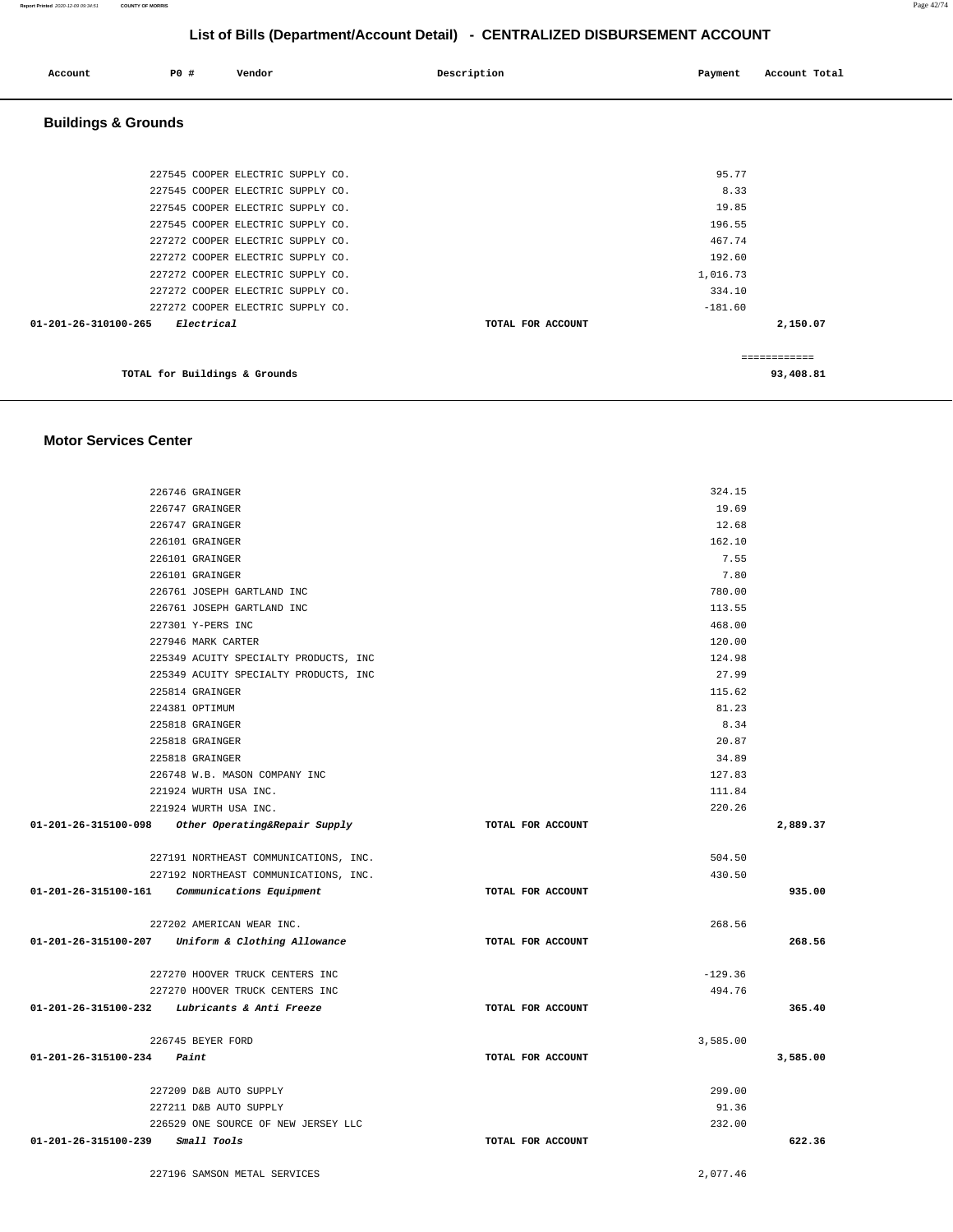| P0 #<br>Account                                                    | Vendor                               | Description       | Payment          | Account Total |
|--------------------------------------------------------------------|--------------------------------------|-------------------|------------------|---------------|
| <b>Motor Services Center</b>                                       |                                      |                   |                  |               |
| 01-201-26-315100-243<br>Steel                                      |                                      | TOTAL FOR ACCOUNT |                  | 2,077.46      |
|                                                                    | 227203 BARNWELL HOUSE OF TIRES, INC. |                   | 832.08           |               |
|                                                                    | 227203 BARNWELL HOUSE OF TIRES, INC. |                   | 588.20           |               |
|                                                                    | 227203 BARNWELL HOUSE OF TIRES, INC. |                   | 747.56           |               |
|                                                                    | 227203 BARNWELL HOUSE OF TIRES, INC. |                   | 603.90           |               |
|                                                                    | 227203 BARNWELL HOUSE OF TIRES, INC. |                   | 516.00           |               |
| 01-201-26-315100-245<br>Tires                                      |                                      | TOTAL FOR ACCOUNT |                  | 3,287.74      |
|                                                                    | 227205 BROWN HUNTERDON INTERNATIONAL |                   | 93.77            |               |
|                                                                    | 227205 BROWN HUNTERDON INTERNATIONAL |                   | 71.40            |               |
|                                                                    | 227205 BROWN HUNTERDON INTERNATIONAL |                   | 795.65           |               |
| 226100 GRAINGER                                                    |                                      |                   | 46.75            |               |
| 227194 GRAY SUPPLY CORP                                            |                                      |                   | 27.00            |               |
| 227194 GRAY SUPPLY CORP                                            |                                      |                   | 31.78            |               |
| 227194 GRAY SUPPLY CORP                                            |                                      |                   | 12.45            |               |
| 227230 MONTAGE ENTERPRISES INC.                                    |                                      |                   | 1,027.95         |               |
| 227230 MONTAGE ENTERPRISES INC.                                    |                                      |                   | 1,359.45         |               |
| 227285 NAPA OF ROCKAWAY                                            |                                      |                   | $-6.85$          |               |
| 227285 NAPA OF ROCKAWAY<br>227285 NAPA OF ROCKAWAY                 |                                      |                   | 92.25<br>4.06    |               |
| 227285 NAPA OF ROCKAWAY                                            |                                      |                   | 309.09           |               |
|                                                                    | 227239 RE-TRON TECHNOLOGIES INC.     |                   | 1,106.19         |               |
|                                                                    | 227239 RE-TRON TECHNOLOGIES INC.     |                   | 180.00           |               |
|                                                                    | 227239 RE-TRON TECHNOLOGIES INC.     |                   | $-180.00$        |               |
| 226528 SMITH MOTOR CO., INC.                                       |                                      |                   | 305.08           |               |
| 227240 TRIUS, INC.                                                 |                                      |                   | 231.05           |               |
| 227240 TRIUS, INC.                                                 |                                      |                   | 73.98            |               |
| 226554 CLIFFSIDE BODY CORP                                         |                                      |                   | 22.88            |               |
| 225816 GRAINGER                                                    |                                      |                   | 46.47            |               |
| 225817 GRAINGER                                                    |                                      |                   | 121.32           |               |
| 227213 HOOVER TRUCK CENTERS INC                                    |                                      |                   | $-105.00$        |               |
| 227213 HOOVER TRUCK CENTERS INC                                    |                                      |                   | 7.88             |               |
| 227213 HOOVER TRUCK CENTERS INC                                    |                                      |                   | 40.05            |               |
| 227213 HOOVER TRUCK CENTERS INC                                    |                                      |                   | 46.19            |               |
| 227213 HOOVER TRUCK CENTERS INC                                    |                                      |                   | 40.05            |               |
| 227269 HOOVER TRUCK CENTERS INC                                    |                                      |                   | $-279.11$        |               |
| 227269 HOOVER TRUCK CENTERS INC                                    |                                      |                   | $-126.50$        |               |
| 227269 HOOVER TRUCK CENTERS INC                                    |                                      |                   | $-330.00$        |               |
| 227269 HOOVER TRUCK CENTERS INC<br>227269 HOOVER TRUCK CENTERS INC |                                      |                   | 125.75<br>120.55 |               |
| 227269 HOOVER TRUCK CENTERS INC                                    |                                      |                   | 580.42           |               |
| 01-201-26-315100-261 Spare Parts for Equipment                     |                                      | TOTAL FOR ACCOUNT |                  | 5,892.00      |
|                                                                    |                                      |                   | 72.00            |               |
| 227302 Y-PERS INC<br>225815 GRAINGER                               |                                      |                   | 57.98            |               |
| 01-201-26-315100-266<br>Safety Items                               |                                      | TOTAL FOR ACCOUNT |                  | 129.98        |
|                                                                    |                                      |                   |                  |               |
| 227210 D&B AUTO SUPPLY                                             |                                      |                   | 176.48           |               |
| 227210 D&B AUTO SUPPLY                                             |                                      |                   | 206.38           |               |
| 227210 D&B AUTO SUPPLY                                             |                                      |                   | 887.92           |               |
| 227210 D&B AUTO SUPPLY                                             |                                      |                   | 815.81           |               |
| 227208 D&B AUTO SUPPLY                                             |                                      |                   | 361.69           |               |
| 227208 D&B AUTO SUPPLY                                             |                                      |                   | 756.30           |               |
| 227208 D&B AUTO SUPPLY                                             |                                      |                   | 331.74           |               |
| 227235 NAPA OF ROCKAWAY                                            |                                      |                   | 72.90            |               |
| 227234 NIELSEN DODGE - C-J-R                                       |                                      |                   | 156.75           |               |
| 227283 SMITH MOTOR CO., INC.<br>226537 BEYER FORD                  |                                      |                   | 168.28<br>99.95  |               |
| 226537 BEYER FORD                                                  |                                      |                   | 144.46           |               |
| 226539 BEYER FORD                                                  |                                      |                   | 29.49            |               |
| 226539 BEYER FORD                                                  |                                      |                   | 54.96            |               |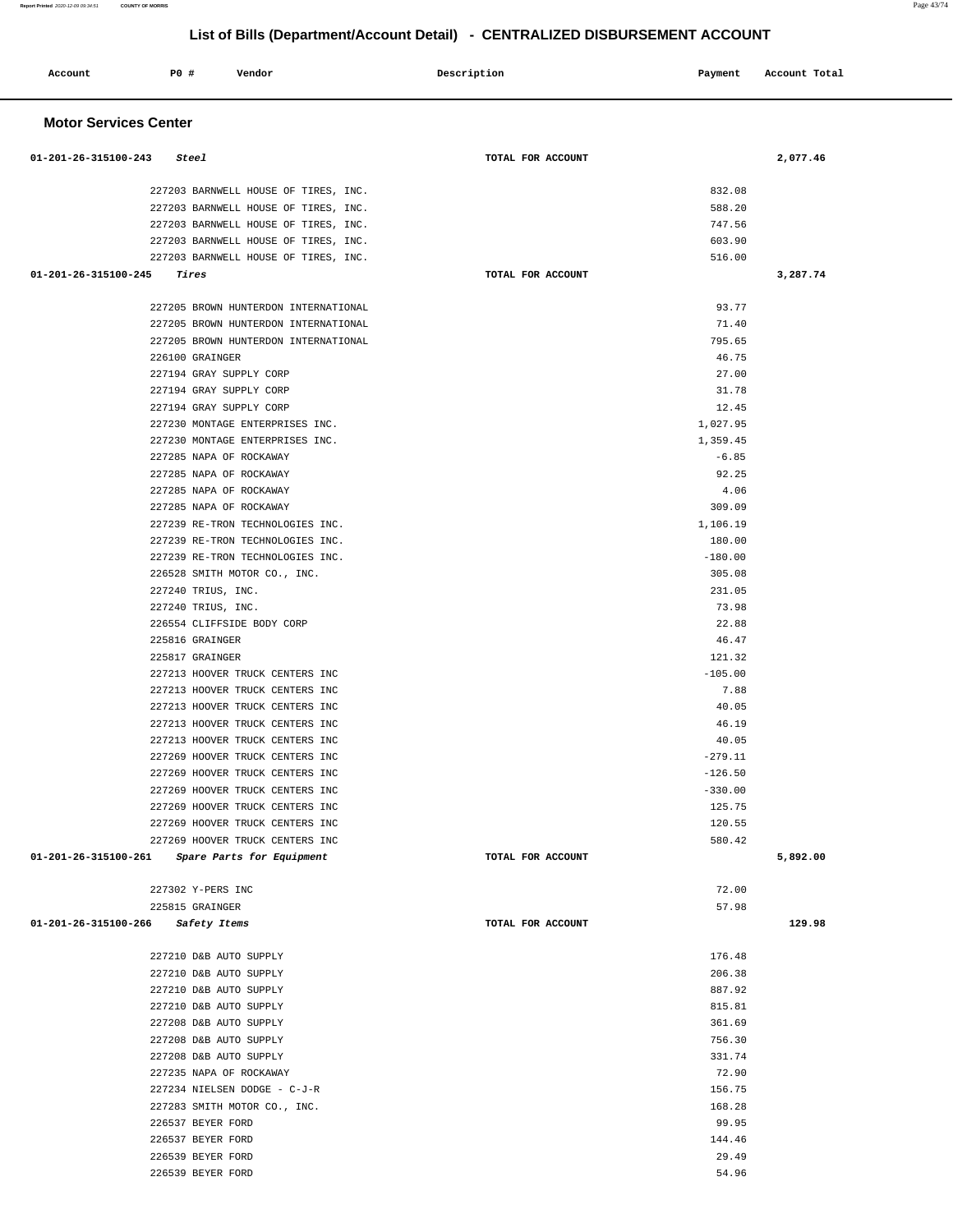# **Mosquito Extermination**

| Account                      | PO#                           | Vendor                               | Description       | Payment<br>Account Total |
|------------------------------|-------------------------------|--------------------------------------|-------------------|--------------------------|
| <b>Motor Services Center</b> |                               |                                      |                   |                          |
|                              |                               | 226545 GARDEN STATE VINYL DESIGN LLC |                   | 225.00                   |
|                              | 222051 WURTH USA INC.         |                                      |                   | 109.50                   |
|                              | 222051 WURTH USA INC.         |                                      |                   | 119.98                   |
| 01-201-26-315100-291         | <i><b>Vehicle Repairs</b></i> |                                      | TOTAL FOR ACCOUNT | 4,717.59                 |
|                              |                               |                                      |                   | -------------            |
|                              |                               | TOTAL for Motor Services Center      |                   | 24,770.46                |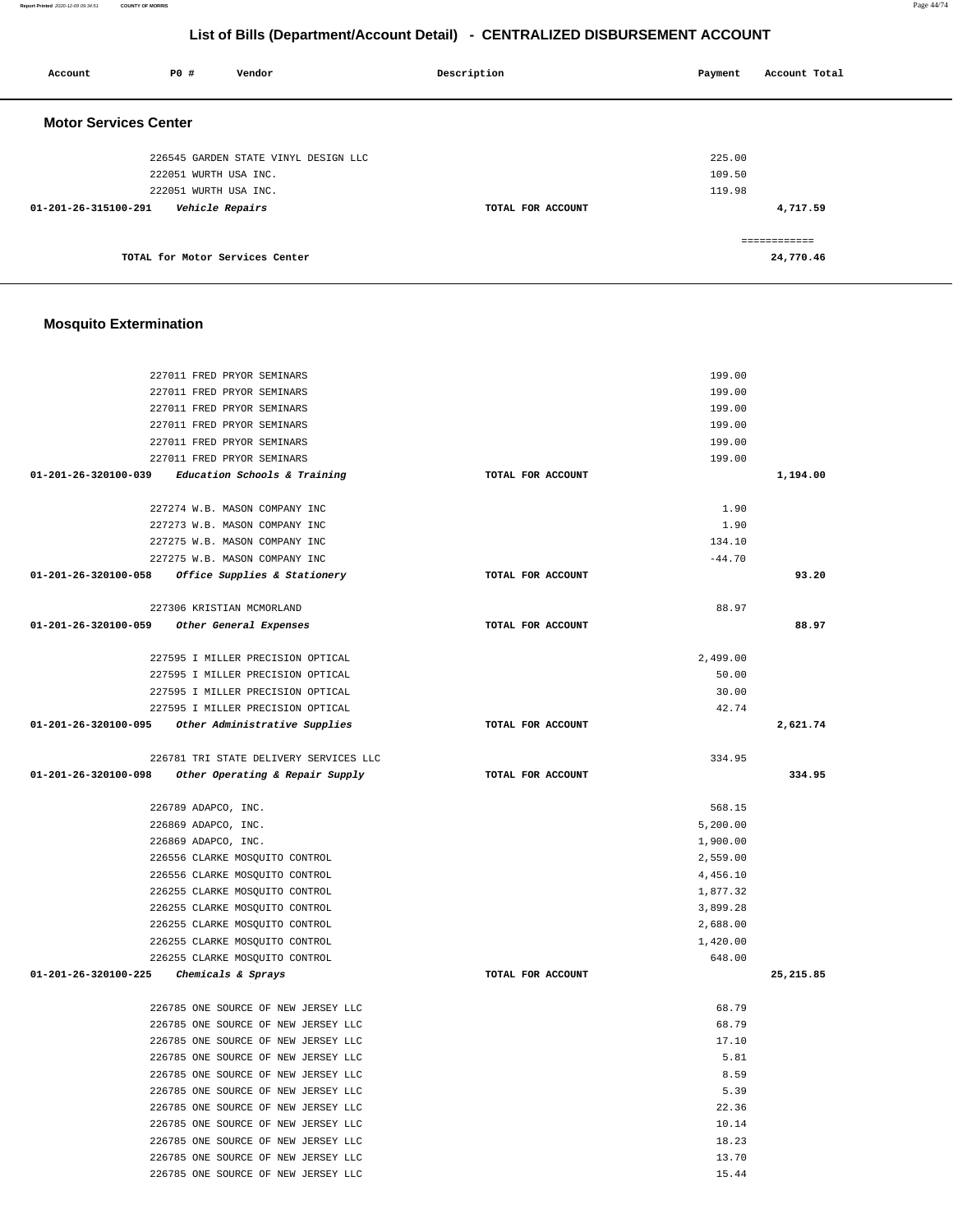============

# **List of Bills (Department/Account Detail) - CENTRALIZED DISBURSEMENT ACCOUNT**

|                               |                         |                             | . .               |          |               |
|-------------------------------|-------------------------|-----------------------------|-------------------|----------|---------------|
| Account                       | <b>PO #</b>             | Vendor                      | Description       | Payment  | Account Total |
| <b>Mosquito Extermination</b> |                         |                             |                   |          |               |
|                               | 226790 NAPA OF ROCKAWAY |                             |                   | 11.79    |               |
|                               | 226790 NAPA OF ROCKAWAY |                             |                   | 11.79    |               |
|                               | 226790 NAPA OF ROCKAWAY |                             |                   | 11.79    |               |
|                               | 226790 NAPA OF ROCKAWAY |                             |                   | 13.74    |               |
|                               | 226790 NAPA OF ROCKAWAY |                             |                   | 15.12    |               |
|                               | 226790 NAPA OF ROCKAWAY |                             |                   | 10.65    |               |
|                               | 226790 NAPA OF ROCKAWAY |                             |                   | 88.66    |               |
|                               | 226790 NAPA OF ROCKAWAY |                             |                   | 18.00    |               |
|                               | 226790 NAPA OF ROCKAWAY |                             |                   | 13.03    |               |
|                               | 226790 NAPA OF ROCKAWAY |                             |                   | $-18.00$ |               |
|                               |                         | 227624 HANOVER POWER SPORTS |                   | 227.90   |               |
|                               |                         | 227624 HANOVER POWER SPORTS |                   | 143.96   |               |
|                               |                         | 227624 HANOVER POWER SPORTS |                   | 151.99   |               |
|                               |                         | 227624 HANOVER POWER SPORTS |                   | 135.96   |               |
| 01-201-26-320100-291          | Vehicle Repairs         |                             | TOTAL FOR ACCOUNT |          | 1,090.72      |
|                               |                         |                             |                   |          |               |

**TOTAL for Mosquito Extermination 30,639.43**

# **Health Management**

|                      | 228296 COUNTY OF MORRIS     |                   | 10.40 |       |
|----------------------|-----------------------------|-------------------|-------|-------|
| 01-201-27-330100-210 | Environmental Compliance    | TOTAL FOR ACCOUNT |       | 10.40 |
|                      |                             |                   |       |       |
|                      |                             |                   |       |       |
|                      | TOTAL for Health Management |                   |       | 10.40 |
|                      |                             |                   |       |       |

### **Human Services**

| 228024 OFFICE CONCEPTS GROUP, INC. | 370.78                   |           |
|------------------------------------|--------------------------|-----------|
| Office Supplies & Stationery       | TOTAL FOR ACCOUNT        | 370.78    |
|                                    |                          |           |
| 228296 COUNTY OF MORRIS            | 82.35                    |           |
| 228335 COUNTY OF MORRIS            | 31.27                    |           |
| 228335 COUNTY OF MORRIS            | 1.82                     |           |
| Postage & Metered Mail             | TOTAL FOR ACCOUNT        | 115.44    |
|                                    |                          |           |
| 227680 FAMILY PROMISE OF           | 7,296.00                 |           |
| 226618 RICOH AMERICAS CORPORATION  | 366.45                   |           |
| 228017 FAMILY PROMISE OF           | 12,505.00                |           |
| Other Outside Services             | TOTAL FOR ACCOUNT        | 20,167.45 |
|                                    |                          |           |
|                                    |                          | 20,653.67 |
|                                    |                          |           |
|                                    | TOTAL for Human Services |           |

### **Youth Shelter**

| 01-201-27-331110-059<br>Other General Expenses | TOTAL FOR ACCOUNT | 397.44 |
|------------------------------------------------|-------------------|--------|
| 227871 THOMAS POLLIO                           |                   | 12.44  |
| 227871 THOMAS POLLIO                           |                   | 25.00  |
| 227871 THOMAS POLLIO                           |                   | 30.00  |
| 227871 THOMAS POLLIO                           |                   | 330.00 |
|                                                |                   |        |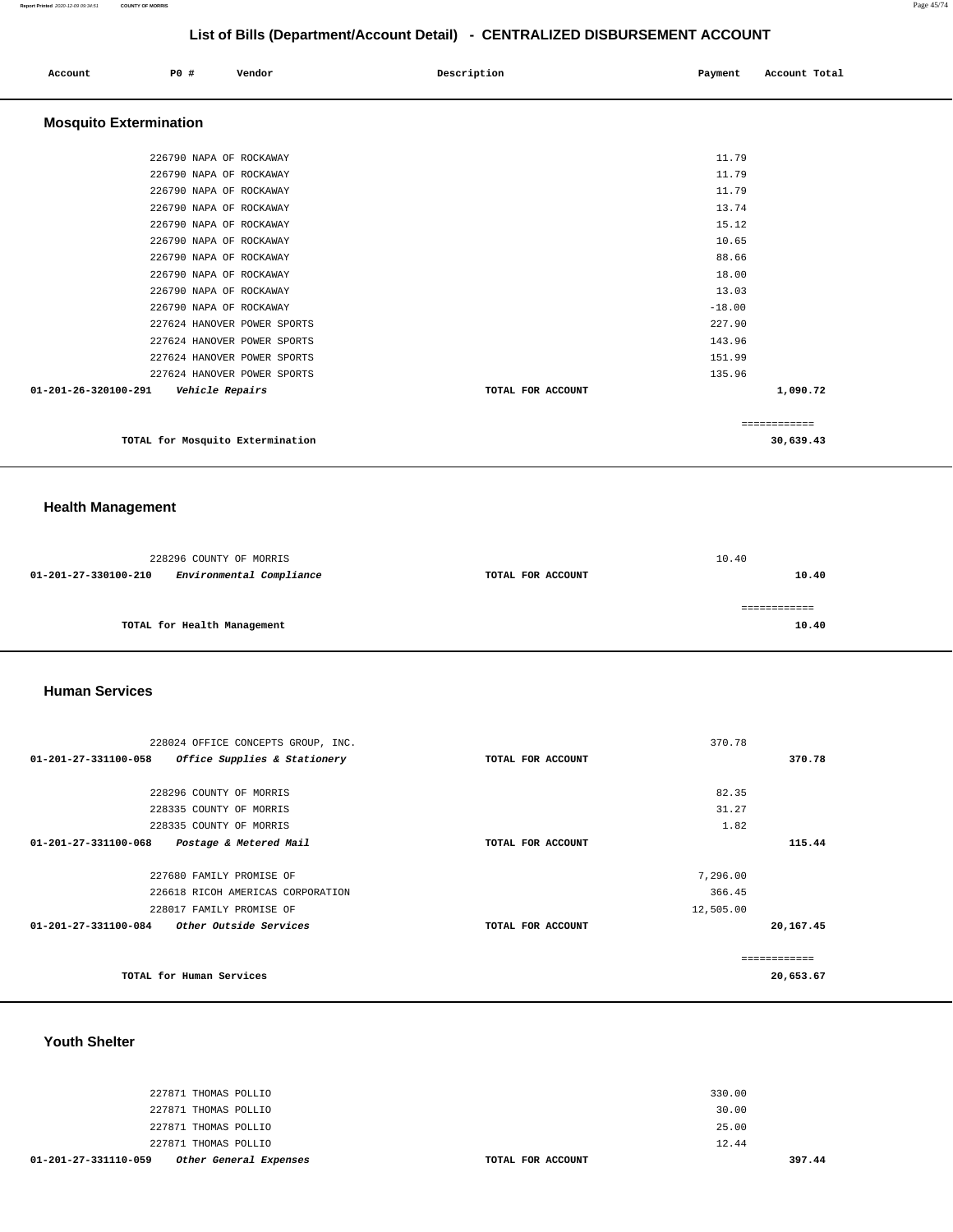| Account              | P0 # | Vendor | Description | Payment | Account Total |
|----------------------|------|--------|-------------|---------|---------------|
| <b>Youth Shelter</b> |      |        |             |         |               |

| 227261 W.B. MASON COMPANY INC               |                   | 35.76        |
|---------------------------------------------|-------------------|--------------|
| 227261 W.B. MASON COMPANY INC               |                   | 35.76        |
| 227264 NU-WAY CONCESSIONAIRES INC           |                   | 404.60       |
| 227264 NU-WAY CONCESSIONAIRES INC           |                   | 169.61       |
| 227264 NU-WAY CONCESSIONAIRES INC           |                   | 172.94       |
| 227264 NU-WAY CONCESSIONAIRES INC           |                   | 217.06       |
| 227264 NU-WAY CONCESSIONAIRES INC           |                   | 208.17       |
| 227264 NU-WAY CONCESSIONAIRES INC           |                   | 722.84       |
| 227541 W.B. MASON COMPANY INC               |                   | 35.76        |
| 227541 W.B. MASON COMPANY INC               |                   | 0.95         |
| 227541 W.B. MASON COMPANY INC               |                   | 0.95         |
| 01-201-27-331110-185<br>Food                | TOTAL FOR ACCOUNT | 2,004.40     |
| 227259 ATLANTIC CORPORATE HEALTH            |                   | 8,904.37     |
| 01-201-27-331110-189<br>Medical             | TOTAL FOR ACCOUNT | 8,904.37     |
| 227317 W.B. MASON COMPANY INC               |                   | 123.58       |
| 01-201-27-331110-252<br>Janitorial Supplies | TOTAL FOR ACCOUNT | 123.58       |
|                                             |                   | ============ |
| TOTAL for Youth Shelter                     |                   | 11,429.79    |
|                                             |                   |              |

# **Office on Aging**

| 227794 BETH DENMEAD                               |                   | 60.00    |        |
|---------------------------------------------------|-------------------|----------|--------|
| 227794 BETH DENMEAD                               |                   | 79.00    |        |
| 01-201-27-333100-039 Education Schools & Training | TOTAL FOR ACCOUNT |          | 139.00 |
|                                                   |                   |          |        |
| 227480 ANDREA BATISTONI                           |                   | 12.00    |        |
| 227474 KIMBERLY CACCIABEVE                        |                   | 12.00    |        |
| 227473 KIMBERLY CACCIABEVE                        |                   | 12.00    |        |
| 227472 KIMBERLY CACCIABEVE                        |                   | 12.00    |        |
| 227471 KIMBERLY CACCIABEVE                        |                   | 12.00    |        |
| $01 - 201 - 27 - 333100 - 048$<br>Insurance       | TOTAL FOR ACCOUNT |          | 60.00  |
|                                                   |                   |          |        |
| 227478 JENNIFER VANNATTA                          |                   | 46.20    |        |
| 227149 W.B. MASON COMPANY INC                     |                   | 20.26    |        |
| 227149 W.B. MASON COMPANY INC                     |                   | 39.48    |        |
| 227149 W.B. MASON COMPANY INC                     |                   | 53.01    |        |
| 227229 W.B. MASON COMPANY INC                     |                   | 7.87     |        |
| 01-201-27-333100-058 Office Supplies & Stationery | TOTAL FOR ACCOUNT |          | 166.82 |
|                                                   |                   |          |        |
| 227478 JENNIFER VANNATTA                          |                   | 47.99    |        |
| 227678 NU-WAY CONCESSIONAIRES INC                 |                   | 9,380.00 |        |
| 227512 U-LINE SHIPPING SUPPLY                     |                   | 41.25    |        |
| 227512 U-LINE SHIPPING SUPPLY                     |                   | 22.13    |        |
| 227077 V.E. RALPH & SON INC.                      |                   | 3,272.40 |        |
| 227078 V.E. RALPH & SON INC.                      |                   | 716.80   |        |
| 227079 V.E. RALPH & SON INC.                      |                   | 2,088.96 |        |
| 227375 W.B. MASON COMPANY INC                     |                   | 303.92   |        |
| 227375 W.B. MASON COMPANY INC                     |                   | 175.84   |        |
| 227375 W.B. MASON COMPANY INC                     |                   | 398.40   |        |
| 227375 W.B. MASON COMPANY INC                     |                   | 63.92    |        |
| 227375 W.B. MASON COMPANY INC                     |                   | 55.92    |        |
| 227375 W.B. MASON COMPANY INC                     |                   | 199.20   |        |
| 227389 W.B. MASON COMPANY INC                     |                   | 2,852.43 |        |
| 227364 W.B. MASON COMPANY INC                     |                   | 982.77   |        |
| 227388 W.B. MASON COMPANY INC                     |                   | 734.31   |        |
| 227376 W.B. MASON COMPANY INC                     |                   | 189.95   |        |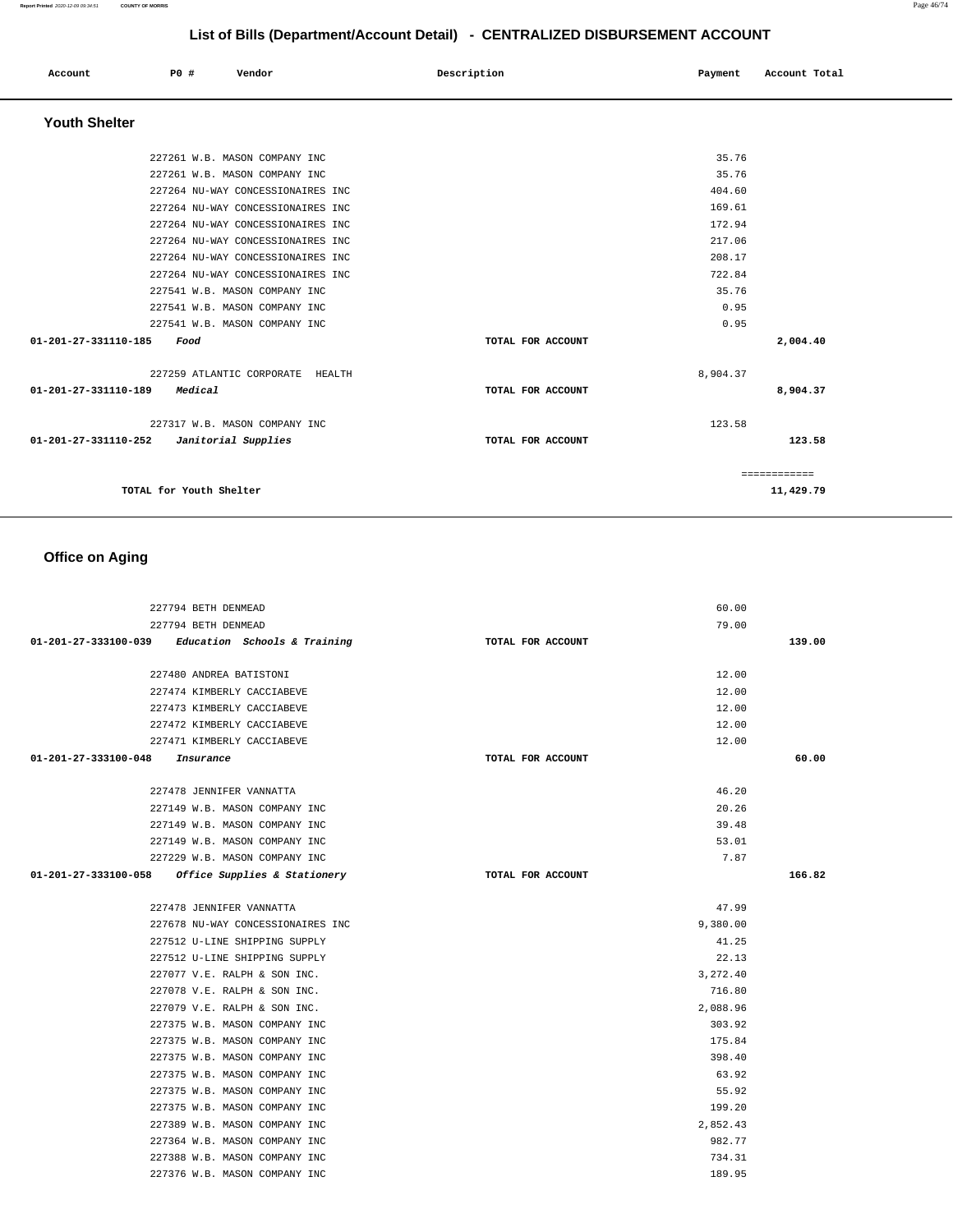| Account                        | P0 #                      | Vendor                        | Description       | Payment  | Account Total |
|--------------------------------|---------------------------|-------------------------------|-------------------|----------|---------------|
| <b>Office on Aging</b>         |                           |                               |                   |          |               |
|                                |                           | 227376 W.B. MASON COMPANY INC |                   | 109.90   |               |
|                                |                           | 227376 W.B. MASON COMPANY INC |                   | 249.00   |               |
|                                |                           | 227376 W.B. MASON COMPANY INC |                   | 39.95    |               |
|                                |                           | 227376 W.B. MASON COMPANY INC |                   | 34.95    |               |
|                                |                           | 227376 W.B. MASON COMPANY INC |                   | 124.50   |               |
| 01-201-27-333100-059           |                           | Other General Expenses        | TOTAL FOR ACCOUNT |          | 22,084.49     |
|                                |                           | 227454 MORRISTOWN POST OFFICE |                   | 240.00   |               |
|                                | 228296 COUNTY OF MORRIS   |                               |                   | 40.90    |               |
|                                | 228335 COUNTY OF MORRIS   |                               |                   | 136.48   |               |
| 01-201-27-333100-068           |                           | Postage & Metered Mail        | TOTAL FOR ACCOUNT |          | 417.38        |
|                                | 227480 ANDREA BATISTONI   |                               |                   | 85.75    |               |
|                                |                           | 227474 KIMBERLY CACCIABEVE    |                   | 64.75    |               |
|                                |                           | 227473 KIMBERLY CACCIABEVE    |                   | 22.75    |               |
|                                |                           | 227472 KIMBERLY CACCIABEVE    |                   | 74.55    |               |
|                                |                           | 227471 KIMBERLY CACCIABEVE    |                   | 24.50    |               |
| 01-201-27-333100-082           | Travel Expense            |                               | TOTAL FOR ACCOUNT |          | 272.30        |
|                                |                           | 227677 DOUGLAS A. BALLAN      |                   | 700.00   |               |
| $01 - 201 - 27 - 333100 - 084$ |                           | Other Outside Services        | TOTAL FOR ACCOUNT |          | 700.00        |
|                                | 223600 BFI                |                               |                   | 876.00   |               |
|                                | 223600 BFI                |                               |                   | 336.75   |               |
| 01-201-27-333100-162           |                           | Furniture & Fixtures          | TOTAL FOR ACCOUNT |          | 1,212.75      |
|                                | 226567 CDW GOVERNMENT     |                               |                   | 1,550.20 |               |
|                                | 226567 CDW GOVERNMENT     |                               |                   | 277.00   |               |
| 01-201-27-333100-258           | Equipment                 |                               | TOTAL FOR ACCOUNT |          | 1,827.20      |
|                                |                           | 227478 JENNIFER VANNATTA      |                   | 12.00    |               |
| 01-203-27-333100-048           | (2019) Insurance          |                               | TOTAL FOR ACCOUNT |          | 12.00         |
|                                |                           |                               |                   |          | ============  |
|                                | TOTAL for Office on Aging |                               |                   |          | 26,891.94     |

228065 DOVER HOUSING AUTHORITY **01-201-27-342100-455 GIA-HS- Housing Authority of Dover TOTAL FOR ACCOUNT**  13,681.00 **13,681.00** 228079 MORRISTOWN NEIGHBORHOOD HOUSE 228078 MORRISTOWN NEIGHBORHOOD HOUSE 228159 MORRISTOWN NEIGHBORHOOD HOUSE 228160 MORRISTOWN NEIGHBORHOOD HOUSE 228158 MORRISTOWN NEIGHBORHOOD HOUSE **01-201-27-342100-457 GIA-HS-Morristown Nghbrhood House Assoc TOTAL FOR ACCOUNT**  10,269.00 1,284.00 7,514.00 3,120.00 4,834.00 **27,021.00** 228016 MC ORGANIZATION FOR HISPANIC 228237 MC ORGANIZATION FOR HISPANIC **01-201-27-342100-459 GIA-HS-Morris Cnty Org-Hispanic Affairs TOTAL FOR ACCOUNT**  9,032.00 5,696.00 **14,728.00** 228185 EL PRIMER PASO, LTD. 228184 EL PRIMER PASO, LTD. 228183 EL PRIMER PASO, LTD. 228182 EL PRIMER PASO, LTD. **01-201-27-342100-465 GIA-HS-El Primer Paso, Ltd. TOTAL FOR ACCOUNT**  763.00 763.00 3,525.00 3,525.00 **8,576.00** 228161 HOUSING PARTNERSHIP [3,324.00](https://3,324.00) 

 **Hands Across Morris**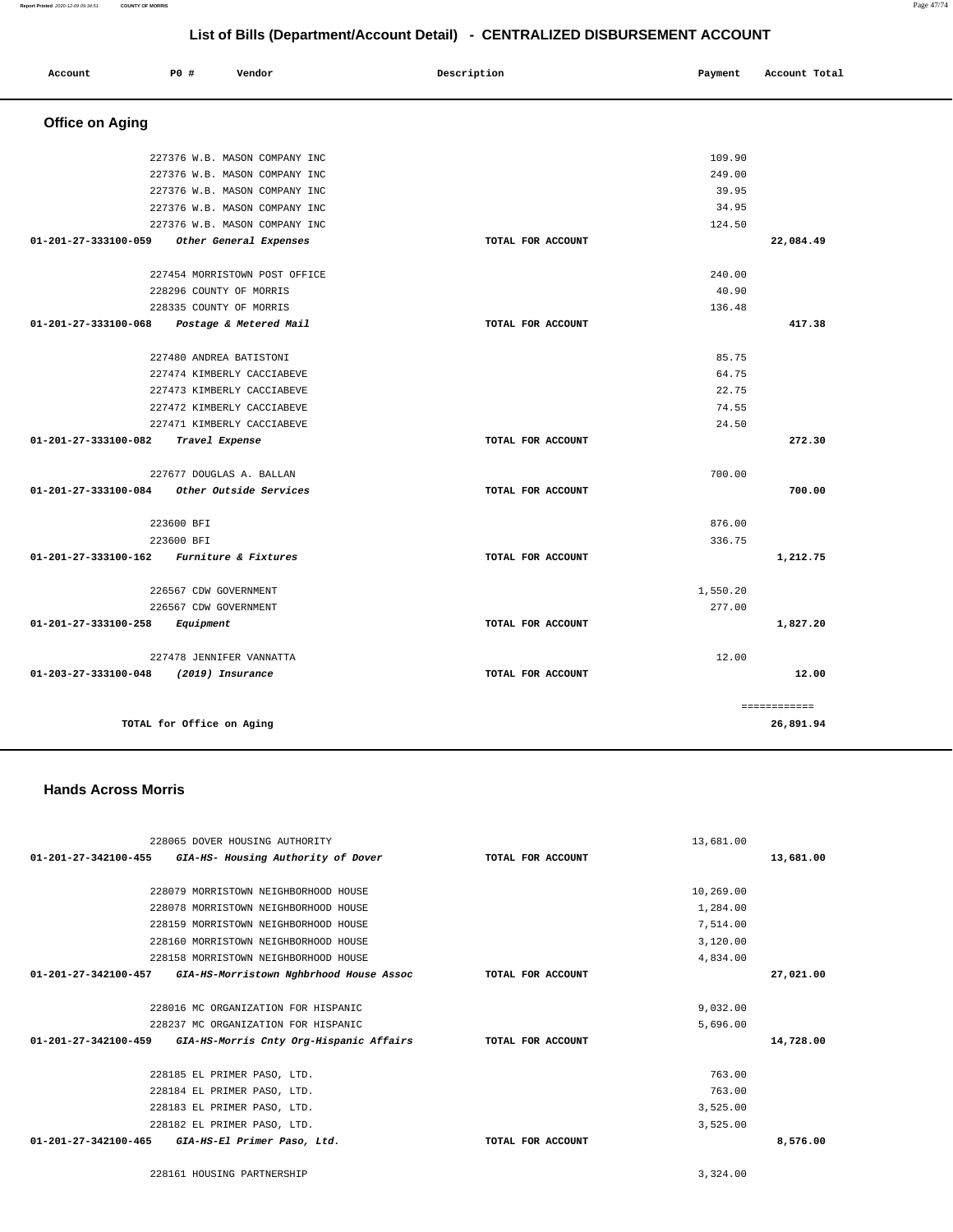### **Report Printed** 2020-12-09 09:34:51 **COUNTY OF MORRIS** Page 48/74

# **List of Bills (Department/Account Detail) - CENTRALIZED DISBURSEMENT ACCOUNT**

| Account                                     | PO#                           | Vendor                                                        | Description       | Payment   | Account Total |
|---------------------------------------------|-------------------------------|---------------------------------------------------------------|-------------------|-----------|---------------|
| <b>Hands Across Morris</b>                  |                               |                                                               |                   |           |               |
|                                             | 228155 HOUSING PARTNERSHIP    |                                                               |                   | 3.116.00  |               |
|                                             |                               | 01-201-27-342100-469 GIA-HS-Housing Ptrnshp for Morris County | TOTAL FOR ACCOUNT |           | 6,440.00      |
|                                             |                               | 228018 MENTAL HEALTH ASSOCIATION OF                           |                   | 2,011.02  |               |
| 01-201-27-342100-470                        |                               | GIA-HS-Mental Health Assc-Essex & Morris                      | TOTAL FOR ACCOUNT |           | 2,011.02      |
|                                             | 228064 NORWESCAP INC          |                                                               |                   | 596.62    |               |
|                                             | 228144 NORWESCAP INC          |                                                               |                   | 1,510.00  |               |
| 01-201-27-342100-477 GIA-HS-NORWESCAP, Inc. |                               |                                                               | TOTAL FOR ACCOUNT |           | 2,106.62      |
|                                             |                               | 228177 PARSIPPANY CHILD DAY CARE CTR.                         |                   | 1,932.00  |               |
|                                             |                               | 01-201-27-342100-478 GIA-HS-Parsippany Child Day Care Center  | TOTAL FOR ACCOUNT |           | 1,932.00      |
|                                             | 228066 CFCS - HOPE HOUSE      |                                                               |                   | 1,884.00  |               |
|                                             | 228067 CFCS - HOPE HOUSE      |                                                               |                   | 5,417.00  |               |
|                                             | 228068 CFCS - HOPE HOUSE      |                                                               |                   | 6, 123.00 |               |
|                                             | 228069 CFCS - HOPE HOUSE      |                                                               |                   | 9,185.00  |               |
| $01 - 201 - 27 - 342100 - 480$              | GIA-HS-Hope House             |                                                               | TOTAL FOR ACCOUNT |           | 22,609.00     |
|                                             |                               | 228063 HEAD START COMMUNITY                                   |                   | 650.00    |               |
|                                             |                               | 01-201-27-342100-496 GIA-HS-Head Start Community Program      | TOTAL FOR ACCOUNT |           | 650.00        |
|                                             |                               | 228156 CORNERSTONE FAMILY PROGRAMS                            |                   | 15,544.00 |               |
|                                             |                               | 228157 CORNERSTONE FAMILY PROGRAMS                            |                   | 14,790.00 |               |
|                                             |                               | 01-201-27-342100-499 GIA-HS-Cornerstone Family Programs       | TOTAL FOR ACCOUNT |           | 30,334.00     |
|                                             |                               |                                                               |                   |           | ============  |
|                                             | TOTAL for Hands Across Morris |                                                               |                   |           | 130,088.64    |

# **Collinsville Day Care**

|                                | 227683 NEWBRIDGE SERVICES INC<br>227684 NEWBRIDGE SERVICES INC |                   | 2,800.00<br>82,719.00 |
|--------------------------------|----------------------------------------------------------------|-------------------|-----------------------|
| $01 - 201 - 27 - 342200 - 483$ | GIA-Mntl Hlth-NewBridge Services, Inc.                         | TOTAL FOR ACCOUNT | 85,519.00             |
|                                | 227681 LEGAL SERVICES OF NORTHWEST                             |                   | 13,296.00             |
| $01 - 201 - 27 - 342200 - 486$ | GIA-Mntl Hlth-Lgl Srvcs of NW Jersey                           | TOTAL FOR ACCOUNT | 13,296.00             |
|                                |                                                                |                   | ------------          |
|                                | TOTAL for Collinsville Day Care                                |                   | 98,815.00             |

|                      | 226857 DEIRDRE'S HOUSE                 |                   | 13,453.00 |
|----------------------|----------------------------------------|-------------------|-----------|
| 01-201-27-342300-487 | GIA-Yth Svcs-Deidre O'Brien Child Advc | TOTAL FOR ACCOUNT | 13,453.00 |
|                      |                                        |                   |           |
|                      |                                        |                   |           |
|                      | TOTAL for DEPARTMENT 342300            |                   | 13,453.00 |
|                      |                                        |                   |           |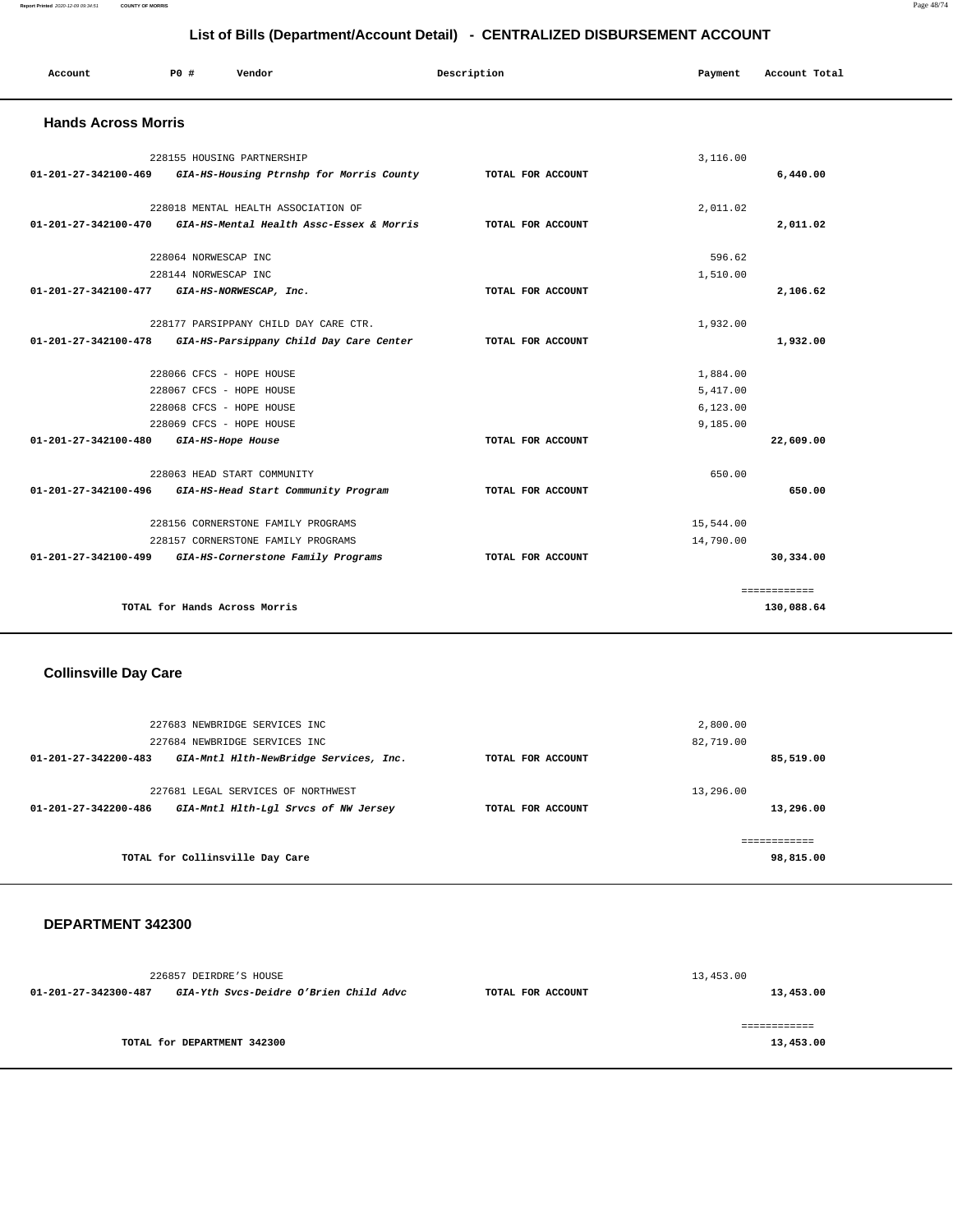**Report Printed** 2020-12-09 09:34:51 **COUNTY OF MORRIS** Page 49/74

# **List of Bills (Department/Account Detail) - CENTRALIZED DISBURSEMENT ACCOUNT**

| <b>PO #</b><br>Vendor<br>Account                                         | Description       | Payment              | Account Total             |
|--------------------------------------------------------------------------|-------------------|----------------------|---------------------------|
| DEPARTMENT 342500                                                        |                   |                      |                           |
| 227477 DAWN CENTER FOR INDEPENDENT<br>227476 DAWN CENTER FOR INDEPENDENT |                   | 8,605.00<br>1,741.00 |                           |
| 01-201-27-342500-473<br>GIA-Agng&Dsbld-DAWN Center                       | TOTAL FOR ACCOUNT |                      | 10,346.00                 |
| TOTAL for DEPARTMENT 342500                                              |                   |                      | ============<br>10,346.00 |

# **Seniors, Disabled & Veterans**

| 227082 W.B. MASON COMPANY INC<br>Office Supplies & Stationery<br>01-201-27-343100-058 | TOTAL FOR ACCOUNT | 13.41<br>13.41   |
|---------------------------------------------------------------------------------------|-------------------|------------------|
| 227676 VILLAGE SUPER MARKET, INC.<br>Other General Expenses<br>01-201-27-343100-059   | TOTAL FOR ACCOUNT | 359.29<br>359.29 |
| TOTAL for Seniors, Disabled & Veterans                                                |                   | 372.70           |

# **County Board of Social Service**

| 227160 W.B. MASON COMPANY INC                           |                   | 35.76     |           |
|---------------------------------------------------------|-------------------|-----------|-----------|
| 227160 W.B. MASON COMPANY INC                           |                   | 178.80    |           |
| 227160 W.B. MASON COMPANY INC                           |                   | 178.80    |           |
| 226220 CDW GOVERNMENT                                   |                   | 272.44    |           |
| 01-201-27-345100-058 Office Supplies & Stationery       | TOTAL FOR ACCOUNT |           | 665.80    |
|                                                         |                   |           |           |
| 227200 JERSEY CENTRAL POWER & LIGHT                     |                   | 189.16    |           |
| 227200 JERSEY CENTRAL POWER & LIGHT                     |                   | 192.14    |           |
| 227200 JERSEY CENTRAL POWER & LIGHT                     |                   | 190.30    |           |
| 227200 JERSEY CENTRAL POWER & LIGHT                     |                   | 194.82    |           |
| 227200 JERSEY CENTRAL POWER & LIGHT                     |                   | 198.73    |           |
| 227200 JERSEY CENTRAL POWER & LIGHT                     |                   | 194.72    |           |
| 01-201-27-345100-059 Other General Expenses             | TOTAL FOR ACCOUNT |           | 1,159.87  |
|                                                         |                   |           |           |
| 227162 RICOH USA, INC.                                  |                   | 7,731.90  |           |
| $01 - 201 - 27 - 345100 - 164$ Office Machines - Rental | TOTAL FOR ACCOUNT |           | 7,731.90  |
|                                                         |                   |           |           |
| 227620 CITYSIDE ARCHIVES, LLC                           |                   | 758.85    |           |
| 227185 N.J. NATURAL GAS COMPANY                         |                   | 112.48    |           |
| 228223 JERSEY CENTRAL POWER & LIGHT                     |                   | 10.96     |           |
| 228223 JERSEY CENTRAL POWER & LIGHT                     |                   | 11.25     |           |
| 228223 JERSEY CENTRAL POWER & LIGHT                     |                   | 264.18    |           |
| $01-201-27-345100-257$ Rental - Other                   | TOTAL FOR ACCOUNT |           | 1,157.72  |
|                                                         |                   |           |           |
| 226189 HINDSIGHT, INC                                   |                   | 11,258.18 |           |
| 227159 U.S. SECURITY ASSOCIATES                         |                   | 2,445.36  |           |
| 227430 U.S. SECURITY ASSOCIATES                         |                   | 1,623.45  |           |
| 227184 UNITRONIX DATA SYSTEMS INC                       |                   | 8,514.90  |           |
| 01-201-27-345100-325 Special Services                   | TOTAL FOR ACCOUNT |           | 23,841.89 |
|                                                         |                   |           |           |
| 227174 DELTA DENTAL OF NEW JERSEY, INC.                 |                   | 862.34    |           |
| 227174 DELTA DENTAL OF NEW JERSEY, INC.                 |                   | 32.10     |           |
| 227174 DELTA DENTAL OF NEW JERSEY, INC.                 |                   | 834.60    |           |
| 227158 DELTA DENTAL INSURANCE COMPANY                   |                   | 2.545.04  |           |
| 215143 DELTA DENTAL OF NEW JERSEY, INC.                 |                   | 96.30     |           |
|                                                         |                   |           |           |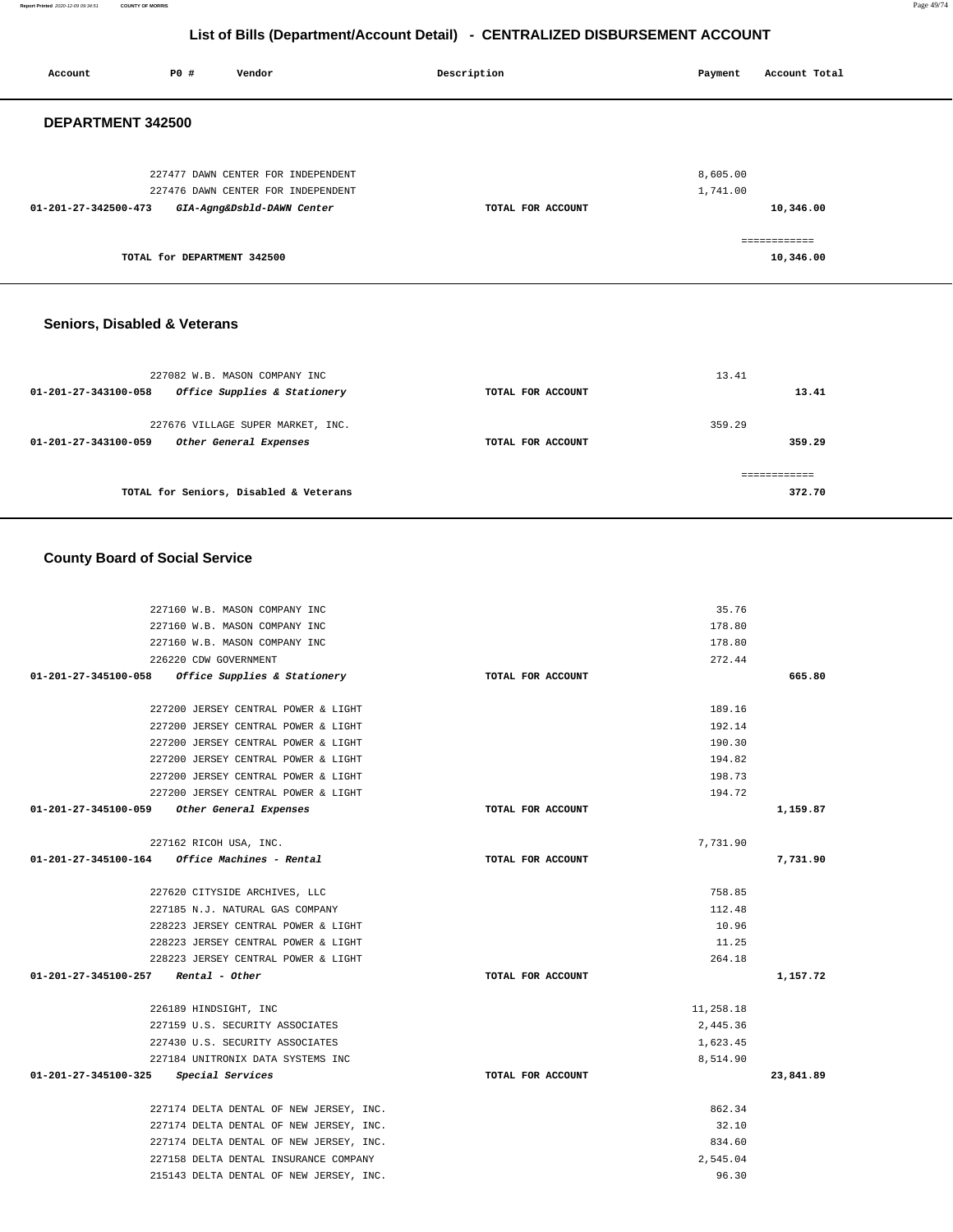| <b>PO #</b><br>Vendor<br>Account                 | Description       | Account Total<br>Payment |
|--------------------------------------------------|-------------------|--------------------------|
| <b>County Board of Social Service</b>            |                   |                          |
| 215143 DELTA DENTAL OF NEW JERSEY, INC.          |                   | 738.30                   |
| 215143 DELTA DENTAL OF NEW JERSEY, INC.          |                   | 832.48                   |
| 01-201-27-345100-329 Hospital Insurance Premiums | TOTAL FOR ACCOUNT | 5,941.16                 |
| 227199 R.D. SALES DOOR & HARDWARE LLC            |                   | 175.00                   |
| 218856 R.D. SALES DOOR & HARDWARE LLC            |                   | 3,775.00                 |
| 218856 R.D. SALES DOOR & HARDWARE LLC            |                   | 7,195.00                 |
| 01-201-27-345100-336 Repairs & Alterations       | TOTAL FOR ACCOUNT | 11,145.00                |
| 227178 LABCORP OF AMERICA HOLDINGS               |                   | 98.85                    |
| 01-201-27-345100-351 Paternity Expenses          | TOTAL FOR ACCOUNT | 98.85                    |
| 227308 NISIVOCCIA, LLP                           |                   | 41,817.00                |
| 01-203-27-345100-024<br>(2019) Audit             | TOTAL FOR ACCOUNT | 41,817.00                |
|                                                  |                   | ============             |
| TOTAL for County Board of Social Service         |                   | 93,559.19                |

### **DEPARTMENT 349110**

| 227440 ESSEX COUNTY HOSPITAL                 |                   | 3,096.62 |
|----------------------------------------------|-------------------|----------|
| Program Expenditures<br>01-201-27-349110-090 | TOTAL FOR ACCOUNT | 3,096.62 |
|                                              |                   |          |
|                                              |                   |          |
| TOTAL for DEPARTMENT 349110                  |                   | 3,096.62 |
|                                              |                   |          |

### **MV:Administration**

| 228335 COUNTY OF MORRIS                                  |                   | 7.41         |
|----------------------------------------------------------|-------------------|--------------|
| Postage & Metered Mail<br>$01 - 201 - 27 - 350100 - 068$ | TOTAL FOR ACCOUNT | 7.41         |
| 226878 R.D. SALES DOOR & HARDWARE LLC                    |                   | 575.00       |
| 226878 R.D. SALES DOOR & HARDWARE LLC                    |                   | 48.00        |
| 227319 U.S. SECURITY ASSOCIATES                          |                   | 17,227.21    |
| $01 - 201 - 27 - 350100 - 266$<br>Safety Items           | TOTAL FOR ACCOUNT | 17,850.21    |
|                                                          |                   | ------------ |
| TOTAL for MV:Administration                              |                   | 17,857.62    |

# **County Adjuster**

| 227446 W.B. MASON COMPANY INC                            |                   | 38.42  |
|----------------------------------------------------------|-------------------|--------|
| Office Supplies & Stationery<br>01-201-27-357100-058     | TOTAL FOR ACCOUNT | 38.42  |
| 228296 COUNTY OF MORRIS                                  |                   | 101.55 |
| 228335 COUNTY OF MORRIS                                  |                   | 382.52 |
| Postage & Metered Mail<br>$01 - 201 - 27 - 357100 - 068$ | TOTAL FOR ACCOUNT | 484.07 |
|                                                          |                   |        |
| TOTAL for County Adjuster                                |                   | 522.49 |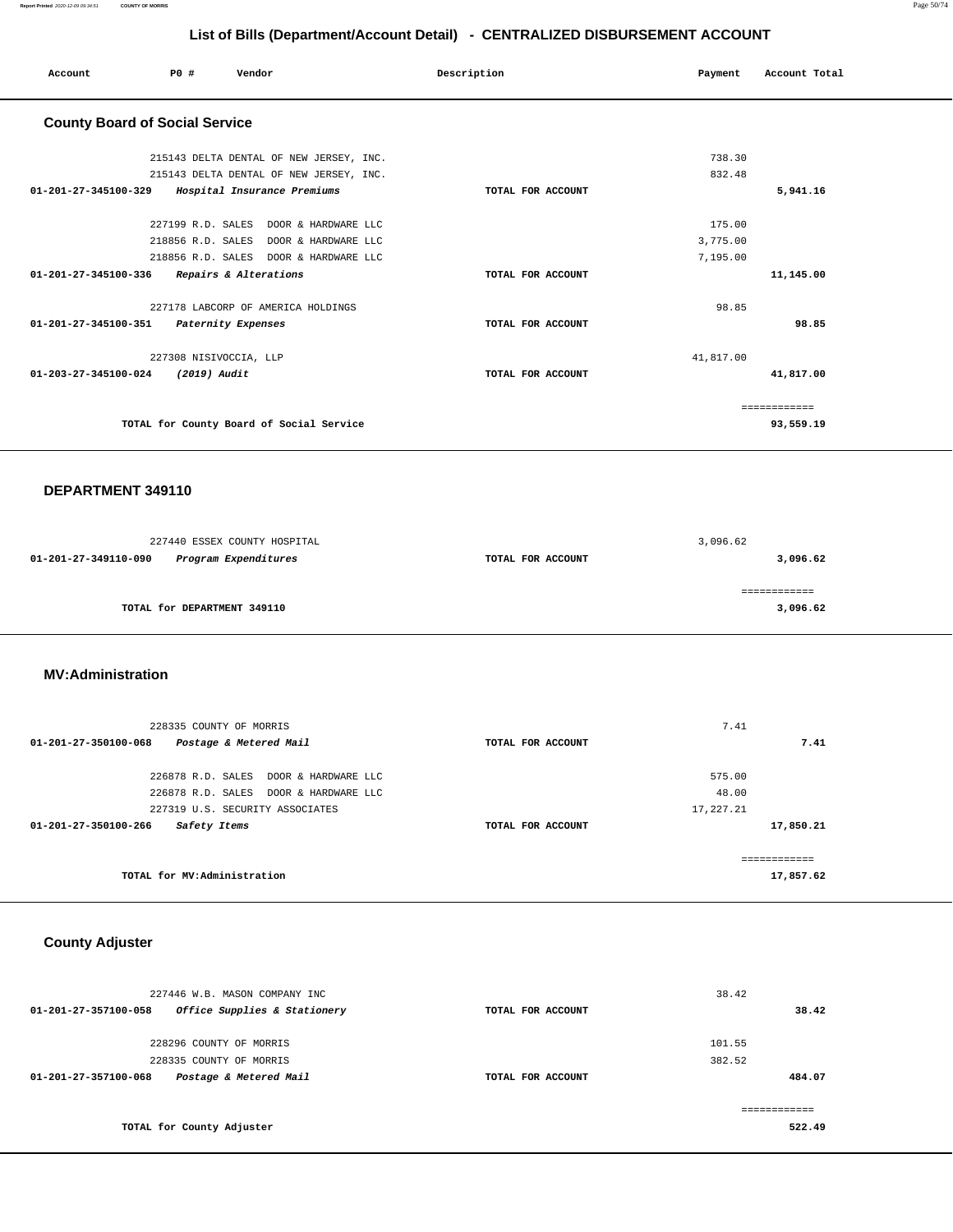| Account | P0 # | Vendor | Description | Payment | Account Total |
|---------|------|--------|-------------|---------|---------------|
|         |      |        |             |         |               |

# **County Library**

| 226936 BAKER & TAYLOR BOOKS                    |                   | 119.94    |              |
|------------------------------------------------|-------------------|-----------|--------------|
| 226936 BAKER & TAYLOR BOOKS                    |                   | 114.39    |              |
| 226936 BAKER & TAYLOR BOOKS                    |                   | $-153.01$ |              |
| 226936 BAKER & TAYLOR BOOKS                    |                   | 34.64     |              |
| 226936 BAKER & TAYLOR BOOKS                    |                   | 257.55    |              |
| 226936 BAKER & TAYLOR BOOKS                    |                   | 208.15    |              |
| 226936 BAKER & TAYLOR BOOKS                    |                   | 30.69     |              |
| 226936 BAKER & TAYLOR BOOKS                    |                   | 33.57     |              |
| 226936 BAKER & TAYLOR BOOKS                    |                   | $-36.09$  |              |
| 226938 BAKER & TAYLOR BOOKS                    |                   | 69.55     |              |
| 226938 BAKER & TAYLOR BOOKS                    |                   | 9.26      |              |
| 226938 BAKER & TAYLOR BOOKS                    |                   | 46.17     |              |
| 226938 BAKER & TAYLOR BOOKS                    |                   | 183.85    |              |
| 226938 BAKER & TAYLOR BOOKS                    |                   | 0.49      |              |
| 226938 BAKER & TAYLOR BOOKS                    |                   | $-16.14$  |              |
| 226938 BAKER & TAYLOR BOOKS                    |                   | $-16.37$  |              |
| 226962 OXFORD UNIVERSITY PRESS                 |                   | 890.00    |              |
| 225304 RECORDED BOOKS LLC                      |                   | 1,500.00  |              |
| 225304 RECORDED BOOKS LLC                      |                   | 3,000.00  |              |
| 214425 MARTINDALE -HUBBELL                     |                   | 96.16     |              |
| 226991 UNIWORLD BUSINESS PUBLICATIONS INC.     |                   | 878.00    |              |
| 01-201-29-390100-028 Books & Periodicals       | TOTAL FOR ACCOUNT |           | 7,250.80     |
| 228296 COUNTY OF MORRIS                        |                   | 280.36    |              |
| 228335 COUNTY OF MORRIS                        |                   | 1,284.32  |              |
| 01-201-29-390100-068<br>Postage & Metered Mail | TOTAL FOR ACCOUNT |           | 1,564.68     |
| 226968 RICOH USA, INC.                         |                   | 10.50     |              |
| 226968 RICOH USA, INC.                         |                   | 36.12     |              |
| 226968 RICOH USA, INC.                         |                   | 32.83     |              |
| 226968 RICOH USA, INC.                         |                   | 64.61     |              |
| 226968 RICOH USA, INC.                         |                   | 127.47    |              |
| 226968 RICOH USA, INC.                         |                   | 84.49     |              |
| 226968 RICOH USA, INC.                         |                   | 47.88     |              |
| 226968 RICOH USA, INC.                         |                   | 56.49     |              |
| $01 - 201 - 29 - 390100 - 069$ Printing        | TOTAL FOR ACCOUNT |           | 460.39       |
| 226986 RICOH USA, INC.                         |                   | 602.93    |              |
| 227091 RICOH USA, INC.                         |                   | 946.60    |              |
| 227091 RICOH USA, INC.                         |                   | 946.60    |              |
| 01-201-29-390100-164 Office Machines - Rental  | TOTAL FOR ACCOUNT |           | 2,496.13     |
|                                                |                   |           |              |
|                                                |                   |           | ============ |
| TOTAL for County Library                       |                   |           | 11,772.00    |

# **County Superintendent of Schoo**

| 228296 COUNTY OF MORRIS<br>228335 COUNTY OF MORRIS |                   | 63.65<br>146.22 |
|----------------------------------------------------|-------------------|-----------------|
| Postage & Metered Mail<br>01-201-29-392100-068     | TOTAL FOR ACCOUNT | 209.87          |
|                                                    |                   |                 |
| TOTAL for County Superintendent of Schoo           |                   | 209.87          |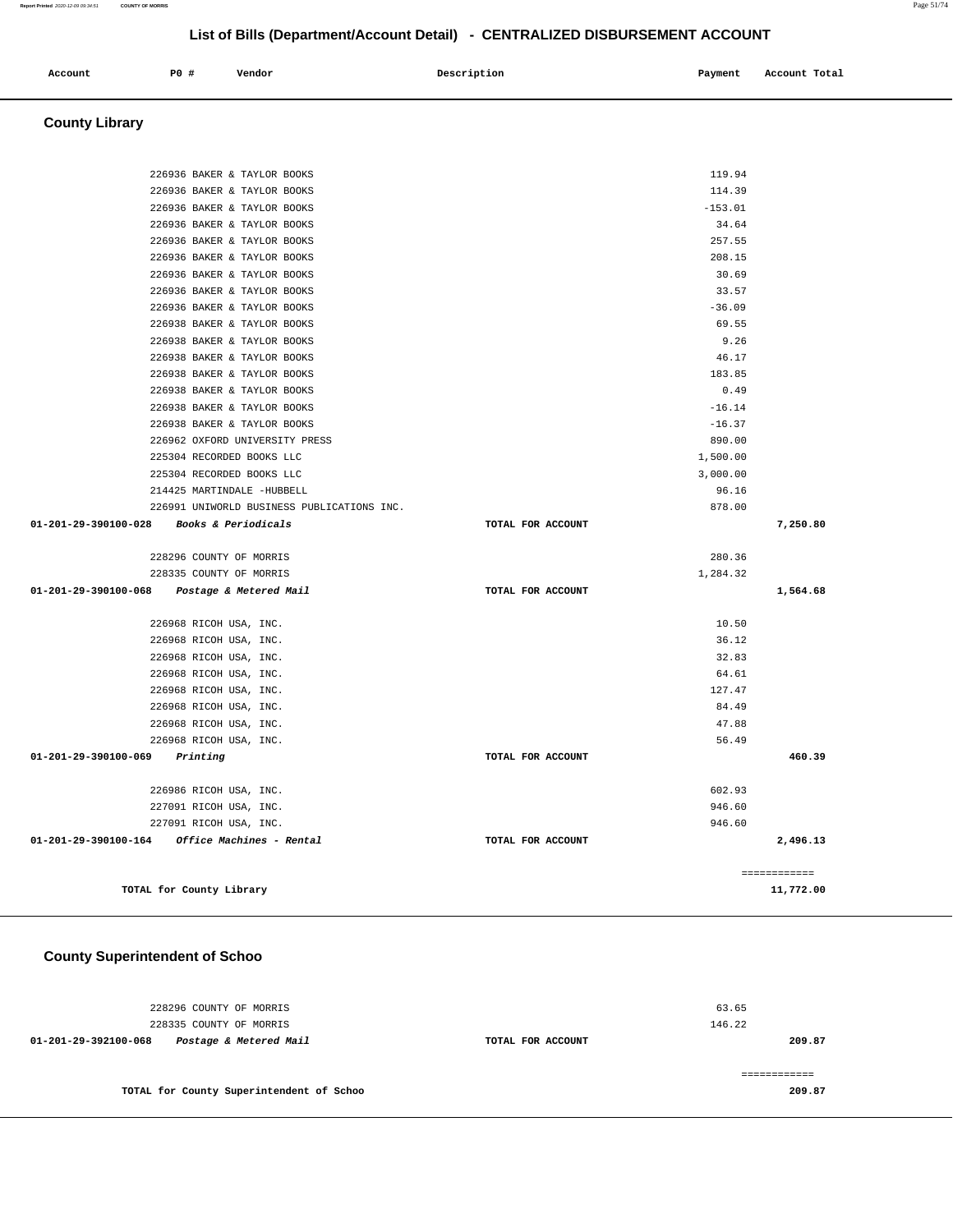| Account                               | P0 #         | Vendor                                   | Description       | Payment    | Account Total              |
|---------------------------------------|--------------|------------------------------------------|-------------------|------------|----------------------------|
| <b>Contribution to County College</b> |              |                                          |                   |            |                            |
| 01-201-29-395100-090                  | Expenditures | 228270 COUNTY COLLEGE OF MORRIS          | TOTAL FOR ACCOUNT | 417,576.59 | 417,576.59                 |
|                                       |              | TOTAL for Contribution to County College |                   |            | ============<br>417,576.59 |

# **Rutgers Extension Service**

| 226940 W.B. MASON COMPANY INC                         |                   | 49.98        |
|-------------------------------------------------------|-------------------|--------------|
| 01-201-29-396100-058<br>Office Supplies & Stationery  | TOTAL FOR ACCOUNT | 49.98        |
|                                                       |                   |              |
| 228296 COUNTY OF MORRIS                               |                   | 3.70         |
| 228335 COUNTY OF MORRIS                               |                   | 439.69       |
| 01-201-29-396100-068<br>Postage & Metered Mail        | TOTAL FOR ACCOUNT | 443.39       |
| 226944 RICOH USA, INC.                                |                   | 1,655.55     |
| <i><b>Office Machines</b></i><br>01-201-29-396100-163 | TOTAL FOR ACCOUNT | 1,655.55     |
|                                                       |                   | ============ |
| TOTAL for Rutgers Extension Service                   |                   | 2,148.92     |
|                                                       |                   |              |

# **Rmb Out of Cty Two Yr Coll**

| TOTAL for Rmb Out of Cty Two Yr Coll                            |                   |          | -------------<br>11,695.80 |
|-----------------------------------------------------------------|-------------------|----------|----------------------------|
| Rmb Out of Cty Two Yr Coll Expenditures<br>01-201-29-397100-090 | TOTAL FOR ACCOUNT |          | 11,695.80                  |
| 228287 SUSSEX COUNTY COMMUNITY COLLEGE                          |                   | 103.74   |                            |
| 228269 BERGEN COMMUNITY COLLEGE                                 |                   | 2.00     |                            |
| 228269 BERGEN COMMUNITY COLLEGE                                 |                   | 178.44   |                            |
| 228268 BERGEN COMMUNITY COLLEGE                                 |                   | 2.00     |                            |
| 228268 BERGEN COMMUNITY COLLEGE                                 |                   | 178.44   |                            |
| 228267 BERGEN COMMUNITY COLLEGE                                 |                   | 1,414.70 |                            |
| 228267 BERGEN COMMUNITY COLLEGE                                 |                   | 102.00   |                            |
| 228267 BERGEN COMMUNITY COLLEGE                                 |                   | 9,714.48 |                            |
|                                                                 |                   |          |                            |

# **Fire and Police Academy**

| 227100 W.B. MASON COMPANY INC                        |                   | 315.27   |
|------------------------------------------------------|-------------------|----------|
| 227224 W.B. MASON COMPANY INC                        |                   | 573.00   |
| 225515 W.B. MASON COMPANY INC                        |                   | 409.51   |
| 01-201-29-407100-058<br>Office Supplies & Stationery | TOTAL FOR ACCOUNT | 1,297.78 |
|                                                      |                   |          |
| 227218 RICOH USA, INC.                               |                   | 622.51   |
| 01-201-29-407100-059<br>Other General Expenses       | TOTAL FOR ACCOUNT | 622.51   |
|                                                      |                   |          |
| 227647 FEDEX                                         |                   | 24.98    |
| 228296 COUNTY OF MORRIS                              |                   | 88.10    |
| 228335 COUNTY OF MORRIS                              |                   | 84.17    |
|                                                      |                   |          |
| 01-201-29-407100-068<br>Postage & Metered Mail       | TOTAL FOR ACCOUNT | 197.25   |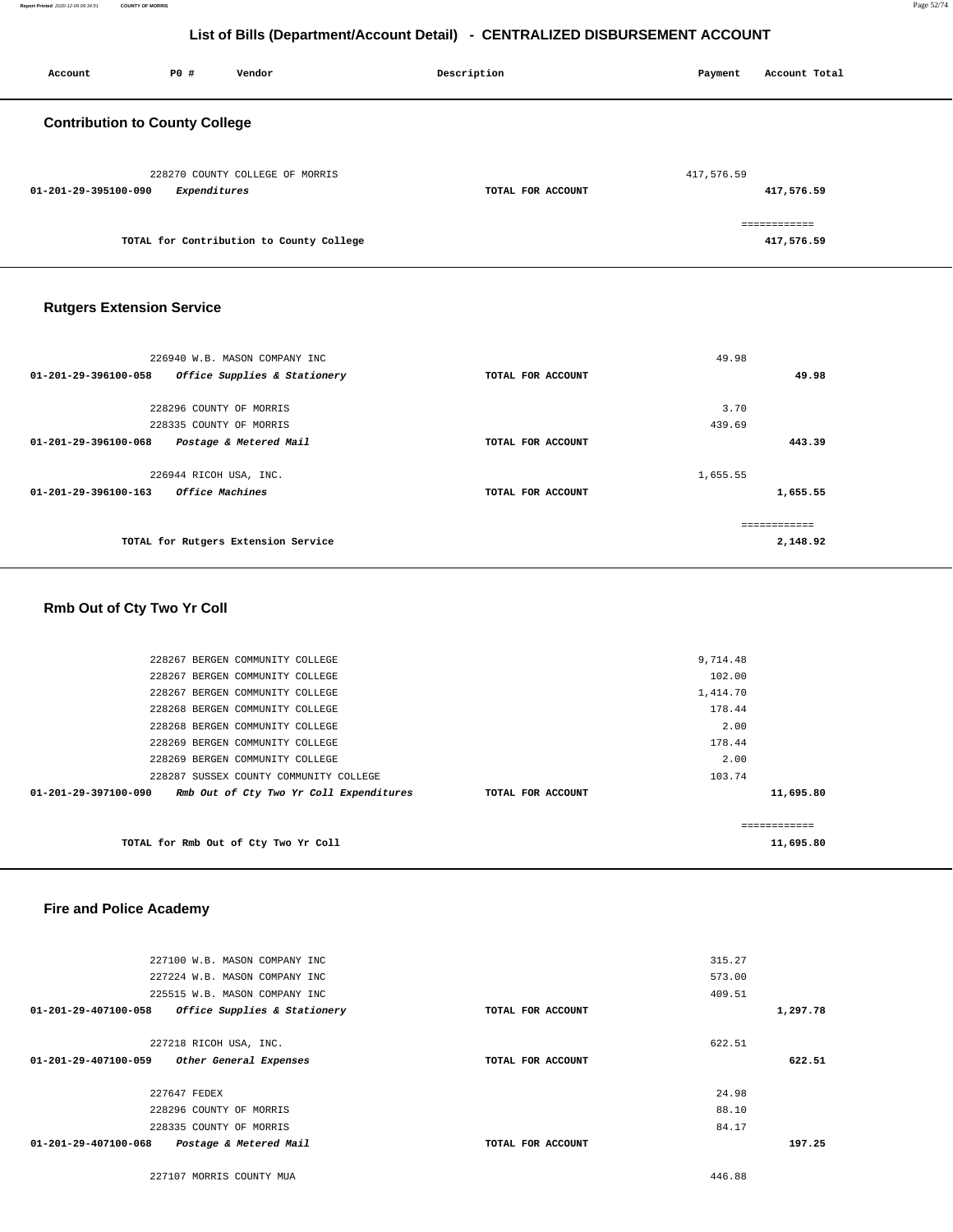| 227258 NATIONAL FUEL OIL INC.           | 5,614.06          |           |
|-----------------------------------------|-------------------|-----------|
| 227258 NATIONAL FUEL OIL INC.           | 5,013.74          |           |
| 01-201-31-430100-136 Diesel Fuel        | TOTAL FOR ACCOUNT | 17,408.20 |
|                                         |                   |           |
| 227322 JERSEY CENTRAL POWER & LIGHT     | 19.78             |           |
| 227321 JERSEY CENTRAL POWER & LIGHT     | 18.77             |           |
| 227359 JERSEY CENTRAL POWER & LIGHT     | 309.09            |           |
| 227360 JERSEY CENTRAL POWER & LIGHT     | 574.73            |           |
| 227358 JERSEY CENTRAL POWER & LIGHT     | 30.19             |           |
| 227831 JERSEY CENTRAL POWER & LIGHT     | 11,406.66         |           |
| 227832 JERSEY CENTRAL POWER & LIGHT     | 15, 363. 24       |           |
| 227426 JERSEY CENTRAL POWER & LIGHT     | 34,879.58         |           |
| 227093 JERSEY CENTRAL POWER & LIGHT     | 32.61             |           |
| 227092 JERSEY CENTRAL POWER & LIGHT     | 38.14             |           |
| 01-201-31-430100-137 Electricity        | TOTAL FOR ACCOUNT | 62,672.79 |
|                                         |                   |           |
| 227629 DIRECT ENERGY BUSINESS MARKETING | 157.78            |           |
| 227547 N.J. NATURAL GAS COMPANY         | 442.65            |           |
| 227833 PSE&G CO                         | 975.82            |           |
| 227220 SUBURBAN PROPANE -2347           | $-340.07$         |           |
| 227220 SUBURBAN PROPANE -2347           | 490.41            |           |
| 227220 SUBURBAN PROPANE -2347           | 3.48              |           |
| 227220 SUBURBAN PROPANE -2347           | 9.92              |           |
| 227220 SUBURBAN PROPANE -2347           | 505.24            |           |
| 227220 SUBURBAN PROPANE -2347           | 3.48              |           |
|                                         |                   |           |

227258 NATIONAL FUEL OIL INC. 975.60 227258 NATIONAL FUEL OIL INC. 5,804.80

### **Utilities**

| <b>Fire and Police Academy</b> |                                                  |                   |          |              |
|--------------------------------|--------------------------------------------------|-------------------|----------|--------------|
|                                | 227107 MORRIS COUNTY MUA                         |                   | 377.05   |              |
| 01-201-29-407100-143           | Rubbish & Trash Removal                          | TOTAL FOR ACCOUNT |          | 823.93       |
|                                | 227217 RICOH USA, INC.                           |                   | 962.41   |              |
| $01 - 201 - 29 - 407100 - 164$ | Office Machines - Rental                         | TOTAL FOR ACCOUNT |          | 962.41       |
|                                | 227222 AIRPOWER INTERNATIONAL INC.               |                   | 123.50   |              |
|                                | 227604 AIRPOWER INTERNATIONAL INC.               |                   | 414.80   |              |
|                                | 227597 AIRPOWER INTERNATIONAL INC.               |                   | 125.00   |              |
| $01 - 201 - 29 - 407100 - 223$ | Building Repairs                                 | TOTAL FOR ACCOUNT |          | 663.30       |
|                                | 227108 VEOLIA ES TECHNICAL SOLUTIONS, LLC        |                   | 7,629.41 |              |
|                                | 01-201-29-407100-231 Hazardous Material Disposal | TOTAL FOR ACCOUNT |          | 7.629.41     |
|                                | 227644 MORRISTOWN LUMBER &                       |                   | 11.06    |              |
| $01 - 201 - 29 - 407100 - 239$ | Small Tools                                      | TOTAL FOR ACCOUNT |          | 11.06        |
|                                | 223666 NEW JERSEY FIRE EQUIPMENT COMPANY         |                   | 738.00   |              |
|                                | 223666 NEW JERSEY FIRE EQUIPMENT COMPANY         |                   | 260.00   |              |
|                                | 223666 NEW JERSEY FIRE EQUIPMENT COMPANY         |                   | 940.00   |              |
|                                | 223666 NEW JERSEY FIRE EQUIPMENT COMPANY         |                   | 42.00    |              |
|                                | 223666 NEW JERSEY FIRE EQUIPMENT COMPANY         |                   | 418.00   |              |
|                                | 223666 NEW JERSEY FIRE EQUIPMENT COMPANY         |                   | 66.00    |              |
|                                | 223666 NEW JERSEY FIRE EQUIPMENT COMPANY         |                   | 615.00   |              |
|                                | 227221 MEGGIT TRAINING SYSTEMS INC.              |                   | 350.00   |              |
| $01 - 201 - 29 - 407100 - 262$ | Machinery Repairs & Parts                        | TOTAL FOR ACCOUNT |          | 3,429.00     |
|                                |                                                  |                   |          | ============ |
|                                | TOTAL for Fire and Police Academy                |                   |          | 15,636.65    |

# **List of Bills (Department/Account Detail) - CENTRALIZED DISBURSEMENT ACCOUNT**

 **Account** 20 **P P**  $\uparrow$  **Payment** Payment Account Total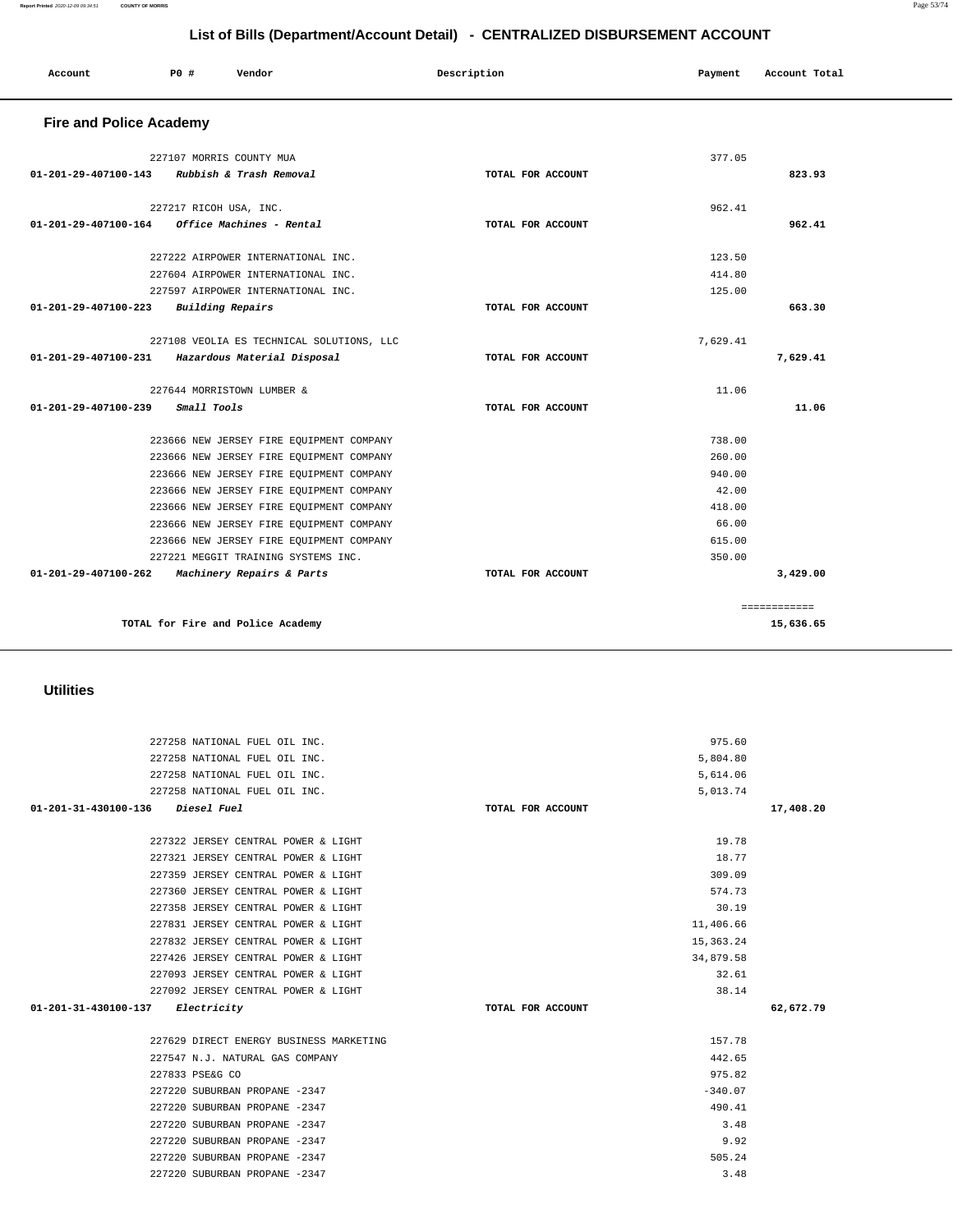| Account                        | PO#                                                                    | Vendor                                                                                                                                                                                                  | Description       | Payment                                                                 | Account Total              |
|--------------------------------|------------------------------------------------------------------------|---------------------------------------------------------------------------------------------------------------------------------------------------------------------------------------------------------|-------------------|-------------------------------------------------------------------------|----------------------------|
| <b>Utilities</b>               |                                                                        |                                                                                                                                                                                                         |                   |                                                                         |                            |
|                                | 227835 WOODRUFF ENERGY                                                 | 227220 SUBURBAN PROPANE -2347<br>227432 N.J. NATURAL GAS COMPANY<br>227313 ELIZABETHTOWN GAS COMPANY<br>227596 SUBURBAN PROPANE -2347<br>227596 SUBURBAN PROPANE -2347<br>227596 SUBURBAN PROPANE -2347 |                   | 9.92<br>1,680.60<br>297.77<br>275.22<br>1,186.99<br>3.48<br>9.92        |                            |
| 01-201-31-430100-141           | Natural Gas                                                            |                                                                                                                                                                                                         | TOTAL FOR ACCOUNT |                                                                         | 5,712.61                   |
| 01-201-31-430100-143           |                                                                        | 226926 MORRIS COUNTY MUNICIPAL<br>226926 MORRIS COUNTY MUNICIPAL<br>Rubbish & Trash Removal                                                                                                             | TOTAL FOR ACCOUNT | 1,964.00<br>2,935.64                                                    | 4,899.64                   |
|                                | 226910 AT&T<br>226910 AT&T<br>226909 A T & T CORP.<br>224745 CONNECTEK | 227525 CABLEVISION LIGHTPATH INC.<br>226908 CABLEVISION LIGHTPATH NJ LLC<br>227007 MILLENNIUM COMMUNICATIONS                                                                                            |                   | 5,037.90<br>21.01<br>19.21<br>3.232.42<br>558.27<br>820.00<br>10,390.00 |                            |
| 01-201-31-430100-146           | Telephone                                                              |                                                                                                                                                                                                         | TOTAL FOR ACCOUNT |                                                                         | 20,078.81                  |
| $01 - 201 - 31 - 430100 - 147$ | Water                                                                  | 227631 SOUTHEAST MORRIS COUNTY<br>227627 TOWNSHIP OF RANDOLPH                                                                                                                                           | TOTAL FOR ACCOUNT | 149.32<br>71.53                                                         | 220.85                     |
|                                | TOTAL for Utilities                                                    |                                                                                                                                                                                                         |                   |                                                                         | ============<br>110,992.90 |

 **Nutrition** 

|                              | 227479 JESSICA JIMENEZ             |                   | 12.00        |
|------------------------------|------------------------------------|-------------------|--------------|
|                              | 227479 JESSICA JIMENEZ             |                   | 12.00        |
| 01-201-41-716100-048         | Insurance                          | TOTAL FOR ACCOUNT | 24.00        |
|                              |                                    |                   |              |
|                              | 227621 OFFICE CONCEPTS GROUP, INC. | 159.00            |              |
|                              | 227621 OFFICE CONCEPTS GROUP, INC. | 159.00            |              |
|                              | 227080 V.E. RALPH & SON INC.       |                   | 819.20       |
|                              | 227396 W.B. MASON COMPANY INC      |                   | 5.52         |
| 01-201-41-716100-059         | Other General Expenses             | TOTAL FOR ACCOUNT | 1,142.72     |
|                              |                                    |                   |              |
|                              | 227479 JESSICA JIMENEZ             |                   | 46.20        |
|                              | 227479 JESSICA JIMENEZ             |                   | 15.40        |
|                              | 227875 JESSICA JIMENEZ             |                   | 30.52        |
| 01-201-41-716100-082         | Travel Expense                     | TOTAL FOR ACCOUNT | 92.12        |
|                              |                                    |                   |              |
|                              | 227452 PATRICIA W. GIBBONS         |                   | 324.52       |
| 01-201-41-716100-084         | Other Outside Services             | TOTAL FOR ACCOUNT | 324.52       |
|                              |                                    |                   |              |
|                              | 227691 NU-WAY CONCESSIONAIRES INC  | 11,753.14         |              |
| 01-201-41-716100-185<br>Food |                                    | TOTAL FOR ACCOUNT | 11,753.14    |
|                              |                                    |                   |              |
|                              | 227478 JENNIFER VANNATTA           |                   | 3.50         |
| 01-203-41-716100-082         | (2019) Travel Expense              | TOTAL FOR ACCOUNT | 3.50         |
|                              |                                    |                   |              |
|                              |                                    |                   | ============ |
| TOTAL for Nutrition          |                                    |                   | 13,340.00    |

**Report Printed** 2020-12-09 09:34:51 **COUNTY OF MORRIS** Page 54/74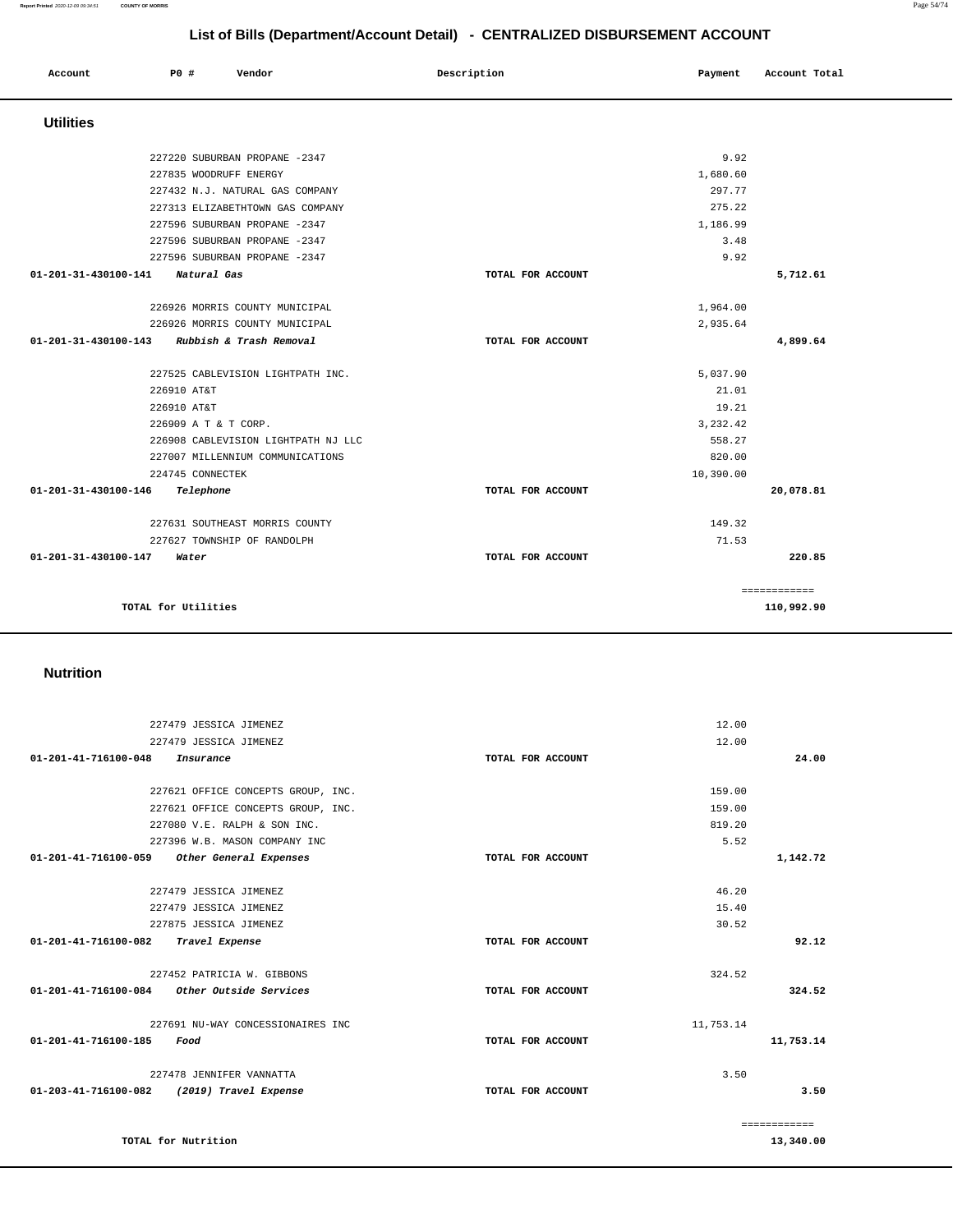| Account                   | <b>PO #</b>                  | Vendor                             | Description       | Payment  | Account Total |
|---------------------------|------------------------------|------------------------------------|-------------------|----------|---------------|
| <b>Cash Held In Trust</b> |                              |                                    |                   |          |               |
|                           |                              | 227003 FIRST PRIORITY EMERGENCY    |                   | 110.00   |               |
|                           |                              | 216708 MORRISTOWN ER MED ASSOC LLC |                   | 1,378.00 |               |
|                           |                              | 221452 MORRISTOWN ER MED ASSOC LLC |                   | 1,109.00 |               |
|                           |                              | 221452 MORRISTOWN ER MED ASSOC LLC |                   | 1,109.00 |               |
| 01-204-55-999999-520      |                              | Other Expenses CP                  | TOTAL FOR ACCOUNT |          | 3,706.00      |
|                           |                              |                                    |                   |          | ------------  |
|                           | TOTAL for Cash Held In Trust |                                    |                   |          | 3,706.00      |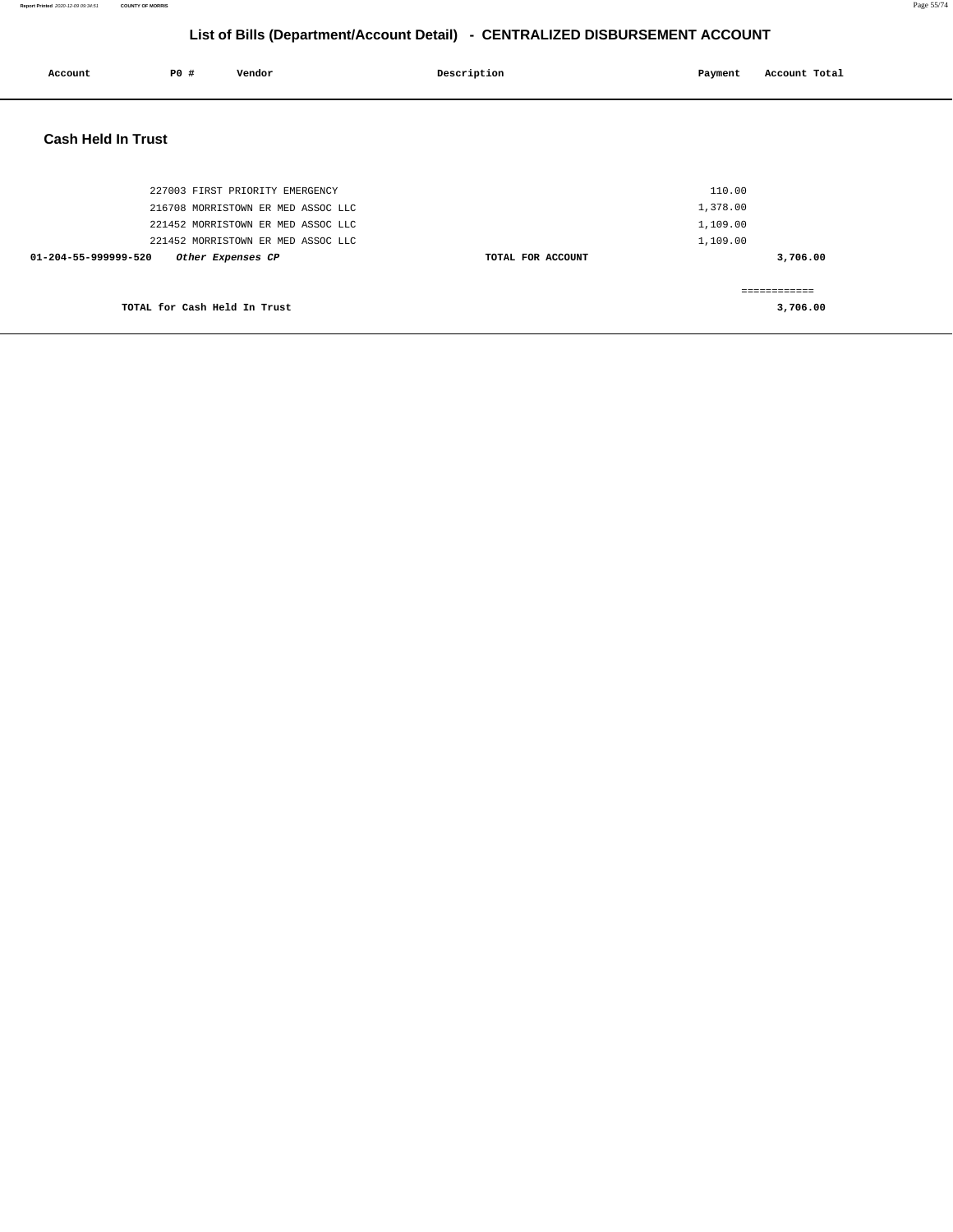**Report Printed** 2020-12-09 09:34:51 **COUNTY OF MORRIS** Page 56/74

# **List of Bills (Department/Account Detail) - CENTRALIZED DISBURSEMENT ACCOUNT**

| Account              | P0 #                        | Vendor                                   | Description       | Payment  | Account Total            |
|----------------------|-----------------------------|------------------------------------------|-------------------|----------|--------------------------|
| DEPARTMENT 718015    |                             |                                          | <b>Grant Fund</b> |          |                          |
|                      |                             | 225405 FLEMINGTON DEPT STORE INC         |                   | 1,274.70 |                          |
|                      |                             | 225406 FLEMINGTON DEPT STORE INC         |                   | 787.83   |                          |
| 02-213-41-718015-392 |                             | Helping Hand Grant 14-19(9/1/19-8/31/20) | TOTAL FOR ACCOUNT |          | 2,062.53                 |
|                      | TOTAL for DEPARTMENT 718015 |                                          |                   |          | ============<br>2,062.53 |

# **DEPARTMENT 718105**

| 228292 COUNTY OF MORRIS                                             |                   | 55.80    |
|---------------------------------------------------------------------|-------------------|----------|
| 227502 CAROLE A. HUDSON                                             |                   | 1,960.00 |
| 228334 COUNTY OF MORRIS                                             |                   | 262.78   |
| Public Health Emer Grant $(7/1/20-6/30/21)$<br>02-213-41-718105-391 | TOTAL FOR ACCOUNT | 2,278.58 |
| TOTAL for DEPARTMENT 718105                                         |                   | 2,278.58 |

### **DEPARTMENT 734040**

| 223399 BFI                                                       |                   | 564.00    |              |
|------------------------------------------------------------------|-------------------|-----------|--------------|
| 223399 BFI                                                       |                   | 319.50    |              |
| 223399 BFI                                                       |                   | 303.00    |              |
| 223399 BFI                                                       |                   | 432.00    |              |
| 223399 BFI                                                       |                   | 507.00    |              |
| 223399 BFI                                                       |                   | 1,158.75  |              |
| 227437 BFI                                                       |                   | 19,610.00 |              |
| 227179 OFFICE CONCEPTS GROUP, INC.                               |                   | 1,500.00  |              |
| 226312 OFFICE CONCEPTS GROUP, INC.                               |                   | 419.88    |              |
| 226312 OFFICE CONCEPTS GROUP, INC.                               |                   | 279.92    |              |
| 02-213-41-734040-391<br>CARES COVID-19 (CRF) HS (9/1/20-12/4/20) | TOTAL FOR ACCOUNT |           | 25,094.05    |
|                                                                  |                   |           | ------------ |
| TOTAL for DEPARTMENT 734040                                      |                   |           | 25,094.05    |

# **TANF**

| 227888 COUNTY OF MORRIS<br>227923 CHANGE & RESPONSE STRATEGIES, LLC | 21,950.57<br>480.00 |           |
|---------------------------------------------------------------------|---------------------|-----------|
| 02-213-41-741015-392<br>WFNJ-TANF (7/1/19-12/31/20)                 | TOTAL FOR ACCOUNT   | 22,430.57 |
|                                                                     |                     |           |
| TOTAL for TANF                                                      |                     | 22,430.57 |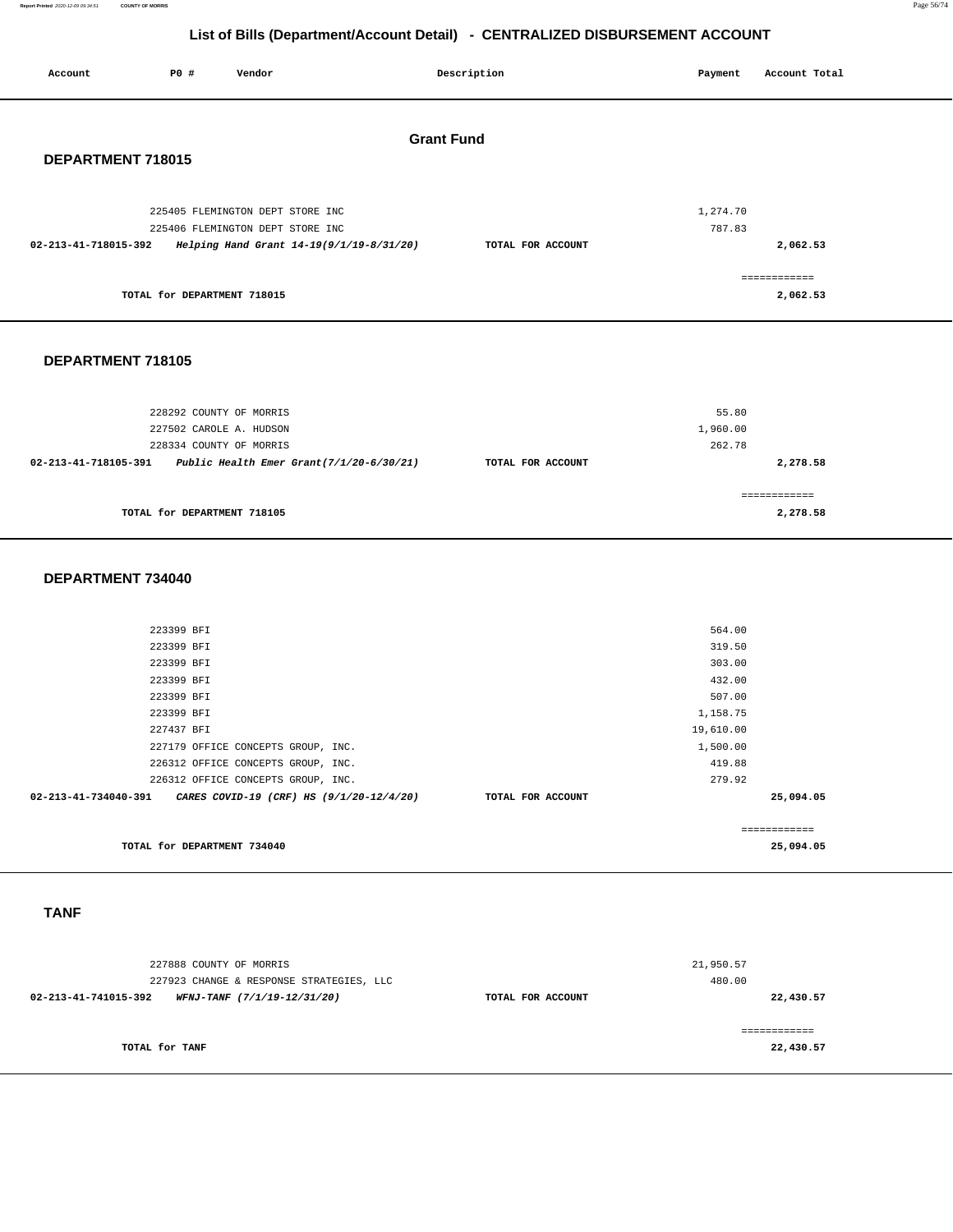**Report Printed** 2020-12-09 09:34:51 **COUNTY OF MORRIS** Page 57/74

# **List of Bills (Department/Account Detail) - CENTRALIZED DISBURSEMENT ACCOUNT**

| <b>PO #</b><br>Account<br>Vendor                                                                                                                                                                                                                                                                                                                                                                                                                 | Description       | Payment<br>Account Total                                                                                                                   |
|--------------------------------------------------------------------------------------------------------------------------------------------------------------------------------------------------------------------------------------------------------------------------------------------------------------------------------------------------------------------------------------------------------------------------------------------------|-------------------|--------------------------------------------------------------------------------------------------------------------------------------------|
| <b>General Assistance</b>                                                                                                                                                                                                                                                                                                                                                                                                                        |                   |                                                                                                                                            |
| 227888 COUNTY OF MORRIS<br>227923 CHANGE & RESPONSE STRATEGIES, LLC<br>02-213-41-741020-392<br>WFNJ-General Assistance(7/1/19-12/31/20)                                                                                                                                                                                                                                                                                                          | TOTAL FOR ACCOUNT | 11,850.46<br>600.00<br>12,450.46<br>============                                                                                           |
| TOTAL for General Assistance                                                                                                                                                                                                                                                                                                                                                                                                                     |                   | 12,450.46                                                                                                                                  |
| <b>General Assistance</b>                                                                                                                                                                                                                                                                                                                                                                                                                        |                   |                                                                                                                                            |
| 227888 COUNTY OF MORRIS<br>02-213-41-741120-392<br>WFNJ-General Assistance(7/1/20-12/31/21)                                                                                                                                                                                                                                                                                                                                                      | TOTAL FOR ACCOUNT | 1,015.12<br>1,015.12                                                                                                                       |
| TOTAL for General Assistance                                                                                                                                                                                                                                                                                                                                                                                                                     |                   | ============<br>1,015.12                                                                                                                   |
| DEPARTMENT 741130                                                                                                                                                                                                                                                                                                                                                                                                                                |                   |                                                                                                                                            |
| 227888 COUNTY OF MORRIS<br>02-213-41-741130-392<br>WFNJ-WLLP (7/1/20-12/31/21)                                                                                                                                                                                                                                                                                                                                                                   | TOTAL FOR ACCOUNT | 5,952.73<br>5,952.73                                                                                                                       |
| TOTAL for DEPARTMENT 741130                                                                                                                                                                                                                                                                                                                                                                                                                      |                   | ============<br>5,952.73                                                                                                                   |
| DEPARTMENT 742105                                                                                                                                                                                                                                                                                                                                                                                                                                |                   |                                                                                                                                            |
| 226946 CENTURYLINK<br>226959 MIDDLE ATLANTIC CAREER<br>226942 W.B. MASON COMPANY INC<br>226939 W.B. MASON COMPANY INC<br>227888 COUNTY OF MORRIS<br>227888 COUNTY OF MORRIS<br>227777 ACE HEALTHCARE TRAINING<br>227778 ACE HEALTHCARE TRAINING<br>227779 ACE HEALTHCARE TRAINING<br>225447 AT&T<br>226945 AT&T<br>227923 CHANGE & RESPONSE STRATEGIES, LLC<br>227084 SHI INTERNATIONAL CORP<br>02-213-41-742105-391 WIOA Adult (7/1/19-6/30/21) | TOTAL FOR ACCOUNT | 36.75<br>145.00<br>404.14<br>65.76<br>28,735.54<br>415.38<br>2,500.00<br>800.00<br>800.00<br>9.28<br>11.19<br>960.00<br>77.65<br>34,960.69 |
| TOTAL for DEPARTMENT 742105                                                                                                                                                                                                                                                                                                                                                                                                                      |                   | ============<br>34,960.69                                                                                                                  |

| 226946 CENTURYLINK                    | 83.62  |
|---------------------------------------|--------|
| 226959 MIDDLE ATLANTIC CAREER         | 330.00 |
| 227390 NEW HORIZONS COMPUTER LEARNING | 800.00 |
| 226942 W.B. MASON COMPANY INC         | 919 76 |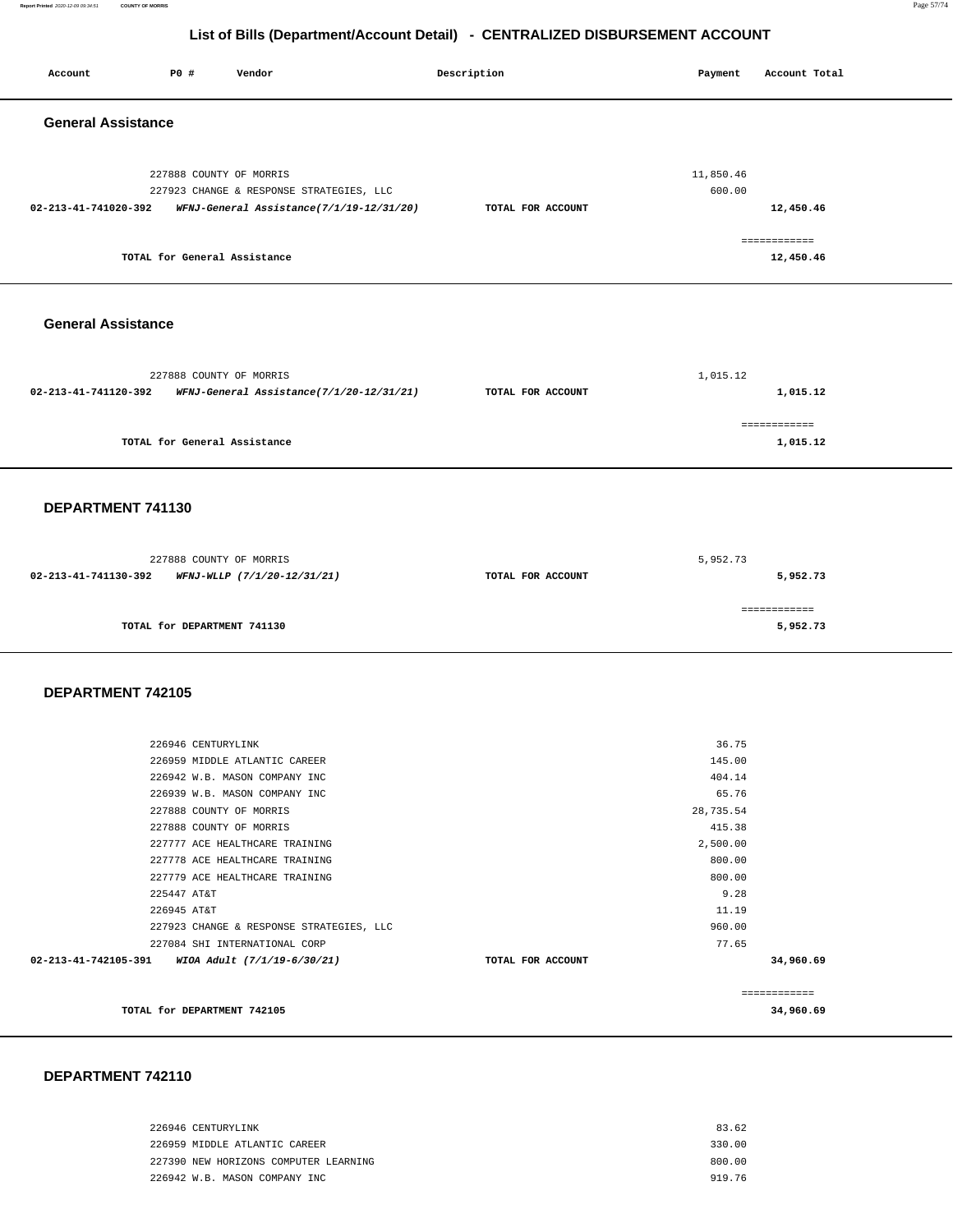### **Report Printed** 2020-12-09 09:34:51 **COUNTY OF MORRIS** Page 58/74

# **List of Bills (Department/Account Detail) - CENTRALIZED DISBURSEMENT ACCOUNT**

| Account                  | P0 # | Vendor                        | Description | Payment | Account Total |
|--------------------------|------|-------------------------------|-------------|---------|---------------|
| <b>DEPARTMENT 742110</b> |      |                               |             |         |               |
|                          |      | 226939 W.B. MASON COMPANY INC |             | 149.67  |               |

| TOTAL for DEPARTMENT 742110                                     |                   | 72,236.39    |
|-----------------------------------------------------------------|-------------------|--------------|
|                                                                 |                   | ============ |
| 02-213-41-742110-391<br>WIOA Dislocated Worker (7/1/19-6/30/21) | TOTAL FOR ACCOUNT | 72,236.39    |
| 228334 COUNTY OF MORRIS                                         | 153.08            |              |
| 228292 COUNTY OF MORRIS                                         | 78.65             |              |
| 227084 SHI INTERNATIONAL CORP                                   | 176.72            |              |
| 227737 RUTGERS CENTER FOR CONTINUING                            | 799.00            |              |
| 227739 RUTGERS CENTER FOR CONTINUING                            | 799.00            |              |
| 227738 RUTGERS CENTER FOR CONTINUING                            | 3,200.00          |              |
| 227923 CHANGE & RESPONSE STRATEGIES, LLC                        | 2,700.00          |              |
| 227743 BLOOMFIELD COLLEGE                                       | 800.00            |              |
| 226945 AT&T                                                     | 25.46             |              |
| 225447 AT&T                                                     | 21.11             |              |
| 227876 ACE HEALTHCARE TRAINING                                  | 3,200.00          |              |
| 227888 COUNTY OF MORRIS                                         | 57, 341.72        |              |
| 227393 WILLIAM PATERSON UNIVERSITY                              | 658.60            |              |
| AAUJJJ W.D. MADUN COMEANI INC                                   | $+1$ . $+1$       |              |

### **DEPARTMENT 742120**

| 226946 CENTURYLINK                                  | 6.34              |              |
|-----------------------------------------------------|-------------------|--------------|
| 226959 MIDDLE ATLANTIC CAREER                       | 25.00             |              |
| 226942 W.B. MASON COMPANY INC                       | 69.67             |              |
| 226939 W.B. MASON COMPANY INC                       | 11.34             |              |
| 227888 COUNTY OF MORRIS                             | 16,488.07         |              |
| 225447 AT&T                                         | 1.60              |              |
| 226945 AT&T                                         | 1.93              |              |
| 227923 CHANGE & RESPONSE STRATEGIES, LLC            | 1,260.00          |              |
| 227725 NEWBRIDGE SERVICES INC                       | 952.00            |              |
| 227725 NEWBRIDGE SERVICES INC                       | 1,069.00          |              |
| 227725 NEWBRIDGE SERVICES INC                       | 1,307.00          |              |
| 227728 NEWBRIDGE SERVICES INC                       | 238.00            |              |
| 227728 NEWBRIDGE SERVICES INC                       | 238.00            |              |
| 227728 NEWBRIDGE SERVICES INC                       | 238.00            |              |
| 227729 NEWBRIDGE SERVICES INC                       | 238.00            |              |
| 227729 NEWBRIDGE SERVICES INC                       | 1,853.00          |              |
| 227729 NEWBRIDGE SERVICES INC                       | 1,069.00          |              |
| 227730 NEWBRIDGE SERVICES INC                       | 1,069.00          |              |
| 227730 NEWBRIDGE SERVICES INC                       | 1,307.00          |              |
| 227730 NEWBRIDGE SERVICES INC                       | 1,615.00          |              |
| 227732 NEWBRIDGE SERVICES INC                       | 1,069.00          |              |
| 227732 NEWBRIDGE SERVICES INC                       | 1,069.00          |              |
| 227732 NEWBRIDGE SERVICES INC                       | 1,069.00          |              |
| 227084 SHI INTERNATIONAL CORP                       | 13.39             |              |
| 02-213-41-742120-391<br>WIOA Youth (7/1/19-6/30/21) | TOTAL FOR ACCOUNT | 32, 277.34   |
|                                                     |                   |              |
|                                                     |                   | ============ |
| TOTAL for DEPARTMENT 742120                         |                   | 32,277.34    |
|                                                     |                   |              |

### **WIA: Adult**

| WIOA Adult (7/1/20-6/30/22)<br>02-213-41-742205-391 | TOTAL FOR ACCOUNT | 4,649.40 |
|-----------------------------------------------------|-------------------|----------|
| 227884 EZ WHEELS DRIVING SCHOOL                     |                   | 1,599.60 |
| 227879 ACE HEALTHCARE TRAINING                      |                   | 1,196.00 |
| 227877 ACE HEALTHCARE TRAINING                      |                   | 1,853.80 |
|                                                     |                   |          |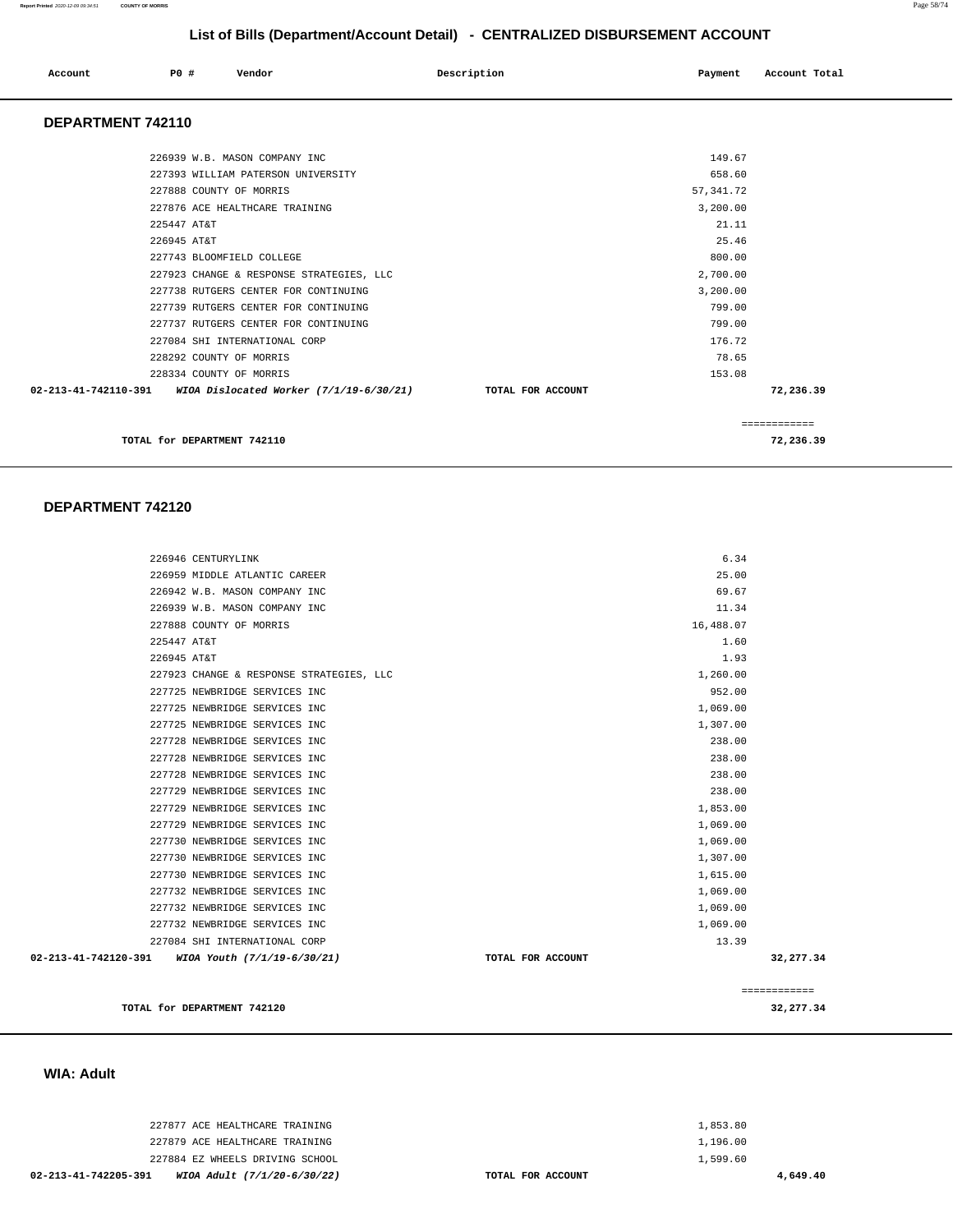### **Report Printed** 2020-12-09 09:34:51 **COUNTY OF MORRIS** Page 59/74

# **List of Bills (Department/Account Detail) - CENTRALIZED DISBURSEMENT ACCOUNT**

| Account           | P0 #                 | Vendor | Description | Payment | Account Total            |
|-------------------|----------------------|--------|-------------|---------|--------------------------|
| <b>WIA: Adult</b> |                      |        |             |         |                          |
|                   | TOTAL for WIA: Adult |        |             |         | ============<br>4,649.40 |

### **WIA: Disclocated Worker**

| TOTAL for WIA: Disclocated Worker                                           |                   | 28,771.42    |  |
|-----------------------------------------------------------------------------|-------------------|--------------|--|
|                                                                             |                   | ============ |  |
| $02 - 213 - 41 - 742210 - 391$<br>WIOA Dislocated Worker $(7/1/20-6/30/22)$ | TOTAL FOR ACCOUNT | 28,771.42    |  |
| 227742 RUTGERS CENTER FOR CONTINUING                                        |                   | 1,195.00     |  |
| 227741 RUTGERS CENTER FOR CONTINUING                                        |                   | 2,990.00     |  |
| 227740 RUTGERS CENTER FOR CONTINUING                                        |                   | 2,900.00     |  |
| 227887 EZ WHEELS DRIVING SCHOOL                                             |                   | 1,519.56     |  |
| 227886 EZ WHEELS DRIVING SCHOOL                                             |                   | 1,492.96     |  |
| 227885 EZ WHEELS DRIVING SCHOOL                                             |                   | 1,706.24     |  |
| 227882 EZ WHEELS DRIVING SCHOOL                                             |                   | 2,026.16     |  |
| 227780 EZ WHEELS DRIVING SCHOOL                                             |                   | 1,463.28     |  |
| 227881 ACE HEALTHCARE TRAINING                                              |                   | 1,853.80     |  |
| 227880 ACE HEALTHCARE TRAINING                                              |                   | 807.30       |  |
| 227878 ACE HEALTHCARE TRAINING                                              |                   | 807.30       |  |
| 227874 ACE HEALTHCARE TRAINING                                              |                   | 2,750.80     |  |
| 227872 ACE HEALTHCARE TRAINING                                              |                   | 807.30       |  |
| 227405 EZ WHEELS DRIVING SCHOOL                                             |                   | 1,599.60     |  |
| 227395 EZ WHEELS DRIVING SCHOOL                                             |                   | 1,599.60     |  |
| 227392 EZ WHEELS DRIVING SCHOOL                                             |                   | 1,652.92     |  |
| 227391 EZ WHEELS DRIVING SCHOOL                                             |                   | 1,599.60     |  |
|                                                                             |                   |              |  |

### **Reach Program F1PZN**

| 227888 COUNTY OF MORRIS                                 |                   | 20,019.33 |
|---------------------------------------------------------|-------------------|-----------|
| 02-213-41-751905-391<br>REACH Program (1/1/19-12/31/20) | TOTAL FOR ACCOUNT | 20,019.33 |
|                                                         |                   |           |
| 227888 COUNTY OF MORRIS                                 |                   | 15,502.84 |
| 02-213-41-751905-392<br>REACH Program (1/1/19-12/31/20) | TOTAL FOR ACCOUNT | 15,502.84 |
|                                                         |                   |           |
|                                                         |                   |           |
| TOTAL for Reach Program F1PZN                           |                   | 35,522.17 |
|                                                         |                   |           |

| 227346 MORRISTOWN NEIGHBORHOOD HOUSE<br>227346 MORRISTOWN NEIGHBORHOOD HOUSE |                   | 4,866.00<br>643.00 |
|------------------------------------------------------------------------------|-------------------|--------------------|
| SCP-Program Services (1/1/20-12/31/20)<br>02-213-41-752020-392               | TOTAL FOR ACCOUNT | 5,509.00           |
| TOTAL for DEPARTMENT 752020                                                  |                   | 5,509.00           |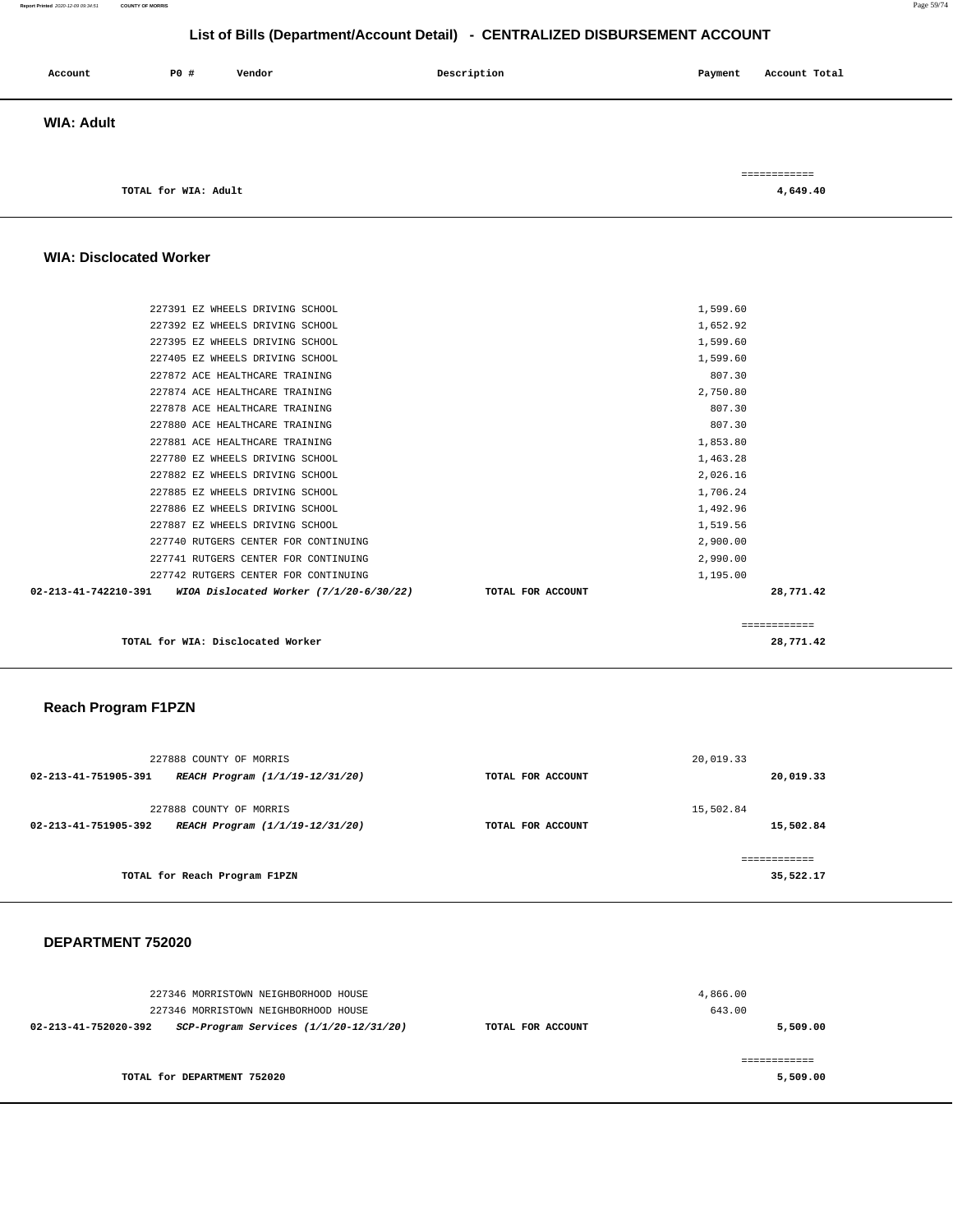| Account              | <b>PO #</b>                 | Vendor                                                                         | Description       | Payment               | Account Total             |
|----------------------|-----------------------------|--------------------------------------------------------------------------------|-------------------|-----------------------|---------------------------|
| DEPARTMENT 752040    |                             |                                                                                |                   |                       |                           |
|                      |                             | 226858 M.C. JUVENILE DETENTION CENTER<br>222722 M.C. JUVENILE DETENTION CENTER |                   | 12,880.00<br>9,656.00 |                           |
| 02-213-41-752040-392 |                             | 222722 M.C. JUVENILE DETENTION CENTER<br>JDAI-20-IF-14 (1/1/20-12/31/20)       | TOTAL FOR ACCOUNT | 9,750.00              | 32,286.00                 |
|                      | TOTAL for DEPARTMENT 752040 |                                                                                |                   |                       | ============<br>32,286.00 |

### **DEPARTMENT 757010**

| 227707 FREEDOM HOUSE INC.<br>227840 FREEDOM HOUSE INC.             |                              |                   | 3,100.00<br>3,720.00  |  |
|--------------------------------------------------------------------|------------------------------|-------------------|-----------------------|--|
| 227841 NEW HOPE FOUNDATION INC.                                    |                              |                   | 4,700.00              |  |
| 227842 NEW HOPE FOUNDATION INC.<br>227846 NEW HOPE FOUNDATION INC. |                              |                   | 3,842.15<br>2,650.50  |  |
| 227849 NEW HOPE FOUNDATION INC.<br>02-213-41-757010-392            | Chapter 51 (1/1/20-12/31/20) | TOTAL FOR ACCOUNT | 3,800.00<br>36,976.65 |  |
|                                                                    |                              |                   |                       |  |
|                                                                    |                              |                   | ============          |  |

### **DEPARTMENT 784075**

| 226169 SHI INTERNATIONAL CORP                           |                   | 15,357.00    |
|---------------------------------------------------------|-------------------|--------------|
| 226249 ARAMSCO                                          | 16,510.00         |              |
|                                                         |                   |              |
| 226166 B & H PHOTO-VIDEO INC.                           |                   | 2,431.12     |
| CARES COVID-19 (8/1/19-12/1/20)<br>02-213-41-784075-391 | TOTAL FOR ACCOUNT | 34,298.12    |
|                                                         |                   | ------------ |
| TOTAL for DEPARTMENT 784075                             |                   | 34,298.12    |

### **FFY08 UASI 2/20/09-4/30/11**

| 223953 COHEN TRAINING & CONSULTING, LLC            |                   | 5,000.00 |
|----------------------------------------------------|-------------------|----------|
| 227563 DIVISION OF STATE POLICE                    |                   | 1,920.00 |
| 02-213-41-784130-391<br>FY18 UASI (9/1/18-8/31/21) | TOTAL FOR ACCOUNT | 6,920.00 |
| TOTAL for FFY08 UASI 2/20/09-4/30/11               |                   | 6,920.00 |

### **DEPARTMENT 786010**

227453 W.B. MASON COMPANY INC 8.94  **02-213-41-786010-394 MAPS (1/1/2020-12/31/2020) TOTAL FOR ACCOUNT 8.94**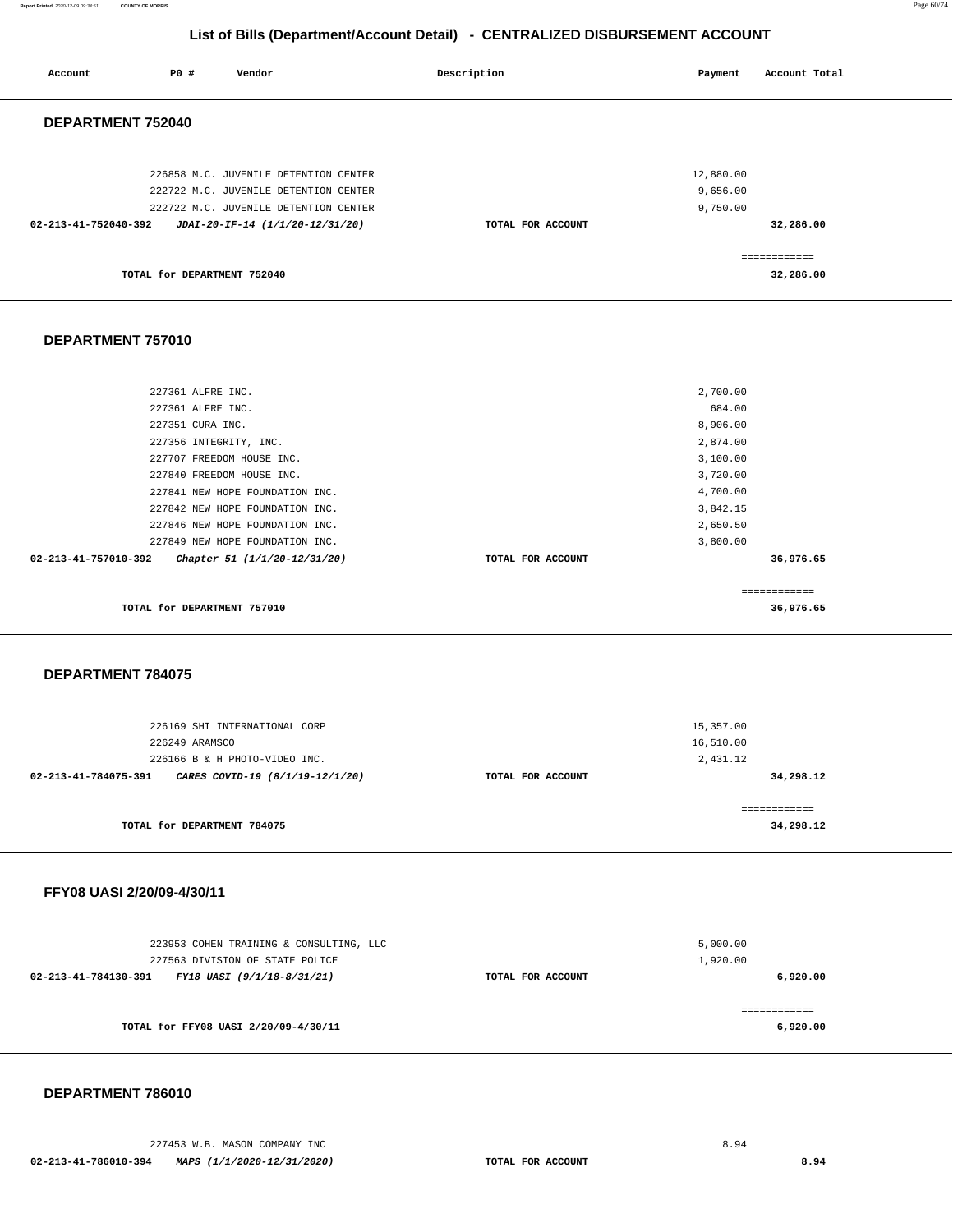#### **Report Printed** 2020-12-09 09:34:51 **COUNTY OF MORRIS** Page 61/74

# **List of Bills (Department/Account Detail) - CENTRALIZED DISBURSEMENT ACCOUNT**

| Account                     | P0 # | Vendor | Description | Payment | Account Total |
|-----------------------------|------|--------|-------------|---------|---------------|
| DEPARTMENT 786010           |      |        |             |         |               |
|                             |      |        |             |         | ============  |
| TOTAL for DEPARTMENT 786010 |      |        |             | 8.94    |               |

### **DEPARTMENT 790215**

| 228076 WATERS, MCPHERSON, MCNEILL, P.C.<br>228076 WATERS, MCPHERSON, MCNEILL, P.C. |                   | 1,286.50<br>635.50 |
|------------------------------------------------------------------------------------|-------------------|--------------------|
| NYS&W Bicycle/Ped Path (6/29/18-6/29/22)<br>02-213-41-790215-391                   | TOTAL FOR ACCOUNT | 1,922.00           |
| TOTAL for DEPARTMENT 790215                                                        |                   | 1,922.00           |

### **DEPARTMENT 806010**

| 226397 CONTRACT PHARMACY SERVICES INC<br>227368 CONTRACT PHARMACY SERVICES INC |                   | 5,451.35<br>3,149.72 |
|--------------------------------------------------------------------------------|-------------------|----------------------|
| 226402 MORRIS COUNTY AFTER CARE CENTER                                         |                   | 280.00               |
| 226402 MORRIS COUNTY AFTER CARE CENTER                                         |                   | 50.00                |
| $02 - 213 - 41 - 806010 - 392$<br>$SAPT - MAT$ (12/1/19-6/30/20)               | TOTAL FOR ACCOUNT | 8,931.07             |
|                                                                                |                   |                      |
| TOTAL for DEPARTMENT 806010                                                    |                   | 8,931.07             |

### **DEPARTMENT 860005**

| TOTAL for DEPARTMENT 860005                                        |                   | 4,729.80 |
|--------------------------------------------------------------------|-------------------|----------|
| 02-213-41-860005-392<br>History P'ship Program $(1/1/20-12/31/20)$ | TOTAL FOR ACCOUNT | 4,729.80 |
| 224039 ROXBURY HISTORIC TRUST INC.                                 | 1,400.00          |          |
| 224034 AYRES/KNUTH FARM                                            | 288.60            |          |
| 224038 RALSTON CIDER MILL                                          | 600.00            |          |
| 224037 LAKE HOPATCONG FOUNDATION                                   | 300.00            |          |
| 224042 Kinnelon Historic Preservation Advisory Committee           |                   | 360.00   |
| 224036 FRIENDS MEETING HOUSE &                                     | 381.20            |          |
| 224035 CANAL SOCIETY OF N.J. ED. FUND                              | 1,400.00          |          |
|                                                                    |                   |          |

| 228228 COUNTY OF MORRIS<br>228203 COUNTY OF MORRIS | 547,677.10<br>71,335.21           |
|----------------------------------------------------|-----------------------------------|
| 228202 COUNTY OF MORRIS                            | 405,385.00                        |
| 02-213-41-860015-391<br>2020 HAVA - CARES Act      | 1,024,397.31<br>TOTAL FOR ACCOUNT |
|                                                    |                                   |
|                                                    | ============                      |
| TOTAL for DEPARTMENT 860015                        | 1,024,397.31                      |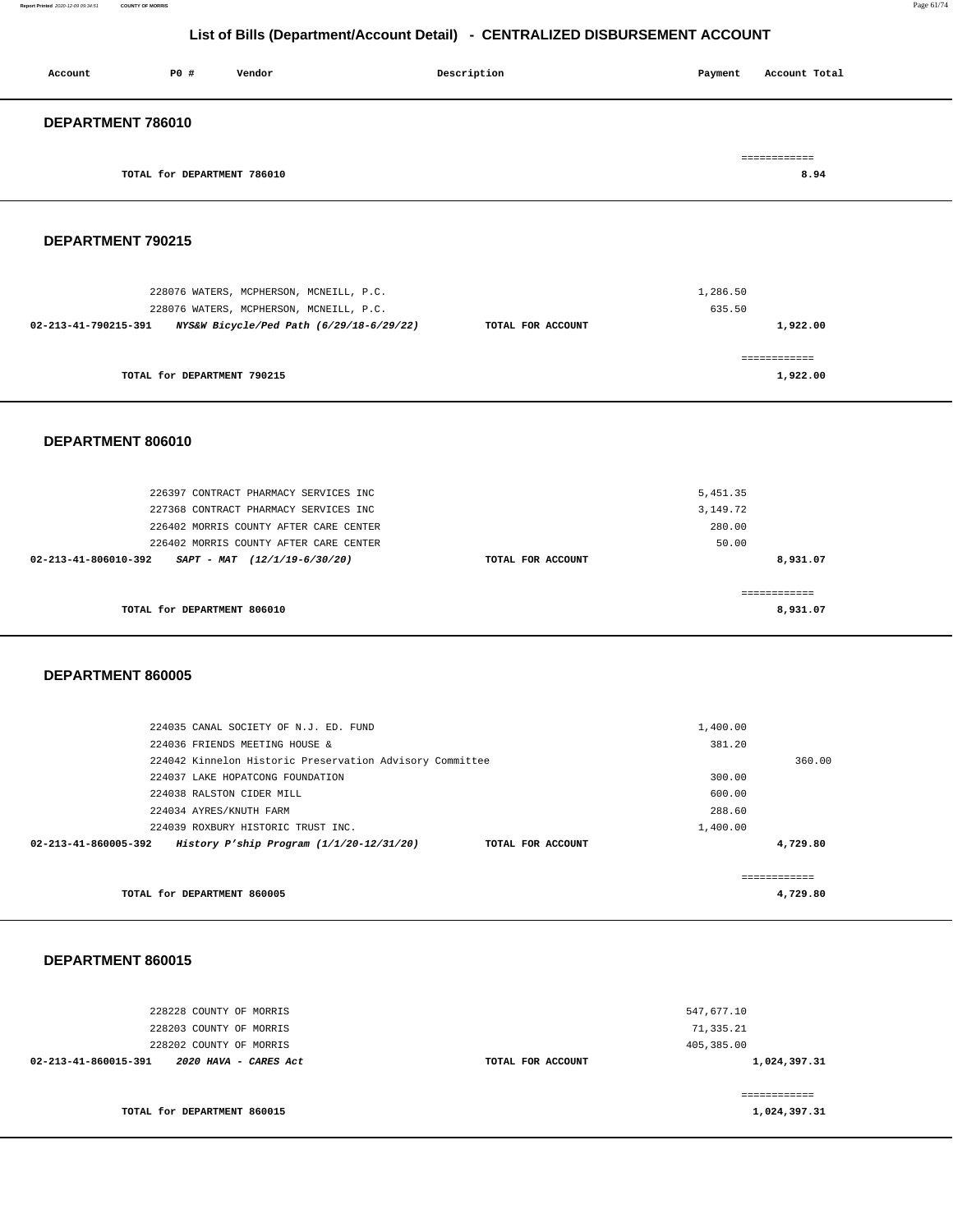**Report Printed** 2020-12-09 09:34:51 **COUNTY OF MORRIS** Page 62/74

# **List of Bills (Department/Account Detail) - CENTRALIZED DISBURSEMENT ACCOUNT**

| Account              | P0 #                        | Vendor                                                                       | Description       | Payment  | Account Total            |
|----------------------|-----------------------------|------------------------------------------------------------------------------|-------------------|----------|--------------------------|
| DEPARTMENT 860060    |                             |                                                                              |                   |          |                          |
| 02-213-41-860060-392 |                             | 227425 PARKER PUBLICATIONS, INC.<br>DOS 2020 Cmplt Cnt Cmsn(11/1/19-6/30/20) | TOTAL FOR ACCOUNT | 1,020.00 | 1,020.00                 |
|                      | TOTAL for DEPARTMENT 860060 |                                                                              |                   |          | ============<br>1,020.00 |

### **DEPARTMENT 860065**

| TOTAL for DEPARTMENT 860065                                  |                   | 68,262.01    |
|--------------------------------------------------------------|-------------------|--------------|
|                                                              |                   | ============ |
| 02-213-41-860065-395 CTCL - 2020 Election (6/15/20-12/31/20) | TOTAL FOR ACCOUNT | 68,262.01    |
| 226749 W.B. MASON COMPANY INC                                | 220.35            |              |
| 225444 TYDENBROOKS                                           | 20.64             |              |
| 225444 TYDENBROOKS                                           | 10.76             |              |
| 225444 TYDENBROOKS                                           | 14.86             |              |
| 225444 TYDENBROOKS                                           | 286.00            |              |
| 226784 W.B. MASON COMPANY INC                                | 7.31              |              |
| 226784 W.B. MASON COMPANY INC                                | 35.80             |              |
| 224917 PURCHASE POWER                                        | 211.00            |              |
| 224917 PURCHASE POWER                                        | 2,180.50          |              |
| 224917 PURCHASE POWER                                        | 1,380.25          |              |
| 224917 PURCHASE POWER                                        | 13,456.75         |              |
| 223481 AMERICAN SECURITY CABINETS, LLC                       | 356.00            |              |
| 223481 AMERICAN SECURITY CABINETS, LLC                       | 546.00            |              |
| 223481 AMERICAN SECURITY CABINETS, LLC                       | 4,496.00          |              |
| 223481 AMERICAN SECURITY CABINETS, LLC                       | 5,310.00          |              |
| 224569 AMERICAN SECURITY CABINETS, LLC                       | 534.00            |              |
| 224569 AMERICAN SECURITY CABINETS, LLC                       | 819.00            |              |
| 224569 AMERICAN SECURITY CABINETS, LLC                       | 6,744.00          |              |
| 224569 AMERICAN SECURITY CABINETS, LLC                       | 7,965.00          |              |
| 225541 PURCHASE POWER                                        | 26.99             |              |
| 225541 PURCHASE POWER                                        | 115.96            |              |
| 224845 SYMBOLOGY ENTERPRISES INC                             | 3,780.00          |              |
| 227343 PMI TECHNOLOGIES                                      | 16.82             |              |
| 227343 PMI TECHNOLOGIES                                      | 510.60            |              |
| 227343 PMI TECHNOLOGIES                                      | 16.82             |              |
| 227343 PMI TECHNOLOGIES                                      | 510.60            |              |
| 224855 JERSEY MAIL SYSTEMS, LLC                              | 1,695.00          |              |
| 224855 JERSEY MAIL SYSTEMS, LLC                              | 16,995.00         |              |

| 227423 COLONNELLI BROTHERS INC<br>227424 GREENMAN PEDERSEN INC   |                   | 2,000.00<br>3,726.40 |
|------------------------------------------------------------------|-------------------|----------------------|
| Schooleys Mtn Rd Brdg (9/24/18-12/31/20)<br>02-213-41-864025-391 | TOTAL FOR ACCOUNT | 5,726.40             |
| TOTAL for DEPARTMENT 864025                                      |                   | 5,726.40             |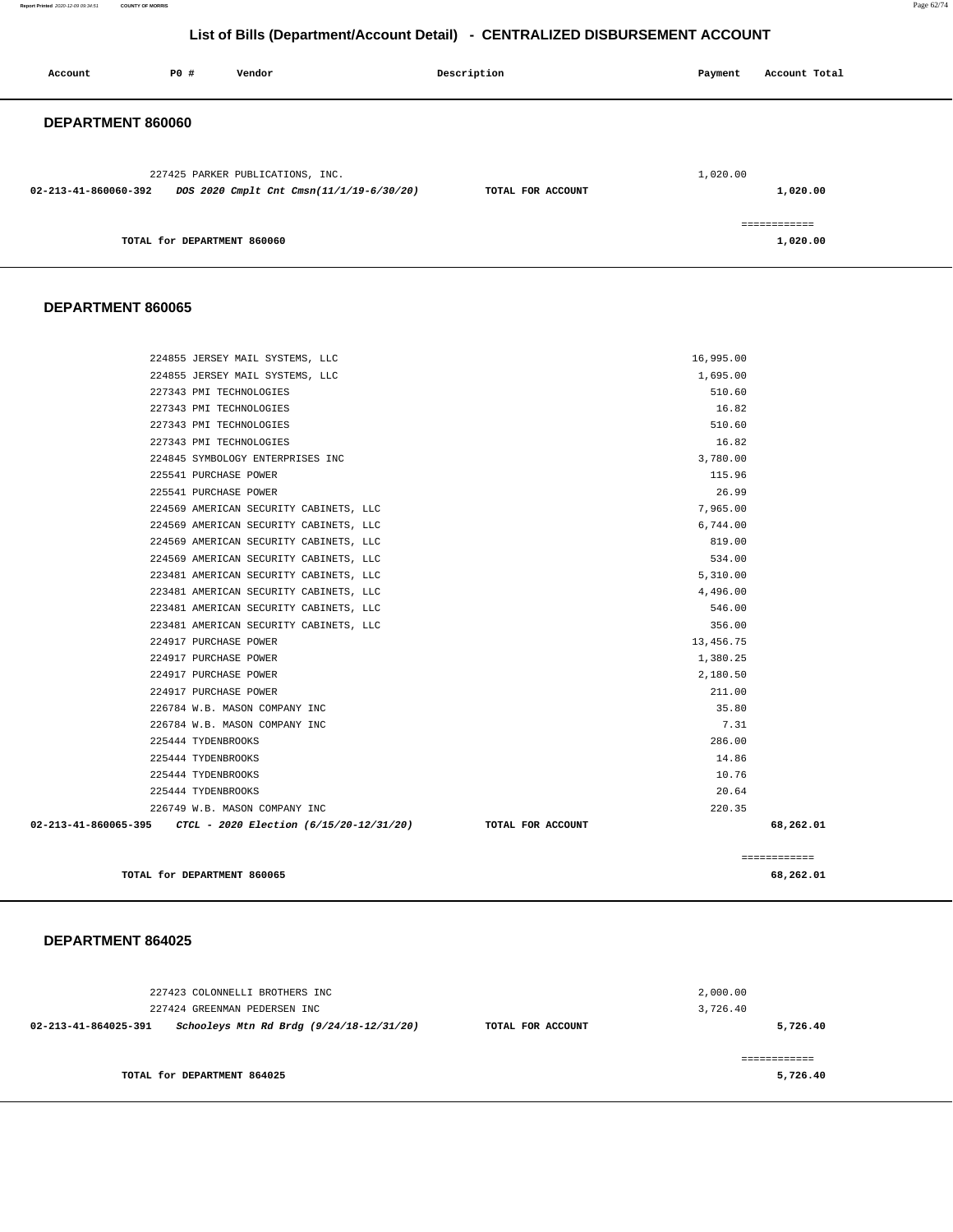**Report Printed** 2020-12-09 09:34:51 **COUNTY OF MORRIS** Page 63/74

| Account              | P0 #                        | Vendor                                                                            | Description |                   | Payment     | Account Total              |  |
|----------------------|-----------------------------|-----------------------------------------------------------------------------------|-------------|-------------------|-------------|----------------------------|--|
| DEPARTMENT 864095    |                             |                                                                                   |             |                   |             |                            |  |
| 02-213-41-864095-391 |                             | 227954 MIKE FITZPATRICK CONTRACTORS INC.<br>2020 ATP - County Aid (1/9/20-1/9/23) |             | TOTAL FOR ACCOUNT | 230, 218.25 | 230,218.25                 |  |
|                      | TOTAL for DEPARTMENT 864095 |                                                                                   |             |                   |             | ============<br>230,218.25 |  |
| DEPARTMENT 864105    |                             |                                                                                   |             |                   |             |                            |  |
| 02-213-41-864105-391 |                             | 227335 RAILROAD CONSTRUCTION CO, INC.<br>MainSt MtOlive RHC-0613(6/15/18-1/31/21) |             | TOTAL FOR ACCOUNT | 145,463.05  | 145,463.05                 |  |
|                      | TOTAL for DEPARTMENT 864105 |                                                                                   |             |                   |             | ------------<br>145,463.05 |  |
| DEPARTMENT 864110    |                             |                                                                                   |             |                   |             |                            |  |
| 02-213-41-864110-391 |                             | 227335 RAILROAD CONSTRUCTION CO, INC.<br>NorthRd MtOlive RHC0619(6/15/18-1/31/21) |             | TOTAL FOR ACCOUNT | 145,463.05  | 145,463.05                 |  |
|                      | TOTAL for DEPARTMENT 864110 |                                                                                   |             |                   |             | ============<br>145,463.05 |  |
| DEPARTMENT 864202    |                             |                                                                                   |             |                   |             |                            |  |
| 02-213-41-864202-392 |                             | 227949 SPARWICK CONTRACTING, INC.<br>LBFN1401-015 E Blackwell (4/6/20-4/6/22)     |             | TOTAL FOR ACCOUNT | 108,630.91  | 108,630.91                 |  |
|                      | TOTAL for DEPARTMENT 864202 |                                                                                   |             |                   |             | ============<br>108,630.91 |  |
| DEPARTMENT 864203    |                             |                                                                                   |             |                   |             |                            |  |
| 02-213-41-864203-392 |                             | 227422 GREENMAN PEDERSEN INC<br>Waterloo Road Bridge (6/29/18-6/29/22)            |             | TOTAL FOR ACCOUNT | 28,166.99   | 28,166.99                  |  |
|                      | TOTAL for DEPARTMENT 864203 |                                                                                   |             |                   |             | ------------<br>28,166.99  |  |
| DEPARTMENT 864225    |                             |                                                                                   |             |                   |             |                            |  |
| 02-213-41-864225-392 |                             | 227947 SPARWICK CONTRACTING, INC.<br>LBFN1400-948 Russia Rd (4/6/20-4/6/22)       |             | TOTAL FOR ACCOUNT | 97,404.16   | 97,404.16                  |  |
|                      | TOTAL for DEPARTMENT 864225 |                                                                                   |             |                   |             | ============<br>97,404.16  |  |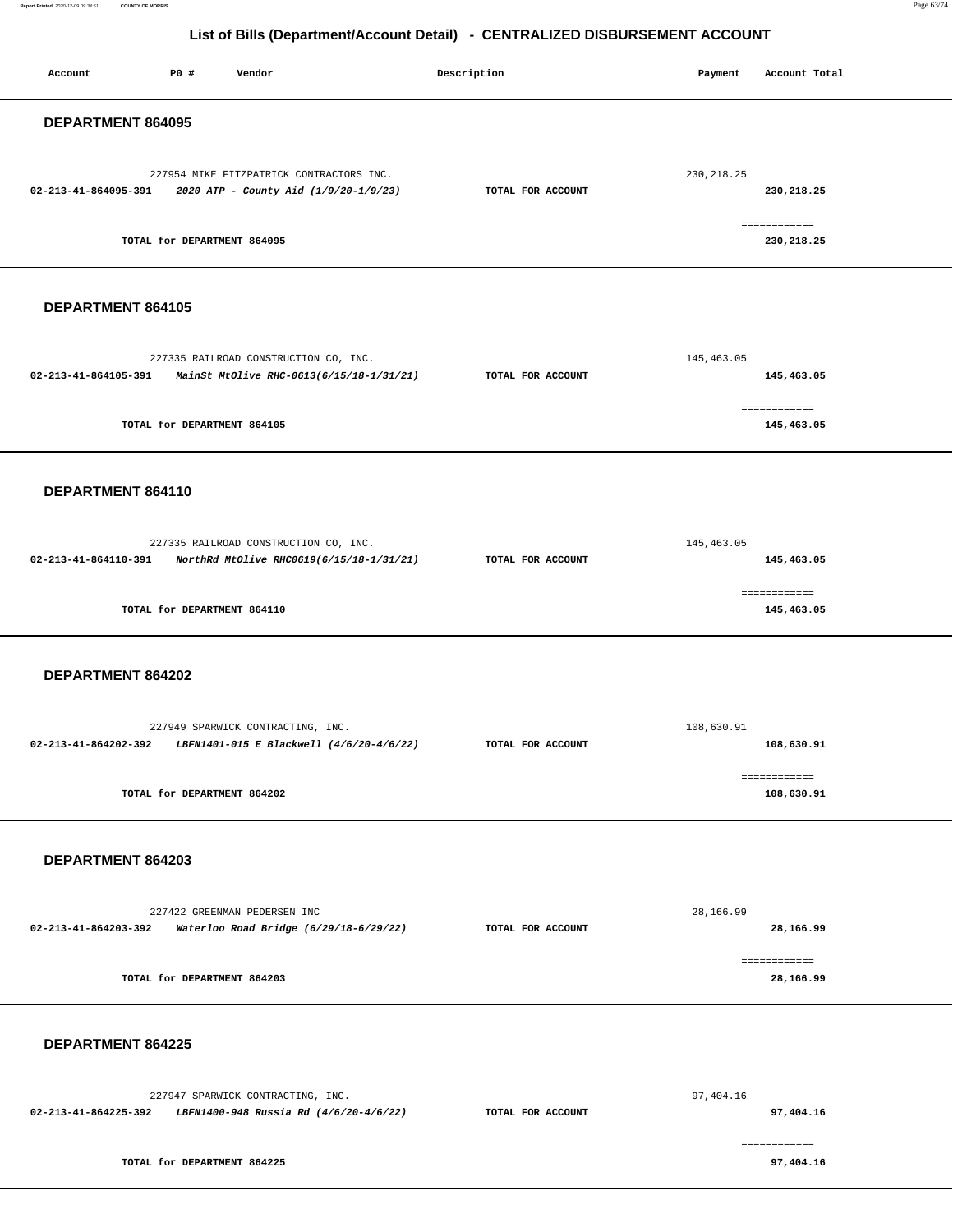**Report Printed** 2020-12-09 09:34:51 **COUNTY OF MORRIS** Page 64/74

# **List of Bills (Department/Account Detail) - CENTRALIZED DISBURSEMENT ACCOUNT**

| Account              | P0 #                        | Vendor                                                                                                                                                                   | Description       | Payment                                    | Account Total                        |
|----------------------|-----------------------------|--------------------------------------------------------------------------------------------------------------------------------------------------------------------------|-------------------|--------------------------------------------|--------------------------------------|
| DEPARTMENT 864250    |                             |                                                                                                                                                                          |                   |                                            |                                      |
|                      |                             | 228077 WATERS, MCPHERSON, MCNEILL, P.C.<br>228077 WATERS, MCPHERSON, MCNEILL, P.C.<br>228077 WATERS, MCPHERSON, MCNEILL, P.C.<br>228077 WATERS, MCPHERSON, MCNEILL, P.C. |                   | 372.00<br>2,635.00<br>1,968.50<br>1,612.00 |                                      |
| 02-213-41-864250-392 | TOTAL for DEPARTMENT 864250 | Landing Rd Bridge Repl (12/5/19-12/5/22)                                                                                                                                 | TOTAL FOR ACCOUNT |                                            | 6,587.50<br>============<br>6,587.50 |

### **DEPARTMENT 864902**

|                      | 227949 SPARWICK CONTRACTING, INC.      |                   | 0.47 |
|----------------------|----------------------------------------|-------------------|------|
| 02-213-41-864902-392 | E Blackwell St CR513 (9/22/17-9/22/19) | TOTAL FOR ACCOUNT | 0.47 |
|                      |                                        |                   |      |
|                      |                                        |                   |      |
|                      | TOTAL for DEPARTMENT 864902            |                   | 0.47 |
|                      |                                        |                   |      |

| 227953 MIKE FITZPATRICK CONTRACTORS INC.                        |                   | 64,738.88 |
|-----------------------------------------------------------------|-------------------|-----------|
| 2019 ATP - County Aid (3/28/19-3/28/22)<br>02-213-41-864995-391 | TOTAL FOR ACCOUNT | 64,738.88 |
|                                                                 |                   |           |
|                                                                 |                   |           |
| TOTAL for DEPARTMENT 864995                                     |                   | 64,738.88 |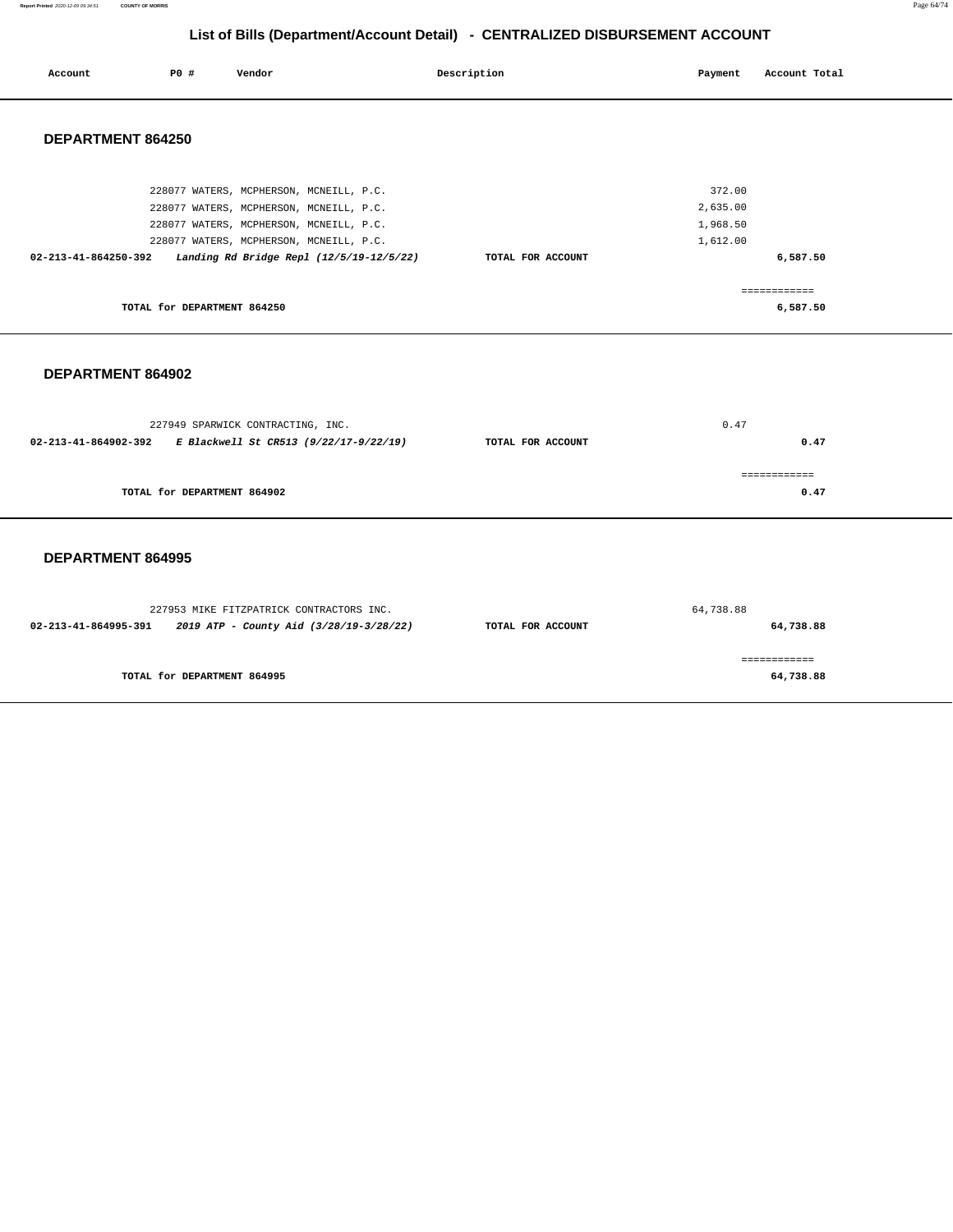**Report Printed** 2020-12-09 09:34:51 **COUNTY OF MORRIS** Page 65/74

# **List of Bills (Department/Account Detail) - CENTRALIZED DISBURSEMENT ACCOUNT**

| Account              | P0 #                        | Vendor                                                                                                                                                                    | Description           | Payment |                         | Account Total         |
|----------------------|-----------------------------|---------------------------------------------------------------------------------------------------------------------------------------------------------------------------|-----------------------|---------|-------------------------|-----------------------|
| DEPARTMENT 953202    |                             |                                                                                                                                                                           | <b>County Capital</b> |         |                         |                       |
| 04-216-55-953202-909 |                             | 228074 WATERS, MCPHERSON, MCNEILL, P.C.<br>228074 WATERS, MCPHERSON, MCNEILL, P.C.<br>228074 WATERS, MCPHERSON, MCNEILL, P.C.<br>Road Resurfacing/Construction/Imprvments | TOTAL FOR ACCOUNT     |         | 31.00<br>15.50<br>31.00 | 77.50                 |
|                      | TOTAL for DEPARTMENT 953202 |                                                                                                                                                                           |                       |         |                         | ============<br>77.50 |
| DEPARTMENT 953225    |                             |                                                                                                                                                                           |                       |         |                         |                       |
|                      |                             | 208624 VAN CLEEF ENGINEERING ASSOC                                                                                                                                        |                       | 615.00  |                         |                       |

| 04-216-55-953225-909 | Bridge Design, Renov, Construc - Var Loc | TOTAL FOR ACCOUNT | 615.00       |
|----------------------|------------------------------------------|-------------------|--------------|
|                      |                                          |                   | :=========== |
|                      | TOTAL for DEPARTMENT 953225              |                   | 615.00       |

### **DEPARTMENT 953323**

|                      | 227535 VAN CLEEF ENGINEERING ASSOC       |                   | 11,088.00 |
|----------------------|------------------------------------------|-------------------|-----------|
| 04-216-55-953323-909 | Bridge Design/Constr VarLoc-Public Works | TOTAL FOR ACCOUNT | 11,088.00 |
|                      |                                          |                   |           |
|                      |                                          |                   |           |
|                      | TOTAL for DEPARTMENT 953323              |                   | 11,088.00 |

### **DEPARTMENT 953348**

|                      | 227667 PRAVCO, INC.<br>227692 PRAVCO, INC. |                   | 182,672.00<br>28, 113. 20  |
|----------------------|--------------------------------------------|-------------------|----------------------------|
| 04-216-55-953348-951 | Various Roof Replace - County Wide         | TOTAL FOR ACCOUNT | 210,785.20                 |
|                      | TOTAL for DEPARTMENT 953348                |                   | ============<br>210,785.20 |

|                      | 227996 JOHNSON MIRMIRAN AND THOMPSON, INC. |                   | 5,970.48 |
|----------------------|--------------------------------------------|-------------------|----------|
| 04-216-55-953357-909 | Replace & Upgrade Various Bridges          | TOTAL FOR ACCOUNT | 5,970.48 |
|                      |                                            |                   |          |
|                      |                                            |                   |          |
|                      | TOTAL for DEPARTMENT 953357                |                   | 5,970.48 |
|                      |                                            |                   |          |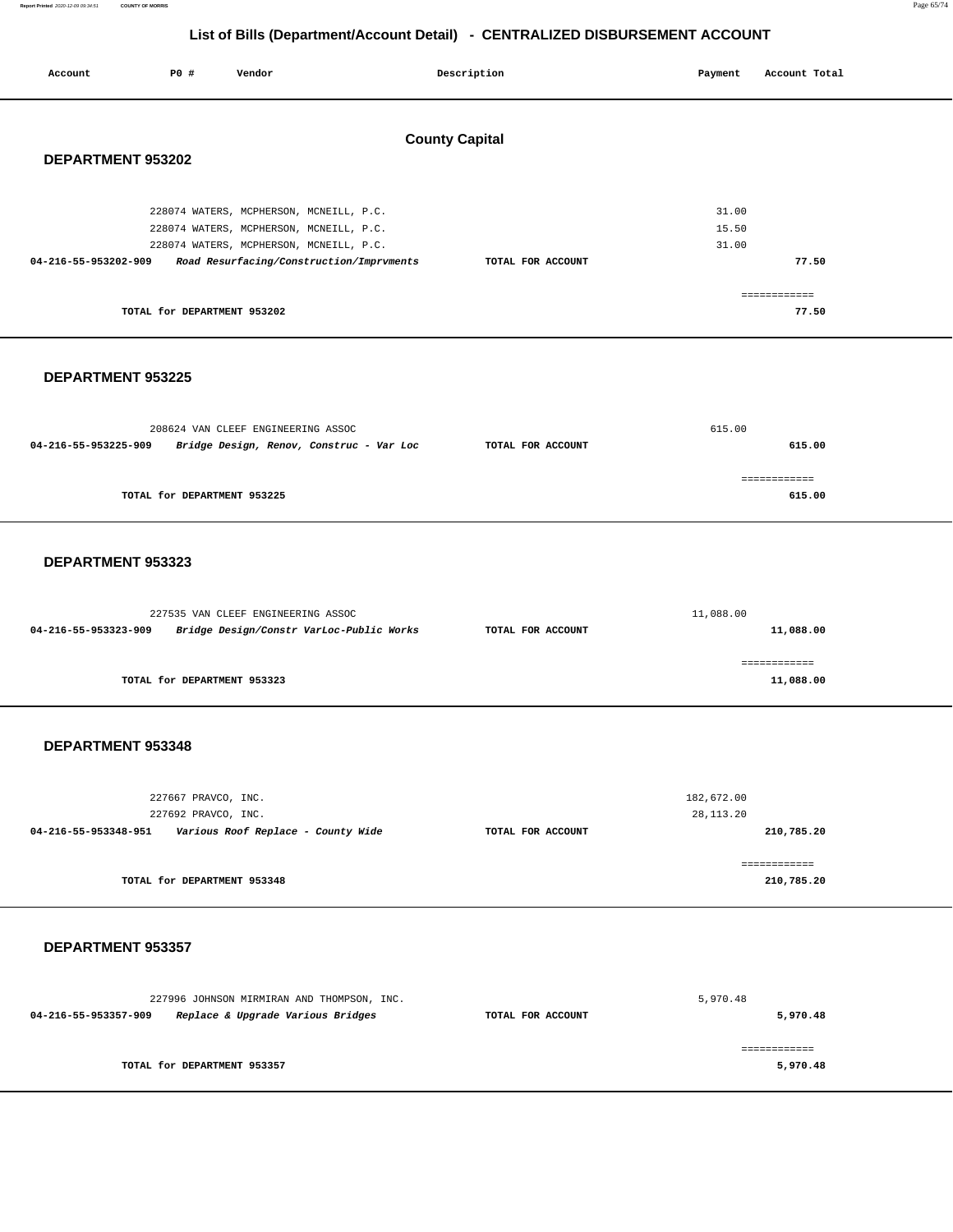|                      |                             |                                                                                       | List of Bills (Department/Account Detail) - CENTRALIZED DISBURSEMENT ACCOUNT |                                    |                           |  |
|----------------------|-----------------------------|---------------------------------------------------------------------------------------|------------------------------------------------------------------------------|------------------------------------|---------------------------|--|
| Account              | P0 #                        | Vendor                                                                                | Description                                                                  | Payment                            | Account Total             |  |
| DEPARTMENT 953382    |                             |                                                                                       |                                                                              |                                    |                           |  |
| 04-216-55-953382-909 |                             | 214081 JOHNSON MIRMIRAN AND THOMPSON, INC.<br>Road Resurfacing, MV arking lot, Railrd | TOTAL FOR ACCOUNT                                                            | 1,799.29                           | 1,799.29                  |  |
| 04-216-55-953382-940 |                             | 227606 RAILROAD CONSTRUCTION CO, INC.<br>Road Resurfacing, MV arking lot, Railrd      | TOTAL FOR ACCOUNT                                                            | 52,388.60                          | 52,388.60                 |  |
|                      | TOTAL for DEPARTMENT 953382 |                                                                                       |                                                                              |                                    | ============<br>54,187.89 |  |
| DEPARTMENT 953384    |                             |                                                                                       |                                                                              |                                    |                           |  |
| 04-216-55-953384-909 |                             | 227465 T & M ASSOCIATES<br>227998 T & M ASSOCIATES<br>Greystone/CAC Improvements      | TOTAL FOR ACCOUNT                                                            | 2,027.50<br>2,910.00               | 4,937.50                  |  |
|                      | TOTAL for DEPARTMENT 953384 |                                                                                       |                                                                              |                                    | ============<br>4,937.50  |  |
| DEPARTMENT 953385    |                             |                                                                                       |                                                                              |                                    |                           |  |
| 04-216-55-953385-940 |                             | 225211 AUTOMATED BUILDING CONTROLS<br>Replace Repair Upgrade HVAC Var. Build          | TOTAL FOR ACCOUNT                                                            | 2,762.79                           | 2,762.79                  |  |
|                      | TOTAL for DEPARTMENT 953385 |                                                                                       |                                                                              |                                    | ------------<br>2,762.79  |  |
| DEPARTMENT 953387    |                             |                                                                                       |                                                                              |                                    |                           |  |
| 04-216-55-953387-909 |                             | 227536 MOTT MACDONALD LLC<br>Various Bridge Replacement                               | TOTAL FOR ACCOUNT                                                            | 1,072.80                           | 1,072.80                  |  |
|                      | TOTAL for DEPARTMENT 953387 |                                                                                       |                                                                              |                                    | ============<br>1,072.80  |  |
| DEPARTMENT 953416    |                             |                                                                                       |                                                                              |                                    |                           |  |
|                      | 227692 PRAVCO, INC.         | 227611 R.D. SALES DOOR & HARDWARE LLC<br>227532 NEW JERSEY OVERHEAD DOOR LLC          |                                                                              | 2,037.00<br>1,167.10<br>144,170.80 |                           |  |

**04-216-55-953416-951 B&G - Exterior Building Projects TOTAL FOR ACCOUNT** 

**147,374.90**

============ **147,374.90**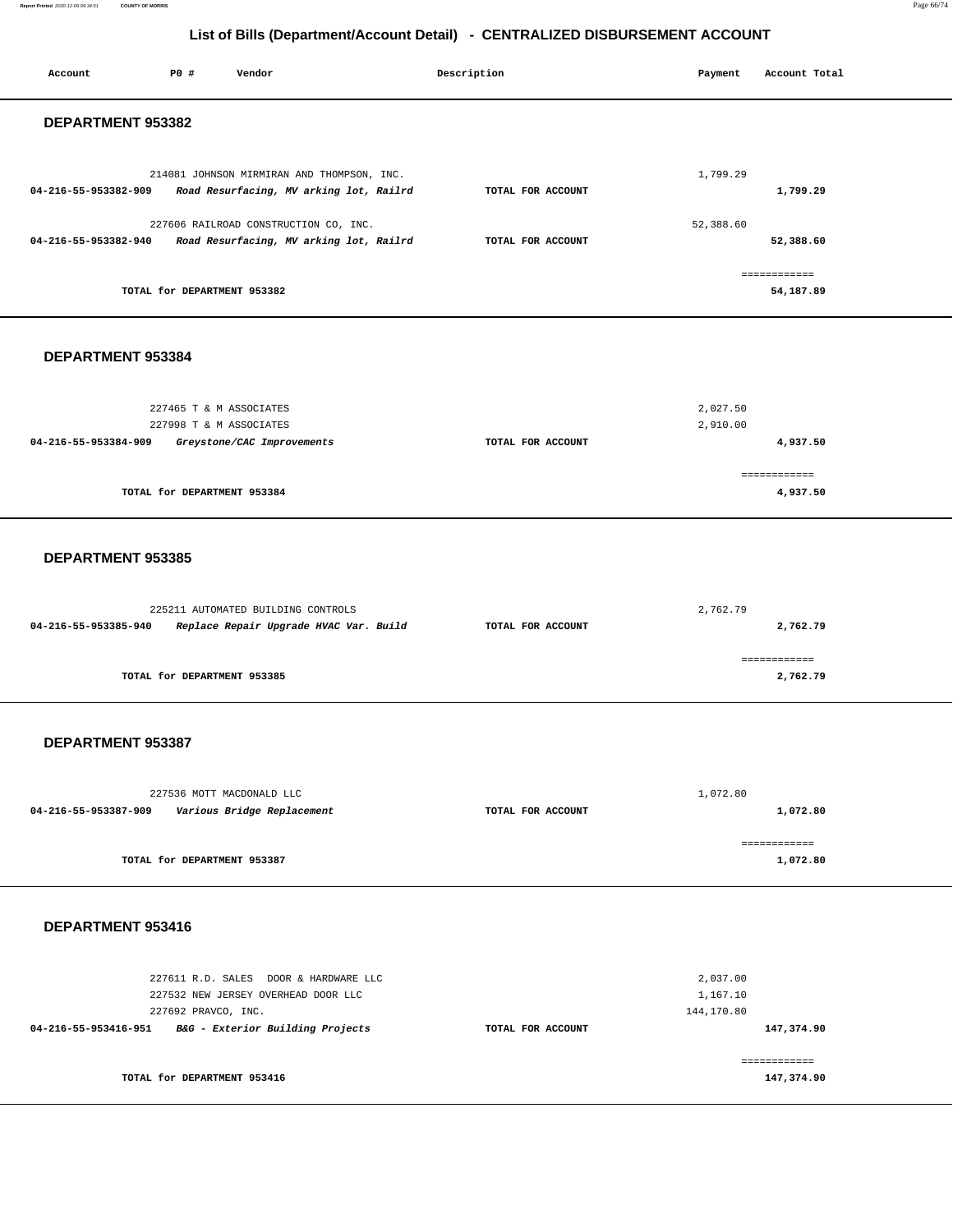**Report Printed** 2020-12-09 09:34:51 **COUNTY OF MORRIS** Page 67/74

| Account                  | <b>PO #</b>                 | Vendor                                                                                                              | Description       | Payment                 | Account Total              |
|--------------------------|-----------------------------|---------------------------------------------------------------------------------------------------------------------|-------------------|-------------------------|----------------------------|
| DEPARTMENT 953418        |                             |                                                                                                                     |                   |                         |                            |
| 04-216-55-953418-909     |                             | 227420 VAN CLEEF ENGINEERING ASSOC<br>PublicWork-Bridge/DrainDesign&Recon/Repl                                      | TOTAL FOR ACCOUNT | 1,111.72                | 1,111.72<br>============   |
|                          | TOTAL for DEPARTMENT 953418 |                                                                                                                     |                   |                         | 1,111.72                   |
| DEPARTMENT 953420        |                             |                                                                                                                     |                   |                         |                            |
| 04-216-55-953420-909     |                             | 228165 PAR CORPORATION, INC<br>B&G - Interior Building Improvements                                                 | TOTAL FOR ACCOUNT | 750.00                  | 750.00                     |
| 04-216-55-953420-951     |                             | 220675 HANNON FLOOR COVERING CORPORATION<br>B&G - Interior Building Improvements                                    | TOTAL FOR ACCOUNT | 22,240.00               | 22,240.00                  |
|                          | TOTAL for DEPARTMENT 953420 |                                                                                                                     |                   |                         | ============<br>22,990.00  |
| DEPARTMENT 953431        |                             |                                                                                                                     |                   |                         |                            |
| 04-216-55-953431-951     |                             | 227330 AUTOMATED BUILDING CONTROLS<br>225211 AUTOMATED BUILDING CONTROLS<br>B&G-Rplcmnt&Repair/UpgradeHVAC VarBldgs | TOTAL FOR ACCOUNT | 100.00<br>4,024.81      | 4,124.81                   |
|                          | TOTAL for DEPARTMENT 953431 |                                                                                                                     |                   |                         | ============<br>4,124.81   |
| DEPARTMENT 953454        |                             |                                                                                                                     |                   |                         |                            |
| 04-216-55-953454-940     |                             | 227583 DAN SWAYZE & SON INC.<br>RoadResurf/IntersectConstr&RR-PublicWrks                                            | TOTAL FOR ACCOUNT | 148, 175.58             | 148,175.58                 |
|                          | TOTAL for DEPARTMENT 953454 |                                                                                                                     |                   |                         | ============<br>148,175.58 |
| <b>DEPARTMENT 953455</b> |                             |                                                                                                                     |                   |                         |                            |
| 04-216-55-953455-909     |                             | 209298 VAN CLEEF ENGINEERING ASSOC<br>227516 GREENMAN PEDERSEN INC<br>Bridge Design & Replacement-Public Works      | TOTAL FOR ACCOUNT | 2,569.58<br>6,144.98    | 8,714.56                   |
| 04-216-55-953455-940     |                             | 227949 SPARWICK CONTRACTING, INC.<br>227942 SPARWICK CONTRACTING, INC.<br>Bridge Design & Replacement-Public Works  | TOTAL FOR ACCOUNT | 2,538.00<br>120, 255.80 | 122,793.80                 |
|                          | TOTAL for DEPARTMENT 953455 |                                                                                                                     |                   |                         | ============<br>131,508.36 |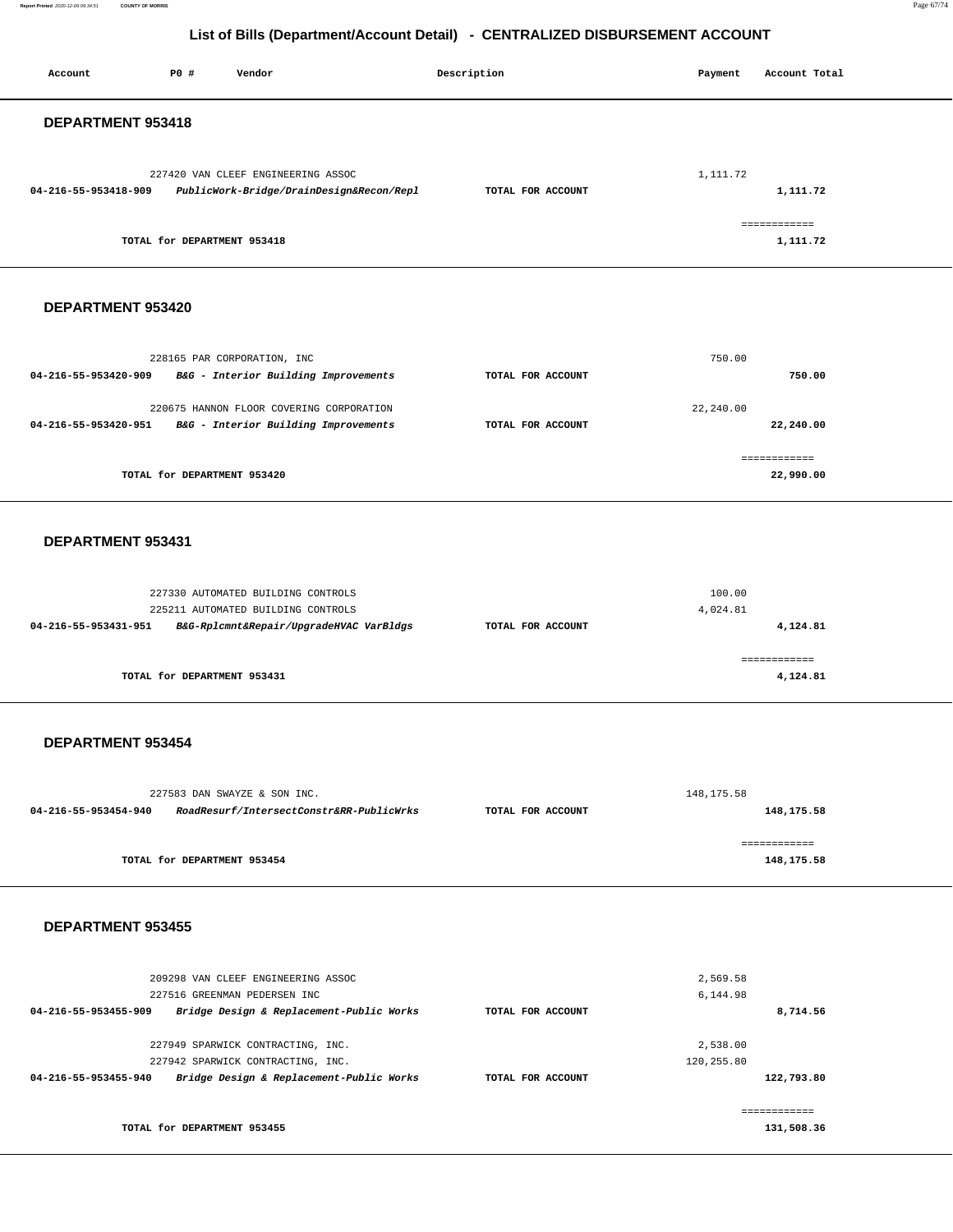**Report Printed** 2020-12-09 09:34:51 **COUNTY OF MORRIS** Page 68/74

| Account                  | PO#                                                | Vendor                                                                                                                                                    |  | Description       | Payment                                                    | Account Total                          |  |  |  |
|--------------------------|----------------------------------------------------|-----------------------------------------------------------------------------------------------------------------------------------------------------------|--|-------------------|------------------------------------------------------------|----------------------------------------|--|--|--|
|                          | DEPARTMENT 953464                                  |                                                                                                                                                           |  |                   |                                                            |                                        |  |  |  |
| 04-216-55-953464-951     | 227523 GPC, INC.<br>TOTAL for DEPARTMENT 953464    | 227381 MAGIC TOUCH CONSTRUCTION CO., INC.<br>227243 HANNON FLOOR COVERING CORPORATION<br>Interior Bldg Upgrades - Bldgs & Grounds                         |  | TOTAL FOR ACCOUNT | 3,796.16<br>17,712.00<br>2,359.34                          | 23,867.50<br>============<br>23,867.50 |  |  |  |
| DEPARTMENT 953466        |                                                    |                                                                                                                                                           |  |                   |                                                            |                                        |  |  |  |
| 04-216-55-953466-940     |                                                    | 227952 PANCIELLO CONSTRUCTION LLC<br>ExterBldgUpgrVehcl/EquipRplcmnt-BldGrd                                                                               |  | TOTAL FOR ACCOUNT | 7,680.00                                                   | 7,680.00<br>------------               |  |  |  |
|                          | TOTAL for DEPARTMENT 953466                        |                                                                                                                                                           |  |                   |                                                            | 7,680.00                               |  |  |  |
| DEPARTMENT 953487        |                                                    |                                                                                                                                                           |  |                   |                                                            |                                        |  |  |  |
| 04-216-55-953487-909     |                                                    | 227553 CHERRY WEBER & ASSOC. PC<br>227991 JOHNSON MIRMIRAN AND THOMPSON, INC.<br>RR, RoadConst/Resurf &Design-PublicWrks                                  |  | TOTAL FOR ACCOUNT | 5,182.49<br>2,813.85                                       | 7,996.34                               |  |  |  |
|                          | TOTAL for DEPARTMENT 953487                        |                                                                                                                                                           |  |                   |                                                            | ============<br>7,996.34               |  |  |  |
| DEPARTMENT 953494        |                                                    |                                                                                                                                                           |  |                   |                                                            |                                        |  |  |  |
| 04-216-55-953494-909     |                                                    | 226963 CRANE ASSOCIATES, P.C.<br>Repair/Replc/Upgr Bldg Equip-Bldgs&Grnds                                                                                 |  | TOTAL FOR ACCOUNT | 230.00                                                     | 230.00                                 |  |  |  |
|                          | TOTAL for DEPARTMENT 953494                        |                                                                                                                                                           |  |                   |                                                            | ============<br>230.00                 |  |  |  |
| <b>DEPARTMENT 953498</b> |                                                    |                                                                                                                                                           |  |                   |                                                            |                                        |  |  |  |
| 04-216-55-953498-909     | 224536 KEY-TECH<br>223114 KEY-TECH                 | 228166 M-TEC CONSTRUCTION SERVICE LLC<br>228169 M-TEC CONSTRUCTION SERVICE LLC<br>227516 GREENMAN PEDERSEN INC<br>Bridge & Drainage Design & Contr-PWorks |  | TOTAL FOR ACCOUNT | 19,200.00<br>14,400.00<br>5,687.02<br>2,088.00<br>1,702.00 | 43,077.02                              |  |  |  |
| 04-216-55-953498-940     | 227995 NORTH CREEK LLC<br>227993 SALMON BROS. INC. | 227663 CMS CONSTRUCTION INC.<br>Bridge & Drainage Design & Contr-PWorks                                                                                   |  | TOTAL FOR ACCOUNT | 134,821.54<br>103,148.58<br>68,820.50                      | 306,790.62                             |  |  |  |
|                          | TOTAL for DEPARTMENT 953498                        |                                                                                                                                                           |  |                   |                                                            | ============<br>349,867.64             |  |  |  |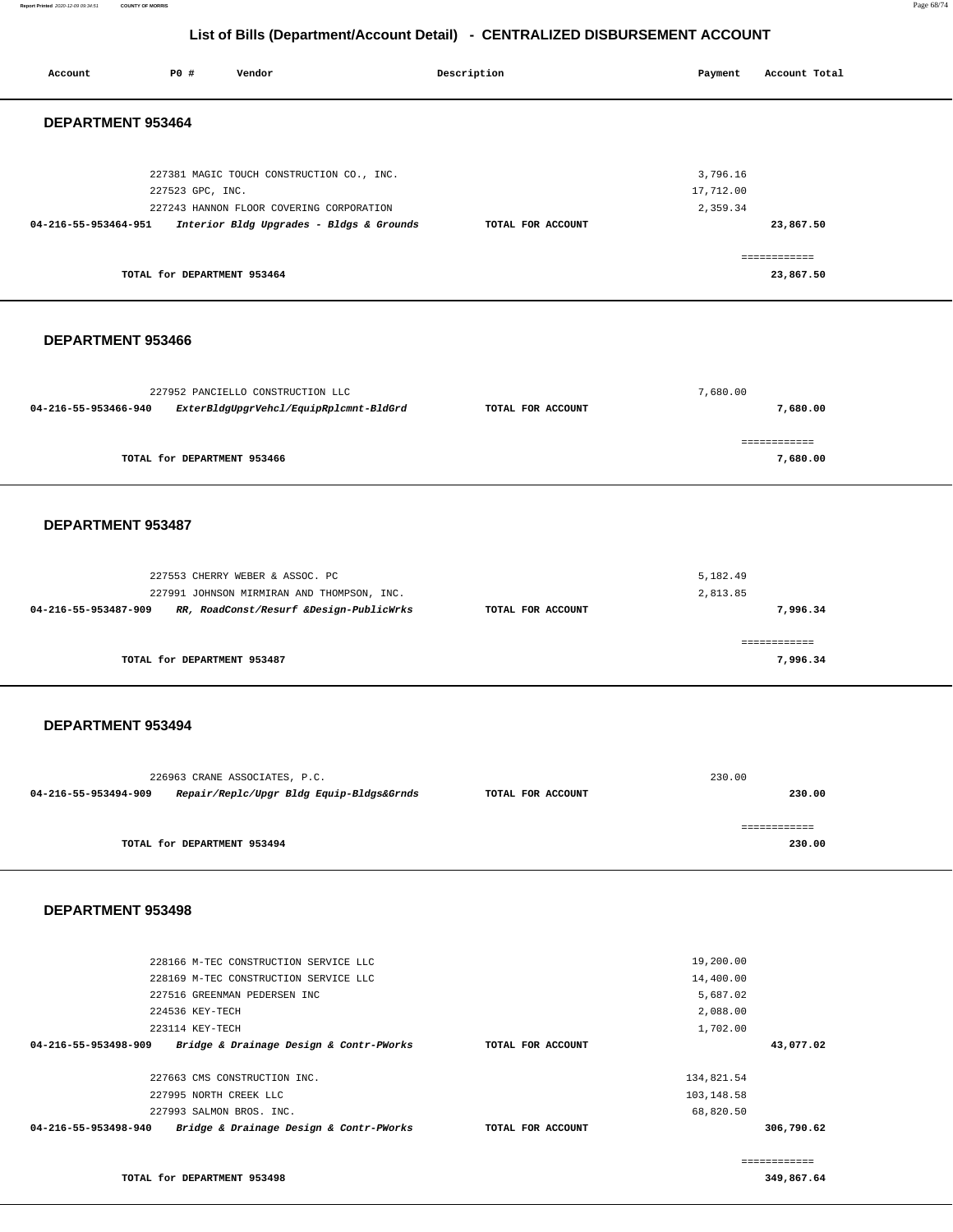**Report Printed** 2020-12-09 09:34:51 **COUNTY OF MORRIS** Page 69/74

| Account              | P0 #                        | Vendor                                                                             | Description       | Payment                 | Account Total             |
|----------------------|-----------------------------|------------------------------------------------------------------------------------|-------------------|-------------------------|---------------------------|
|                      |                             |                                                                                    |                   |                         |                           |
| DEPARTMENT 953524    |                             |                                                                                    |                   |                         |                           |
|                      |                             | 225407 VAN CLEEF ENGINEERING ASSOC                                                 |                   | 10,830.49               |                           |
|                      |                             | 214509 FRENCH & PARRELLO ASSOCIATES                                                |                   | 3,940.12                |                           |
| 04-216-55-953524-909 |                             | Road Resurfacing/Paving - Engineering                                              | TOTAL FOR ACCOUNT |                         | 14,770.61                 |
|                      |                             |                                                                                    |                   |                         | ============              |
|                      | TOTAL for DEPARTMENT 953524 |                                                                                    |                   |                         | 14,770.61                 |
| DEPARTMENT 953526    |                             |                                                                                    |                   |                         |                           |
|                      |                             |                                                                                    |                   |                         |                           |
|                      | 228168 JOHNSTONE SUPPLY     |                                                                                    |                   | 172.53                  |                           |
|                      | 228168 JOHNSTONE SUPPLY     |                                                                                    |                   | 4,047.62                |                           |
| 04-216-55-953526-956 |                             | Replace HVAC Units/Chillers- Bldgs&Grnds                                           | TOTAL FOR ACCOUNT |                         | 4,220.15                  |
|                      | TOTAL for DEPARTMENT 953526 |                                                                                    |                   |                         | ============<br>4,220.15  |
|                      |                             |                                                                                    |                   |                         |                           |
| DEPARTMENT 953530    |                             |                                                                                    |                   |                         |                           |
|                      |                             | 227433 GREENMAN PEDERSEN INC                                                       |                   | 1,368.50                |                           |
|                      |                             | 227992 JOHNSON MIRMIRAN AND THOMPSON, INC.                                         |                   | 11,003.39               |                           |
| 04-216-55-953530-909 |                             | Rehab/Improv of Roads & RR - Engineering                                           | TOTAL FOR ACCOUNT |                         | 12,371.89                 |
|                      |                             | 227435 J.C. CONTRACTING, INC.                                                      |                   | 103, 157. 25            |                           |
|                      |                             | 227335 RAILROAD CONSTRUCTION CO, INC.<br>227953 MIKE FITZPATRICK CONTRACTORS INC.  |                   | 32, 325.13<br>32,405.19 |                           |
| 04-216-55-953530-940 |                             | Rehab/Improv of Roads & RR - Engineering                                           | TOTAL FOR ACCOUNT |                         | 167,887.57                |
|                      |                             |                                                                                    |                   |                         | ============              |
|                      | TOTAL for DEPARTMENT 953530 |                                                                                    |                   |                         | 180,259.46                |
|                      |                             |                                                                                    |                   |                         |                           |
| DEPARTMENT 953531    |                             |                                                                                    |                   |                         |                           |
|                      | 227536 MOTT MACDONALD LLC   |                                                                                    |                   | 2,810.40                |                           |
|                      |                             | 228075 WATERS, MCPHERSON, MCNEILL, P.C.                                            |                   | 677.35                  |                           |
|                      |                             | 228075 WATERS, MCPHERSON, MCNEILL, P.C.<br>228075 WATERS, MCPHERSON, MCNEILL, P.C. |                   | 680.13<br>31.00         |                           |
| 04-216-55-953531-909 |                             | Bridge&DrainageDesign/Constr-Engineering                                           | TOTAL FOR ACCOUNT |                         | 4,198.88                  |
|                      |                             | 227614 FERRARO CONSTRUCTION CORPORATION                                            |                   | 25,809.03               |                           |
| 04-216-55-953531-940 |                             | Bridge&DrainageDesign/Constr-Engineering                                           | TOTAL FOR ACCOUNT |                         | 25,809.03                 |
|                      | TOTAL for DEPARTMENT 953531 |                                                                                    |                   |                         | ------------<br>30,007.91 |
|                      |                             |                                                                                    |                   |                         |                           |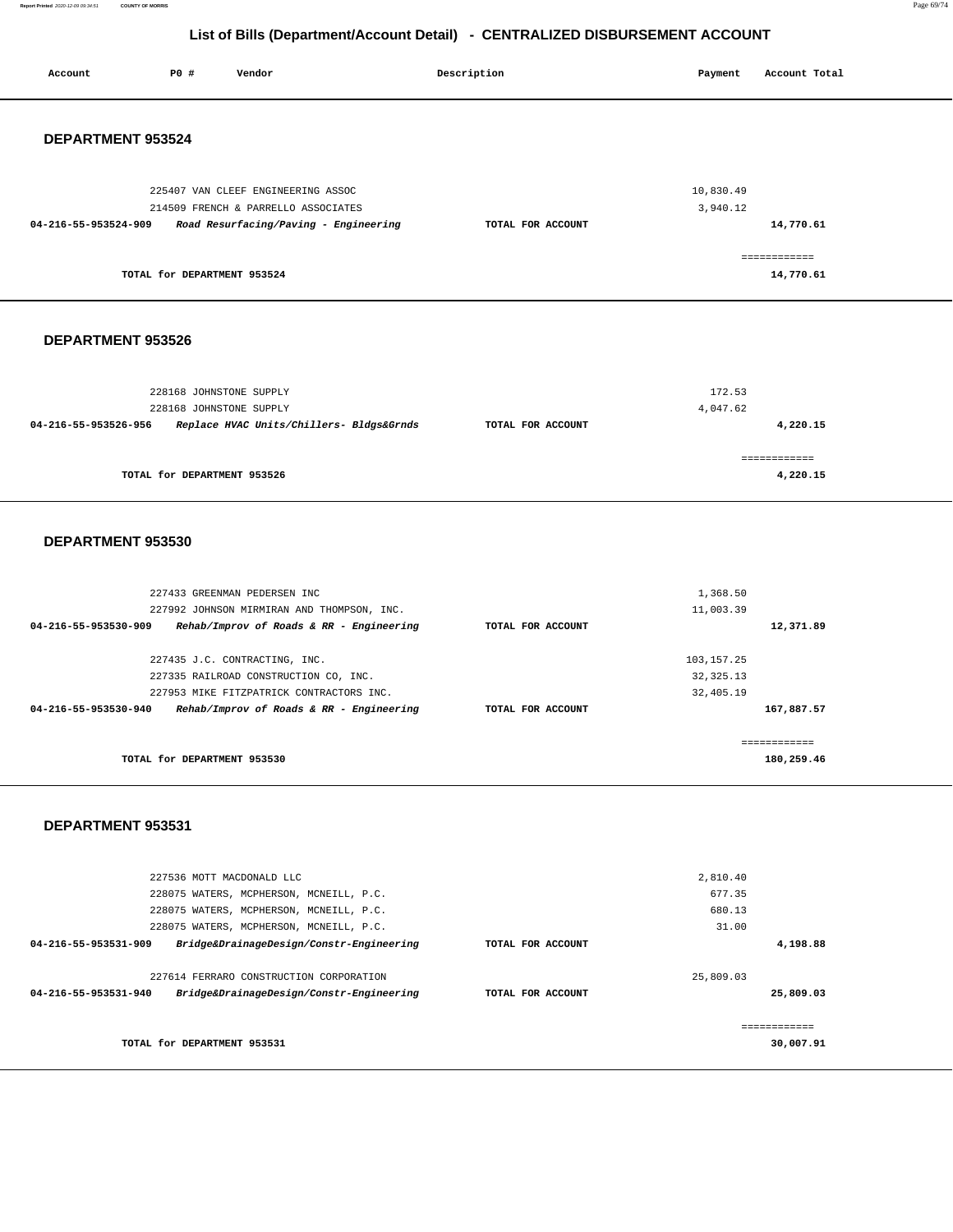| Account<br>. | $P0$ , | Vendor | Description | Payment<br>. .<br>$\sim$ $\sim$ | Account Total |
|--------------|--------|--------|-------------|---------------------------------|---------------|
|              |        |        |             |                                 |               |

### **DEPARTMENT 953555**

| 219963 GREENMAN PEDERSEN INC                                     |                   | 3,564.00 |           |
|------------------------------------------------------------------|-------------------|----------|-----------|
| 219218 VAN CLEEF ENGINEERING ASSOC                               |                   | 4,972.62 |           |
| 04-216-55-953555-909<br>IntersectionUpgradesVarLocat-Engineering | TOTAL FOR ACCOUNT |          | 8,536.62  |
| 226485 TOWNSHIP OF LONG HILL                                     |                   | 1,748.41 |           |
| 227941 MORRIS COUNTY SHERIFF'S OFFICE                            |                   | 533.00   |           |
| 227941 MORRIS COUNTY SHERIFF'S OFFICE                            |                   | 65.00    |           |
| 227941 MORRIS COUNTY SHERIFF'S OFFICE                            |                   | 533.00   |           |
| 227941 MORRIS COUNTY SHERIFF'S OFFICE                            |                   | 65.00    |           |
| 227561 MORRIS COUNTY SHERIFF'S OFFICE                            |                   | 656.00   |           |
| 227561 MORRIS COUNTY SHERIFF'S OFFICE                            |                   | 80.00    |           |
| 04-216-55-953555-940<br>IntersectionUpgradesVarLocat-Engineering | TOTAL FOR ACCOUNT |          | 3,680.41  |
|                                                                  |                   |          |           |
| TOTAL for DEPARTMENT 953555                                      |                   |          | 12,217.03 |

### **DEPARTMENT 953556**

| 222866 NV5                                                       |                   | 3,452.08  |               |
|------------------------------------------------------------------|-------------------|-----------|---------------|
| 223817 JOHNSON MIRMIRAN AND THOMPSON, INC.                       |                   | 3,840.00  |               |
| 04-216-55-953556-909<br>Railroad Rehab & Improvement-Engineering | TOTAL FOR ACCOUNT |           | 7,292.08      |
|                                                                  |                   |           |               |
| 227324 ROXBURY TWP POLICE DEPT                                   |                   | 1,260.00  |               |
| 227324 ROXBURY TWP POLICE DEPT                                   |                   | 1,260.00  |               |
| 227324 ROXBURY TWP POLICE DEPT                                   |                   | 720.00    |               |
| 227324 ROXBURY TWP POLICE DEPT                                   |                   | 720.00    |               |
| Railroad Rehab & Improvement-Engineering<br>04-216-55-953556-940 | TOTAL FOR ACCOUNT |           | 3,960,00      |
|                                                                  |                   |           |               |
|                                                                  |                   |           | ------------- |
| TOTAL for DEPARTMENT 953556                                      |                   | 11,252.08 |               |

# **Cty Bridge Design & Constructi**

| 224517 GREENMAN PEDERSEN INC                  | 1,296.00          |          |  |
|-----------------------------------------------|-------------------|----------|--|
| Miscellaneous - Other<br>04-216-55-953975-909 | TOTAL FOR ACCOUNT | 1,296.00 |  |
|                                               |                   |          |  |
|                                               |                   |          |  |
| TOTAL for Cty Bridge Design & Constructi      |                   | 1,296.00 |  |
|                                               |                   |          |  |

|                      | 224328 USA ARCHITECTS PLANNERS &         |                   | 525.00        |  |
|----------------------|------------------------------------------|-------------------|---------------|--|
| 04-216-55-954493-909 | SecuritySysUpgr/CntrlCtrRedesign-Sheriff | TOTAL FOR ACCOUNT | 525.00        |  |
|                      |                                          |                   | ============= |  |
|                      | TOTAL for DEPARTMENT 954493              |                   | 525.00        |  |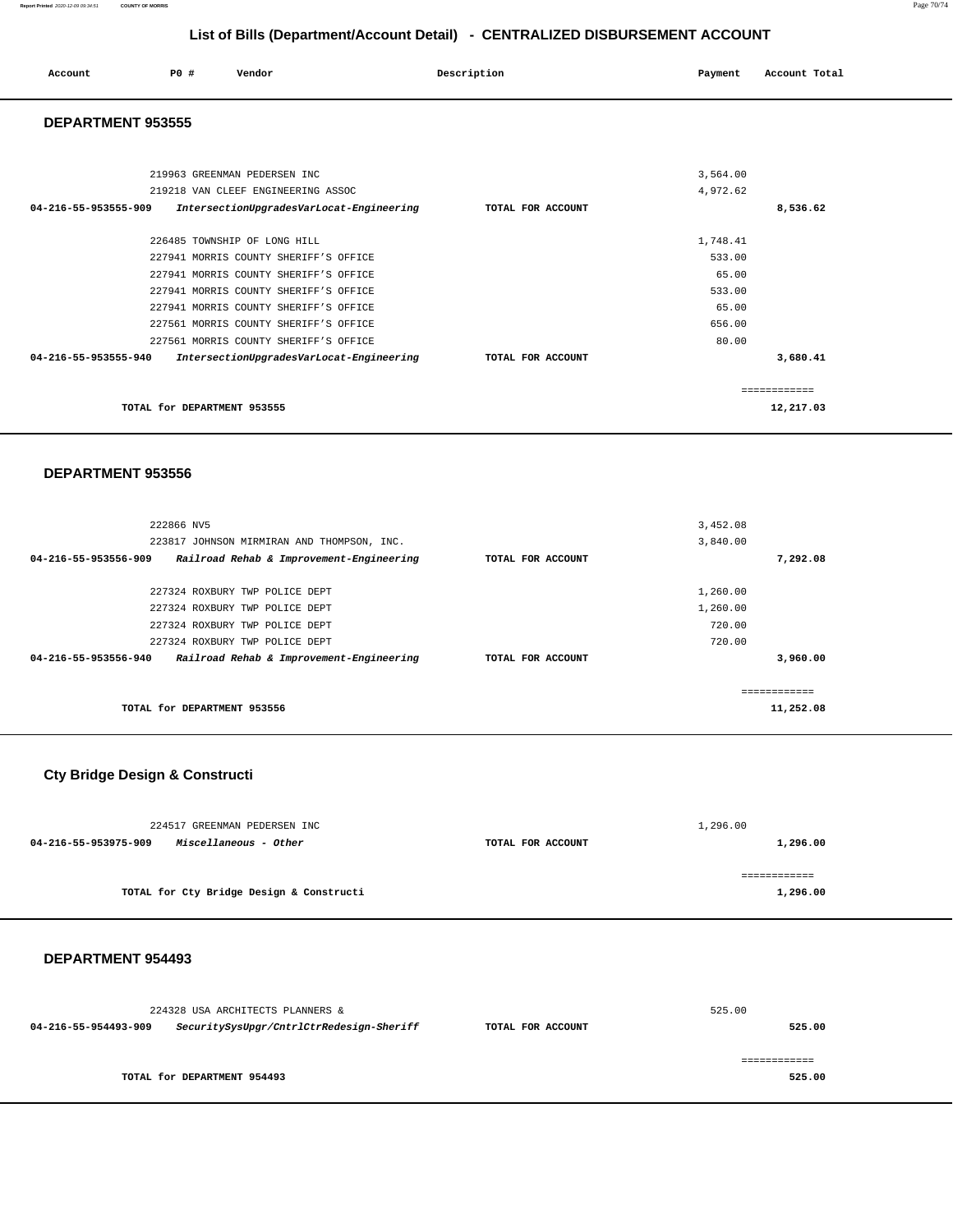**Report Printed** 2020-12-09 09:34:51 **COUNTY OF MORRIS** Page 71/74

| Account                  | P0 #                        | Vendor                                                                         | Description       | Payment    | Account Total              |
|--------------------------|-----------------------------|--------------------------------------------------------------------------------|-------------------|------------|----------------------------|
| DEPARTMENT 954537        |                             |                                                                                |                   |            |                            |
| 04-216-55-954537-940     |                             | 214529 EQUIPMENT MARKETERS<br>FacilCntrlSys/Guns/WashEquip/Van-Sheriff         | TOTAL FOR ACCOUNT | 112,975.00 | 112,975.00<br>------------ |
|                          | TOTAL for DEPARTMENT 954537 |                                                                                |                   |            | 112,975.00                 |
| <b>DEPARTMENT 954558</b> |                             |                                                                                |                   |            |                            |
| 04-216-55-954558-956     | 218841 NICE SYSTEMS INC     | Replace NICE Phone Recording Sys-Jail                                          | TOTAL FOR ACCOUNT | 65,550.00  | 65,550.00                  |
|                          | TOTAL for DEPARTMENT 954558 |                                                                                |                   |            | ------------<br>65,550.00  |
| <b>DEPARTMENT 954588</b> |                             |                                                                                |                   |            |                            |
| 04-216-55-954588-951     |                             | 222534 BINSKY SERVICE LLC<br>(4) Rooftop HVAC Units/Steam Boiler-Jail          | TOTAL FOR ACCOUNT | 53,950.00  | 53,950.00<br>============  |
|                          | TOTAL for DEPARTMENT 954588 |                                                                                |                   |            | 53,950.00                  |
| DEPARTMENT 964435        |                             |                                                                                |                   |            |                            |
| 04-216-55-964435-955     |                             | 220773 COUNTY BUSINESS SYSTEMS INC<br>Surrogate - Surrogate Application System | TOTAL FOR ACCOUNT | 11,496.73  | 11,496.73<br>------------  |
|                          | TOTAL for DEPARTMENT 964435 |                                                                                |                   |            | 11,496.73                  |
| DEPARTMENT 964525        |                             |                                                                                |                   |            |                            |
| 04-216-55-964525-951     |                             | 227664 ACCURATE CONSTRUCTION INC.<br>Constr CACBldg HeadStartProg-PublicWorks  | TOTAL FOR ACCOUNT | 42,624.12  | 42,624.12<br>------------  |
|                          | TOTAL for DEPARTMENT 964525 |                                                                                |                   |            | 42,624.12                  |
| <b>DEPARTMENT 964545</b> |                             |                                                                                |                   |            |                            |
| 04-216-55-964545-956     | 222937 CDW GOVERNMENT       | Licenses/Tablets for MAPSVehicles-HumSrv                                       | TOTAL FOR ACCOUNT | 1,872.96   | 1,872.96<br>------------   |
|                          | TOTAL for DEPARTMENT 964545 |                                                                                |                   |            | 1,872.96                   |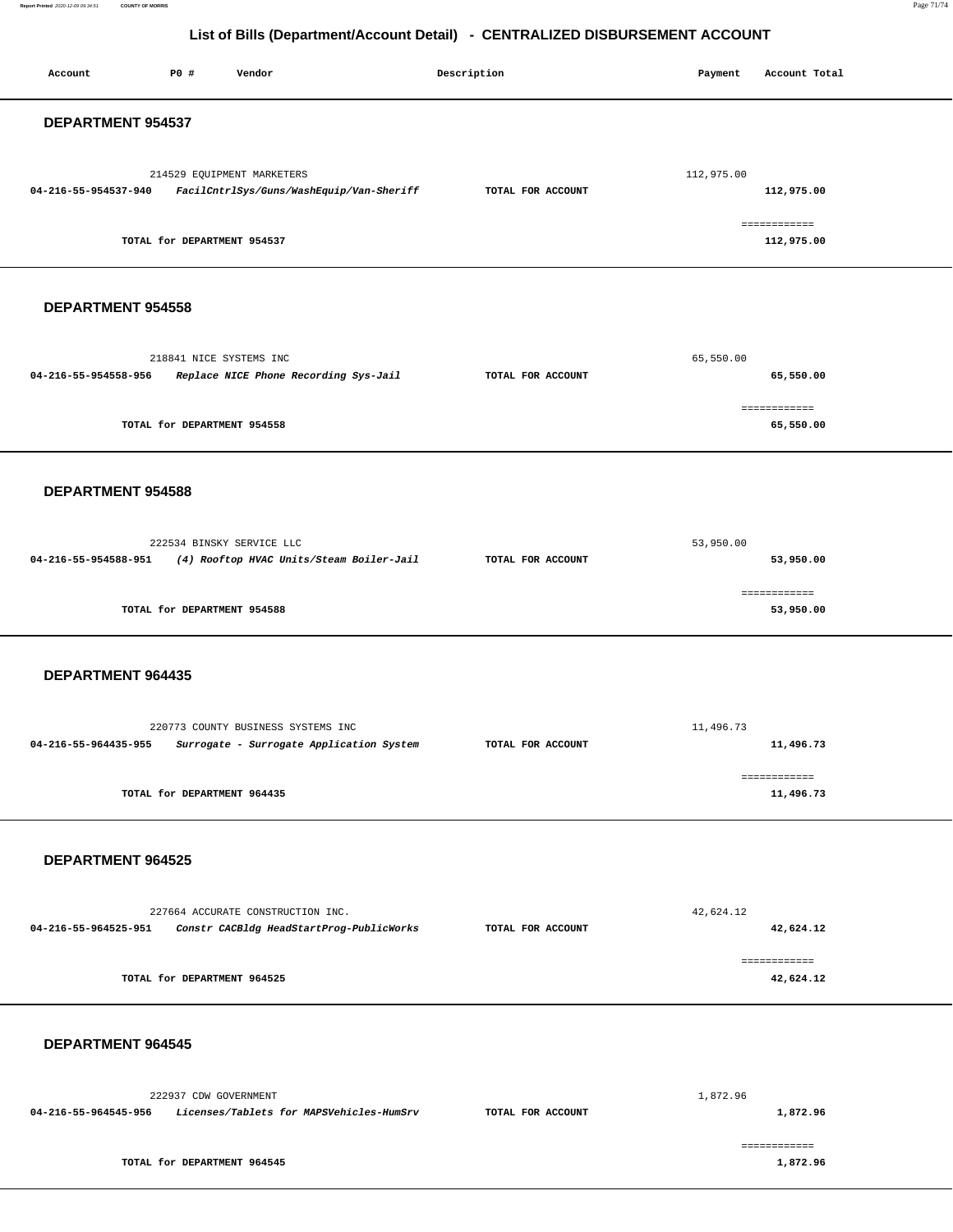**Report Printed** 2020-12-09 09:34:51 **COUNTY OF MORRIS** Page 72/74

| Account                  | P0 #                        | Vendor                                   | Description       | Payment     | Account Total              |
|--------------------------|-----------------------------|------------------------------------------|-------------------|-------------|----------------------------|
| <b>DEPARTMENT 964582</b> |                             |                                          |                   |             |                            |
|                          |                             | 224625 SHI INTERNATIONAL CORP            |                   | 157, 178.73 |                            |
| 04-216-55-964582-940     |                             | Replace/Upgrade FireAlarm Sys - RiskMgmt | TOTAL FOR ACCOUNT |             | 157,178.73                 |
|                          | TOTAL for DEPARTMENT 964582 |                                          |                   |             | ============<br>157,178.73 |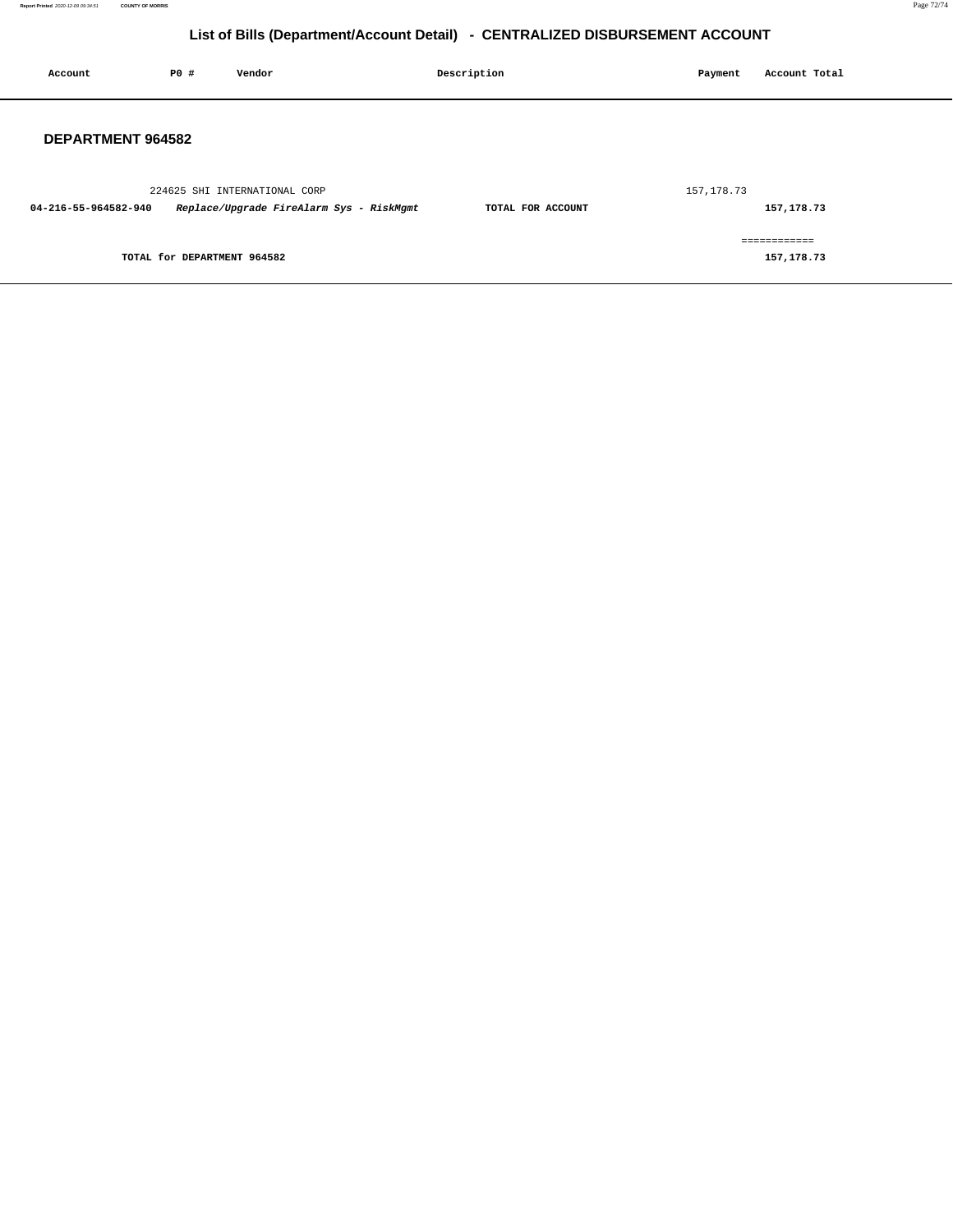**Report Printed** 2020-12-09 09:34:51 **COUNTY OF MORRIS** Page 73/74

# **List of Bills (Department/Account Detail) - CENTRALIZED DISBURSEMENT ACCOUNT**

| Account                  | P0 #                          | Vendor                                                      | Description       | Payment    | Account Total             |  |  |  |
|--------------------------|-------------------------------|-------------------------------------------------------------|-------------------|------------|---------------------------|--|--|--|
| <b>Dedicated Trust</b>   |                               |                                                             |                   |            |                           |  |  |  |
|                          | <b>Weights &amp; Measures</b> |                                                             |                   |            |                           |  |  |  |
|                          |                               | 225534 COMMERCIAL FURNITURE RESOURCE INC.                   |                   | 4,274.00   |                           |  |  |  |
| 13-290-56-575801-888     |                               | 222212 R.D. SALES DOOR & HARDWARE LLC<br>Weights & Measures | TOTAL FOR ACCOUNT | 11,695.00  | 15,969.00                 |  |  |  |
|                          |                               |                                                             |                   |            |                           |  |  |  |
|                          | TOTAL for Weights & Measures  |                                                             |                   |            | ============<br>15,969.00 |  |  |  |
| <b>Tax Board</b>         |                               |                                                             |                   |            |                           |  |  |  |
|                          |                               |                                                             |                   |            |                           |  |  |  |
|                          |                               | 227024 DANIELLE MARIE SECOLA                                |                   | 80.00      |                           |  |  |  |
| 13-290-56-577101-888     | Tax Board                     |                                                             | TOTAL FOR ACCOUNT |            | 80.00                     |  |  |  |
|                          |                               |                                                             |                   |            | ============              |  |  |  |
|                          | TOTAL for Tax Board           |                                                             |                   |            | 80.00                     |  |  |  |
|                          |                               |                                                             |                   |            |                           |  |  |  |
| DEPARTMENT 578201        |                               |                                                             |                   |            |                           |  |  |  |
|                          |                               |                                                             |                   |            |                           |  |  |  |
|                          | 227598 JJS SERVICES, INC.     |                                                             |                   | 15,568.50  |                           |  |  |  |
|                          |                               | 227873 ELECTION GRAPHICS, INC.                              |                   | 712,578.25 |                           |  |  |  |
|                          |                               | 227873 ELECTION GRAPHICS, INC.                              |                   | 167,382.00 |                           |  |  |  |
|                          | 227948 JJS SERVICES, INC.     |                                                             |                   | 5,023.00   |                           |  |  |  |
|                          | 227948 JJS SERVICES, INC.     |                                                             |                   | 10,231.00  |                           |  |  |  |
|                          |                               | 227948 JJS SERVICES, INC.                                   |                   | 4,986.00   |                           |  |  |  |
| 13-290-56-578201-888     |                               | Snow Removal Trust                                          | TOTAL FOR ACCOUNT |            | 915,768.75                |  |  |  |
|                          |                               |                                                             |                   |            | ============              |  |  |  |
|                          | TOTAL for DEPARTMENT 578201   |                                                             |                   |            | 915,768.75                |  |  |  |
|                          |                               |                                                             |                   |            |                           |  |  |  |
| County Clerk \$1.00 Fund |                               |                                                             |                   |            |                           |  |  |  |
|                          |                               | 223661 AFFORDABLE INTERIOR SYSTEMS                          |                   | 8,319.36   |                           |  |  |  |
|                          |                               | 223661 AFFORDABLE INTERIOR SYSTEMS                          |                   | 1,022.28   |                           |  |  |  |
|                          | 225073 CDW GOVERNMENT         |                                                             |                   | 75.25      |                           |  |  |  |
|                          | 225073 CDW GOVERNMENT         |                                                             |                   | 2,619.65   |                           |  |  |  |
|                          | 225073 CDW GOVERNMENT         |                                                             |                   | 2,486.68   |                           |  |  |  |
|                          |                               | 223662 COUNTY BUSINESS SYSTEMS INC                          |                   | 9,247.00   |                           |  |  |  |
| 13-290-56-578401-888     |                               | County Clerk \$1.00 Fund                                    | TOTAL FOR ACCOUNT |            | 23,770.22                 |  |  |  |
|                          |                               |                                                             |                   |            | ============              |  |  |  |
|                          |                               | TOTAL for County Clerk \$1.00 Fund                          |                   |            | 23,770.22                 |  |  |  |

## **Environ Quality & Enforcement**

**3,823.23**

============